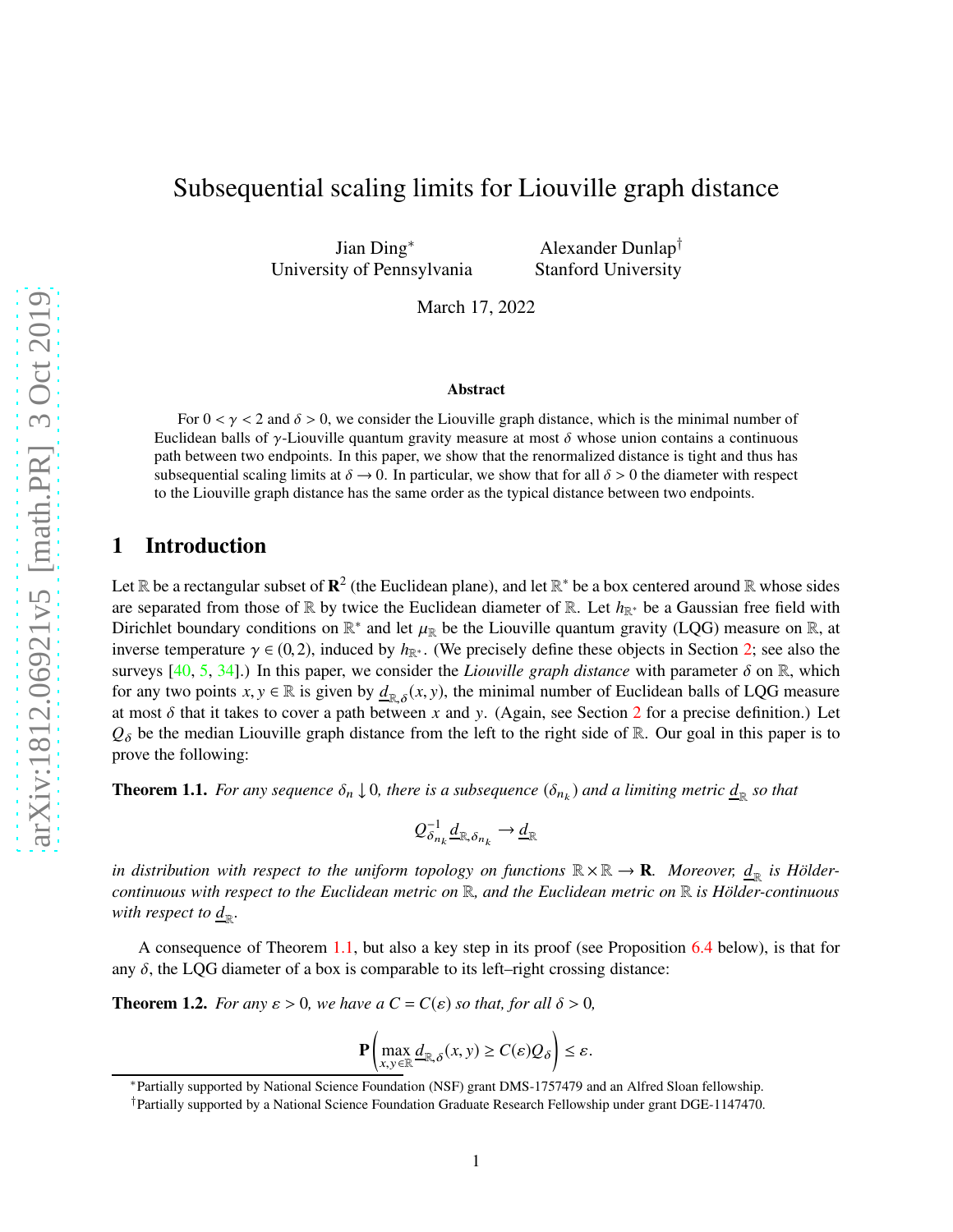The normalizing constant  $Q_{\delta}$  is poorly-understood, and the arguments in this paper do not rely on precise estimates of its value. However, we will show the following in the course of the proof of Theorem [1.1:](#page-0-0)

<span id="page-1-1"></span>**Theorem 1.3.** *We have a constant*  $0 < C < \infty$  *so that for all*  $\delta$  *we have* 

$$
C^{-1}\delta^{-C^{-1}} \le Q_{\delta} \le C\delta^{-C}.
$$

#### 1.1 Background and motivation

In the seminal paper  $[21]$ , the Gaussian multiplicative chaos was defined and constructed as a random measure obtained by exponentiating log-correlated Gaussian fields. The last decade has seen extensive study of Gaussian multiplicative chaos as well as Liouville quantum gravity, $\frac{1}{1}$  $\frac{1}{1}$  $\frac{1}{1}$  which is an important special case of Gaussian multiplicative chaos where the underlying log-correlated field is a two-dimensional Gaussian free field. See for example [\[21,](#page-63-1) [17,](#page-62-1) [33,](#page-63-2) [34,](#page-63-0) [6,](#page-62-2) [35,](#page-63-3) [4\]](#page-62-3).

Recently, a huge amount of effort has been devoted to understanding the random metric associated with LQG. Building on  $[30, 16]$  $[30, 16]$ , in  $[31, 28, 29]$  $[31, 28, 29]$  $[31, 28, 29]$  $[31, 28, 29]$  the authors constructed in the continuum a random metric which is *presumably* the scaling limit of the LQG distance for the specific choice  $\gamma = \sqrt{8/3}$ , and proved deep connections with the Brownian map[\[22,](#page-63-8) [23,](#page-63-9) [27\]](#page-63-10). Note that in these works there is no mention of a discrete approximation of the metric. In  $[14, 9, 20, 19, 10]$  $[14, 9, 20, 19, 10]$  $[14, 9, 20, 19, 10]$  $[14, 9, 20, 19, 10]$  $[14, 9, 20, 19, 10]$  $[14, 9, 20, 19, 10]$  $[14, 9, 20, 19, 10]$  $[14, 9, 20, 19, 10]$  $[14, 9, 20, 19, 10]$ , various bounds on the distance and properties of the geodesics were obtained. In [\[13,](#page-62-8) [11\]](#page-62-9), some non-universality aspects (when considering underlying logcorrelated fields other than GFF) for LQG distances were demonstrated. In [\[26,](#page-63-13) [12\]](#page-62-10), a type of equivalence between the Liouville graph distance and the heat kernel for Liouville Brownian motion was proved. In [\[10\]](#page-62-7), it was shown that there is a single number which determines the distance exponents for a few reasonable choices of distances associated with LQG, as well as the distance exponents for random planar maps.

However, despite much dedicated effort, the two most outstanding problems related to LQG distances remain open: (1) to compute the exact distance exponents for LQG distances (although this is now known for  $\gamma = \sqrt{8/3}$  by [\[3,](#page-62-11) [10\]](#page-62-7)), and (2) to derive a scaling limit of natural discrete approximations of LQG distances. The present paper makes some progress towards understanding the scaling limits of LQG distances.

### 1.2 Two closely-related works

The present article is closely related to  $[8, 15]$  $[8, 15]$ . In  $[8]$  it was shown that discrete Liouville first-passage percolation (shortest-path metric where the vertices are weighted by the exponential of the discrete GFF) has subsequential scaling limits for sufficiently small  $\gamma > 0$ . On the other hand, in [\[15\]](#page-62-13), the authors considered the case when the underlying field is a type of log-correlated Gaussian field (in the continuum) with short-range correlations (a so-called  $\star$ -scale invariant field) and showed that there exists a parameter  $\gamma^* > 0$  such that the corresponding Liouville first-passage percolation has a subsequential scaling limit for all  $\gamma$  < min( $\gamma^*$ , 0.4). The main contribution of the present article is that the result for Liouville graph distance is valid throughout the subcritical regime; i.e.  $\gamma \in (0, 2)$ . A few further remarks are in order:

• In both  $[8]$  and  $[15]$ , the authors worked with Liouville first-passage percolation, while in the present article we work with Liouville graph distance. They are both natural approximations of LQG distances and at the moment we are equally satisfied with proving results for either of these choices (or any other reasonable choices). As noted earlier, in [\[10\]](#page-62-7), universality of the dimension exponents was proved for all reasonable choices of metric we know when we stick to the GFF as the underlying field (but we should also note that the dimension exponent is not expected to be universal between GFF and  $\star$ -scale invariant field; see [\[14\]](#page-62-5). Here we choose to work with Liouville graph distance because it resembles

<span id="page-1-0"></span><sup>&</sup>lt;sup>1</sup>Our terminology for Liouville quantum gravity follows that in [\[17\]](#page-62-1). This is somewhat different from that adopted in Liouville field theory, and one should be cautious about the underlying mathematical meaning of LQG in Liouville field theory.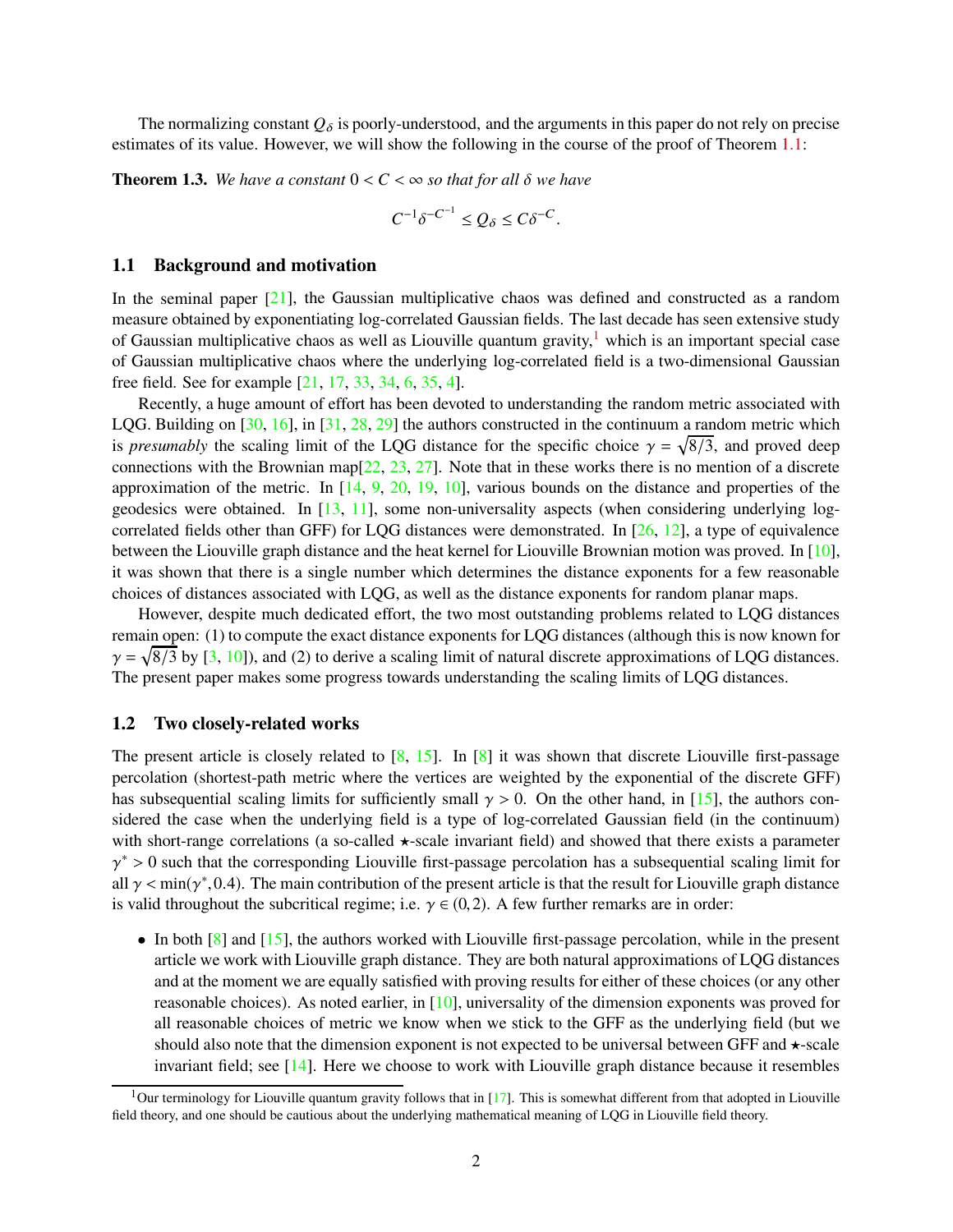<span id="page-2-0"></span>

Figure 1.1: Easy and hard crossings.

random planar maps in a more obvious fashion, and because it is (slightly) more directly connected to the heat kernel for Liouville Brownian motion [\[12\]](#page-62-10).

- In both  $[8, 15]$  $[8, 15]$ , in the regime where subsequential scaling limits were proved, a crucial step of the proofs was that the box diameter has the same order as the typical distance between two points. We also note that in [\[10\]](#page-62-7), it was shown for all  $\gamma \in (0,2)$  that the exponents for the diameter and the typical distance are the same. The present article similarly shows that in our setting, the diameter of a box has the same order as the typical distance between two points.
- In [\[15\]](#page-62-13), results regarding the Weyl scaling were also obtained. Weyl scaling is considered neither in [\[8\]](#page-62-12) nor in the present article.
- The  $\star$ -scale invariant fields form an important class of log-correlated Gaussian fields, and they have been studied previously in [\[2,](#page-62-14) [25\]](#page-63-14) for instance. We note that the Gaussian free field is not a  $\star$ -scale invariant field.
- At the moment, we are equally satisfied with proving results when the underlying fields are discrete or continuous. But the continuous case appears to be simpler thanks to conformal invariance-based arguments introduced in [\[15\]](#page-62-13).

We now discuss similarities and differences in proof methods. In  $\lceil 8 \rceil$ , we presented a framework combining multiscale analysis and Efron–Stein-type arguments with Russo–Seymour–Welsh (RSW)-type estimates (originally introduced in [\[36,](#page-63-15) [38,](#page-64-1) [37\]](#page-64-2)), which relate distances between boundaries of rectangles in easy and hard directions. (Here and throughout the paper, the "easy" direction across a rectangle refers to crossings between the two longer sides, while the "hard" direction refers to crossings between the two shorter sides; see Figure [1.1.](#page-2-0)) This is more or less the framework used both in [\[15\]](#page-62-13) and in the present article.

The key difference between  $\lceil 8 \rceil$  and  $\lceil 15 \rceil$  lies in the implementation of the RSW estimate. In  $\lceil 8 \rceil$  the RSW estimate was inspired by [\[41\]](#page-64-3), while in [\[15\]](#page-62-13) it was proved using approximate conformal invariance. The proof in [\[8\]](#page-62-12) draws a natural connection between random distances and percolation theory. It also presents a more widely-applicable framework—based on the method of  $[41]$ —for proving RSW estimates, as it does not rely on conformal invariance (and thus works for instance in the lattice case, or potentially for more general fields). However, while the proof in  $[41]$  (for Voronoi percolation) is simply beautiful, much of the beauty was obscured when it was implemented in [\[8\]](#page-62-12), due to the severe complications involved in considering lengths of paths rather than simply connectivity. By contrast, the proof method of [\[15\]](#page-62-13), taking advantage of conformal invariance, is insightful and beautiful. While the method of [\[15\]](#page-62-13) does suffer the drawback of relying on conformal invariance and thus may not be as widely applicable as the method in [\[8\]](#page-62-12), this drawback is irrelevant here since at the moment we are satisfied with the case of a conformallyinvariant field. For the present article, while it seems likely that an RSW proof following [\[8\]](#page-62-12) is possible (although it would require improving the analysis in [\[8\]](#page-62-12) in a number of places), we switch to a conformal invariance-based proof as in [\[15\]](#page-62-13) for the sake of simplicity.

In [\[8\]](#page-62-12), since  $\gamma$  is very small, in the multiscale analysis the influence from the coarse field (which one can roughly understand as circle averages with respect to macroscopic circles) is negligible, which simplifies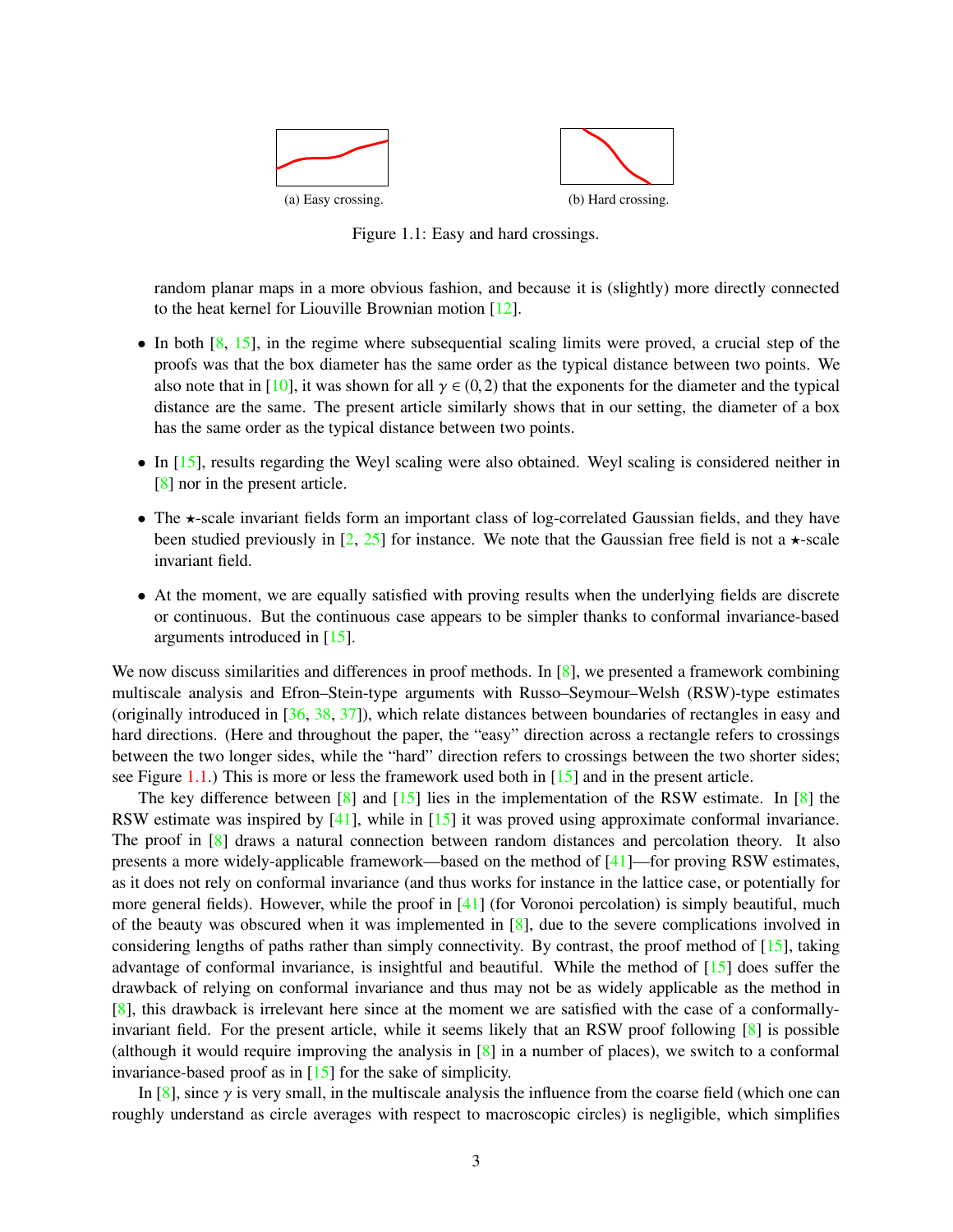the analysis in a number of ways. (The situation is in some sense similar in  $[15]$  as there it is only shown that  $\gamma^* > 0$ .) Thus, the main new technical challenge in the present article is controlling the influence from coarse field for  $0 < \gamma < 2$ . (Naturally, it is most difficult when  $\gamma$  is close to 2.) One manifestation of this challenge is the fact that LQG measure only has a finite *p*th moment for *p* approaching 1 as  $\gamma$  approaches 2. While this creates challenges in the multiscale analysis, from a conceptual point of view our proof crucially relies on the fact that the LQG measures for all Euclidean balls with radius at most  $\varepsilon$  uniformly converge to 0 for  $\gamma \in (0, 2)$ —this fact is essential crucial for the diameter to have the same order as the typical distance.

#### 1.3 Ingredients of the proof

Here we describe the essential structure of our proof.

By a chaining argument similar to the ones used in  $[8, 15]$  $[8, 15]$  $[8, 15]$ , we can bound the diameter of a box by a sum of hard crossing distances of dyadic subboxes at successively smaller scales. (See Proposition [6.4.](#page-54-0)) Controlling the fluctuation of box diameters uniformly in the scale is essentially enough to uniformly control the fluctuations of a Hölder norm of the metric with respect to the Euclidean metric, which yields tightness in the uniform norm. Thus, our essential goal is to bound the fluctuations of hard crossing distances, again uniformly in the scale. The form of our bound on these fluctuations will be a variance bound on the logarithm of these fluctuations (Theorem [5.1\)](#page-34-0), which allows us to relate different quantiles of the scale as described in Lemma [A.1.](#page-59-0)

Our bound on the variance of the logarithm of the hard crossing distance takes place in the framework of the Efron–Stein inequality. We write the underlying Gaussian free field as a function of the space-time white noise, partition space-time into chunks, and then express the variance of the logarithm of the Liouville graph distance as the sum of the expected squared *multiplicative* (since we are considering the logarithm) changes in the distance when each box is resampled. The white noise decomposition is by now a widely-used way to decompose the GFF into a "fine field," with no regularity but only short-range correlations, and a "coarse field," which is smooth but has long-range correlations. See for example [\[34,](#page-63-0) [39\]](#page-64-4) for general descriptions of the white noise decomposition and  $[9, 12]$  $[9, 12]$  for previous uses of this decomposition in the setting of the LQG metric.

We control the fluctuations due to the coarse field using a standard Gaussian concentration argument in Subsection  $5.3.1$ ; this is sufficient because we choose the decomposition so that the coarse field is sufficiently smooth. The more serious task is to control the fluctuations due to the fine field. Of course, the most pronounced effect of the fine field in a certain box is on the part of the geodesic close to the same box. Controlling the fluctuations on this part of the geodesic (done in Subsection [5.3.3\)](#page-46-0) essentially has two key components:

- First, we observe that since the coarse field is smooth, and thus can be treated as a constant on the small scale box, it suffices to control the change in the distance for the LQG metric in boxes at a smaller scale. This smaller scale, though, is *not* the size of the smaller boxes. From the perspective of the Liouville graph distance, when the coarse field is positive, subboxes look larger than they are, while when the coarse field is negative, subboxes look smaller than they are. This is to say that the small boxes have an "effective size" depending on the value of the coarse field. (This is quantified by the scaling covariance of the Liouville quantum gravity; see Proposition [2.13](#page-9-0) and Proposition [2.38.](#page-18-0)) The requirement that  $\gamma < 2$  is precisely what is needed to ensure that, even considering the maximum effect of the coarse field, the effective size of the small boxes is strictly smaller than that of the overall large box with high probability.
- Second, the fact that the subboxes have a smaller effective size with high probability means that we can apply an inductive procedure. We assume that we have already proved our variance bound at smaller scales, and thus can use this variance bound to bound quantiles of crossing distances in our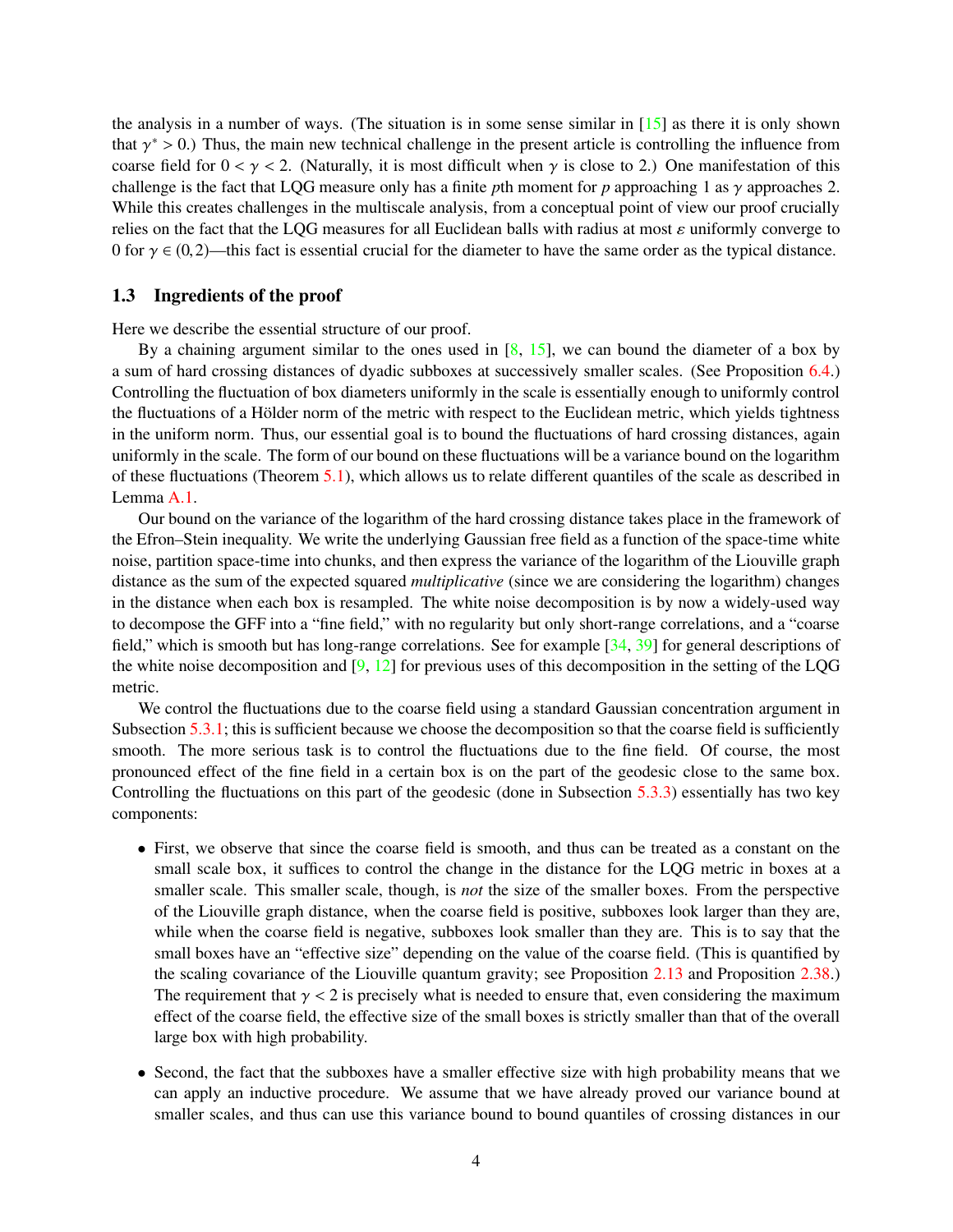small boxes. This works because the variance bound, together with the RSW result (Theorem [3.4\)](#page-23-0) and percolation-type arguments (given in Section [4\)](#page-25-0), allows us to show that crossing distances are concentrated, and that "easy" and "hard" crossing distances are multiplicatively comparable. This means that, using the inductive hypothesis, we can replace the part of the geodesic close to the resampled box with a geodesic around a surrounding annulus while only increasing the distance by, typically, a constant factor. Moreover, since again the effective size of the smaller boxes is smaller than the size of the large box, the increase in the distance incurred in this way is also small compared to the total crossing distance of the large box. (Here, we need to know that typical distances increase at least polynomially in the scale, which is established in Proposition [4.4.](#page-27-0)) This is what is needed to bound the variance of the logarithm.

As we have noted, the improvement of this paper compared to  $[8, 15]$  $[8, 15]$  is that we are able to obtain the tightness result for all  $\gamma \in (0, 2)$ . The main ingredient for this, not used in [\[8,](#page-62-12) [15\]](#page-62-13), is the scaling covariance of the Liouville quantum gravity described above. This allows us to perform a more precise multiscale analysis than is done in either of these preceding works. In particular, this works because we are able to show that precisely when  $\gamma$  < 2, subboxes of a larger box have a a strictly smaller "effective size" than the larger box with high probability.

## 1.4 Organization of the paper

In Section [2](#page-4-0) we introduce our cast of characters, collecting a number of (semi-)standard facts about Gaussian free fields, Liouville quantum gravity, and Liouville graph distance. In Section [3](#page-18-1) we prove a conformal covariance-based RSW estimate for Liouville quantum gravity, in the spirit of [\[15\]](#page-62-13). In Section [4](#page-25-0) we prove concentration bounds on crossing distances using percolation arguments in a multi-scale analysis framework, and set up some quantities regarding the relationship between different quantiles of crossing distances, which will form the objects of our inductive procedure. (We defer the introduction of these quantities until that point because they depend on certain constants which are introduced in the lemmas of Section [3](#page-18-1) and Section [4.](#page-25-0)) In Section [5,](#page-34-1) we carry out the Efron–Stein argument, and in Section [6](#page-53-0) we show that the diameter is within a constant of the typical distance between two points, via a chaining argument, on our way to proving the tightness of the metrics which is the main ingredient in Theorems [1.1,](#page-0-0) [1.2,](#page-0-1) and [1.3.](#page-1-1) In Section [7,](#page-58-0) we prove that the the Euclidean metric is Hölder-continuous with respect to any limiting metric, completing the proof of Theorem [1.1.](#page-0-0) Finally, we have relegated several technical lemmas in analysis and probability, that do not relate in particular to the subjects of this paper, to an appendix (beginning on page [60\)](#page-59-1).

## 1.5 Acknowledgments

We thank Ewain Gwynne, Subhajit Goswami, Nina Holden, Jason Miller, Dat Nguyen, Josh Pfeffer, and Xin Sun for interesting conversations. We especially thank Hugo Falconet for pointing out an error in an earlier version of the manuscript. We are also grateful to an anonymous referee for an extremely careful reading and many insightful comments, which greatly helped to improve the exposition.

## <span id="page-4-0"></span>2 Preliminaries

## 2.1 Notation

We denote by **R** the set of real numbers and by **Q** the set of rational numbers. If  $x, y \in \mathbf{R}$ , we will use the notation  $x \wedge y = \min\{x, y\}$ ,  $x \vee y = \max\{x, y\}$ ,  $x^+ = x \vee 0$ , and  $x^- = x \wedge 0$ . If  $x \in \mathbb{R}^2$ , we will denote by |*x*| the Euclidean norm of x. We denote by  $B(x, r)$  the Euclidean open ball with center x and radius r. We will often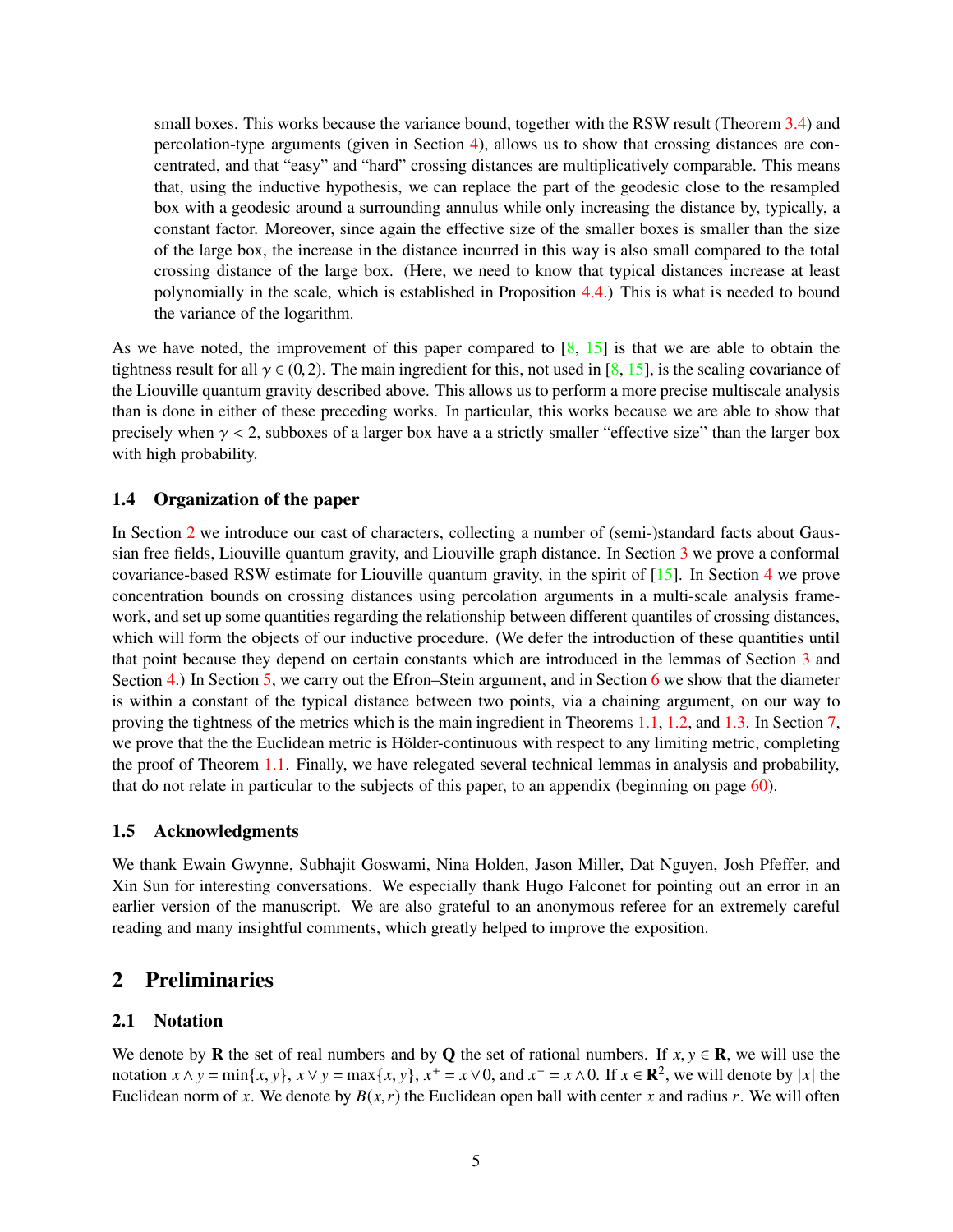use blackboard-bold letters to refer to subsets of  $\mathbb{R}^2$ . If  $\mathbb{X} \subset \mathbb{R}^2$ , then let diam<sub>E</sub>( $\mathbb{X}$ ) denote the Euclidean diameter of  $X$ , and let  $\overline{X}$  denote the closure of  $X$  in the Euclidean topology.

By a *domain* we mean an open connected subset of **R** 2 . By a *box* we will mean a closed rectangular subset of  $\mathbb{R}^2$  whose axes are aligned with the coordinate axes. If  $\mathbb B$  is a box, let width( $\mathbb B$ ) and height( $\mathbb B$ ) denote the width and height of B, respectively. We define the *aspect ratio* of B as

$$
AR(\mathbb{B}) = \frac{width(\mathbb{B})}{height(\mathbb{B})}.
$$

For a box  $\mathbb B$  and a scalar  $\lambda > 0$ , define  $\lambda \mathbb B$  to be the box with the same center as  $\mathbb B$  but  $\lambda$  times the side length. We will frequently use the notation

$$
\mathbb{B}(S_1, S_2) = [-S_1/2, S_1/2] \times [-S_2/2, S_2/2]
$$

and

$$
\mathbb{B}(S) = \mathbb{B}(S, 2S).
$$

Given a box  $\mathbb{B}$ , let  $L_{\mathbb{B}}$ ,  $R_{\mathbb{B}}$ ,  $T_{\mathbb{B}}$ , and  $B_{\mathbb{B}}$  denote the left, right, top, and bottom sides of  $\mathbb{B}$ , respectively. We will often omit the subscript  $\mathbb B$  if it is clear from context.

If  $\mathbb{B} \subset \mathbb{R}^2$ , we will use the notation

$$
\mathbb{B}^{(R)} = \{x \in \mathbf{R}^2 \mid \text{dist}_{E}(x, \mathbb{B}) < R\} = \bigcup_{x \in \mathbb{B}} B(x, R).
$$

If  $\mathbb{B} \subset \mathbb{R}^2$  is a box, define  $\mathbb{B}^\circ$  to be the smallest box containing  $\mathbb{B}^{(\text{diam}_E \mathbb{B})}$ , and  $\mathbb{B}^*$  to be the smallest box containing  $\mathbb{B}^{(2 \text{diam}_{E} \mathbb{B})}$ .

Throughout this paper, we will often work with constants, usually denoted by *C* or similar notation if they are to be thought of as large, or by *c* or similar notation if they are to be thought of as small. We will always allow constants to change from line to line in a computation.

## <span id="page-5-2"></span>2.2 The Gaussian free field

If  $A \subset \mathbb{R}^2$  is a domain, we will denote by  $h_A$  a Gaussian free field with Dirichlet boundary conditions on A. (See [\[40,](#page-64-0) [5\]](#page-62-0) for more systematic introductions to the GFF.) We recall that the GFF is a distribution-valued stochastic process with covariance function

<span id="page-5-1"></span>
$$
G^{\mathbb{A}}(x, y) = \pi \int_0^\infty p_t^{\mathbb{A}}(x, y) dt,
$$
\n(2.1)

where  $G^{\mathbb{A}}$  is the Green's function for the Dirichlet problem on  $\mathbb{A}$ , and  $p_t^{\mathbb{A}}$  $_t^{\mathbb{A}}$  is the heat kernel for a standard Brownian motion killed on  $\partial A$ . If  $B \supset A$ , then we define  $h_{B:A}$  to be the harmonic interpolation of  $h_B$  on A, and simply  $h_{\mathbb{B}}$  outside of A. (It is not quite obvious that this harmonic interpolation makes sense, because  $h_{\mathbb{B}}$ is a distribution and not a function. See  $[40]$  or  $[5]$  for the precise construction.) We then have the following standard property. (Again see  $[40, 5]$  $[40, 5]$ .)

Proposition 2.1 (Gibbs–Markov property). *The field*

<span id="page-5-0"></span>
$$
h_{\mathbb{B}} = h_{\mathbb{A}} - h_{\mathbb{A}:\mathbb{B}} \tag{2.2}
$$

*is a standard Gaussian free field on*  $\mathbb{B}$ *. Moreover, the fields h*<sub> $\mathbb{B}$ </sub> *and h*<sub>A:B</sub> *are independent.*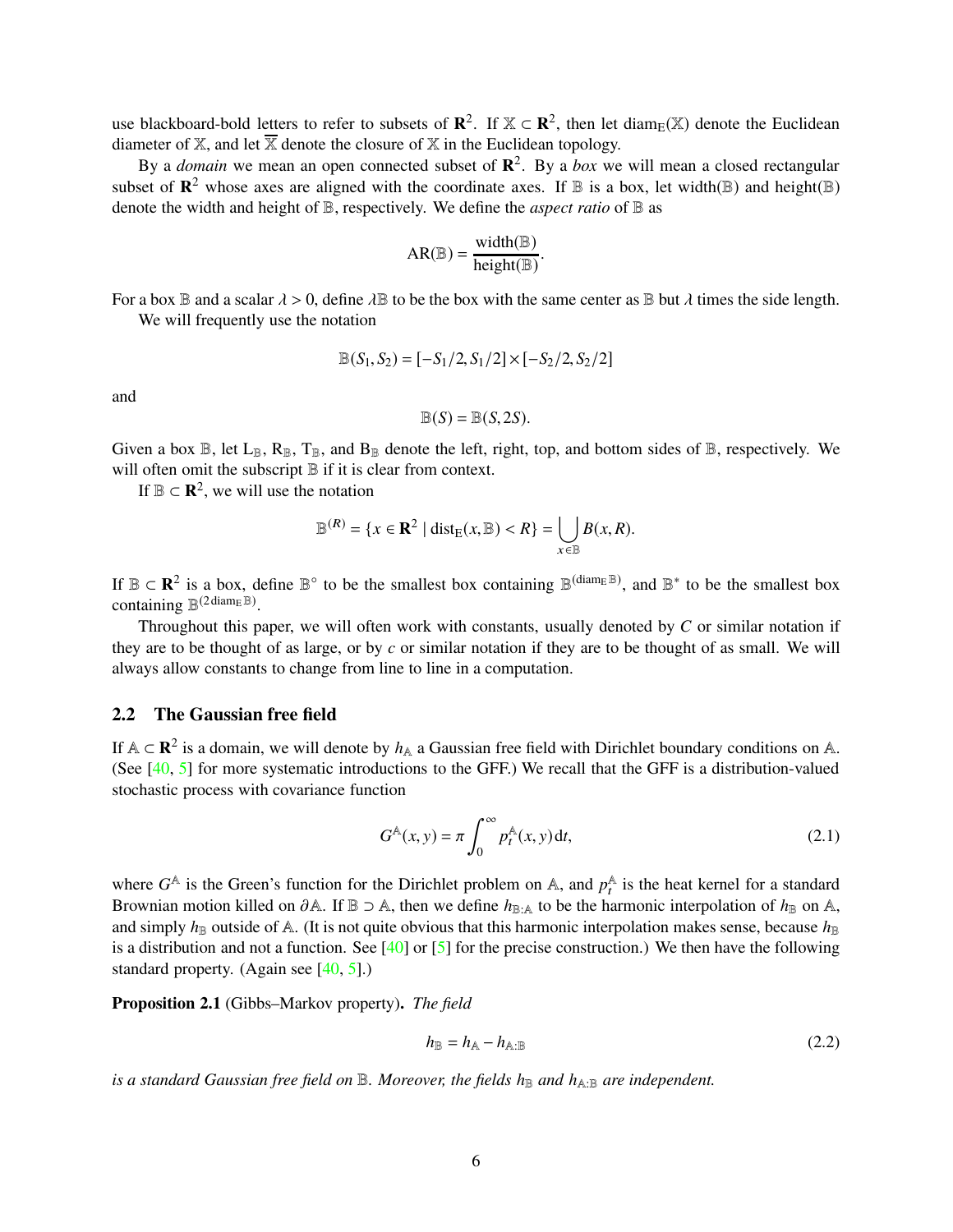This paper will rely in crucial ways on multiscale analysis, which means that we will want to consider Gaussian free fields defined on all boxes simultaneously—in other words, we want to couple the Gaussian free fields on all boxes. We can do this by considering a whole-plane GFF  $h_{\mathbf{R}^2}$  (see [\[5,](#page-62-0) Section 4.1]), pinned in some arbitrary way. Then we can define  $h_{\mathbb{B}} = h_{\mathbb{R}^2} - h_{\mathbb{R}^2 \cdot \mathbb{B}}$  for each domain  $\mathbb{B}$ . Alternatively, we can use the construction in  $[8, \text{Section 2.2.1}]$  $[8, \text{Section 2.2.1}]$ : the coupling between GFFs on different domains is easy to define if all domains B are subsets of some universal box A, because we can define  $h_{\mathbb{B}}$  for all B ⊂ A by [\(2.2\)](#page-5-0). But then the universal box A can be taken to be arbitrarily large, and it is easy to check that the joint laws of the Gaussian free field on finitely many domains remain the same no matter how large we take A. Thus, by Kolmogorov's extension theorem, we can take  $h_{\mathbb{B}}$  to be defined simultaneously on all domains  $\mathbb{B} \subset \mathbb{R}^2$  so that  $(2.2)$  holds for any nested pair of domains.

The following locality property of the Gaussian free field (which can actually be seen as a consequence of the Gibbs–Markov property) will also be essential.

<span id="page-6-3"></span>**Proposition 2.2.** If  $A$  *and*  $A'$  *are disjoint domains, then*  $h_A$  *and*  $h_{A'}$  *are independent.* 

A final crucial property of the Gaussian free field is its conformal invariance. (See [\[5,](#page-62-0) Theorem 1.19].)

**Proposition 2.3.** Suppose that  $F: V \to V'$  is a conformal map between two domains V and V'. Then  $h_{V'}$ *has the same law as*  $h_{\mathbb{V}}$  $\circ$  $F^{-1}$ *.* 

#### 2.3 Gaussian free field estimates

In this section we introduce certain estimates on the Gaussian free field that will be important throughout the paper.

**Lemma 2.4.** *There is a constant C* <  $\infty$  *so that, if*  $\mathbb{B}$  *is a box with* width( $\mathbb{B}$ ), height( $\mathbb{B}$ )  $\in$  [1/3,3]*, and x, y*  $\in$   $\mathbb{B}$ *, then*

<span id="page-6-0"></span>
$$
\left|G^{\mathbb{B}^*}(x,y) + \log|x-y|\right| \le C.
$$
\n(2.3)

*Proof.* This can be computed from the explicit formula for the Green's function of the Laplacian on the unit disk, using a uniform bound on the restriction of the derivative to **B** of a Riemann map from **B**<sup>\*</sup> to the unit disk. □

<span id="page-6-2"></span>**Lemma 2.5.** *There is a constant*  $C < \infty$  *so that the following holds. Let*  $\mathbb{B} \subset \mathbb{A}$  *be two nested boxes such that*  $AR(A), AR(B) \in [1/3, 3]$  *and let x be the center point of*  $B$ *. Then we have* 

$$
\text{Var}(h_{\mathbb{A}^*:\mathbb{B}^*}(x)) \le -\log \frac{\text{diam}_{E}(\mathbb{B})}{\text{diam}_{E}(\mathbb{A})} + C. \tag{2.4}
$$

*Proof.* This follows simply from writing down the integral expression for the variance of *h*<sub>A\*:B</sub>∗(*x*) and applying  $(2.3)$ .

<span id="page-6-1"></span>**Lemma 2.6.** *There is a constant*  $C < \infty$  *so that if*  $\mathbb{B} \subset \mathbb{B}^* \subset \mathbb{A}$  *are boxes with aspect ratios between* 1/3 *and* 3, then for all  $x, y \in \mathbb{B}^{\circ}$ , we have

$$
\text{Var}(h_{\mathbb{A}:\mathbb{B}^*}(x) - h_{\mathbb{A}:\mathbb{B}^*}(y)) \le C \frac{|x - y|}{\text{diam}_{E}(\mathbb{B})}.
$$

The proof of Lemma [2.6](#page-6-1) is given in the case when  $\mathbb B$  is a ball in [\[9,](#page-62-6) Lemma 6.1]; the proof is essentially the same in our setting.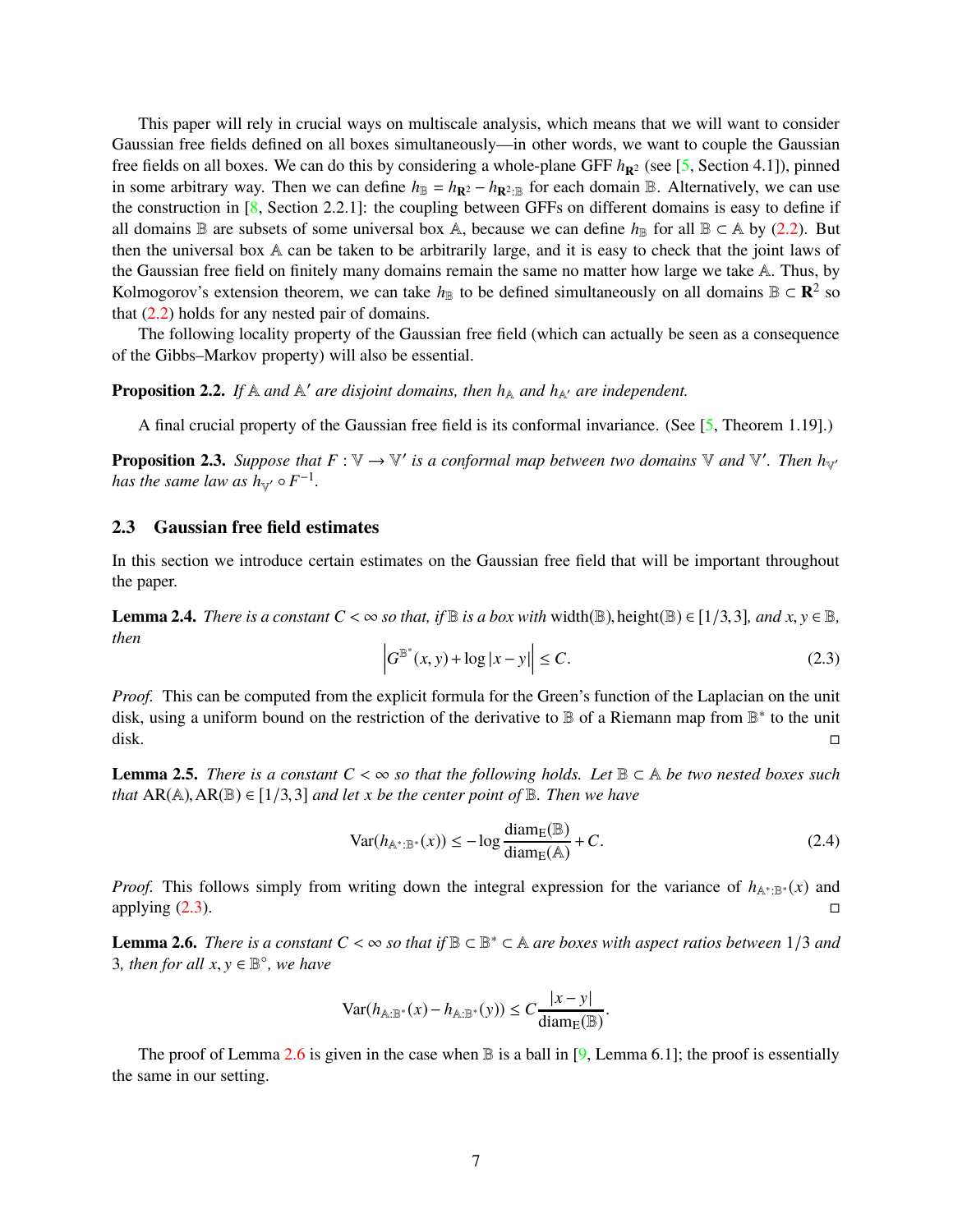<span id="page-7-4"></span>**Proposition 2.7.** *For each*  $Q, \iota > 0$ *, there is a constant*  $C = C(Q, \iota) < \infty$  *so that the following holds. Let* B *be a box so that*  $AR(\mathbb{B}) \in [1/3,3]$ *. Let*  $K \in (1,\infty)$  *and let*  $\mathbb{C}_1,\ldots,\mathbb{C}_J$ *, with*  $J \leq QK^2$ *, be a set of subboxes of* B *such that, for each*  $1 \le j \le J$ *, we have* AR( $\mathbb{C}_i$ ) ∈ [1/3,3] *and* 

$$
\frac{\text{diam}_{E}(\mathbb{B})}{\text{diam}_{E}(\mathbb{C}_{j})} \in [K/3, 3K].
$$

*Then for all*  $\theta > 0$ *, for each*  $j \in \{1, ..., J\}$  *we have,* 

<span id="page-7-2"></span>
$$
\mathbf{P}\left(\max_{x \in \mathbb{C}_j^c} h_{\mathbb{B}^* : \mathbb{C}_j^*}(x) \ge \theta \log K\right) \le CK^{-\theta^2/2} \tag{2.5}
$$

*and moreover*

<span id="page-7-3"></span>
$$
\mathbf{P}\left(\max_{j=1}^{J} \max_{x \in \mathbb{C}_{j}^{\circ}} h_{\mathbb{B}^{*}: \mathbb{C}_{j}^{*}}(x) \geq \theta \log K\right) \leq C K^{2-\theta^{2}/2}.
$$
\n(2.6)

*Proof.* First we note that by Fernique's inequality ([\[18\]](#page-63-16), see e.g. [\[1,](#page-62-15) Theorem 4.1] and [\[24,](#page-63-17) equation (7.4), Theorem 7.1]) and Lemma [2.6,](#page-6-1) we have a constant *C* independent of *j* so that

<span id="page-7-0"></span>
$$
\mathbf{E}\left(\max_{x \in \mathbb{C}_j^c} h_{\mathbb{B}^* : \mathbb{C}_j^*}(x)\right) \le C. \tag{2.7}
$$

Also, by the Borell–TIS inequality (see e.g.  $[24,$  Theorem 7.1],  $[7,$  Theorem 6.1], or  $[1,$  Theorem 2.1]) and Lemma  $2.5$ , we have constant *C*, again independent of *j*, so that

<span id="page-7-1"></span>
$$
\mathbf{P}\left(\left|\max_{x \in \mathbb{C}_j^{\circ}} h_{\mathbb{B}^* : \mathbb{C}_j^*}(x) - \mathbf{E}\max_{x \in \mathbb{C}_j^{\circ}} h_{\mathbb{B}^* : \mathbb{C}_j^*}(x)\right| \ge \theta \log K\right) \le \exp\left\{-\frac{1}{2} \frac{\theta^2 (\log K)^2}{\log K + C}\right\} \le CK^{-\theta^2/2},\tag{2.8}
$$

where the constant *C* has changed from the second to the third expression. Combining [\(2.7\)](#page-7-0) and [\(2.8\)](#page-7-1) yields [\(2.5\)](#page-7-2). Then taking a union bound over  $j \in \{1, \ldots, J\}$  yields [\(2.6\)](#page-7-3). □

The following corollary will be used over and over again throughout the paper. It tells us that, for any  $\theta_0 > 2$ , if we divide a box into order  $K^2$ -many smaller boxes of  $1/K$  times the side length, the maximum "coarse field" imposed on the small boxes will be of size at most  $\theta_0 \log K$  with high probability.

<span id="page-7-6"></span>**Corollary 2.8.** *If*  $\theta_0 > 2$  *and*  $Q, K > 1$  *are such that*  $J \leq QK^2$ *, then there is a constant* C depending on Q *and*  $\theta_0$  *so that the following holds. Suppose that*  $\mathbb B$  *is a box so that*  $AR(\mathbb B) \in [1/3,3]$ *. Let*  $\mathbb C_1,\ldots,\mathbb C_J$  *be a set of subboxes of*  $\mathbb B$  *so that*  $AR(\mathbb C_i) \in [1/3,3]$  *for each*  $1 \leq j \leq J$  *and that* 

$$
\frac{\text{diam}_{E}(\mathbb{B})}{\text{diam}_{E}(\mathbb{C}_{j})} \in [K/3, 3K].
$$

*Let*

$$
F = \max_{j=1}^{J} \max_{x \in \mathbb{C}_j} h_{\mathbb{B}^*:\mathbb{C}_j^*}(x).
$$

*Then, for all* ν > 1*, we have*

<span id="page-7-5"></span>
$$
\mathbf{P}\left[e^{\gamma F - \gamma \theta_0 \log K} \ge \nu\right] \le C \nu^{-2/\gamma} e^{-\frac{(\log \nu)^2}{2\gamma^2 \log K}}.
$$
\n(2.9)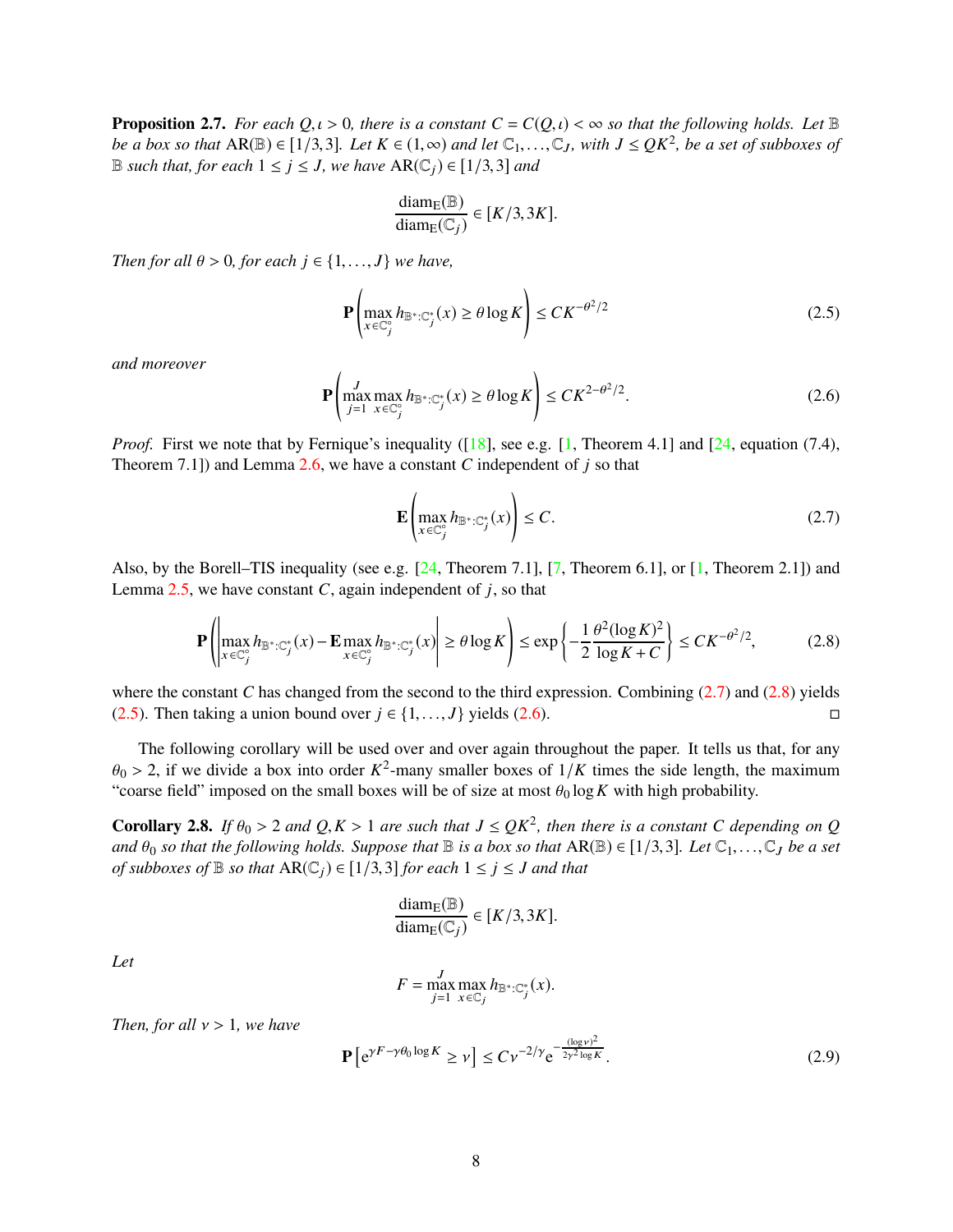*Proof.* By [\(2.6\)](#page-7-3) of Proposition [2.7,](#page-7-4) we have, for  $\theta > 0$ ,

$$
\mathbf{P}[F \ge (\theta_0 + \theta) \log K] \le CK^{2 - (\theta_0 + \theta)^2 / 2} \le CK^{-2\theta - \theta^2 / 2},
$$

with the last inequality because  $\theta_0 > 2$ . This is equivalent to

$$
\mathbf{P}[e^{\gamma F - \gamma \theta_0 \log K} \ge K^{\gamma \theta}] \le C K^{-2\theta - \theta^2/2},
$$

so, putting  $\theta = \frac{\log \nu}{\gamma \log \nu}$  $\frac{\log V}{\gamma \log K}$ , we have

$$
\mathbf{P}[e^{\gamma F - \gamma \theta_0 \log K} \ge \nu] \le C \exp\left\{ -(2\theta + \theta^2/2) \log K \right\} = C \exp\left\{ -\frac{2 \log \nu}{\gamma} - \frac{(\log \nu)^2}{2\gamma^2 \log K} \right\} = C \nu^{-2/\gamma} e^{-\frac{(\log \nu)^2}{2\gamma^2 \log K}},
$$
  
which is (2.9).

Finally, we will need a bound on the smoothness of the coarse field.

<span id="page-8-2"></span>**Lemma 2.9.** *There is a constant*  $C < \infty$  *so that if*  $\mathbb{B} \subset \mathbb{B}^* \subset \mathbb{A}$  *are boxes with aspect ratios between* 1/3 *and* 3*, then for all*  $\theta$  > 0 *we have* 

$$
\mathbf{P}\left[\max_{x,y\in\mathbb{B}^\circ}|h_{\mathbb{A}:\mathbb{B}^*}(x)-h_{\mathbb{A}:\mathbb{B}^*}(y)|\geq\theta\right]\leq C\mathrm{e}^{-\theta^2/C}.
$$

*Proof.* By the Cauchy–Schwarz inequality and Lemma [2.6,](#page-6-1) we have

$$
\text{Var}\left((h_{A:\mathbb{B}^*}(x) - h_{A:\mathbb{B}^*}(y)) - (h_{A:\mathbb{B}^*}(x') - h_{A:\mathbb{B}^*}(y'))\right) \le C\frac{|x - y| + |x' - y'|}{\text{diam}_E \,\mathbb{B}}
$$

for all  $x, x', y, y' \in \mathbb{B}^{\circ}$ . The result follows from this, Lemma [2.6,](#page-6-1) Fernique's inequality, and the Borell–TIS inequality, similarly to the proof of Proposition [2.7.](#page-7-4)

#### 2.4 Liouville quantum gravity

In this section we briefly review the properties of the Liouville quantum gravity measure. We first define the *circle average process* of a Gaussian free field. If  $h_A$  is a Gaussian free field on a box A, then, for  $x \in A$  so that dist<sub>E</sub>(*x*,  $\partial$ A) >  $\varepsilon$ , we define  $h^{\varepsilon}_{A}(x)$  to be the integral of  $h_{A}$  against the uniform measure on  $\partial B(x,\varepsilon)$ . The Liouville quantum gravity at inverse temperature  $\gamma$  is then supposed to be the limit as  $\varepsilon \downarrow 0$  of the random measure

<span id="page-8-1"></span>
$$
\mu_{h_{\mathbb{A}},\varepsilon}(\mathrm{d}x) = \varepsilon^{\gamma^2/2} e^{\gamma h_{\varepsilon}(x)} \mathrm{d}x. \tag{2.10}
$$

Indeed, we have the following result of  $[17]$ :

**Theorem 2.10.** If  $\gamma \in (0, 2)$ , then there is a random measure  $\mu_{h_{\mathbb{A}}}$  such that, with probability 1, we have

<span id="page-8-0"></span>
$$
\lim_{k \to \infty} \mu_{h_{\mathbb{A}},2^{-k}} = \mu_{h_{\mathbb{A}}} \tag{2.11}
$$

*weakly.*

The fact that the convergence in  $(2.11)$  is almost-sure will be important for us, because in our multiscale analysis we will often consider the Liouville quantum gravity on *different* boxes, with coupling induced by the coupling we have induced for the Gaussian free field. The almost-sure convergence means that this coupling induces a coupling on the corresponding LQG measures as well.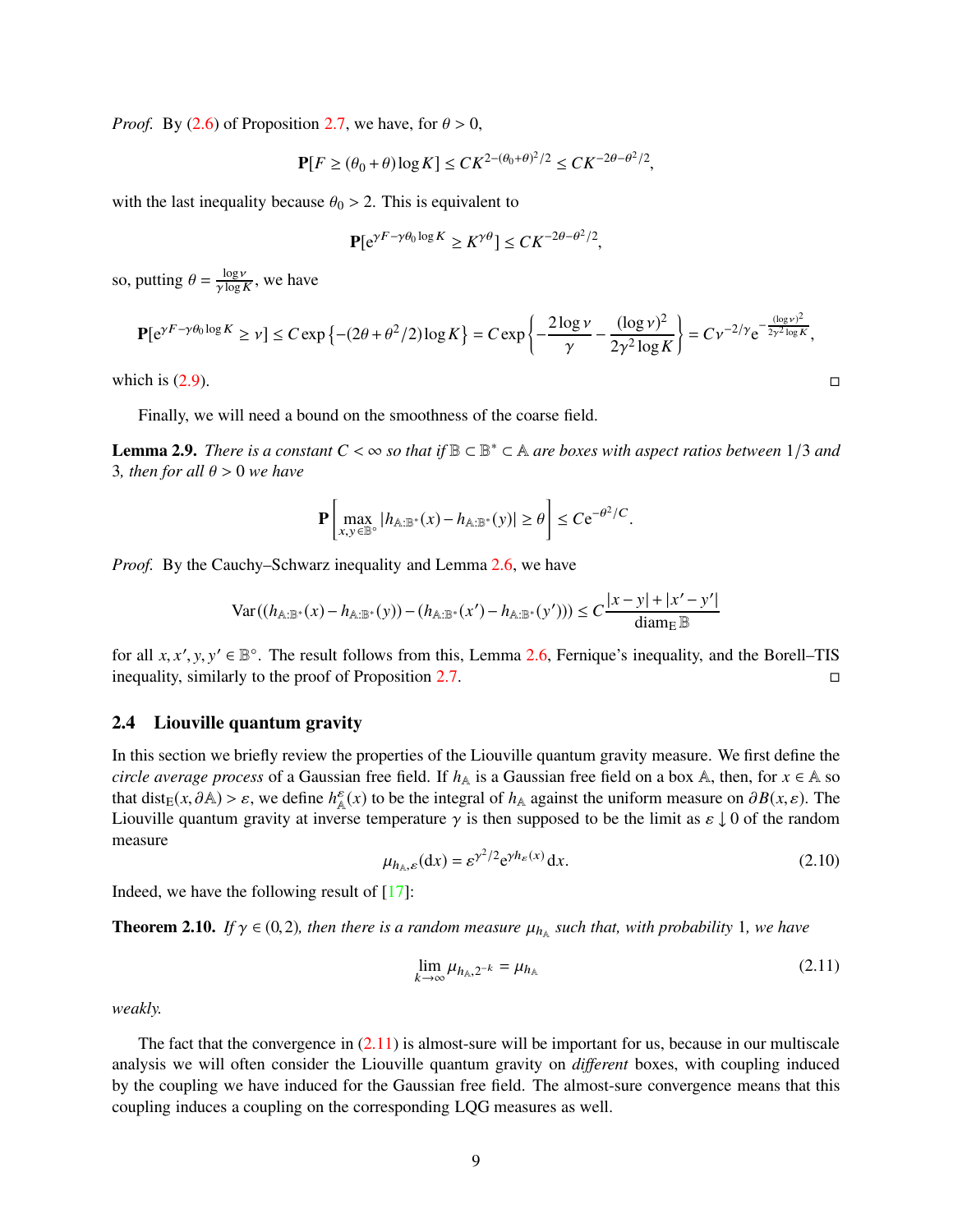Throughout the paper, we will treat  $\gamma$  as a *fixed* constant in (0,2). To economize on indices, we will suppress  $\gamma$  in the notation for LQG and subsequently defined objects. All constants throughout the paper will implicitly depend on  $\gamma$ . We will also *fix throughout the paper* a constant  $\theta_0 > 2$  so that

<span id="page-9-5"></span>
$$
\eta \coloneqq \frac{2\gamma \theta_0}{4 + \gamma^2} < 1; \tag{2.12}
$$

η will also be treated as a fixed constant throughout the paper. The reason for insisting that  $θ_0 > 2$  is to match with the condition in Corollary [2.8:](#page-7-6) we will treat  $\theta_0 \log K$  as the cutoff below which the "coarse field" at scale *K* must be with high probability. The reason for insisting that  $\eta < 1$  is so that, according to Proposition [2.13](#page-9-0) below, a sub-box of a box, once the maximum coarse field is considered, will "look like" a strictly smaller box than the larger box from the perspective of LQG measure.

We will also need the existence of positive and negative moments of the Liouville quantum gravity measure, which was proved in [\[21,](#page-63-1) [32\]](#page-63-18); see also [\[34,](#page-63-0) Theorems 2.11 and 2.12].

<span id="page-9-6"></span>**Proposition 2.11.** *There is a*  $v_0 > 1$  *so that if*  $0 \le v \le v_0$ *, then for all domains*  $A \subset \mathbb{R}^2$  *we have* 

<span id="page-9-7"></span>
$$
\mathbf{E}\left[\mu_{h_{\mathbb{A}}}(\mathbb{A})^{\nu}\right] < \infty. \tag{2.13}
$$

*Moreover, for any*  $0 \le v < \infty$ *, we have for all domains* A *that* 

<span id="page-9-1"></span>
$$
\mathbf{E}\left[\mu_{h_{\mathbb{A}}}(\mathbb{A})^{-\nu}\right] < \infty. \tag{2.14}
$$

<span id="page-9-2"></span>**Proposition 2.12.** *Let*  $\mathbb A$  *be a domain. It almost surely holds that for every*  $x \in \mathbb A$  *and r* > 0 *so that*  $B(x, r) \subset$ A, we have  $\mu_{h_{\mathbb{A}}}(B(x,r)) > 0$ .

*Proof.* This follows from a simple union bound and [\(2.14\)](#page-9-1). □

If  $\mu$  and  $\nu$  are Radon measures on the same set X, we say that  $\mu \leq \nu$  if  $\nu - \mu$  is also a measure (not just a signed measure). If  $A \subset \mathbb{B}$ , then we have by [\(2.10\)](#page-8-1) and the smoothness of  $h_{\mathbb{B}:A}$  that

$$
\mu_{h_{\mathbb{B}}}|_{\mathbb{A}} = \exp\{\gamma h_{\mathbb{B}:\mathbb{A}}\}\mu_{h_{\mathbb{B}}}
$$
\n(2.15)

almost surely. (Here,  $\mu_{h_B}$  |A denotes the measure  $\mu_{h_B}$  restricted to A.) This implies that

<span id="page-9-4"></span>
$$
\mu_{h_{\mathbb{B}}}|_{\mathbb{A}} \le \exp\left\{\gamma \max_{x \in \mathbb{A}} h_{\mathbb{B}: \mathbb{A}}(x)\right\} \mu_{h_{\mathbb{B}}}.
$$
\n(2.16)

An important property of Liouville quantum gravity is the *conformal covariance* of the measure; see [\[5,](#page-62-0) Theorem 2.8]:

<span id="page-9-0"></span>**Proposition 2.13.** Suppose that  $\mathbb{V}$  and  $\mathbb{V}'$  are domains and  $F : \mathbb{V} \to \mathbb{V}'$  is a conformal homeomorphism. *Then we have that*

$$
\mu_{h\vee} \circ F^{-1} = e^{(2+\gamma^2/2)\log |(F^{-1})'|} \mu_{h\vee \circ F^{-1}} \stackrel{\text{law}}{=} e^{(2+\gamma^2/2)\log |(F^{-1})'|} \mu_{h\vee}.
$$

#### <span id="page-9-3"></span>2.5 Metrics defined in terms of measures

In this section we describe the process we use to construct a metric from a measure. The definitions and results in this section are purely deterministic. Of course, we plan to apply this construction to the case when the measure is a Liouville quantum gravity measure, which we will do in the next section, yielding the Liouville graph distance.

If  $\mathbb B$  is a box, then define the space of *paths*  $\mathcal P_{\mathbb B}$  to be the set of continuous images of [0,1] in  $\mathbb B$ . If  $x, y \in \mathbb{B}$ , then define  $\mathcal{P}_{\mathbb{B}}(x, y) = \{ \pi \in \mathcal{P}_{\mathbb{B}} \mid x, y \in \pi \}$ . Given a box  $\mathbb{B}$  and a finite measure  $\mu$  on  $\mathbb{B}^{(R)}$ , define

$$
\underline{\mathscr{B}}(\mu,\mathbb{B},\delta)=\{\overline{B(x,r)}\mid r\in(0,\mathrm{diam}_{E}(\mathbb{B})),x\in\mathbb{B},\mu(B(x,r))<\delta\}.
$$

Here and throughout the paper,  $B(x, r)$  denotes the open Euclidean ball with center *x* and radius *r*.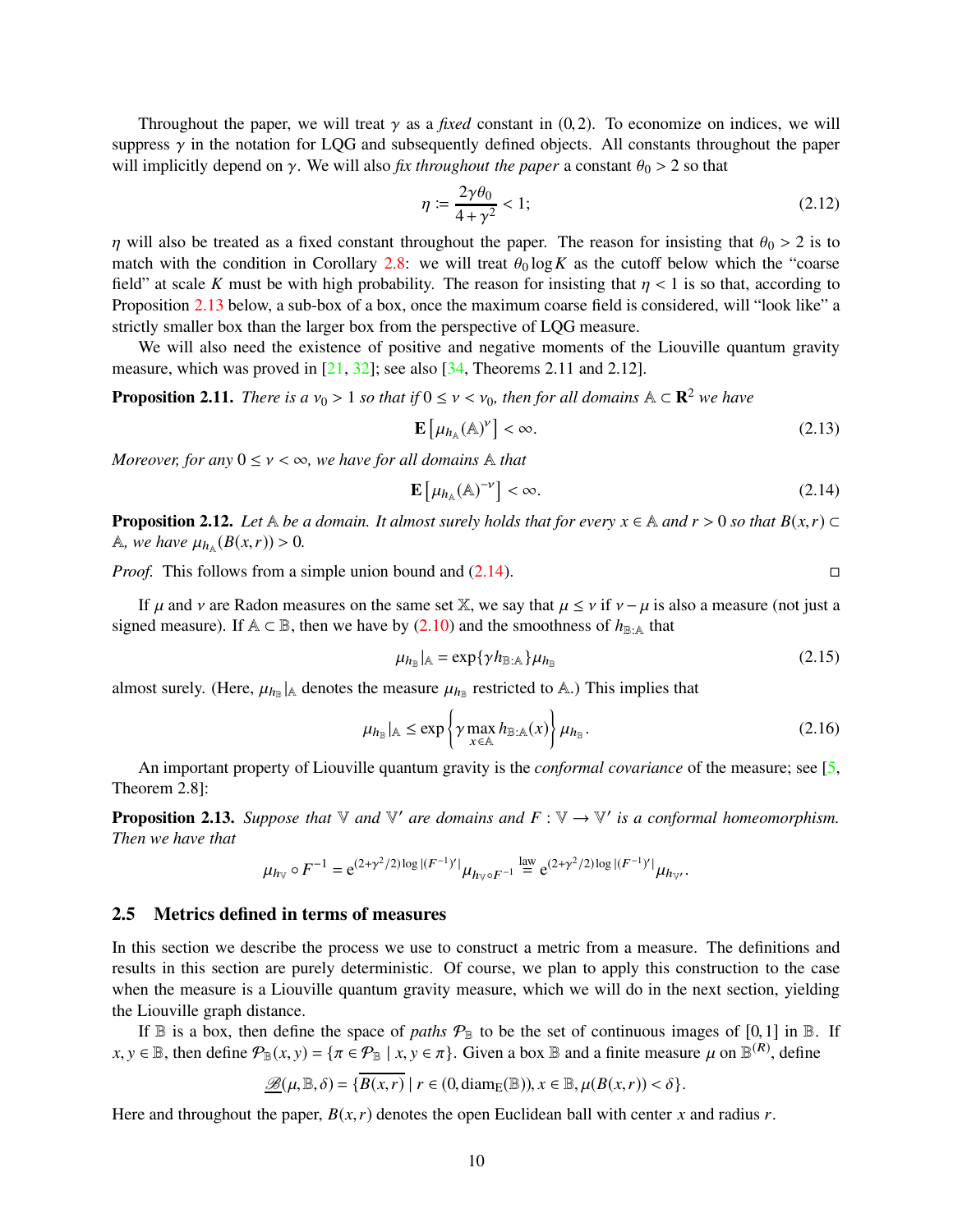**Definition 2.14.** Let  $\mathbb{B}$  be a domain,  $\mu$  a measure on  $\mathbb{B}$ ,  $\delta > 0$ , and  $R > 0$ . If  $\mu$  is a measure on  $\mathbb{B}^{(R)}$ , then define the  $\mu$ -*graph length* of a path  $\pi \in \mathcal{P}_{\mathbb{B}}$  as

$$
\underline{d}_{\mu,\mathbb{B},\delta}(\pi) = \min\{n \in \mathbb{N}: \text{ there are } B_1,\ldots,B_n \in \underline{\mathscr{B}}(\mu,\mathbb{B},\delta) \text{ such that } \pi \subset B_1 \cup \cdots \cup B_n\}.
$$

We further define

$$
\underline{d}_{\mu,\mathbb{B},\delta}(x,y) = \begin{cases} 0, & x = y; \\ \min_{\pi \in \mathcal{P}_{\mathbb{B}}(x,y)} \underline{d}_{\mu,\mathbb{B},\delta}(\pi), & x \neq y. \end{cases}
$$

For the purposes of establishing measurability of the distances when the measure is random, we now show that the distance can be expressed as the minimum of *countably* many functions. This is a purely technical point.

<span id="page-10-0"></span>**Lemma 2.15.** *Let*  $\mathbb B$  *be a domain,*  $\mu$  *a measure on*  $\mathbb B$ *, and*  $\delta > 0$ *. Define* 

$$
\underline{\mathscr{B}}_{\mathbf{Q}}(\mu,\mathbb{B},\delta)=\{\overline{B(x,r)}\mid r\in(0,\mathrm{diam}_{E}(\mathbb{B}))\cap\mathbf{Q},\mu(B(x,r))<\delta\}.
$$

*Then we have that*

$$
\underline{d}_{\mu,\mathbb{B},\delta}(\pi)=\min\left\{n\in\mathbb{N}: \text{ there are }B_1,\ldots,B_n\in\underline{\mathscr{B}}_{\mathbb{Q}}(\mu,\mathbb{B},\delta)\text{ such that }\pi\subset B_1\cup\cdots\cup B_n\right\}.
$$

*Proof.* This follows from the fact that if *B* is a closed ball such that  $\mu(B) < \delta$ , then there is a ball *B*' containing *B* so that  $\mu(B') < \delta$  and *B'* has rational center and rational radius arbitrarily close to that of *B*.

It will be more convenient for us to work with a modified graph length, which has a somewhat better "continuity" property with respect to small perturbations of the field. (See equations [\(2.28\)](#page-12-0) and [\(2.29\)](#page-12-1) below.) We will see shortly (Proposition [2.25\)](#page-13-0) that the modified graph length differs from the original one only by at most a factor of 2. Define

<span id="page-10-3"></span>
$$
\mathscr{B}(\mathbb{B},R) = \{ \overline{B(x,r)} \mid r \in (0,R), x \in \mathbb{B} \}. \tag{2.17}
$$

<span id="page-10-1"></span>**Definition 2.16.** For  $\delta > 0$ , define

<span id="page-10-2"></span>
$$
\kappa_{\delta}(t) = \max\{1, \delta^{-1}t\}.
$$
\n(2.18)

If  $\mathbb B$  is a domain and  $\mu$  is a measure on  $\mathbb B^{(R)}$ , then define the  $(\mu, \mathbb B, \delta, R)$ -graph length of a path  $\pi \in \mathcal P_{\mathbb B}$  as

$$
d_{\mu,\mathbb{B},\delta,R}(\pi)=\inf\left\{\sum_{k=1}^n \kappa_\delta(\mu(B_k))\,:\,\text{there are }B_1,\ldots,B_n\in\mathscr{B}(\mathbb{B},R)\text{ such that }\pi\subset B_1\cup\cdots\cup B_n\right\}.
$$

We further define

$$
d_{\mu,\mathbb{B},\delta,R}(x,y) = \begin{cases} 0, & x = y; \\ \min_{\pi \in \mathcal{P}_{\mathbb{B}}(x,y)} d_{\mu,\mathbb{B},\delta,R}(\pi), & x \neq y. \end{cases}
$$

If  $R > \text{diam}_{E}(\mathbb{B})$ , then we define  $d_{\mu, \mathbb{B}, \delta, R} = d_{\mu, \mathbb{B}, \delta, \text{diam}_{E}(\mathbb{B})}$ , since any ball of radius greater than diam<sub>E</sub>( $\mathbb{B}$ ) can be replaced by one of radius less than  $\text{diam}_E(\mathbb{B})$  without changing the minimum.

<span id="page-10-4"></span>*Remark* 2.17. The difference between the definitions of *d* and  $\underline{d}$  is that the definition of *d* allows "too large" balls to be used, if one pays a "price." The price, however, is heuristically very steep, because one has to pay for the measure of the entire large ball, rather than just the smaller region around the path that would be required if one used smaller balls. Thus, we do not expect *d* and *d* to differ by very much. The reason to use *d* instead of *d* is that *d* changes very little under *small* multiplicative perturbations of the measure (see [\(2.28\)](#page-12-0) and [\(2.29\)](#page-12-1) below), while *d* may change by up to a factor of 2 even if the measure is multiplied by  $1+\varepsilon$  for  $\varepsilon \ll 1$ .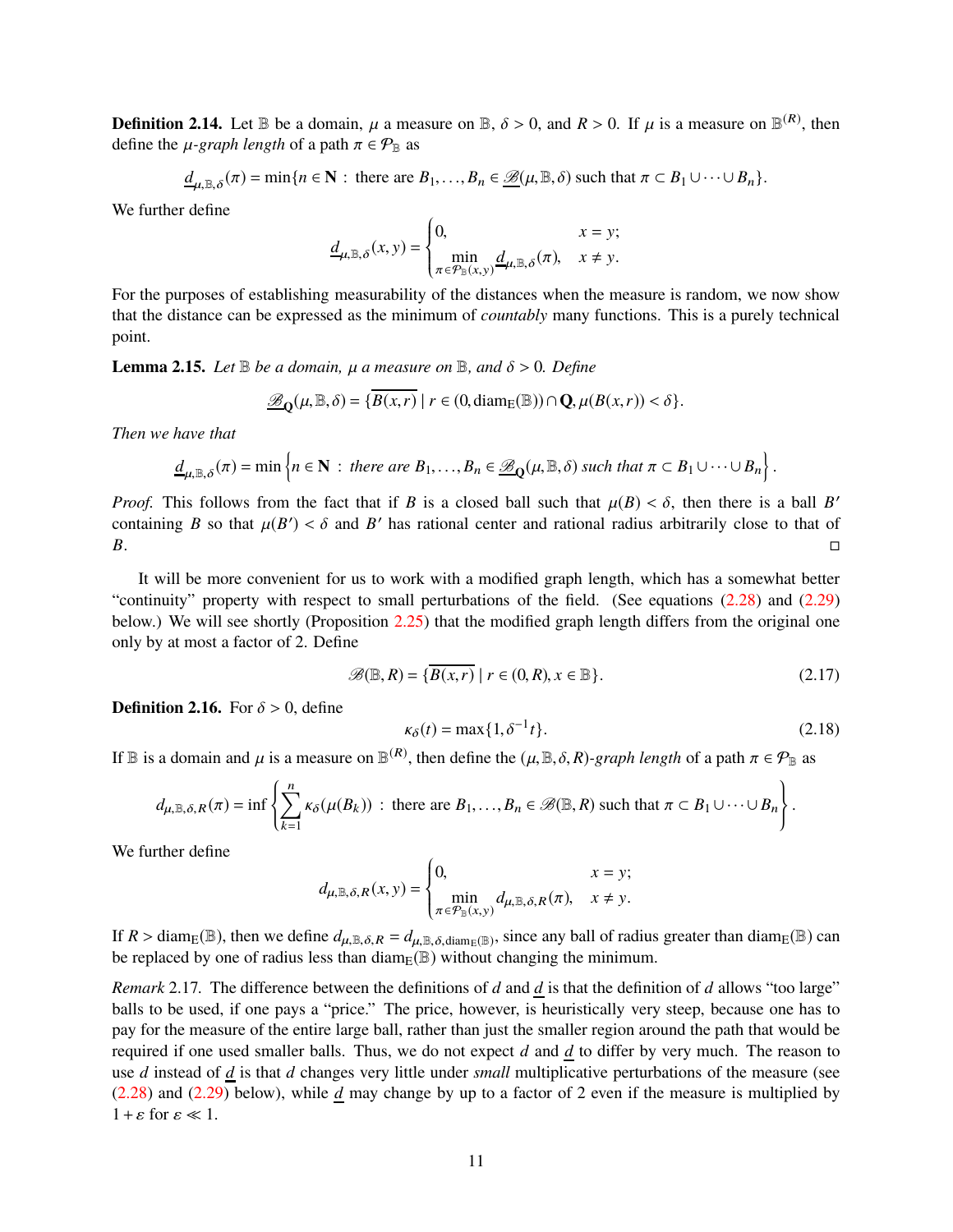*Remark* 2.18*.* The parameter *R* of *d* restricts the maximum Euclidean size of a ball that can be used to cover the path. If  $\mathbb B$  and *R* are of order 1, and  $\delta \ll 1$ , then we would not expect *R* to play any significant role, because balls of Euclidean radius of order 1 are extremely unlikely to have LQG mass  $\delta$ . However, it will often simplify our analysis to work with a metric in which we know that no balls of radius greater than *R* are used—more importantly in order to use Proposition [2.29](#page-15-0) below. We can then deal with the error incurred by this modification separately.

We prove a measurability lemma for *d*, analogous to Lemma [2.15.](#page-10-0)

<span id="page-11-0"></span>**Lemma 2.19.** *Let*  $\mathbb B$  *be a domain and*  $R > 0$ *. Define* 

$$
\mathscr{B}_{\mathbf{Q}}(\mathbb{B},R)=\{\overline{B(x,r)}\mid r\in(0,R)\cap\mathbf{Q},x\in\mathbb{B}\cap\mathbf{Q}^2\}.
$$

*Then we have that*

$$
\underline{d}_{\mu,\mathbb{B},\delta,R}(\pi)=\inf\left\{\sum_{k=1}^n\kappa_\delta(\mu(B_k))\;:\;\;there\;are\;B_1,\ldots,B_n\in\mathscr{B}(\mathbb{B},R)\;\text{such that}\;\pi\subset B_1\cup\cdots\cup B_n\right\}.
$$

*Proof.* This follows from the fact that if *B* is a closed ball, then for any  $\varepsilon > 0$  there is a ball *B'* containing *B* so that  $\mu(B') < \mu(B) + \varepsilon$  and *B*' has rational center and rational radius arbitrarily close to that of *B*.

#### 2.5.1 Notation for distances

We will use a flexible notation for the geometrical notions of distance that we will use. For a box  $\mathbb{B}$ , we recall that  $L_{\mathbb{B}}$ ,  $R_{\mathbb{B}}$ ,  $T_{\mathbb{B}}$ , and  $B_{\mathbb{B}}$  denote the left, right, top, and bottom edges of  $\mathbb{B}$ , respectively. Given a box  $\mathbb B$ , we will call the "easy direction" across  $\mathbb B$  the direction between the longer sides of  $\mathbb B$ , and the "hard direction" across  $\mathbb B$  the direction between the shorter sides of  $\mathbb B$ , as illustrated in Figure [1.1.](#page-2-0) Formally, let

$$
(easy_{\mathbb{B}}, hard_{\mathbb{B}}) = \begin{cases} ((L_{\mathbb{B}}, R_{\mathbb{B}}), (T_{\mathbb{B}}, B_{\mathbb{B}})), & \text{width}(\mathbb{B}) < \text{height}(\mathbb{B}); \\ ((T_{\mathbb{B}}, B_{\mathbb{B}}), (L_{\mathbb{B}}, R_{\mathbb{B}})), & \text{height}(\mathbb{B}) < \text{width}(\mathbb{B}). \end{cases}
$$

In all of these notations, we will drop the subscript  $\mathbb B$  when it is clear from context. We will often use this in notation like  $d_{\mu,\mathbb{B},\delta,R}(L,R)$ , denoting the minimum  $(\mu,\mathbb{B},\delta,R)$ -graph length of paths crossing from left to right in B, or  $d_{\mu, \mathbb{B}, \delta, R}$  (easy), denoting the minimum  $(\mu, \mathbb{B}, \delta, \mathbb{R})$ -graph length of an easy crossing of B.

Also, define

<span id="page-11-1"></span>
$$
d_{\mu,\mathbb{B},\delta,R}(\min;a) = \min_{\substack{x,y \in \mathbb{B} \\ |x-y| \ge a \text{ diam}_{\mathbb{E}} \mathbb{B}}} d_{\mu,\mathbb{B},\delta,R}(x,y). \tag{2.19}
$$

Suppose that  $A$  is the intersection of a rectangular annulus with a rectangle  $\mathbb{R}$ , both of whose side lengths are greater than the diameter of the annulus, so that either <sup>A</sup> <sup>⊂</sup> <sup>R</sup> or <sup>A</sup> <sup>∩</sup> <sup>∂</sup>*<sup>R</sup>* has exactly two connected components. If  $\mu$  is a measure on  $\mathbb{A}^{(R)}$ , define

<span id="page-11-2"></span>
$$
d_{\mu,\mathbb{A},\delta,R}(\text{around}) = \min_{\pi} d_{\mu,\mathbb{A},\delta,R}(\pi),\tag{2.20}
$$

where  $\pi$  ranges over all circuits around A if A is an annulus, or simply as

<span id="page-11-3"></span>
$$
d_{\mu,\mathbb{A},\delta,R}(\text{around}) = d_{\mu,\mathbb{A},\delta,R}(X,Y),\tag{2.21}
$$

where *X* and *Y* are the two connected components of  $\mathbb{A} \cap \partial \mathbb{R}$ , if  $\mathbb{A}$  is simply-connected.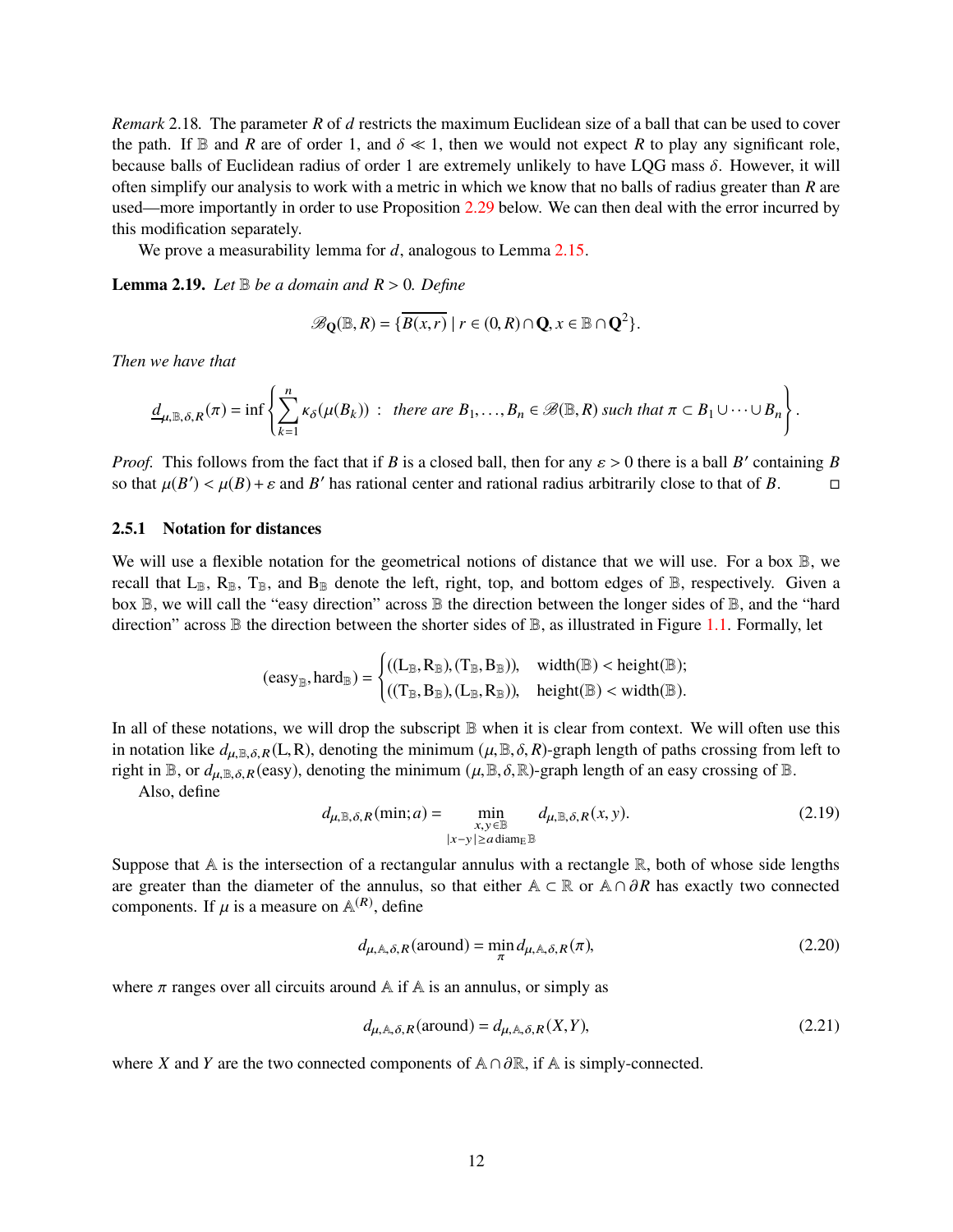#### 2.5.2 Comparison inequalities

The following comparison inequalities are immediate consequences of Definition [2.16:](#page-10-1)

- 1. If  $\delta \leq \delta'$ , then  $d_{\mu, \mathbb{B}, \delta, R} \geq d_{\mu, \mathbb{B}, \delta', R}$ .  $(2.22)$
- 2. If  $R' \le R$ , then

<span id="page-12-6"></span><span id="page-12-2"></span>
$$
d_{\mu,\mathbb{B},\delta,R} \le d_{\mu,\mathbb{B},\delta,R'}.\tag{2.23}
$$

3. For all  $R > 0$  we have

<span id="page-12-3"></span>
$$
d_{\mu,\mathbb{B},\delta,R} = d_{\mu,\mathbb{B},\delta,R \wedge \text{diam}_{E}(\mathbb{B})}.
$$
\n(2.24)

<span id="page-12-5"></span> $d_{\mu, \mathbb{B}', \delta, R}(x, y) \le d_{\mu, \mathbb{B}, \delta, R}(x, y)$  (2.26)

<span id="page-12-7"></span> $d_{\mu, \mathbb{B}, \delta, R} \leq d_{\nu, \mathbb{B}, \delta, R}$ . (2.25)

- 4. If  $\mu|_{\mathbb{R}(R)} \leq \nu|_{\mathbb{R}(R)}$ , then
- 5. If  $\mathbb{B} \subset \mathbb{B}'$ , then

for all  $x, y \in \mathbb{B}$ .

6. For any  $\alpha > 0$ , we have

<span id="page-12-8"></span> $d_{\alpha\mu,\mathbb{B},\delta,R} = d_{\mu,\mathbb{B},\alpha^{-1}\delta,R}$ . (2.27)

If  $\alpha$  < 1, then

<span id="page-12-0"></span>
$$
d_{\mu,\mathbb{B},\alpha\delta,R}(x,y) \le \alpha^{-1} d_{\mu,\mathbb{B},\delta,R}(x,y). \tag{2.28}
$$

If 
$$
\alpha \ge 1
$$
, then  

$$
d_{\alpha\mu} \otimes \delta_R < \alpha d_{\mu} \otimes \delta_R(x, y). \tag{2.29}
$$

<span id="page-12-1"></span>
$$
d_{\alpha\mu,\mathbb{B},\delta,R} \le \alpha d_{\mu,\mathbb{B},\delta,R}(x,y). \tag{2.29}
$$

#### 7. The triangle inequality holds: if  $\pi = \pi_1 \cup \pi_2$ , then

<span id="page-12-9"></span>
$$
d_{\mu,\mathbb{B},\delta,R}(\pi) \le d_{\mu,\mathbb{B},\delta,R}(\pi_1) + d_{\mu,\mathbb{B},\delta,R}(\pi_2). \tag{2.30}
$$

*Remark* 2.20. All of the above properties with the exception of [\(2.28\)](#page-12-0) and [\(2.29\)](#page-12-1), as well as those involving *R*, also apply for *d*. Note that *d* could have been defined using the *R* parameter in the same way as *d*, and then  $(2.23)$  and  $(2.24)$  would hold for  $d$  as well, but we will not need this in the paper.

We will need a bound in the opposite direction for  $(2.23)$ : a bound which controls how much the Liouville graph distance can increase when we decrease *R*, requiring the use of smaller balls. We will prove this as Lemma [2.23.](#page-13-1) This first requires the following lemma and definition.

<span id="page-12-4"></span>**Lemma 2.21.** *Suppose that*  $a_1 + \cdots + a_n \leq b$ . Then we have (recalling that  $\kappa_{\delta}$  was defined in [\(2.18\)](#page-10-2)) that

$$
\sum_{k=1}^n \kappa_\delta(a_k) \le \kappa_\delta(b) + n.
$$

*Proof.* We have that  $\delta^{-1}t \le \kappa_{\delta}(t) \le \delta^{-1}t + 1$  for all *t*, so

$$
\sum_{k=1}^{n} \kappa_{\delta}(a_k) \le \sum_{k=1}^{n} (\delta^{-1} a_k + 1) \le \delta^{-1} b + n \le \kappa_{\delta}(b) + n.
$$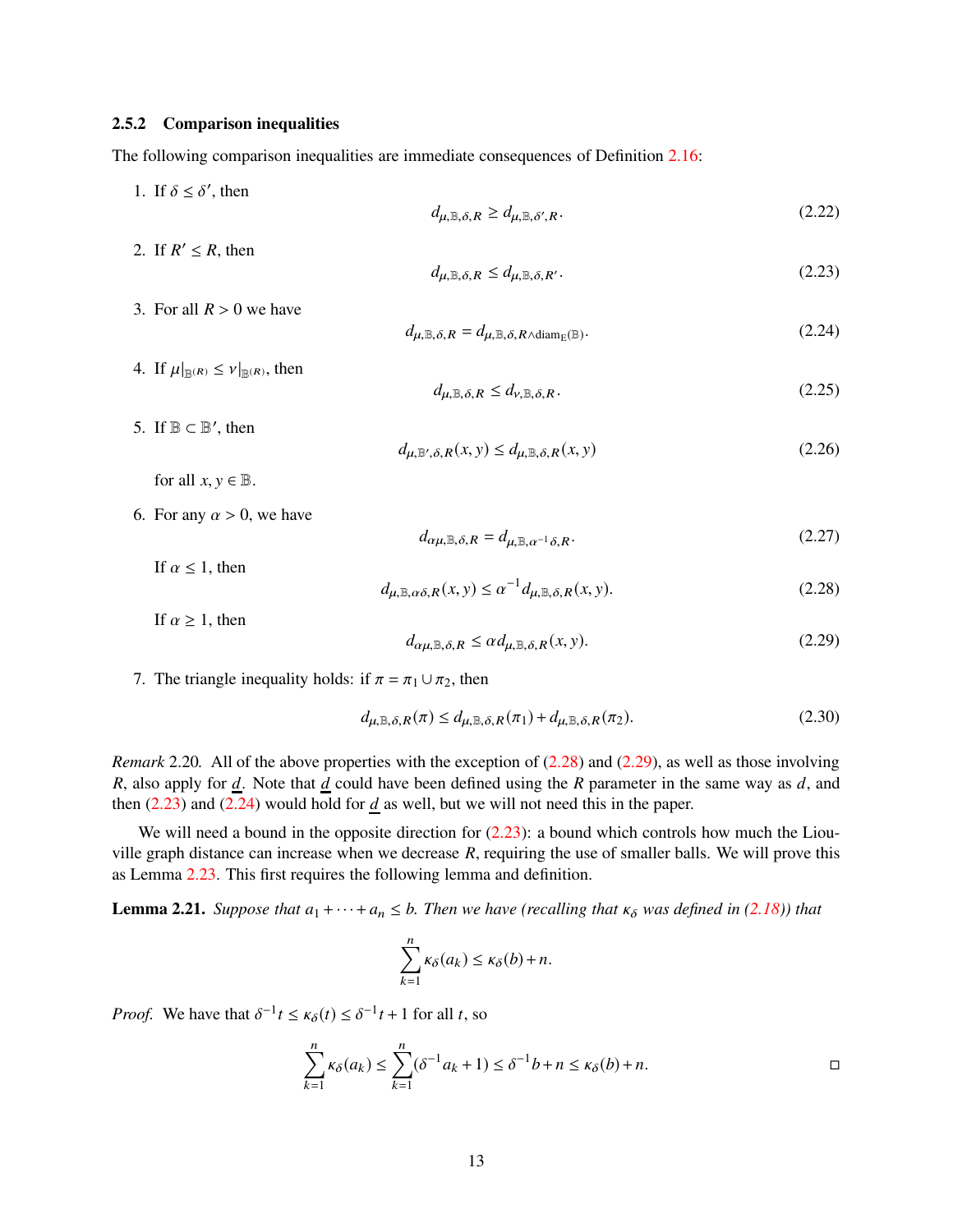<span id="page-13-6"></span>**Definition 2.22.** Suppose that  $\mathbb{B}$  is a domain,  $\mu$  is a measure on  $\mathbb{B}$ , and  $\delta$ ,  $R > 0$ . Let  $x, y \in \mathbb{B}$  and suppose that  $\pi$  is a path in B connecting x and y. We will say that  $\pi$  is a  $(\mu, \mathbb{B}, \delta, R)$ -geodesic if  $\pi$  consists of a sequence of straight line segments between successive points  $x, z_1, \ldots, z_N, y \in \mathbb{B}$  and there is a sequence of radii  $r_1, \ldots, r_N \in (0, R)$  so that  $\sum_{j=1}^N \mu(\overline{B(z_i, r_i)}) = d_{\mu, \mathbb{B}, \delta, R}(x, y)$  and  $\pi \subset \bigcup_{j=1}^N \overline{B(z_j, r_j)}$ . We will call  $z_1, \ldots, z_N$ the corresponding *geodesic points,*  $r_1, \ldots, r_N$  the corresponding *geodesic radii*, and  $\overline{B(z_1, r_1)}, \ldots, \overline{B(z_N, r_N)}$ the corresponding *geodesic balls*.

<span id="page-13-1"></span>**Lemma 2.23.** *There is a constant C so that if B is a domain,*  $\mu$  *is a measure on*  $\mathbb{B}$ ,  $\delta > 0$ , and  $0 < R' \le R$ , *then*

<span id="page-13-2"></span>
$$
d_{\mu,\mathbb{B},\delta,R'}(x,y) \le d_{\mu,\mathbb{B},\delta,R}(x,y) + C \frac{R \operatorname{Leb}(\mathbb{B}^{(R)})}{(R')^3},\tag{2.31}
$$

*where* Leb *denotes the Lebesgue measure, and also*

<span id="page-13-3"></span>
$$
d_{\mu,\mathbb{B},\delta,R'}(x,y) \le (1 + CR/R')d_{\mu,\mathbb{B},\delta,R}(x,y). \tag{2.32}
$$

*Proof.* Let  $x, y \in \mathbb{B}$ . Let  $B_1, \ldots, B_N$  be a set of geodesic balls for a geodesic between x and y. We note that for any  $1 \le i < j < k \le N$ , we have that  $B_i \cap B_j \cap B_k = \emptyset$ ; if not, then one of the balls could be eliminated to get a shorter distance. Therefore, if  $S = \{i \in \{1, ..., N\} \mid \text{diam}_{E}(B_i) \geq R'\}$ , then we have that

$$
\frac{1}{2}|S|(R')^2 \le \sum_{i \,:\, \text{diam}_E(B_i) \ge R'} \text{Leb}(B_i) \le 2\,\text{Leb}\left(\bigcup_{i \,:\, \text{diam}_E(B_i) \ge R'} B_i\right) \le 2\,\text{Leb}(\mathbb{B}^{(R)}),
$$

so

$$
|S| \le 4\pi \frac{\text{Leb}(\mathbb{B}^{(R)})}{(R')^2}.
$$

Now for each  $i \in S$ ,  $B_i$  can be replaced by a set of at most  $2\pi \lceil R/R' \rceil$  subset balls of radius  $R'$ , with centers in  $\mathbb B$ , so that a path from x to y in  $\mathbb B$  is still covered, and the new balls in each older ball have total measure no larger than the measure of the original ball. This implies, by Lemma [2.21,](#page-12-4) that

<span id="page-13-4"></span>
$$
d_{\mu,\mathbb{B},\delta,R'}(x,y) \le d_{\mu,\mathbb{B},\delta,R}(x,y) + 2\pi \lceil R/R' \rceil |S| \le d_{\mu,\mathbb{B},\delta,R}(x,y) + C \frac{R \operatorname{Leb}(\mathbb{B}^{(R)})}{(R')^3}
$$
(2.33)

for some absolute constant *C*, which completes the proof of  $(2.31)$ . On the other hand,  $(2.32)$  follows from  $(2.33)$  by the trivial bound  $|S| \le N$ .

We will also want to relate our modified distances *d* back to our original distances of interest *d*. This turns out to be very simple, but we first require a definition.

**Definition 2.24.** By an *admissible measure* on a set  $\mathbb{A}$  we will mean a nonatomic Radon measure  $\mu$  such that for every *x* ∈ A and *r* > 0 such that *B*(*x*,*r*) ⊂ A, we have

<span id="page-13-5"></span>
$$
\mu(B(x,r)) > 0. \tag{2.34}
$$

By Proposition [2.12,](#page-9-2) the Liouville quantum gravity measures are admissible almost surely. Note also that if  $\mu$  is an admissible measure then  $\alpha \mu$  is also an admissible measure for any  $\alpha \in (0, \infty)$ . Now we can state the relationship between *d* and *d*.

<span id="page-13-0"></span>**Proposition 2.25.** *If*  $\mu$  *is an admissible measure on*  $\mathbb{B}$  *and*  $\delta$ ,  $R > 0$ *, then* 

$$
d_{\mu,\mathbb{B},\delta,R}(x,y) \leq \underline{d}_{\mu,\mathbb{B},\delta,R}(x,y) \leq 2d_{\mu,\mathbb{B},\delta,R}(x,y).
$$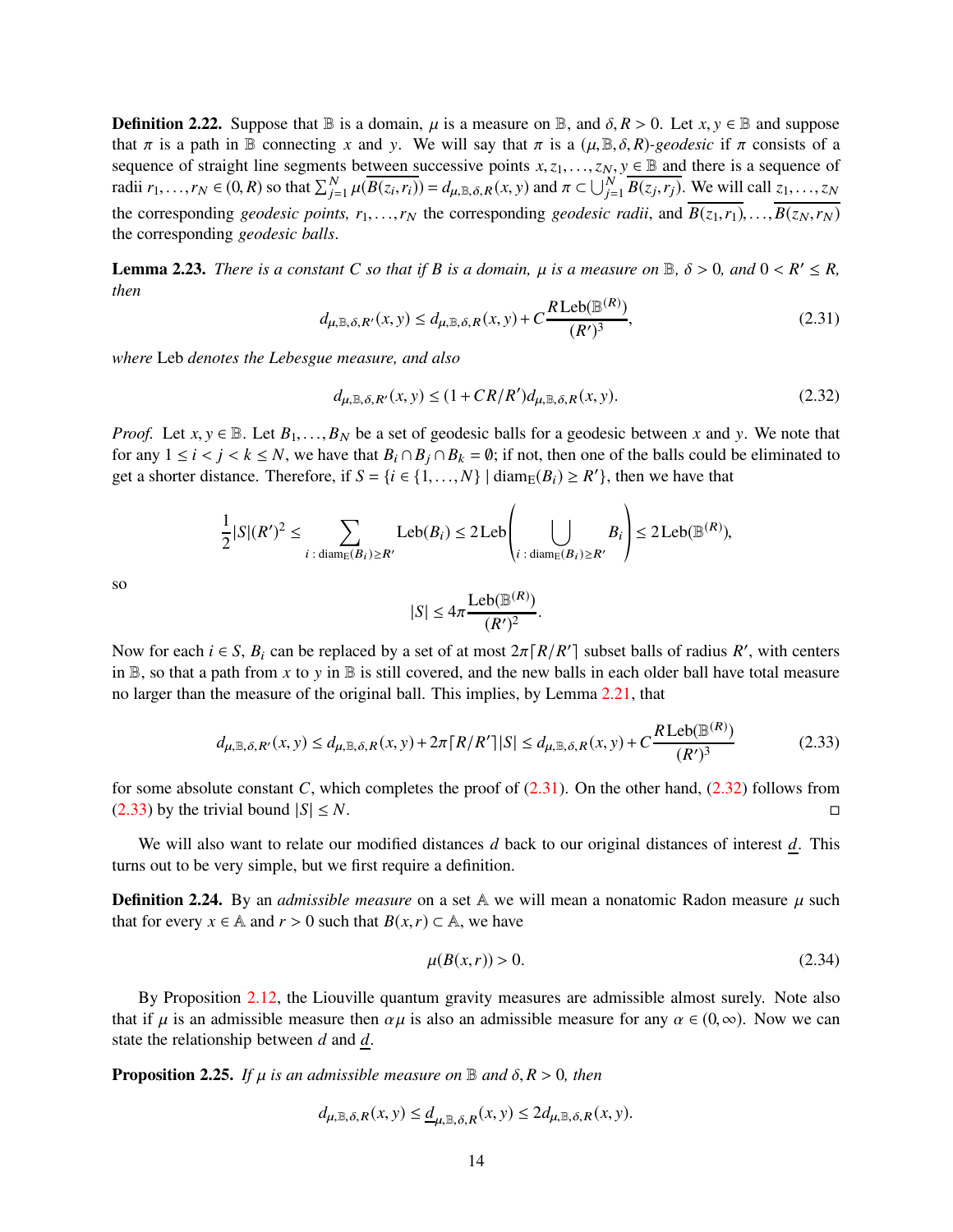

Figure 2.1: Construction in the proof of Lemma [2.26.](#page-14-0)

<span id="page-14-1"></span>The first inequality is trivial by  $(2.18)$ . The second follows from the following lemma.

<span id="page-14-0"></span>**Lemma 2.26.** *Suppose that*  $\mu$  *is an admissible measure on*  $\mathbb{B}$ ,  $\alpha \in (0,1)$ *, B is a closed ball so that*  $\mu(B) = \delta$ *, and*  $x, y \in \partial B$ . Then there are closed balls  $B', B'' \subset B$  so that  $\mu(B_1) < \alpha \delta$ ,  $\mu(B_2) < (1 - \alpha) \delta$ ,  $B' \cup B''$  is *path-connected, and*  $x, y \in B_1 \cup B_2$ *.* 

*Proof.* For  $r \in [0,1]$ , let  $B_r$  be the closed ball of radius *r* which is internally tangent to *B* at *x*, so  $B_0 = \{x\}$ and  $B_1 = B$ . Let  $\tilde{B}_r$  be the closed ball which is internally tangent to *B* at *y* and externally tangent to  $B_r$ . (See Figure [2.1.](#page-14-1)) Let  $f(r) = \mu(B_r)$  and let  $\tilde{f}(r) = \mu(\tilde{B}_r)$ . We note that f is increasing and  $\tilde{f}$  is decreasing. Since  $\mu$  is nonatomic, we have that

$$
f(r) + \tilde{f}(r) \le \mu(B) = \delta.
$$

We claim that *f* is right-continuous. Indeed, if  $r_n \downarrow r$ , then we have

$$
\lim_{n \to \infty} f(r_n) = \mu \left( \bigcap_{n=1}^{\infty} B_{r_n} \right) = \mu(B_r).
$$

Similarly,  $\tilde{f}$  is left-continuous, because if  $r_n \uparrow r$ , then we have

$$
\lim_{n \to \infty} \tilde{f}(r_n) = \mu \left( \bigcap_{n=1}^{\infty} \tilde{B}_{r_n} \right) = \mu(\tilde{B}_r).
$$

In particular, this implies that  $f$  and  $\tilde{f}$  are both upper-semicontinuous. Let

<span id="page-14-4"></span>
$$
r_* = \sup\{r \in [0, 1] \mid f(r) < \alpha\delta\}.\tag{2.35}
$$

Because *f* is upper-semicontinuous, we have that

<span id="page-14-2"></span>
$$
f(r_*) \ge \alpha \delta, \tag{2.36}
$$

so

<span id="page-14-3"></span>
$$
\tilde{f}(r_*) \le (1 - \alpha)\delta. \tag{2.37}
$$

Now if  $\tilde{f}(r_*) = (1 - \alpha)\delta$ , then [\(2.36\)](#page-14-2) implies that  $f(r_*) = \alpha\delta$ , so  $\mu(B \setminus (B' \cup B'')) = 0$ , contradicting the assumption that  $\mu$  is admissible. Therefore, [\(2.37\)](#page-14-3) implies that we must in fact have  $\tilde{f}(r_*) < (1-\alpha)\delta$ . By the left-continuity of  $\tilde{f}$ , there is an  $r' < r_*$  so that  $\tilde{f}(r') < (1 - \alpha)\delta$  as well, so since  $r' < r_*,$  we must have that  $f(r') < \alpha \delta$  by [\(2.35\)](#page-14-4) and the fact that *f* is increasing. Thus we can take  $B' = B_{r'}$  and  $B'' = \tilde{B}_{r'}$  to complete the proof.  $\Box$ 

Admissibility of a measure also implies that the crossing distance of a box can be made arbitrarily large by requiring the geodesic balls to have sufficiently small LQG measure.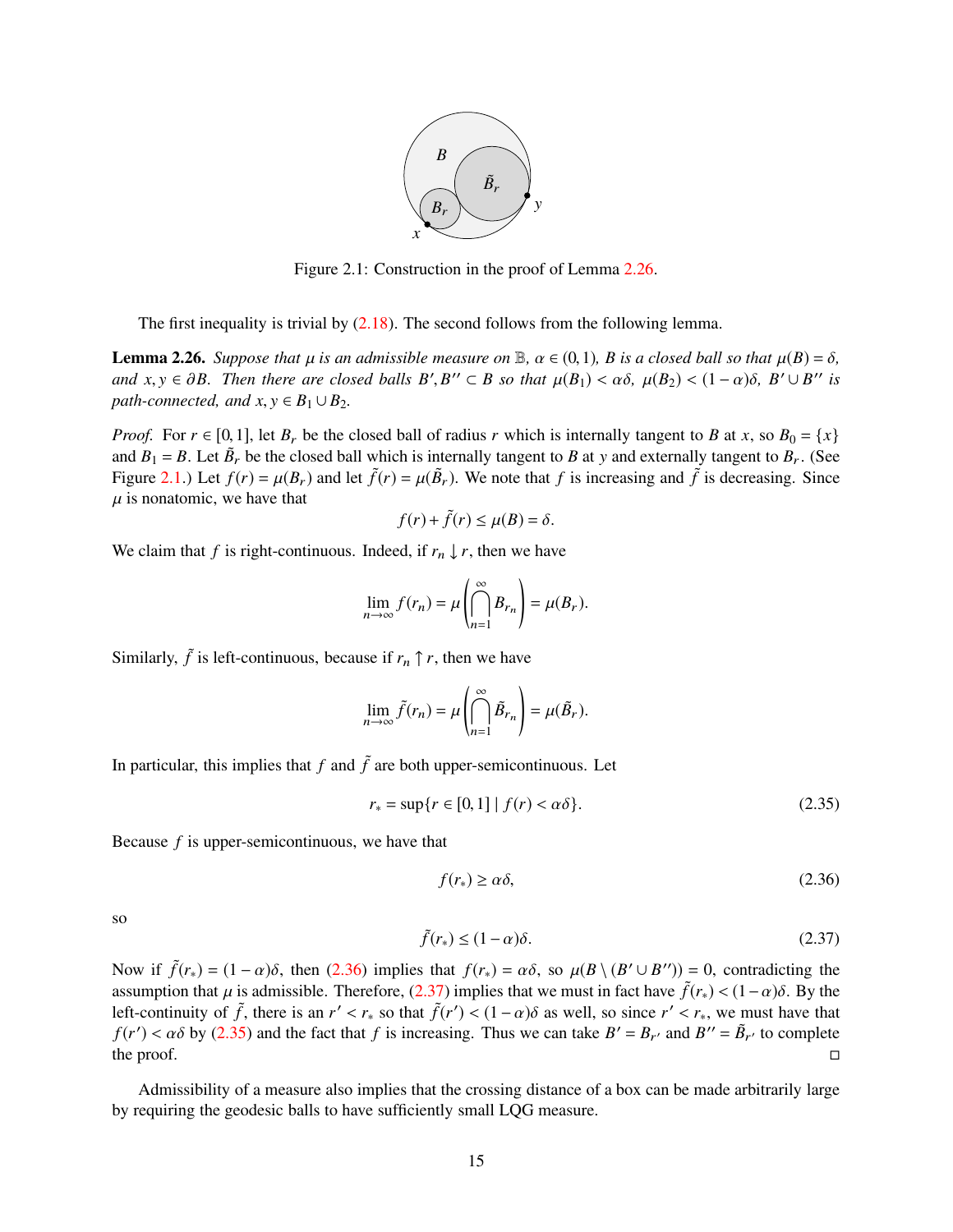<span id="page-15-3"></span>**Lemma 2.27.** If  $\mu$  is an admissible measure on  $\mathbb{B}$  and  $R > 0$ , then

$$
\lim_{\delta \downarrow 0} d_{\mu,\mathbb{B},\delta,R}(L,R) = \infty.
$$
\n(2.38)

*Proof.* For any  $r > 0$ , there is a finite collection of balls  $B_1, \ldots, B_N$  so that if  $x \in \mathbb{B}$ , then there is an  $i \in \mathbb{B}$  $\{1, ..., N\}$  so that  $B_i \subset B(x, r)$ . Let  $\delta_0 = \min_{1 \le i \le N} \mu(B_i)$ , which is positive by [\(2.34\)](#page-13-5). Then if  $\delta < \delta_0$ , any ball of  $\mu$ -measure at most  $\delta$  must have radius at most *r*, so

$$
d_{\mu,\mathbb{B},\delta,R}(L,R) \geq \lfloor r^{-1} \operatorname{dist}_{E}(L_{\mathbb{B}},R_{\mathbb{B}}) \rfloor,
$$

which implies the desired limit.  $\Box$ 

The last two propositions of this section will be used in lower bounds on the crossing distances. The first (Proposition [2.28\)](#page-15-1) implies, informally, that if the geodesic between two points crosses a smaller box, then the two points must be at least as far apart as the crossing distance of the smaller box. The second (Proposition [2.29\)](#page-15-0) extends this to the situation where a geodesic between two points crosses many smaller boxes, and says that the distance between the two points must be at least the *sum* of the crossing distances of the boxes. The caveat, however, is that the smaller boxes must be sufficiently separated so that a single geodesic ball cannot cover several of the smaller boxes. This is the primary importance of the parameter *R*—it is used to prevent the use of geodesic balls with large Euclidean diameter that would cover many smaller boxes.

<span id="page-15-1"></span>**Proposition 2.28.** Suppose that  $\mathbb{C} \subset \mathbb{R}$  are boxes and  $\mu$  is a measure on  $\mathbb{R}^{(R)}$ . Let  $\pi$  be a  $(\mu, \mathbb{R}, \delta, R)$ -geodesic *between two points in*  $\mathbb{R}$ *. Suppose that*  $w, z \in \mathbb{C} \cap \pi$ *, that* w appears before z on the path  $\pi$ *, and that the part of* π *between* w *and z is completely contained in* C*. Then*

$$
d_{\mu,\mathbb{C},\delta,R}(w,z) = d_{\mu,\mathbb{R},\delta,R}(w,z).
$$

*Proof.* By  $(2.26)$ , it is sufficient to prove that

$$
d_{\mu,\mathbb{C},\delta,R}(w,z) \leq d_{\mu,\mathbb{R},\delta,R}(w,z).
$$

Let  $y_1, \ldots, y_d$  and  $r_1, \ldots, r_d$  be the geodesic centers and radii for  $\pi$ , respectively. Let  $y_j, \ldots, y_k$  be the minimal substring of the  $y_i$ s so that the segment of  $\pi$  between w and *z* is contained in  $B(y_j, r_j) \cup \cdots \cup B(y_k, r_k)$ . Then  $d_{\mu,\mathbb{R},\delta,R}(w,z) = \sum_{i=j}^{k} \kappa_{\delta}(\mu(\overline{B(y_i,r_i)}))$ . For each  $j+1 \leq i \leq k-1$ , we have  $y_i \in \mathbb{C}$ , so  $\overline{B(y_i,r_i)} \in \mathcal{B}(\mathbb{C},R)$ . Let  $u$ be the intersection of the segment between  $y_j$  and  $y_{j+1}$  with  $\partial \mathbb{C}$ . We can create a closed ball *B* around *u* that is contained in  $\overline{B(y_j, r_j)}$  and internally tangent to  $\overline{B(y_j, r_j)}$  at every element of  $\pi \cap \mathbb{C} \cap \partial B(y_j, r_j)$  (which is a singleton unless  $y_j \in \partial \mathbb{C}$ ). Then, we have  $B \in \mathcal{B}(\mathbb{C}, R)$ ,  $\mu(B) \leq \mu(\overline{B(y_j, r_j)})$ , and  $\pi \cap \overline{B(y_j, r_j)} \cap \mathbb{C} \subset B$ . We can perform a similar construction around *u*<sup>'</sup>, the intersection of the segment between  $y_{k-1}$  and  $y_k$  with  $\partial \mathbb{C}$ , to get a closed ball  $B' \in \mathcal{B}(\mathbb{C}, R)$  so that  $\pi \cap \overline{B(y_k, r_K)} \cap \mathbb{C} \subset B'$ . (See Figure [2.2.](#page-16-0)) This completes the proof, since a path from *u* to *u'* is contained in  $B \cup \overline{B(y_{j+1}, r_{j+1})} \cup \cdots \cup \overline{B(y_{k-1}, r_{k-1})} \cup B'$ . (If  $j = k$ , then *B'* is not necessary and the construction still works.)

<span id="page-15-0"></span>**Proposition 2.29.** *Suppose that*  $\mathbb{C}_1, \ldots, \mathbb{C}_J \subset \mathbb{R}$  *are boxes,* 

<span id="page-15-2"></span>
$$
R < \min_{1 \le i,j \le J} \text{dist}_{E}(\mathbb{C}_{i}, \mathbb{C}_{j}),\tag{2.39}
$$

and  $\mu$  is a measure on  $\mathbb{R}^{(R)}$ . Let  $x, y \in \mathbb{R}$  and let  $\pi$  be a  $(\mu, \mathbb{R}, \delta, R)$ -geodesic between x and y. Suppose that, *for each*  $1 \le i \le j$ , we have  $w_i, z_i \in \mathbb{C}_i \cap \pi$ , with  $w_i$  appearing before  $z_i$  *on the path*  $\pi$ , *and the part of*  $\pi$ between  $w_i$  and  $z_j$  being completely contained in  $\mathbb{C}_i$ . Then

$$
d_{\mu,\mathbb{R},\delta,R}(x,y) \geq \sum_{i=1}^J d_{\mu,\mathbb{R},\delta,R}(w_i,z_i).
$$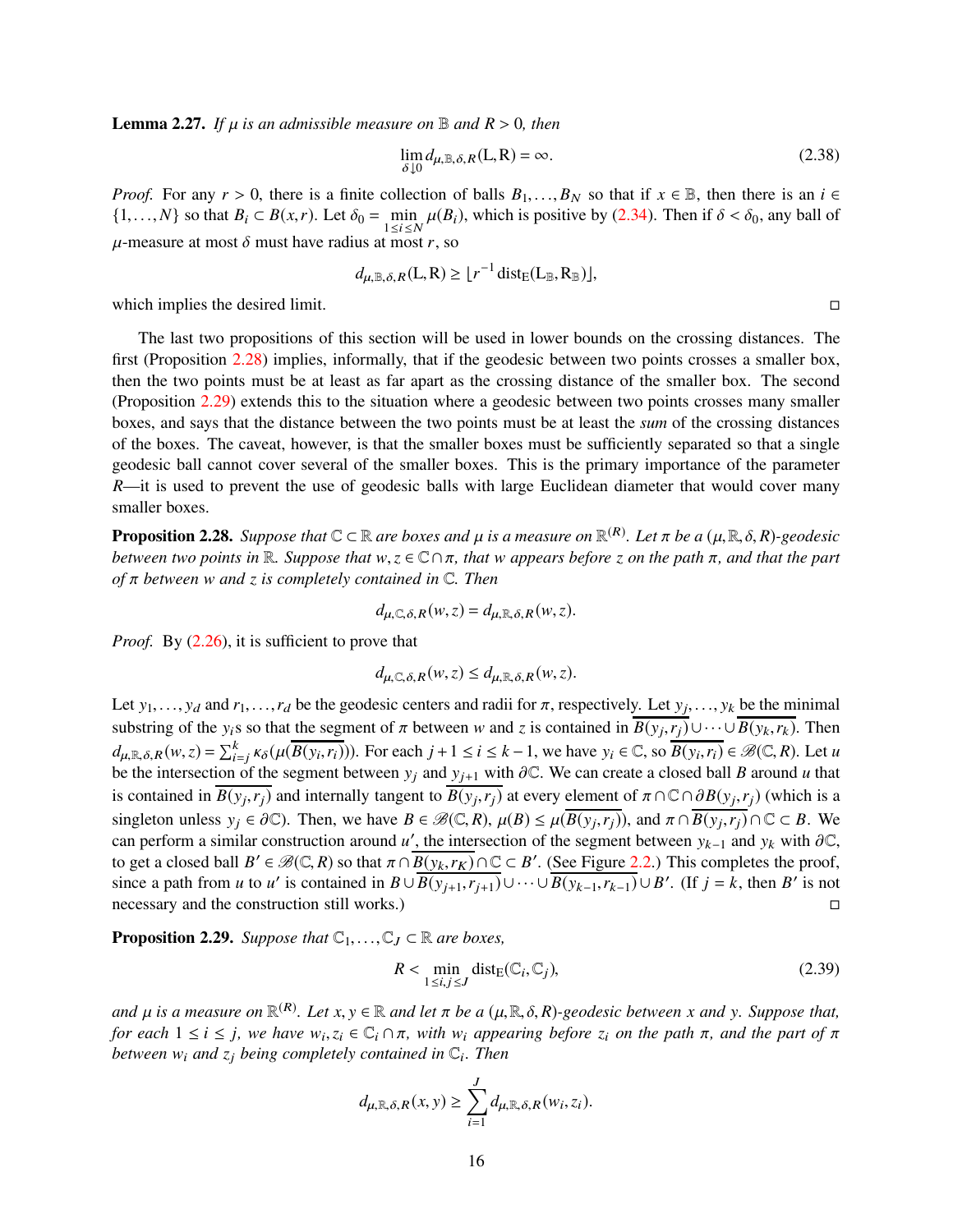<span id="page-16-0"></span>

Figure 2.2: Construction in the proof of Proposition [2.28.](#page-15-1)

*Proof.* This follows from the proof of Proposition [2.28](#page-15-1) when we note that the condition [\(2.39\)](#page-15-2) implies that a single ball cannot intersect two distinct  $\mathbb{C}_i$ s.

## 2.6 Liouville graph distance

We now discuss the graph metric with respect to the Liouville quantum gravity measure: the Liouville graph distance.

**Definition 2.30.** If  $A \subset \mathbb{B}$  are boxes and  $\delta > 0$ ,  $\gamma \in (0, 2)$ , and  $R \leq \text{dist}_{\mathbb{F}}(A, \partial \mathbb{B})$ , then we use the notation

$$
d_{\mathbb{A},\mathbb{B},\delta,R}=d_{\mu_{h,\gamma},\mathbb{B},\delta,R}.
$$

To avoid a proliferation of subscripts, we will often abbreviate the notation for distances. If A is unspecified, we will mean that  $A = \mathbb{B}^*$ . If *R* is unspecified then we will mean that  $R = \text{diam}_E(\mathbb{B})$  (which is a natural choice in light of [\(2.24\)](#page-12-3)), and if in addition to *R*, the parameter  $\delta$  is also unspecified, then we will mean that  $\delta = 1$ . Thus we have

$$
\begin{aligned} d_{\mathbb{A},\mathbb{B},\delta} &= d_{\mathbb{A},\mathbb{B},\delta,\text{diam}_\mathbb{E}(\mathbb{B})}, \\ d_{\mathbb{B},\delta} &= d_{\mathbb{B}^*,\mathbb{B},\delta,\text{diam}_\mathbb{E}(\mathbb{B})}, \\ d_{\mathbb{A},\mathbb{B}} &= d_{\mathbb{A},\mathbb{B},1,\text{diam}_\mathbb{E}(\mathbb{B})}, \\ d_{\mathbb{B}} &= d_{\mathbb{B}^*,\mathbb{B},1,\text{diam}_\mathbb{E}(\mathbb{B})}. \end{aligned}
$$

(Of course syntactically the second and third lines are ambiguous, but it will always be clear, from the font if nothing else, which variables represent boxes and which represent numbers, so there is no risk of confusion.)

**Definition 2.31.** We define  $\Theta_{\mathbb{A},\mathbb{B},\delta,R}^{\text{LR}}(p)$ ,  $\Theta_{\mathbb{A},\mathbb{B},\delta,R}^{\text{easy}}(p)$ , and  $\Theta_{\mathbb{A},\mathbb{B},\delta,R}^{\text{hard}}(p)$  to be the *p*th quantiles of the random variables  $d_{A,B,\delta,R}(L,R)$ ,  $d_{A,B,\delta,R}$ (easy), and  $d_{A,B,\delta,R}$ (hard), respectively. We will abbreviate these notations in the same way as the *d* notations.

We now establish several properties of the Liouville graph distance.

**Proposition 2.32.** *If*  $\mathbb{B}^{(R)} \subset \mathbb{A}$  *and*  $\delta, R > 0$ *, then the processes* 

$$
\{\underline{d}_{\mathbb{A},\mathbb{B},\delta,R}(x,y)\}_{x,y\in\mathbb{B}}
$$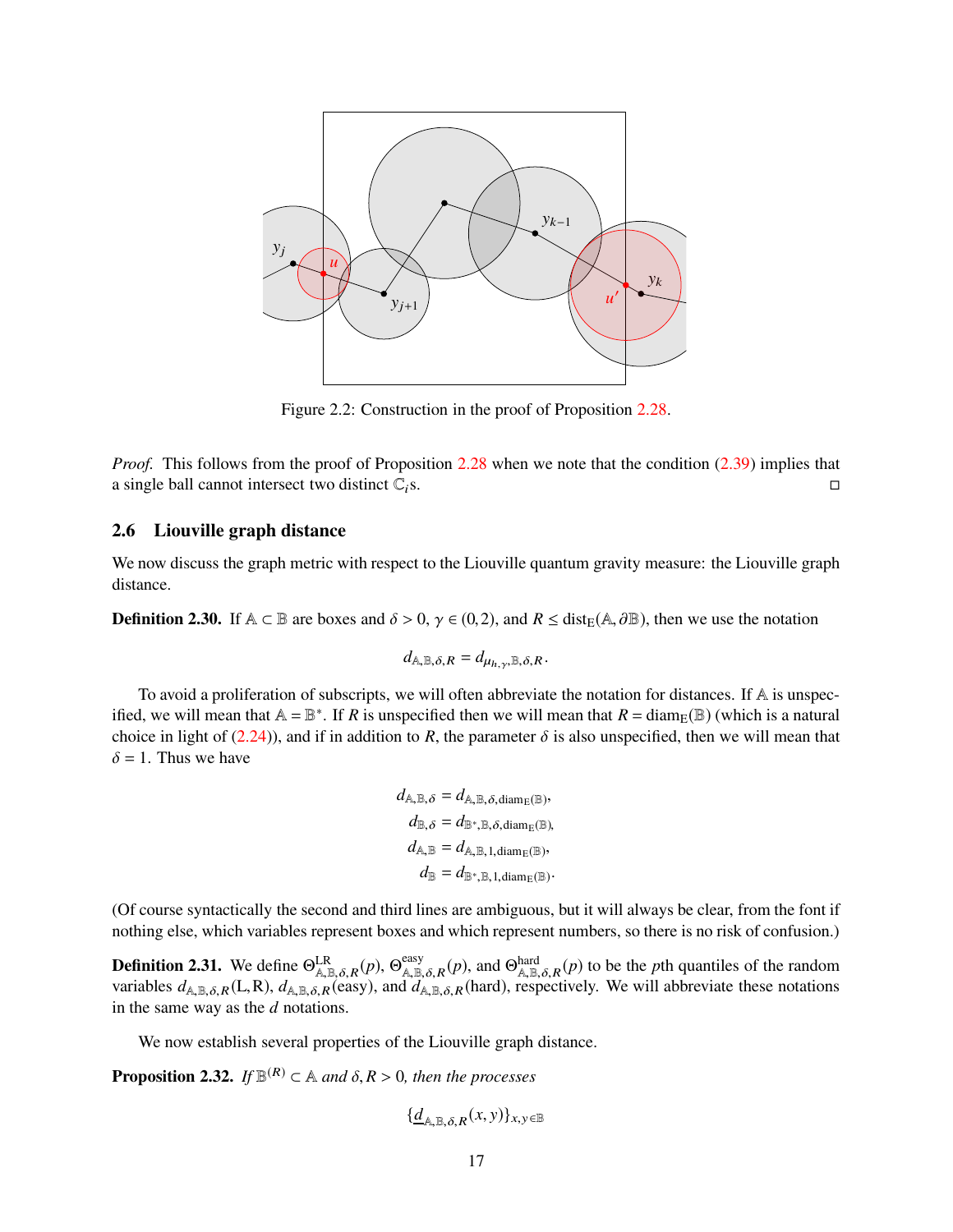*and*

$$
\{d_{\mathbb{A}, \mathbb{B}, \delta, R}(x, y)\}_{x, y \in \mathbb{B}}
$$

*are measurable with respect to the field*  $h_{\mathbb{A}}$ *.* 

*Proof.* This follows from Lemma [2.15](#page-10-0) and Lemma [2.19,](#page-11-0) since both distances can be written as a minimum of countably many functions.

**Proposition 2.33.** If A<sub>1</sub> ∩ A<sub>2</sub> = 0, R<sub>1</sub>, R<sub>2</sub> > 0,  $\mathbb{B}_i^{(R_i)}$  ⊂ A<sub>i</sub>, and  $\delta_i$  > 0 for i = 1,2, then  $d_{A_1,B_1,\delta_1,R_1}$  and  $d_{\mathbb{A}_2,\mathbb{B}_2,\delta_2,R_2}$  are independent.

*Proof.* This follows from the independence of the Gaussian free field on disjoint boxes (Proposition [2.2\)](#page-6-3).  $\Box$ 

#### 2.6.1 Covariance properties of the Liouville graph distance

The conformal covariance of the LQG measure heuristically implies conformal covariance of the Liouville graph distance. However, because the definition of Liouville graph distance specifies *Euclidean* balls, which are not in general taken by conformal maps to Euclidean balls, this is not exactly true. The next two propositions observe that the Liouville graph distance is covariant under Euclidean similarity transformations, which do of course takes Euclidean balls to Euclidean balls. The RSW result presented in Section [3](#page-18-1) will rely on an approximate more general conformal covariance of the Liouville graph distance, which will be proved in that section.

Our first result is that the Liouville graph distance is invariant under Euclidean isometries.

**Proposition 2.34.** *If*  $\mathbb{B} \subset \mathbb{A}$ ,  $\delta$ ,  $R > 0$ , and f is a translation or rotation map, then

$$
\left\{d_{\mathbb{A},\mathbb{B},\delta,R}(x,y)\right\}_{x,y\in\mathbb{B}}\stackrel{\text{law}}{=}\left\{d_{f(\mathbb{A}),f(\mathbb{B}),\delta,R}(f(x),f(y))\right\}_{x,y\in\mathbb{B}}.
$$

*Proof.* This follows from the conformal covariance (Proposition [2.13\)](#page-9-0) and the fact that translations and rotations take Euclidean balls to Euclidean balls.

Now we show how the Liouville graph distance transforms under scalings.

<span id="page-17-0"></span>**Proposition 2.35.** *If*  $\mathbb{B} \subset \mathbb{A}$  *and*  $\delta, R > 0$ *, then for any*  $\alpha > 0$ *, we have* 

$$
\left\{d_{\alpha\mathbb{A},\alpha\mathbb{B},\alpha^{\gamma^2/2+2}\delta,\alpha R}(\alpha x,\alpha y)\right\}_{x,y\in\mathbb{B}} \stackrel{\rm law}{=} \left\{d_{\mathbb{A},\mathbb{B},\delta,R}(x,y)\right\}_{x,y\in\mathbb{B}}
$$

*Proof.* Let  $F : \mathbb{A} \to \alpha \mathbb{A}$  be given by scaling by  $\alpha$ . Then *F* is a conformal map, so we have that

$$
\mu_{\alpha\mathbb{A}} \stackrel{\text{law}}{=} \alpha^{2+\gamma^2/2} (\mu_{\mathbb{A}} \circ F^{-1})
$$

by the conformal covariance (Proposition [2.13\)](#page-9-0). Then we have, recalling [\(2.17\)](#page-10-3), that

$$
\mathcal{B}(\alpha \mathbb{B}, \alpha R) = \{ \overline{B(x, r)} \mid r \in (0, \alpha R), x \in \alpha \mathbb{B} \} = \{ \alpha \overline{B(\alpha^{-1} x, \alpha^{-1} r)} \mid r \in (0, \alpha R), x \in \alpha \mathbb{B} \}
$$

$$
= \{ \alpha \overline{B(x, r)} \mid r \in (0, R), x \in \mathbb{B} \} = \alpha \mathcal{B}(\mathbb{B}, R),
$$

and that

$$
\{\kappa_{\alpha^{2+\gamma^2/2}\delta}(\mu(\alpha B))\}_{B\in\mathscr{B}(\mathbb{B},R)}=\{\kappa_{\delta}(\alpha^{-2-\gamma^2/2}\mu(\alpha B))\}_{B\in\mathscr{B}(\mathbb{B},R)}\overset{\text{law}}{=}\{\kappa_{\delta}(\mu(B))\}_{B\in\mathscr{B}(\mathbb{B},R)},
$$

which means that

$$
\left\{d_{\alpha\mathbb{A},\alpha\mathbb{B},\alpha^{\gamma^2/2+2}\delta,\alpha R}(\alpha x,\alpha y)\right\}_{x,y\in\mathbb{B}} \stackrel{\text{law}}{=} \left\{d_{\mathbb{A},\mathbb{B},\delta,R}(x,y)\right\}_{x,y\in\mathbb{B}}.
$$

.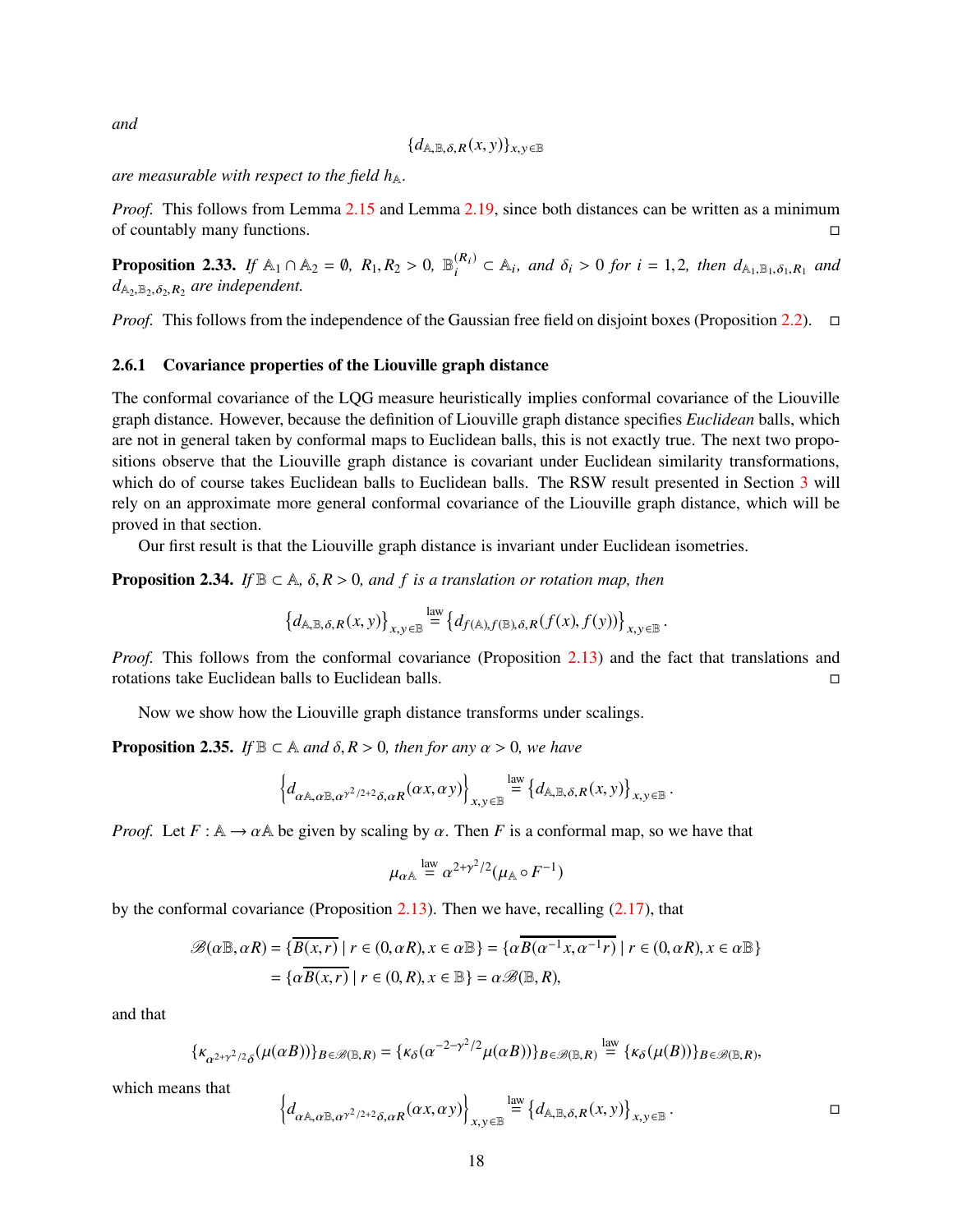We note that a simple consequence of Proposition [2.35](#page-17-0) and [\(2.22\)](#page-12-6) is the following monotonicity of the quantiles:

<span id="page-18-6"></span>**Proposition 2.36.** *If*  $\alpha \geq 1$ *, then for all boxes*  $\mathbb{B} \subset \mathbb{A}$ *, all*  $p \in (0,1)$ *, and all*  $R > 0$ *we have* 

<span id="page-18-4"></span>
$$
\Theta_{\alpha\mathbb{A},\alpha\mathbb{B},1,\alpha R}^{\text{LR}}(p) = \Theta_{\mathbb{A},\mathbb{B},\alpha^{-\gamma^2/2-2},R}^{\text{LR}}(p) \ge \Theta_{\mathbb{A},\mathbb{B},R}^{\text{LR}}(p). \tag{2.40}
$$

<span id="page-18-5"></span>**Lemma 2.37.** *For any*  $\mathbb{B} \subset \mathbb{A}$ *, any*  $p \in (0,1)$ *, and any*  $R > 0$ *, we have* 

$$
\lim_{\delta \to 0} \Theta_{\mathbb{A}, \mathbb{B}, \delta, R}^{\text{LR}}(p) = \infty.
$$

*Proof.* This follows from Lemma [2.27](#page-15-3) and the fact that the LQG measure is admissible almost surely.  $\square$ 

We also record a simple but useful consequence of the general facts established in Subsection [2.5.](#page-9-3)

<span id="page-18-0"></span>**Proposition 2.38.** *Suppose that*  $\mathbb{B} \subset \mathbb{B}^{\circ} \subset \mathbb{A} \subset \mathbb{A}'$ *. We have* 

<span id="page-18-2"></span>
$$
d_{\mathbb{A}, \mathbb{B}, \delta', R} \le d_{\mathbb{A}', \mathbb{B}, \delta, R} \le d_{\mathbb{A}, \mathbb{B}, \delta'', R},\tag{2.41}
$$

*where*

$$
\delta' = \exp\{-\gamma \min_{z \in \mathbb{B}^\circ} h_{\mathbb{A}':\mathbb{A}}(z)\}\delta,
$$
  

$$
\delta'' = \exp\{-\gamma \max_{z \in \mathbb{B}^\circ} h_{\mathbb{A}':\mathbb{A}}(z)\}\delta.
$$

*Moreover, we have*

<span id="page-18-3"></span>
$$
d_{\mathbb{A}', \mathbb{B}, \delta, R} \le \exp\left\{\gamma\left(\max_{z \in \mathbb{B}^{\circ}} h_{\mathbb{A}': \mathbb{A}}(z)\right)^{+}\right\} d_{\mathbb{A}, \mathbb{B}, \delta, R}.
$$
\n(2.42)

*Proof.* The inequalities in [\(2.41\)](#page-18-2) follow immediately from [\(2.16\)](#page-9-4) (relating the measures by multiplicative factors), [\(2.25\)](#page-12-7) (going from a relationship between the measures to a relationship between the distances) and [\(2.27\)](#page-12-8) (relating a constant factor in the measure to a constant factor in  $\delta$ ). Then [\(2.42\)](#page-18-3) is implied by  $(2.28)$ .

*Remark* 2.39*.* We have two ways of understanding the effect on the distance when the measure is multiplied by a constant ("coarse field"): equality  $(2.27)$  (generally applied through  $(2.41)$ ) and inequality  $(2.28)$  (often applied through  $(2.42)$ ). As pointed out in Remark [2.17,](#page-10-4) the estimate  $(2.28)$  (and thus also the estimate [\(2.42\)](#page-18-3)) is poor unless  $\alpha$  is very close to 1. When we perform estimates that are saturated as  $\gamma \uparrow 2$ , we thus always need to use [\(2.27\)](#page-12-8) rather than [\(2.28\)](#page-12-0). On the other hand, the change in  $\delta$  in (2.27) is less suitable if we want to compare distances for the same path with respect to a slightly changed measure—in such cases, [\(2.28\)](#page-12-0) will play a crucial role.

## <span id="page-18-1"></span>3 The RSW theory

In this section we give the proof of an RSW result, relating easy crossings to hard crossings in our setting. This was previously done in the high-temperature regime by the present authors in [\[8\]](#page-62-12), using a framework used to prove an RSW result for Voronoi percolation in  $[41]$ . In the present paper, we follow the much simpler RSW proof method which was developed in [\[15\]](#page-62-13) for first-passage percolation on fields with an approximate conformal invariance property. In this section, we adapt that proof to our setting.

The proof of the RSW result comes essentially in two steps. The first shows that the Liouville graph distance has an approximate conformal invariance property. This is the main difference between the proof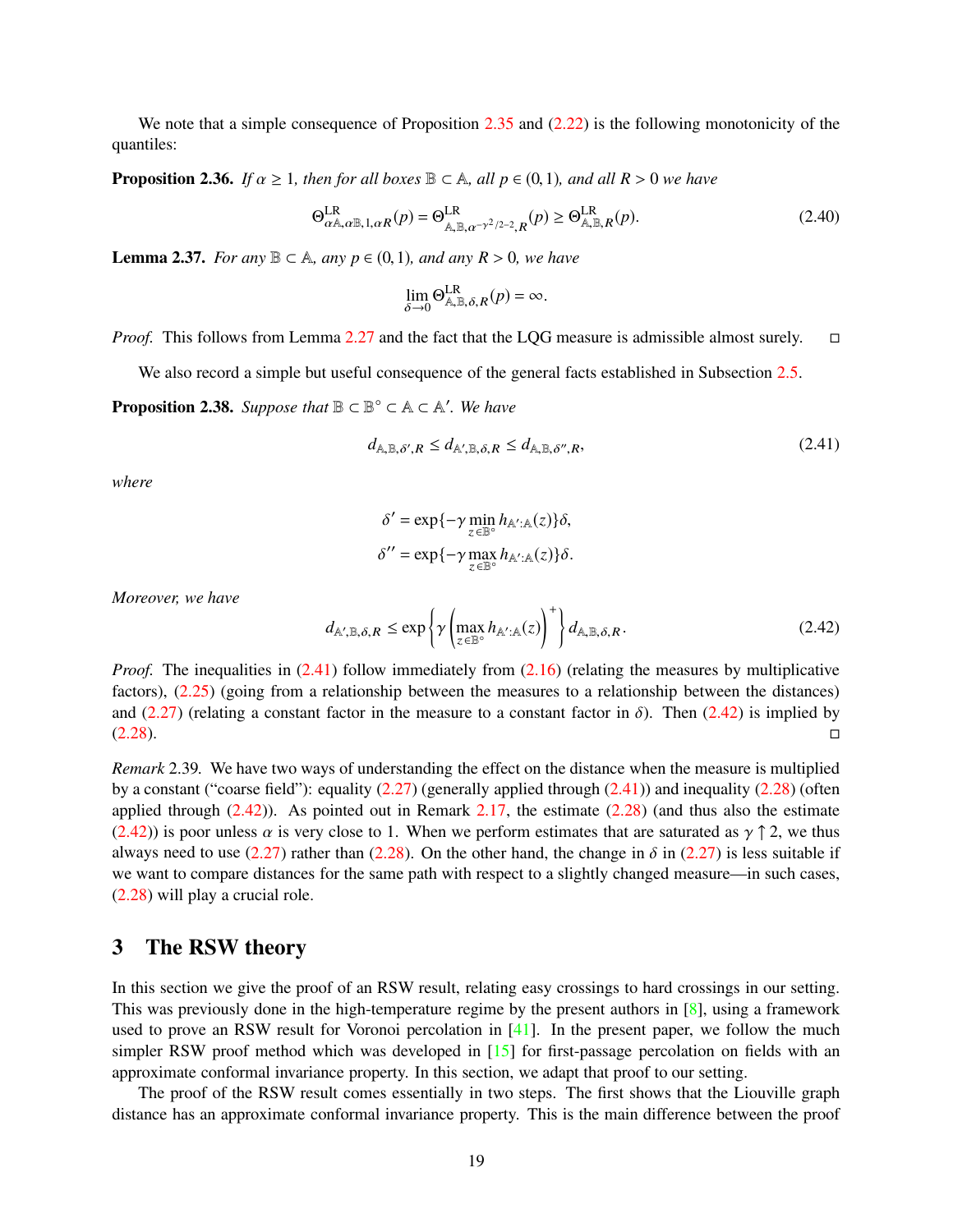we give here and that of  $[15]$ . In  $[15]$ , the authors showed that the field on which they consider first-passage percolation changes only by a limited amount when it is compared to an appropriately coupled field on another domain, pulled back by a conformal isomorphism. In our setting, our underlying field (the GFF) is *exactly* conformally invariant. However, our definition of graph distance is based on Euclidean balls, which are not preserved by conformal transformations. Therefore, to show that the Liouville graph distance is approximately conformally invariant, we need to show that the Euclidean balls, when deformed by the conformal maps that we consider, can be replaced by only a constant number of Euclidean balls which lie inside the deformed balls.

The second step of the argument is then very similar to that of  $[15]$ . We consider a tall-and-skinny and a short-and-fat rectangle, and find a conformal isomorphism between them using the Riemann mapping theorem. (Actually, we need to use ellipses so that conformal maps have better smoothness properties, but these can be related back to rectangles by a simple estimate.) If we could map the vertical sides of one rectangle to the vertical sides of the other, then it would be clear how to map a left-right crossing of one rectangle to a left-right crossing of another. This is of course impossible, but we can solve the problem by finding some small segment of the right-hand side of the long rectangle which has a geodesic coming to it with positive probability, and can be mapped inside the right-hand side of the short rectangle. We explain the details in Subsection [3.2.](#page-23-1)

### 3.1 Approximate conformal invariance

The key ingredient of approximate conformal invariance in our setting is the following.

<span id="page-19-0"></span>**Proposition 3.1.** *Suppose that*  $\mathbb U$  *and*  $\mathbb V$  *are bounded domains (open subsets of*  $\mathbb R^2$ ) *so that*  $\overline{\mathbb U} \subset \mathbb V$ *. Suppose further that*  $\mathbb{V}'$  *is another domain and*  $F: \mathbb{U} \to \mathbb{V}'$  *is a conformal homeomorphism. Finally, suppose that*  $R, R' > 0$ . Then there is an  $N = N(\mathbb{U}, \mathbb{V}, \mathbb{V}', F, R, R') \in \mathbb{N}$ , such that for any closed ball  $B \subset \mathbb{U}$  of radius at most *R, any two points*  $y_1, y_2 \in \partial F(B)$ *, and either connected component X of*  $\partial F(B) \setminus \{y_1, y_2\}$ *, we have a sequence of closed balls*  $B_1, \ldots, B_N$  *so that*  $B_1 \cup \cdots \cup B_N$  *is connected,*  $y_1, y_2 \in B_1 \cup \cdots \cup B_N$ ,  $B_1 \cup \cdots \cup B_N \subset F(B)$ , *and*

<span id="page-19-4"></span>
$$
\sup_{x \in B_1 \cup \dots \cup B_N} \text{dist}_{E}(x, X) \le R'.\tag{3.1}
$$

*Moreover, we can take*

<span id="page-19-3"></span>
$$
N(\mathbb{U}, \mathbb{V}, \mathbb{V}', F, R, R') = N(\alpha \mathbb{U}, \alpha \mathbb{V}, \mathbb{V}', x \mapsto F(x/\alpha), \alpha R, R') = N(\mathbb{U}, \mathbb{V}, \alpha \mathbb{V}', x \mapsto \alpha F(x), R, \alpha R') \tag{3.2}
$$

*for any*  $\alpha > 0$ *.* 

The statement of Proposition [3.1](#page-19-0) has an intuitive interpretation. It says that a given conformal homeomorphism *F*, on a compact set inside of its domain, cannot disturb the geometry of a ball *B* so violently that an unbounded number of balls inside of  $F(B)$  are required to connect two points on the boundary of  $F(B)$ . This is essentially true because the derivatives of the conformal homeomorphism and its inverse must be bounded on a compact set in the interior of the domain. Quantifying this intuition, however, requires a bit of work. We first prove the following lemma.

<span id="page-19-2"></span>**Lemma 3.2.** Suppose that  $\xi$ :  $[-1, 1] \rightarrow \mathbb{R}^2$  is a smooth curve and  $x \in \mathbb{R}^2$  is such that  $x - \xi(0)$  is perpendicular *to* ξ ′ (0)*. If*

<span id="page-19-1"></span>
$$
|x - \xi(0)| < \frac{|\xi'(0)|^2}{2\|\xi''\|_{\infty}},\tag{3.3}
$$

*then*

$$
|x - \xi(s)| \ge |x - \xi(0)|
$$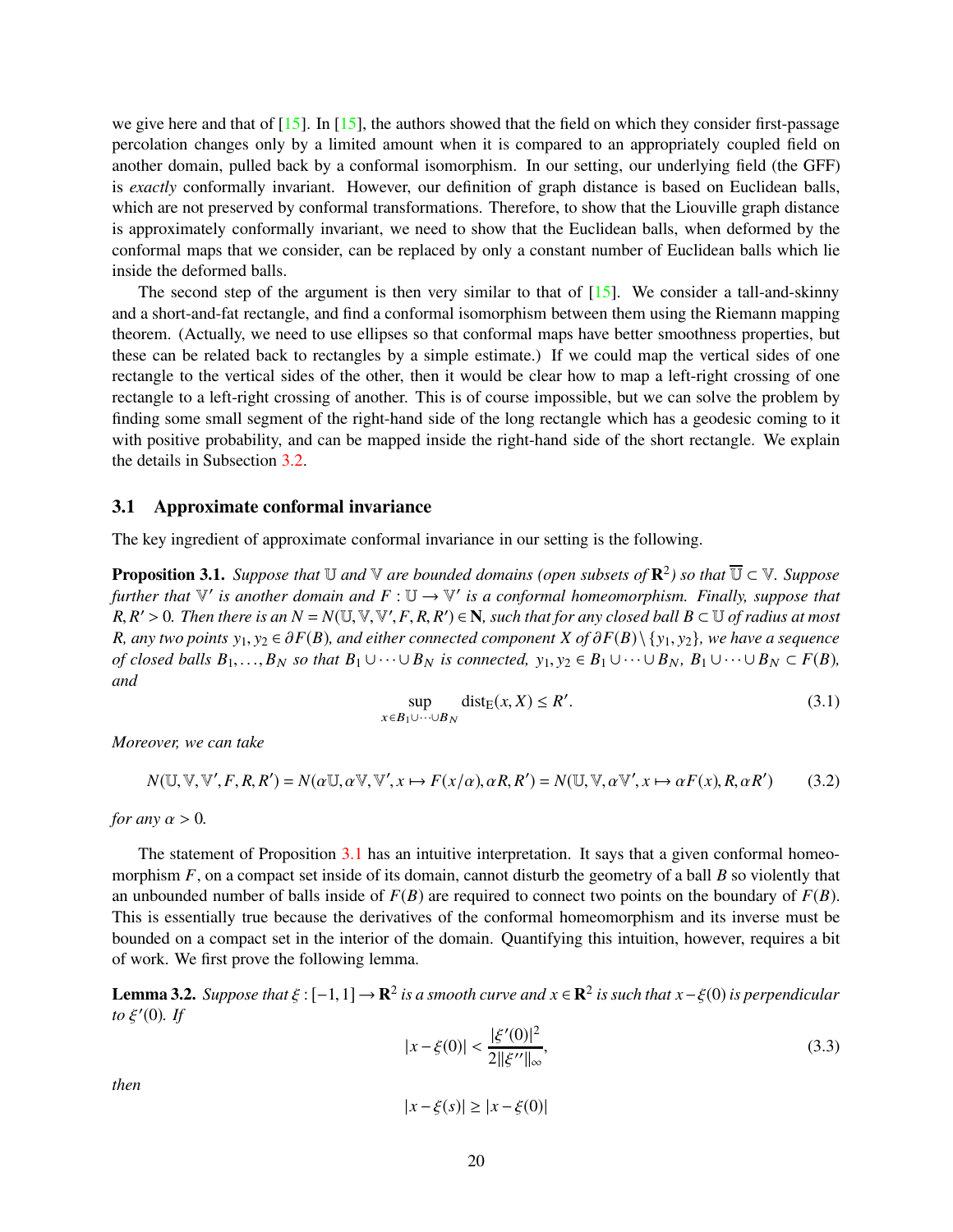*for all s satisfying*

<span id="page-20-0"></span>
$$
|s| \le \frac{|\xi'(0)|}{2||\xi''||_{\infty}}.\tag{3.4}
$$

*Proof.* Put  $v = |\xi'(0)|$  and  $d = |x - \xi(0)|$ . We may change coordinates to assume that  $\xi(0) = 0$ ,  $\xi'(0) = (v, 0)$ , and  $x = (0, d)$ . Then we have that

$$
|x - \xi(s)|^2 = \xi_1(s)^2 + (d - \xi_2(s))^2 = \left(vs + \int_0^s (s - r)\xi_1''(r) dr\right)^2 + \left(d - \int_0^s (s - r)\xi_2''(r) dr\right)^2
$$
  
\n
$$
\geq d^2 + v^2 s^2 + 2 \int_0^s (s - r) \left[v s \xi_1''(r) - d\xi_2''(r)\right] dr \geq d^2 + s^2 \left(v^2 - (vs + d) \sup_{|r| \leq s} |\xi''(r)|\right).
$$

We note that

$$
(vs+d) \sup_{|r| \le s} |\xi''(r)| \le (vs+d) ||\xi''||_{\infty} < v^2,
$$

where the last inequality is by [\(3.3\)](#page-19-1) and [\(3.4\)](#page-20-0), so in fact we have  $|x - \xi(s)|^2 > |x - \xi(0)|^2$ , as claimed.  $\square$ 

Now we can prove Proposition [3.1.](#page-19-0)

*Proof of Proposition* [3.1.](#page-19-0) Let *x* and *r* be the center and radius of *B*, respectively, so  $B = \overline{B(x,r)}$ . Parameterize ∂*B* by

<span id="page-20-2"></span>
$$
\xi(t) = x + r(\cos t, \sin t).
$$

Then  $F \circ \xi$  is a parameterization of  $\partial F(B)$ . We have, using the fact that *F* is conformal, that

<span id="page-20-1"></span>
$$
|(F \circ \xi)'(t)| = |F'(\xi(t)) \cdot \xi'(t)| \in [R||(F')^{-1}||_{L^{\infty}(\mathbb{U})}^{-1}, r||F'||_{L^{\infty}(\mathbb{U})}]
$$
\n(3.5)

and

$$
|(F \circ \xi)''(t)| = |F''(\xi(t)) \cdot |\xi'(t)|^2 + F'(\xi(t)) \cdot \xi''(t)| \le r^2 ||F''||_{L^{\infty}(\mathbb{U})} + r ||F'||_{L^{\infty}(\mathbb{U})}
$$
  

$$
\le rR ||F''||_{L^{\infty}(\mathbb{U})} + r ||F'||_{L^{\infty}(\mathbb{U})}.
$$
 (3.6)

Let

$$
t_0 = \frac{\|(F')^{-1}\|_{L^{\infty}(\mathbb{U})}^{-1}}{R\|F''\|_{L^{\infty}(\mathbb{U})} + \|F'\|_{L^{\infty}(\mathbb{U})}}, \qquad t_0 = \frac{r\|(F')^{-1}\|_{L^{\infty}(\mathbb{U})}}{R\|F''\|_{L^{\infty}(\mathbb{U})} + \|F'\|_{L^{\infty}(\mathbb{U})}}.
$$

Define, for  $a > 0$  to be fixed later,

<span id="page-20-5"></span>
$$
\omega_a(t) = F(\xi(t)) + a \frac{\mathcal{R}(F \circ \xi)'(t)}{r||F'||_{\mathcal{L}^{\infty}(\mathbb{U})}},\tag{3.7}
$$

where R denotes counterclockwise rotation by  $\pi/2$ . Let

<span id="page-20-6"></span>
$$
b(t) = |\omega_a(t) - F(\xi(t))| = \left| a \frac{\mathcal{R}(F \circ \xi)'(t)}{r \| F' \|_{L^{\infty}(\mathbb{U})}} \right| = a \frac{|(F \circ \xi)'(t)|}{r \| F' \|_{L^{\infty}(\mathbb{U})}}.
$$
(3.8)

Fix  $t \in [0, 2\pi]$ . By [\(3.5\)](#page-20-1), we have that

<span id="page-20-3"></span>
$$
b(t) \le a. \tag{3.9}
$$

Thus, by Lemma [3.2](#page-19-2) (applied with  $x = \omega_a(t)$ ,  $\xi(s) = F(\xi(s-t))$ ), [\(3.5\)](#page-20-1), and [\(3.6\)](#page-20-2), if  $a \le \ell_0$  and  $s \in [t - t_0, t + t_0]$ then

<span id="page-20-4"></span>
$$
|F(\xi(s)) - \omega_a(t)| \ge b(t). \tag{3.10}
$$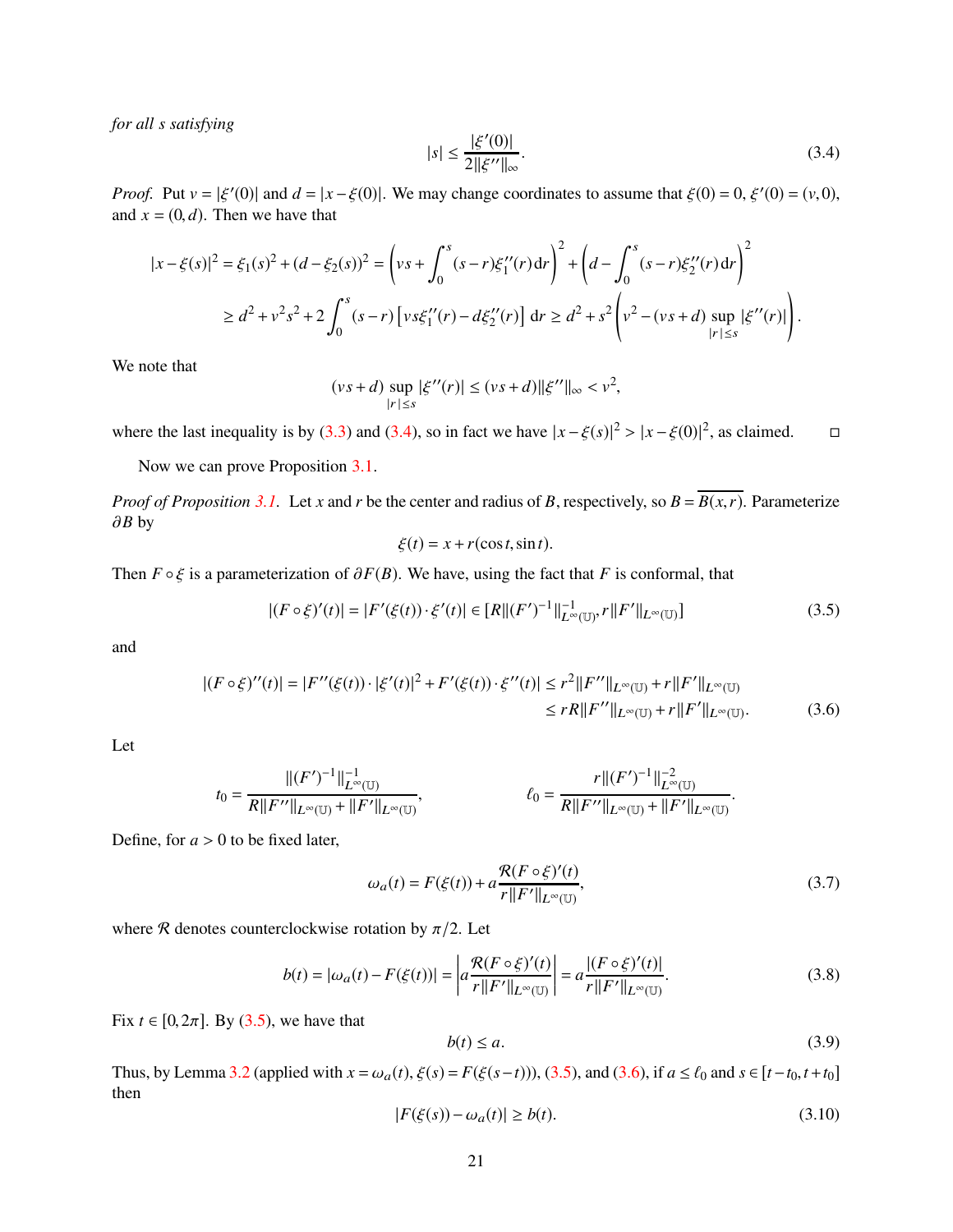Moreover, we know that if  $x \in \partial B \setminus \xi([t - t_0, t + t_0])$ , then

<span id="page-21-0"></span>
$$
|F(x) - F(\xi(t))| \ge cr ||(F')^{-1}||_{L^{\infty}(\mathbb{U})}^{-1} t_0
$$
\n(3.11)

for some absolute constant *c*. Let  $a = ra_0$ , where

<span id="page-21-1"></span>
$$
a_0 = \min \left\{ r^{-1} \ell_0, \frac{1}{2} c \| (F')^{-1} \|_{L^{\infty}(\mathbb{U})}^{-1} t_0, \frac{R'}{2r} \right\}.
$$
 (3.12)

Then we have, for  $s \notin [t - t_0, t + t_0] + 2\pi \mathbb{Z}$ ,

<span id="page-21-2"></span>
$$
|F(\xi(s)) - \omega_a(t)| \ge |F(\xi(s)) - F(\xi(t))| - |F(\xi(t)) - \omega_a(t)| \ge cr ||(F')^{-1}||_{L^{\infty}(\mathbb{U})}^{-1} t_0 - a \ge a \ge b(t), \tag{3.13}
$$

where the first inequality is the triangle inequality, the second is by  $(3.11)$  and  $(3.9)$ , the third is by  $(3.12)$ , and the fourth is by [\(3.9\)](#page-20-3). Together, [\(3.10\)](#page-20-4) and [\(3.13\)](#page-21-2) mean that [\(3.10\)](#page-20-4) hold for *all s*,*t*. This implies that

<span id="page-21-5"></span><span id="page-21-3"></span>
$$
\overline{B(\omega_a(s), b(s))} \subseteq \overline{F(B)}\tag{3.14}
$$

for all *s*. Note that  $a_0$  only depends on  $\mathbb{U}, \mathbb{V}, F, R, R'$  and not on *B*, and moreover is invariant under the scalings indicated in [\(3.2\)](#page-19-3).

We can also apply the triangle inequality to [\(3.7\)](#page-20-5) to obtain, for all *s*, *s'*,

$$
|\omega_a(s) - \omega_a(s')| \le |F(\xi(s)) - F(\xi(s'))| + \frac{a}{r||F'||_{L^{\infty}(\mathbb{U})}} |(F \circ \xi)'(s) - (F \circ \xi)'(s')|
$$
  
\n
$$
\le r||F'||_{L^{\infty}(\mathbb{U})}|s - s'| + \frac{a_0}{||F'||_{L^{\infty}(\mathbb{U})}} (rR||F''||_{L^{\infty}(\mathbb{U})} + r||F'||_{L^{\infty}(\mathbb{U})})|s - s'|
$$
  
\n
$$
= r\left(||F'||_{L^{\infty}(\mathbb{U})} + a_0\left(R||F''||_{L^{\infty}(\mathbb{U})}||F'||_{L^{\infty}(\mathbb{U})}^{-1} + 1\right)\right)|s - s'|,
$$
\n(3.15)

where in the second inequality we used  $(3.5)$  and  $(3.6)$ . On the other hand, we can compute from  $(3.8)$  and  $(3.5)$  that

<span id="page-21-4"></span>
$$
b(t) = a \frac{|(F \circ \xi)'(t)|}{r||F'||_{L^{\infty}(\mathbb{U})}} \ge \frac{a_0 r}{||(F')^{-1}||_{L^{\infty}(\mathbb{U})}||F'||_{L^{\infty}(\mathbb{U})}}.
$$
\n(3.16)

Therefore, if we define

$$
t = \frac{2a_0 \left( ||(F')^{-1}||_{L^{\infty}(\mathbb{U})} ||F'||_{L^{\infty}(\mathbb{U})} \right)^{-1}}{||F'||_{L^{\infty}(\mathbb{U})} + a_0 \left( R ||F''||_{L^{\infty}(\mathbb{U})} ||F'||_{L^{\infty}(\mathbb{U})}^{-1} + 1 \right)},
$$

then whenever  $|s - s'| \leq \iota$ , we have

$$
|\omega_a(s) - \omega_a(s')| \le b(s) + b(s')
$$

by  $(3.15)$  and  $(3.16)$ . In particular, this means that

<span id="page-21-6"></span>
$$
\overline{B(\omega_a(s), b(s))} \cap \overline{B(\omega_a(s'), b(s'))} \neq \emptyset.
$$
\n(3.17)

Note that, like  $a_0$ , the constant  $\iota$  depends only on  $\mathbb{U}, \mathbb{V}, F, R, R'$  and not on *B*, and is invariant under the scalings indicated in [\(3.2\)](#page-19-3). Now if  $s_0, s_1 \in \mathbb{R}$  with  $s_1 \in (s_0, s_0 + 2\pi)$ , then we can choose a sequence of points

$$
s_0 = t_0 < t_1 < t_2 < \dots < t_N = s_1
$$

so that  $t_i - t_{i-1} < \iota$  for each *i*, and  $N \leq 2\pi/\iota$ , which is invariant under the scalings indicated in [\(3.2\)](#page-19-3) because  $\iota$  is. Then we claim that

$$
\{\overline{B(\omega_a(t_i),b(t_i))}\,:\,i\in\{0,\ldots,N\}\}\
$$

is a set of balls as claimed in the lemma if  $s_1$  and  $s_2$  are chosen so that  $\{y_1, y_2\} = \{\xi(s_1), \xi(s_2)\}\$  and  $X =$  $\xi((s_1, s_2))$ . (See Figure [3.1.](#page-22-0)) The fact that the balls all lie inside  $F(B)$  is [\(3.14\)](#page-21-5), the fact that their union is connected is  $(3.17)$ , and the fact that they have radius at most *R'*, as well as  $(3.1)$ , comes from  $(3.8)$  and  $(3.12)$ .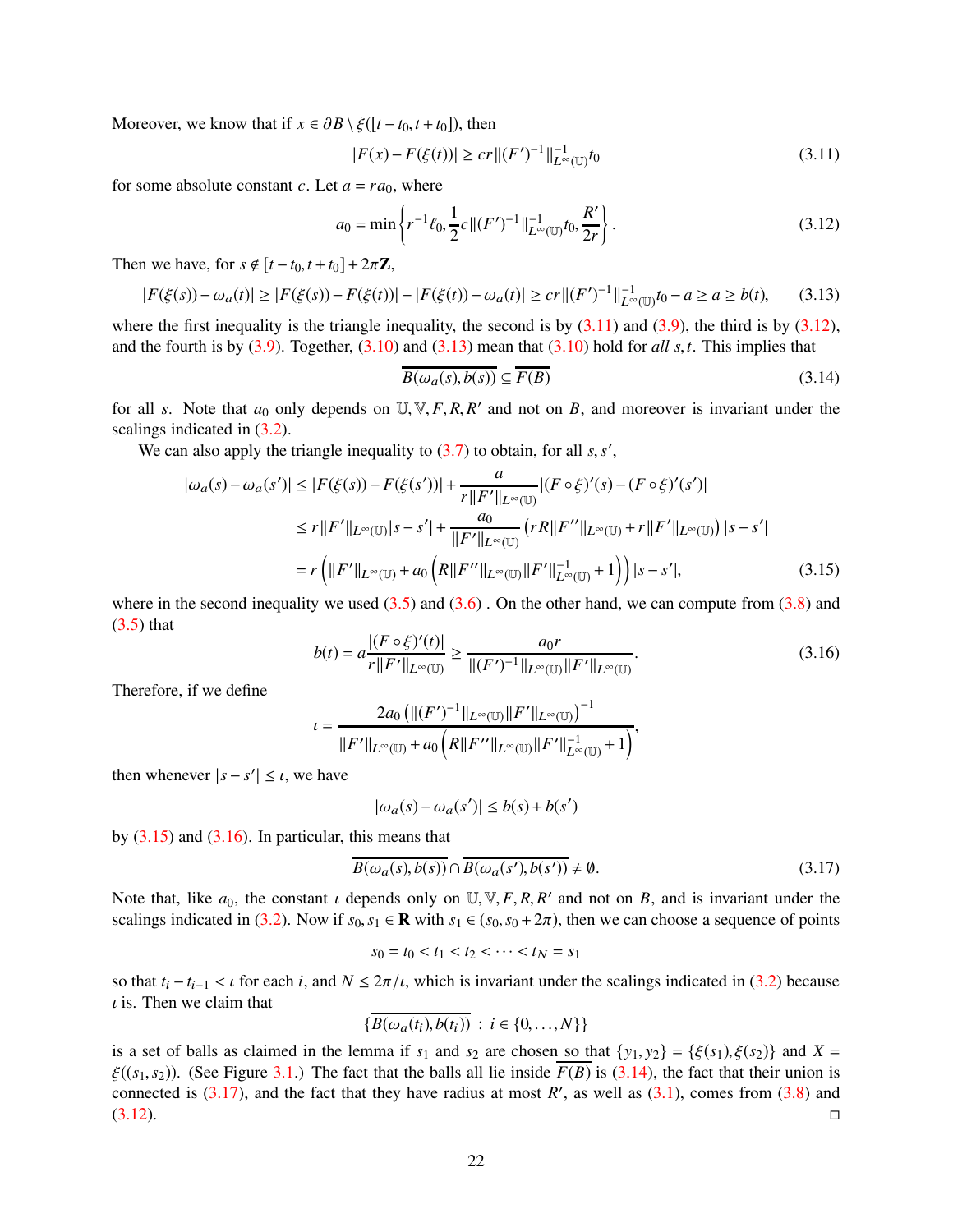<span id="page-22-0"></span>

Figure 3.1: Connecting two points on the boundary of a deformed ball *F*(*B*) with smaller Euclidean balls along the boundary. The analysis in the proof of Proposition [3.1](#page-19-0) essentially amounts to ensuring that each smaller ball has sufficiently small radius of curvature to "locally" fit inside of  $F(B)$ , and sufficiently small diameter to "globally" fit inside of *F*(*B*).

<span id="page-22-1"></span>**Corollary 3.3.** Suppose that  $\mathbb U$  and  $\mathbb V$  are bounded open subsets of  $\mathbb R^2$  so that  $\overline{\mathbb U} \subset \mathbb V$ . Suppose further that  $\mathbb{V}'$  is another domain and  $F : \mathbb{V} \to \mathbb{V}'$  is a conformal homeomorphism. Define

$$
R \in (0, \frac{1}{4} \operatorname{dist}_{E}(\mathbb{U}, \partial \mathbb{V})),
$$
  

$$
R' \in (0, \frac{1}{4} \operatorname{dist}_{E}(F(\mathbb{U}), \partial \mathbb{V}')).
$$

*Suppose further that*  $\partial B(x,r) \cap \mathbb{U}$  *is connected for every*  $x \in \mathbb{R}^2$ ,  $r \in (0,R)$ *. Then, for all*  $x, y \in \mathbb{U}$ *, we have* 

$$
d_{\mu_{h_v} \circ F^{-1}, F(\mathbb{U})^{(R')}, \delta, R'}(F(x), F(y)) \leq N d_{\mathbb{V}, \mathbb{U}, \delta, R}(x, y),
$$

*where*

$$
N = N(\mathbb{U}, \mathbb{V}, \mathbb{V}', F, R, R')
$$

*is as in the statement of Proposition [3.1.](#page-19-0)*

*Proof.* Let  $d = d_{V,U,\delta,R}(x, y)$ . There is a path  $\pi \in \mathcal{P}_U(x, y)$  and a sequence of closed balls  $B_1, \ldots, B_n \subset U^{(2R)}$ so that

$$
d = \sum_{j=1}^n \kappa_\delta(\mu_{h\vee}(B_i))
$$

and  $\pi \subset B_1 \cup \cdots \cup B_d$ . Now by Proposition [3.1,](#page-19-0) for each  $1 \leq j \leq d$  there is a sequence of closed balls  $B_{j;1}, \ldots, B_{j;N} \subseteq F(B_j)$ , where *N* depends only on  $\mathbb{U}, \mathbb{V}, \mathbb{V}', F, R, R'$ , so that if  $P_j = B_{j;1} \cup \cdots \cup B_{j;N}$  and  $P = P_1 \cup \cdots \cup P_d$ , then *P* is connected and  $F(x)$ ,  $F(y) \in P$ . Moreover,  $B_{j,1}, \ldots, B_{j,N}$  can be chosen to lie in  $F(\mathbb{U})^{(R')}$  by [\(3.1\)](#page-19-4) and the assumption that  $\partial B_j \cap \mathbb{U}$  is connected. In particular, we have that

$$
\mu_{h_{\mathbb{V}}}(F^{-1}(B_{j;i})) \leq \mu_{h_{\mathbb{V}}}(B_j) \leq \delta.
$$

Therefore, by Lemma [2.21,](#page-12-4) we have that

$$
d_{\mu_{h_v} \circ F^{-1}, F(\mathbb{U})^{(R')}, \delta, R}(F(x), F(y)) \leq N d_{\mathbb{V}, \mathbb{U}, \delta, R}(x, y),
$$

 $\Box$ as claimed.  $\Box$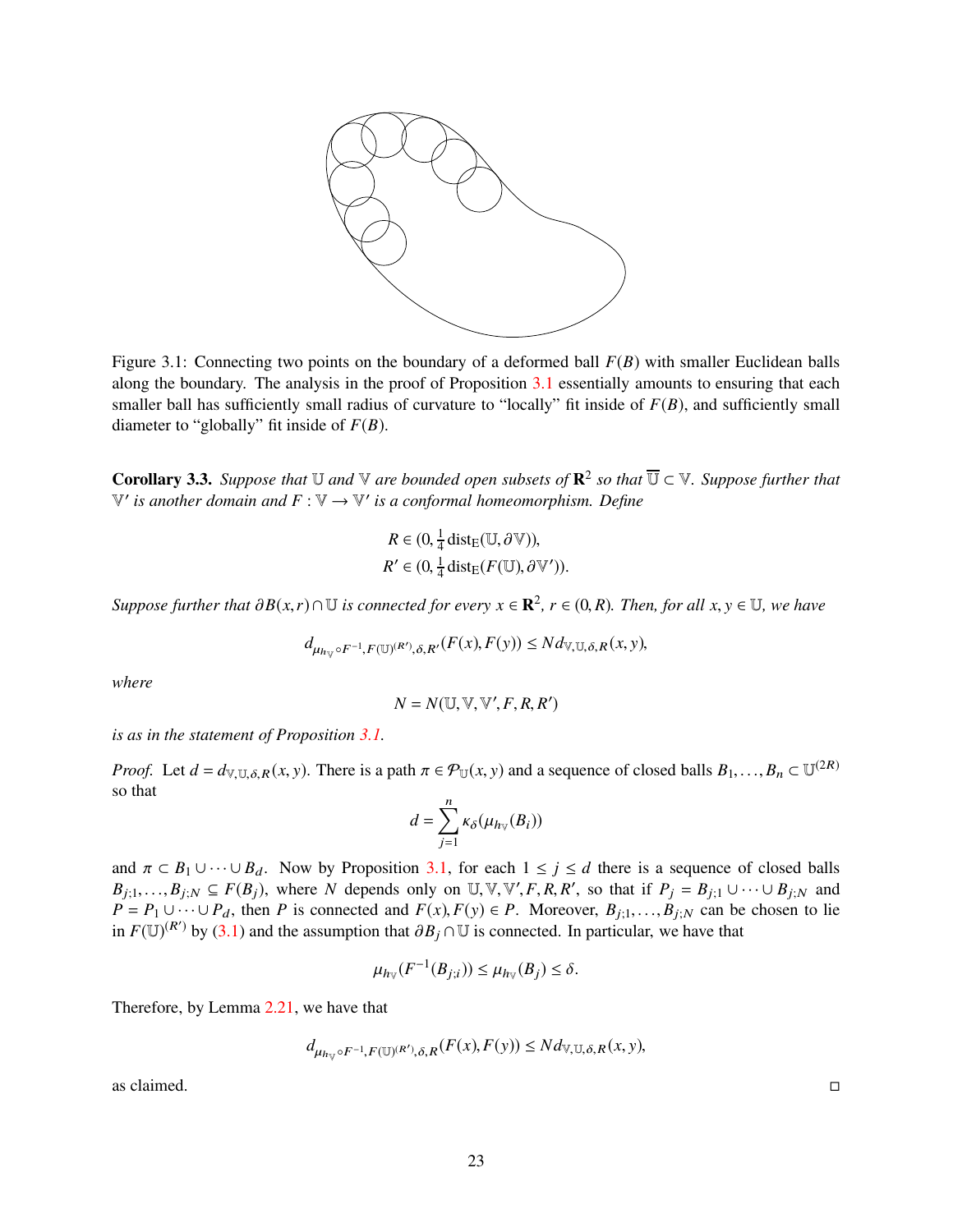#### <span id="page-23-1"></span>3.2 The RSW result

Now we can prove our RSW result. In this section, in order to access the conformal mappings that we will need to make the argument work, it will be more convenient to work with ellipses rather than rectangles. Define  $\mathbb{E}(S_1, S_2)$  to be the filled, closed ellipse centered at 0 with horizontal axis of length  $S_1$  and vertical axis of length  $S_2$ ; that is,

$$
\mathbb{E}(S_1, S_2) = \{ (x_1, x_2) \in \mathbf{R}^2 \; : \; (2x_1/S_1)^2 + (2x_2/S_2)^2 \le 1 \}.
$$

<span id="page-23-0"></span>**Theorem 3.4.** Let  $\mathbb{R}_1 = \mathbb{B}(1,2)$  and  $\mathbb{R}_2 = \mathbb{B}(2,1)$ . There is a constant  $c > 0$  so that, for any  $w > 0$ , we have

<span id="page-23-5"></span>
$$
\mathbf{P}\left(d_{\mathbb{R}_2,\delta}(L,R)\leq w\right)\geq c\mathbf{P}\left(d_{\mathbb{R}_1,\delta}(L,R)\leq cw\right).
$$
\n(3.18)

*Thus we have a constant*  $C_{\text{RSW}} < \infty$  *so that for any p*  $\in (0, C_{\text{RSW}})$ *,* 

$$
\Theta_{\mathbb{R}_1, \delta, R}^{\text{hard}}(p) \le C_{\text{RSW}} \Theta_{\mathbb{R}_1, \delta, R}^{\text{easy}}(C_{\text{RSW}}p). \tag{3.19}
$$

*Proof.* Define

$$
q_0 = \mathbf{P}\left[d_{\mathbb{R}_1,\delta}(L,R) \leq w\right].
$$

Let  $\mathbb{E}_1 = \mathbb{E}(1,3)$  and  $\mathbb{E}_2 = \mathbb{E}(3,3/4)$ . Let *X* and *Y* be the left and right, respectively, connected components of <sup>∂</sup>E<sup>1</sup> <sup>∩</sup>R1, and let *<sup>x</sup>*<sup>0</sup> and *<sup>x</sup>*<sup>1</sup> be the bottom and top, respectively, endpoints of *<sup>X</sup>*. By the Riemann mapping theorem and Schwarz reflection, for any  $y \in Y$  there are open sets  $\mathbb{F}_1, \mathbb{F}_2(y)$  and a conformal homeomorphism  $F_y : \mathbb{F}_1 \to \mathbb{F}_2(y)$  such that the following properties hold:

- <span id="page-23-2"></span>1. We have  $\mathbb{E}_1 \subset \mathbb{F}_1 \subset \mathbb{R}_1^*$ ,  $\mathbb{E}_2 \subset \mathbb{F}_2(y) \subset \mathbb{R}_2^*$ , and  $F_y(\mathbb{E}_1) = \mathbb{E}_2$ .
- 2.  $F_v(x_0)$  and  $F_v(x_1)$  are the upper- and lower-left, respectively, points of  $\partial \mathbb{E}_2 \cap \partial \mathbb{R}_2$ .
- 3.  $F_v(y)$  is the lower-right point of  $\partial \mathbb{E}_2 \cap \partial \mathbb{R}_2$ .
- 4. We have that

<span id="page-23-3"></span>
$$
Q := \sup_{y \in Y} \max \left\{ ||F'_y||_{L^{\infty}(\mathbb{E}_1)}, ||(F'_y)^{-1}||_{L^{\infty}(\mathbb{E}_2)} \right\} < \infty.
$$
 (3.20)

 $(\text{Here, } (F'_y)^{-1}(x) = (F'_y(x))^{-1}.)$ 

This construction was used in the proof of [\[15,](#page-62-13) Theorem 3.1]. We note that condition [2](#page-23-2) implies that  $F_v(X)$ is the left connected component of  $\overline{\mathbb{E}_2 \setminus \mathbb{R}_2}$ . See Figure [3.2](#page-24-0) for a partial illustration of this setup.

Let 
$$
R_1 = \frac{1}{4}
$$
 dist( $\mathbb{E}_1$ ,  $\partial \mathbb{F}_1$ ). Now, on the event  $E = \begin{cases} \max_{z \in \mathbb{E}_1^{(R_1)}} h_{\mathbb{R}_1^* : \mathbb{F}_1}(z) \le 0 \end{cases}$  we have that  

$$
d_{\mathbb{F}_1, \mathbb{E}_1, \delta, R_1}(X, Y) \le d_{\mathbb{R}_1, \delta, R_1}(X, Y) \le C d_{\mathbb{R}_1, \delta}(X, Y),
$$

where the second inequality is by  $(2.32)$ . (Here we have folded the geometrical factor in  $(2.32)$  into the constant *C*.) Now we note that  $d_{F_1, E_1, \delta, R_1}(X, Y)$  and *E* are independent. Let  $q_* = P[E]$ . We note that  $q_*$  is strictly positive because  $\mathbb{E}_1^{(R_1)}$  is separated from  $\partial \mathbb{F}_1$  by a positive Euclidean distance and thus  $h_{\mathbb{R}_1^*:\mathbb{F}_1}|_{\mathbb{E}_1^{(R_1)}}$  is a uniformly smooth centered Gaussian process on a compact domain—thus there is a positive probability that it is nonpositive on  $\mathbb{E}_1^{(R_1)}$ . Then we have that

<span id="page-23-4"></span>
$$
\mathbf{P}\left(d_{\mathbb{F}_{1},\mathbb{E}_{1},\delta,R_{1}}(X,Y)\leq Cw\right)\geq q_{*}q_{0}.\tag{3.21}
$$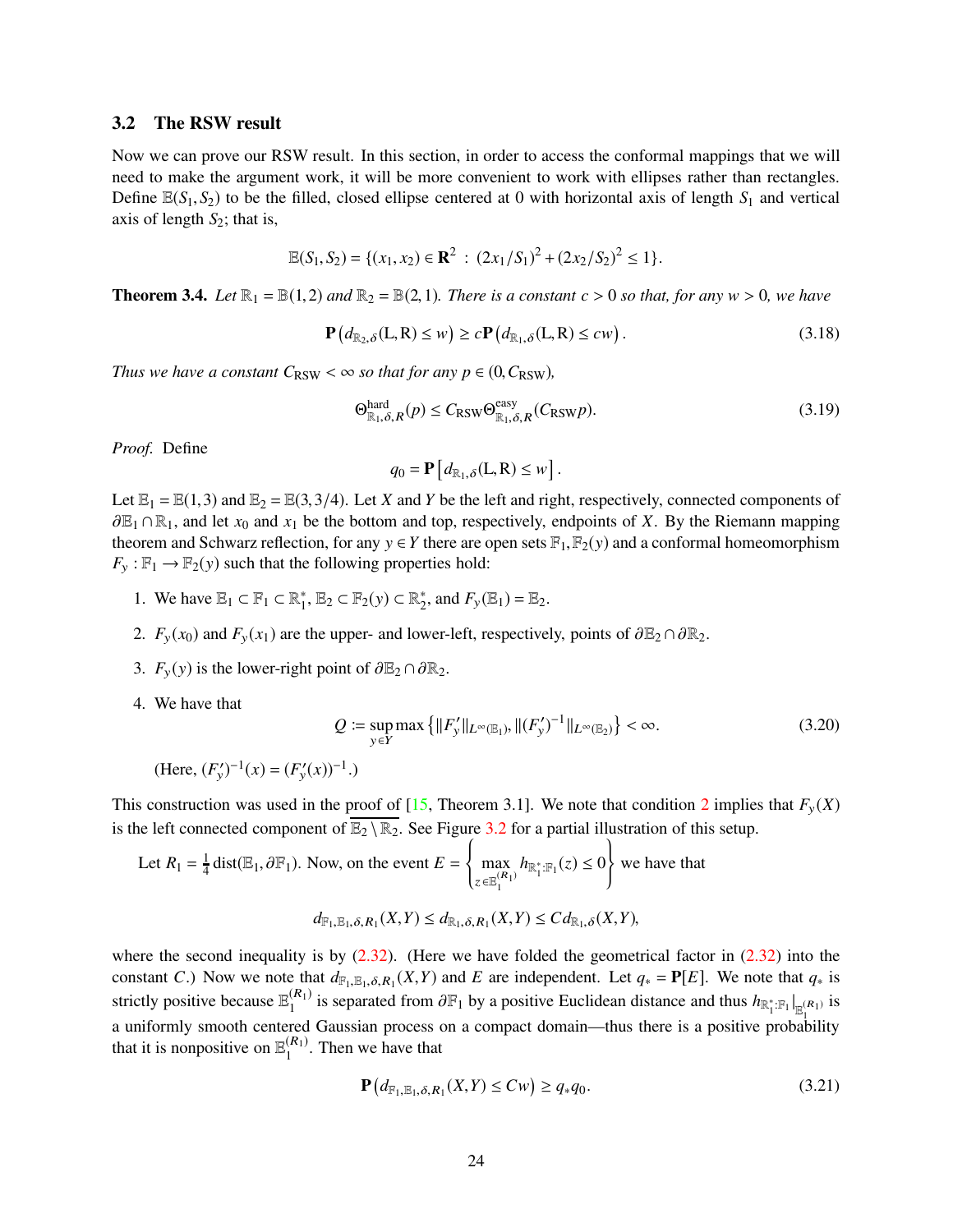<span id="page-24-0"></span>

Figure 3.2: Illustration of the geometrical setup for the proof of Theorem [3.4.](#page-23-0)

Now write *Y* as a union of disjoint curvilinear segments  $Y_1, \ldots, Y_M$  so that diam<sub>E</sub> $(Y_k) \le (2Q)^{-1}$ , where *Q* is as in [\(3.20\)](#page-23-3) and *M* is taken to satisfy  $M \leq 3Q$ . By [\(3.21\)](#page-23-4), we have that

$$
q_*q_0 \le \sum_{k=1}^M \mathbf{P}(d_{\mathbb{F}_1,\mathbb{E}_1,\delta,R_1}(X,Y) \le Cw),
$$

so there is some  $1 \leq k \leq M$  so that

<span id="page-24-3"></span>
$$
\mathbf{P}(d_{\mathbb{F}_1, \mathbb{E}_1, \delta, R_1}(X, Y_k) \le Cw) \ge \frac{q_* q_0}{M} \ge \frac{q_* q_0}{3Q}.
$$
\n(3.22)

Fix y to be the bottom endpoint of  $Y_k$ . By [\(3.20\)](#page-23-3), we observe that  $F_y(Y_k)$  is contained in the right-hand connected component of  $\mathbb{E}_2 \setminus \mathbb{R}_2$ . Let

$$
R_2 = \min\left\{\frac{1}{4}\mathrm{dist}(\mathbb{E}_2, \partial\mathbb{F}_2(y)), \frac{1}{32}\right\}
$$

and define  $\widetilde{\mathbb{E}}_2 = \mathbb{E}_2^{(R_2)}$ . By Corollary [3.3,](#page-22-1) we have an  $N < \infty$  so that

<span id="page-24-2"></span>
$$
d_{\mu_{R_{\mathbb{F}_1}} \circ F_y^{-1}, \widetilde{\mathbb{E}}_2, \delta, R_2}(F_y(X), F_y(Y_k)) \le N d_{\mathbb{F}_1, \mathbb{E}_1, \delta, R_1}(X, Y_k). \tag{3.23}
$$

Note that, by Proposition [2.13,](#page-9-0) we have

<span id="page-24-1"></span>
$$
d_{\mathbb{F}_2(y), \widetilde{\mathbb{E}}_2, \delta, R_2}(F_y(X), F_y(Y_k)) \stackrel{\text{law}}{=} d_{e^{-(2+\gamma^2/2)\log|(F_y^{-1})'|} \mu_{h_{\mathbb{F}_1} \circ F_y^{-1}, \widetilde{\mathbb{E}}_2, \delta, R_2}(F_y(X), F_y(Y_k)).
$$
\n(3.24)

On the other hand, we have

$$
d_{\mathbb{F}_2(y),\widetilde{\mathbb{E}}_2,\delta,R_2}(F_y(X),F_y(Y_k)) \geq d_{\mathbb{F}_2(y),\widetilde{\mathbb{E}}_2,\delta,R_2}(F_y(X),F_y(Y_k)) \geq d_{\mathbb{F}_2(y),\widetilde{\mathbb{E}}_2,\delta,R_2}(\widetilde{\mathbb{E}}_2 \cap L_{\mathbb{R}_2},\widetilde{\mathbb{E}}_2 \cap R_{\mathbb{R}_2}),
$$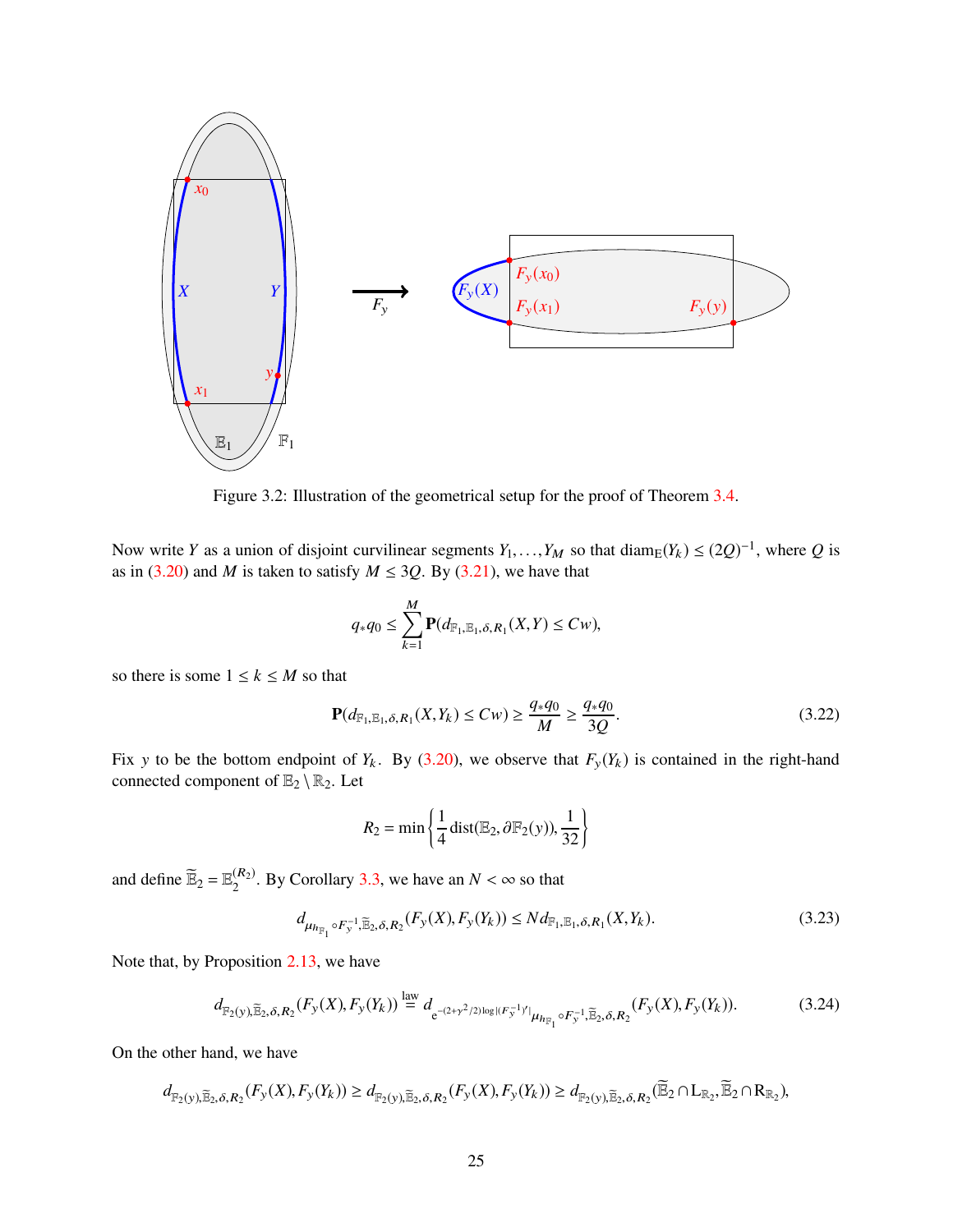and on the event  $E' =$ ( max  $z \in \widetilde{\mathbb{E}}_{2}^{(R_{2})}$  $h_{\mathbb{R}_2^*:\mathbb{F}_2(y)}(z) \leq 0$  $\overline{ }$ (which is independent of  $d_{\mathbb{F}_2(y), \widetilde{\mathbb{E}}_2, \delta, R_2}(F_y(X), F_y(Y_k)))$  we have that

$$
d_{\mathbb{F}_2(y),\widetilde{\mathbb{E}}_2,\delta,R_2}(\widetilde{\mathbb{E}}_2 \cap L_{\mathbb{R}_2},\widetilde{\mathbb{E}}_2 \cap R_{\mathbb{R}_2}) \geq d_{\mathbb{R}_2^*,\widetilde{\mathbb{E}}_2,\delta,R_2}(\widetilde{\mathbb{E}}_2 \cap L_{\mathbb{R}_2},\widetilde{\mathbb{E}}_2 \cap R_{\mathbb{R}_2}).
$$

This implies that, if we define  $q_{**} = \mathbf{P}[E']$  (which again is strictly positive since dist<sub>E</sub>( $\widetilde{\mathbb{E}}_2^{(R_2)}$ ,  $\partial \mathbb{F}_2(y) > 0$ ), then for any  $v > 0$ ,

<span id="page-25-2"></span>
$$
\mathbf{P}\left(d_{\mathbb{R}_{2}^{*},\widetilde{\mathbb{E}}_{2},\delta,R_{2}}(\widetilde{\mathbb{E}}_{2}\cap L_{\mathbb{R}_{2}},\widetilde{\mathbb{E}}_{2}\cap R_{\mathbb{R}_{2}})\leq\nu\right)\geq q_{**}\mathbf{P}\left(d_{\mathbb{F}_{2}(y),\widetilde{\mathbb{E}}_{2},\delta,R_{2}}(F_{y}(X),F_{y}(Y_{k}))\leq\nu\right).
$$
(3.25)

We can also write, using  $(2.26)$  and then  $(2.23)$ ,

<span id="page-25-1"></span>
$$
d_{\mathbb{R}_2^*, \widetilde{\mathbb{E}}_2, \delta, R_2}(\widetilde{\mathbb{E}}_2 \cap L_{\mathbb{R}_2}, \widetilde{\mathbb{E}}_2 \cap R_{\mathbb{R}_2}) \ge d_{\mathbb{R}_2, \delta, R_2}(\widetilde{\mathbb{E}}_2 \cap L_{\mathbb{R}_2}, \widetilde{\mathbb{E}}_2 \cap R_{\mathbb{R}_2}) \ge d_{\mathbb{R}_2, \delta, R_2}(L, R) \ge d_{\mathbb{R}_2, \delta}(L, R). \tag{3.26}
$$

Therefore, we have

$$
\begin{split} &\mathbf{P}(d_{\mathbb{R}_{2},\delta}(\mathbf{L},\mathbf{R})\leq CNw) \\ &\geq \mathbf{P}\Big(d_{\mathbb{R}_{2}^{*},\widetilde{\mathbb{E}}_{2},\delta,R_{2}}(\widetilde{\mathbb{E}}_{2}\cap\mathbf{L}_{\mathbb{R}_{2}},\widetilde{\mathbb{E}}_{2}\cap\mathbf{R}_{\mathbb{R}_{2}})\leq CNw\Big) \geq q_{**}\mathbf{P}\Big(d_{\mathbb{F}_{2}(y),\widetilde{\mathbb{E}}_{2},\delta,R_{2}}(F_{y}(X),F_{y}(Y_{k}))\leq CNw\Big) \\ &\geq q_{**}\mathbf{P}\Big(d_{e^{-(2+\gamma^{2}/2)\log|(F_{y}^{-1})'|}\mu_{h_{\mathbb{F}_{1}}}\circ F_{y}^{-1},\widetilde{\mathbb{E}}_{2},\delta,R_{2}}(F_{y}(X),F_{y}(Y_{k}))\leq CNw\Big) \geq q_{**}\mathbf{P}\big(d_{\mathbb{F}_{1},\mathbb{E}_{1},\delta,R_{1}}(X,Y_{k})\leq Cw\big) \\ &\geq \frac{q_{**}q_{*}q_{0}}{3Q}, \end{split}
$$

where the first inequality is by  $(3.26)$ , the second is by  $(3.25)$ , the third is by  $(3.24)$ , the fourth is by  $(3.23)$ and [\(2.29\)](#page-12-1) (applied with  $\alpha = e^{(2+\gamma^2/2)\log |(F_y^{-1})'|} \vee 1$ , which we fold into the constant *C* as it is bounded by  $(3.20)$ ), and the last is by  $(3.22)$ . This implies  $(3.18)$  with appropriately chosen constants.

# <span id="page-25-0"></span>4 Percolation arguments

In this section we prove concentration for crossing distances at a given scale, as well as relationships between crossing distances at different scales, using percolation-type arguments. Recall the definition [\(2.19\)](#page-11-1) of *d*···(min;*a*).

<span id="page-25-3"></span>**Proposition 4.1.** *There is a p<sub>0</sub> > 0 <i>so that for every*  $\theta$  > 2, *there is a constant C* <  $\infty$  *so that the following holds. For any a* > 0*, any box*  $\mathbb R$  *with*  $AR(\mathbb R) \in [1/3,3]$ *, any R* > 0*, and any K*  $\in [1,\infty)$ *, if we define* 

<span id="page-25-6"></span>
$$
S = \text{diam}_{E}(\mathbb{R}),
$$
  
\n
$$
\omega = \frac{2\gamma\theta}{4 + \gamma^2},
$$
\n(4.1)

*then we have that*

<span id="page-25-4"></span>
$$
\mathbf{P}\left(d_{\mathbb{R},\delta,R}(\min;a) \leq \Theta_{\mathbb{B}(K^{-1-\omega}S),\delta,K^{-\omega}R}^{\text{easy}}(p_0)\right) \leq C\left(K^{2-\theta^2/2} + e^{-aK/C}\right). \tag{4.2}
$$

*If we further assume that*  $R \leq K^{-1}S$ , then we have that

<span id="page-25-5"></span>
$$
\mathbf{P}\left(d_{\mathbb{R},\delta,R}(\min;a) \le \frac{aK}{C} \Theta_{\mathbb{B}(K^{-1-\omega}),\delta,K^{-\omega}R}^{\text{easy}}(p_0)\right) \le C\left(K^{2-\theta^2/2} + e^{-aK/C}\right). \tag{4.3}
$$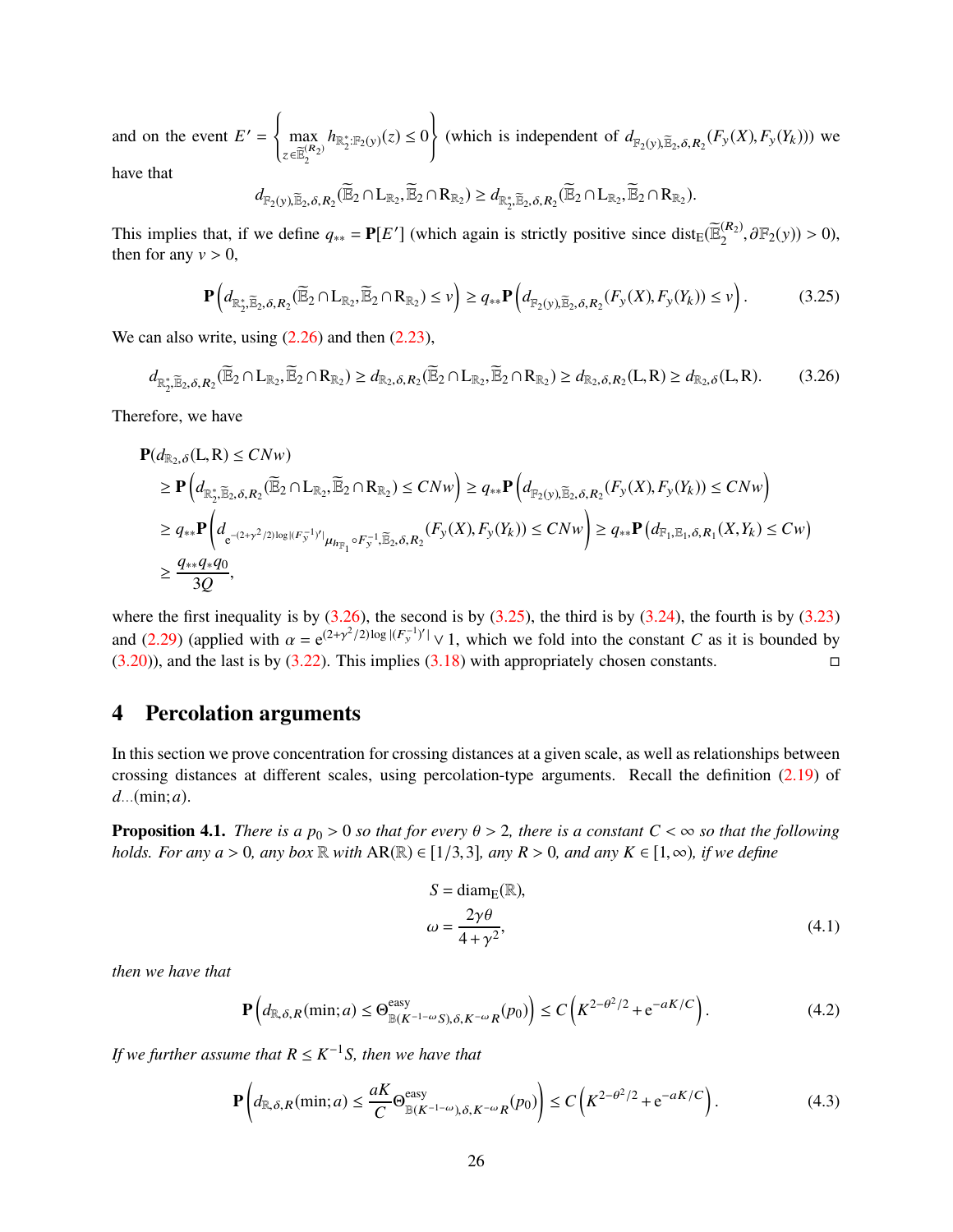We will prove Proposition [4.1](#page-25-3) in Subsection [4.3.](#page-30-0) The constant  $p_0$  will remain fixed throughout the remainder of the paper. Note that if *a* is treated as a fixed constant, as it often will be in the sequel, then the second terms of the right-hand sides of [\(4.2\)](#page-25-4) and [\(4.3\)](#page-25-5) can be ignored.

<span id="page-26-0"></span>**Proposition 4.2.** We have constants  $p_1 < 1$  and  $C < \infty$  so that the following holds. Let R be a box with  $AR(\mathbb{R}) \in [1/3,3]$ *, let*  $S = \text{diam}_{E}(\mathbb{R})$ *, and let*  $K \in [1,\infty)$ *. Then we have, with*  $\eta$  *as in* [\(2.12\)](#page-9-5)*, that* 

<span id="page-26-4"></span>
$$
\mathbf{P}\left(d_{\mathbb{R},\delta,R}(L,R)\geq e^{K^{7/8}}\Theta_{\mathbb{B}(K^{\eta-1}S),\delta,K^{\eta}R}^{hard}(p_1)\right)\leq Ce^{-K/C}.\tag{4.4}
$$

*Moreover, for every p* > 0 *there is a*  $K_0 < \infty$  *so that if*  $K \geq K_0$ *, then for every*  $\mathbb R$  *with*  $AR(\mathbb R) \in [1/3,3]$ *, and setting*  $S = \text{diam}_E(\mathbb{R})$ *, we have* 

<span id="page-26-2"></span>
$$
\mathbf{P}\left(d_{\mathbb{R},\delta,R}(L,R)\geq K^C\Theta_{\mathbb{B}(K^{\eta-1}S),\delta,K^{\eta}R}^{\text{hard}}(p_1)\right)\leq p. \tag{4.5}
$$

We will prove Proposition [4.2](#page-26-0) in Subsection [4.4.](#page-32-0) Like  $p_0$ , the constant  $p_1$  will remain fixed throughout the remainder of the paper.

Before establishing some important applications and consequences of Propositions [4.1](#page-25-3) and [4.2,](#page-26-0) we will set up some notation that we use to express the ratios of different quantiles to each other. Then, in Sub-sections [4.1](#page-26-1) and [4.2,](#page-28-0) we will use the notation to express bounds on quantiles, moments, and tails of certain crossing distances, using Theorem [3.4](#page-23-0) and Propositions [4.1](#page-25-3) and [4.2.](#page-26-0) Later, in Section [5,](#page-34-1) we will show that these ratios are not too large by induction on the scale.

<span id="page-26-3"></span>**Definition 4.3.** For  $U \in (0, \infty)$ , define

$$
\chi_U = \frac{\Theta_{\mathbb{B}(U)}^{\text{hard}}(p_1)}{\Theta_{\mathbb{B}(U)}^{\text{easy}}(p_0)}
$$

hard

and

$$
\overline{\chi}_U = \sup_{V \in (0,U]} \chi_V.
$$

Further define  $S_\chi = \{U > 0 : \chi_U \leq \chi\}.$ 

By Theorem [3.4](#page-23-0) and Lemma [A.1,](#page-59-0) we have a constant  $C < \infty$  so that

<span id="page-26-6"></span>
$$
\chi_U \le C \exp\left\{ C \sqrt{\text{Var}(\log d_{\mathbb{B}(U)}(\text{hard}))} \right\}.
$$
\n(4.6)

Thus, our strategy to bound  $\chi_U$  will be to inductively bound Var( $\log d_{\mathbb{B}(U)}(\text{hard})$ ). Also, it is proved in [\[12,](#page-62-10) (74)] that there is a constant *C* so that

<span id="page-26-5"></span>
$$
\overline{\chi}_U \le C e^{(\log(U+1))^{0.95}} \tag{4.7}
$$

for all *U*. This will be important for the base case of our induction.

## <span id="page-26-1"></span>4.1 Quantile relationships

In this section, we show how Subsections [4.1](#page-26-1) and [4.2](#page-28-0) allow us to prove upper and lower bounds on ratios between quantiles of crossing distances at different scales.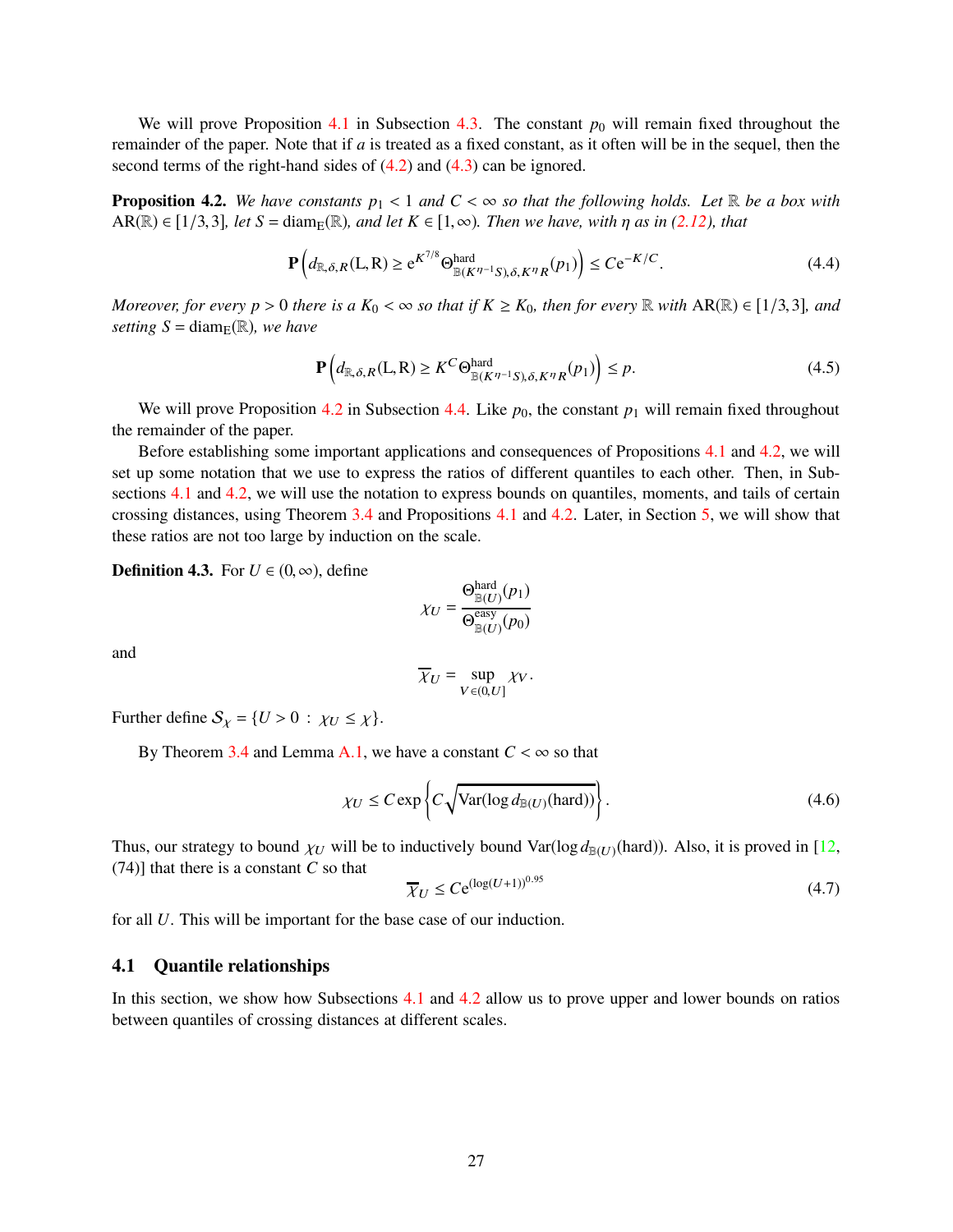#### 4.1.1 Easy crossing quantile ratios

Here we prove the following proposition establishing at least power-law growth of easy crossing quantiles.

<span id="page-27-0"></span>**Proposition 4.4.** *There are constants*  $T_0 \ge 0$  *and*  $c > 0$  *so that for every*  $S \ge T_0$  *and*  $K \ge 1$ *, we have* 

<span id="page-27-5"></span>
$$
\Theta_{\mathbb{B}(KS)}^{\text{easy}}(p_0) \ge cK^c \Theta_{\mathbb{B}(S)}^{\text{easy}}(p_0). \tag{4.8}
$$

To prove Proposition [4.4,](#page-27-0) we will require the following lemma.

<span id="page-27-3"></span>**Lemma 4.5.** We have constants  $c > 0$  and  $C < \infty$  so that for any  $M \ge 1$  and any  $S > 0$ , we have that

<span id="page-27-2"></span>
$$
\Theta_{\mathbb{B}(MS)}^{\text{easy}}(p_0) \ge c M^{1/2} \Theta_{\mathbb{B}(S)}^{\text{easy}}(p_0) - C M^{3/2}.
$$
\n(4.9)

*Proof.* Choose  $\theta = \frac{4+\gamma^2}{2\gamma}$  $\frac{4\gamma^2}{2\gamma} > 2$ . Note that with this choice of  $\theta$  we have  $\omega = 1$  in the statement of Proposi-tion [4.1.](#page-25-3) If *K* is large enough so that  $CK^{2-\theta^2/2} \le p_0$ , then we have that

<span id="page-27-1"></span>
$$
\Theta_{\mathbb{B}(K^2S),1,\sqrt{5}KS}^{\text{easy}}(p_0) \ge \Theta_{\mathbb{B}(K^2S),1,\sqrt{5}KS}^{\text{easy}}(CK^{2-\theta^2/2}) \ge \frac{K}{C}\Theta_{\mathbb{B}(S),1,\sqrt{5}S}^{\text{easy}}(p_0) = \frac{K}{C}\Theta_{\mathbb{B}(S)}^{\text{easy}}(p_0)
$$
(4.10)

by [\(4.3\)](#page-25-5) of Proposition [4.1.](#page-25-3) On the other hand, by [\(2.31\)](#page-13-2) of Lemma [2.23,](#page-13-1) we have a constant *C* so that

$$
\Theta^{\text{easy}}_{\mathbb{B}(K^2S), 1, \sqrt{5}KS}(p_0) \le \Theta^{\text{easy}}_{\mathbb{B}(K^2S)}(p_0) + CK^3.
$$

Combining this with  $(4.10)$ , we have

$$
\Theta_{\mathbb{B}(K^2S)}^{\text{easy}}(p_0) + CK^3 \ge \frac{K}{C} \Theta_{\mathbb{B}(S)}^{\text{easy}}(p_0),
$$

which proves [\(4.9\)](#page-27-2) when we take  $M = K^2$ .<br>Desember 1980 von de Santo Constantinopolis de Santo Constantinopolis de Santo Constantinopolis de Santo Cons<br>Desember 1980 von de Santo Constantinopolis de Santo Constantinopolis de Santo Constantinopolis de Santo Cons

Now we can prove Proposition [4.4](#page-27-0) by induction.

*Proof of Proposition* [4.4.](#page-27-0) By Lemma [4.5,](#page-27-3) we can choose  $M > 1$  so that  $\Theta_{\mathbb{R}(M)}^{\text{easy}}$  $\lim_{\mathbb{B}(MS)} (p_0) \geq 2\Theta_{\mathbb{B}(M)}^{\text{easy}}$  $\lim_{\mathbb{B}(MS)} (p_0) - C$  for some constant  $C < \infty$  (distinct, of course, from those in [\(4.9\)](#page-27-2)). By induction, we have

<span id="page-27-4"></span>
$$
\Theta_{\mathbb{B}(M^kS)}^{\text{easy}}(p_0) \ge 2^k \Theta_{\mathbb{B}(S)}^{\text{easy}}(p_0) - \sum_{j=0}^{k-1} 2^j C \ge 2^k \left(\Theta_{\mathbb{B}(S)}^{\text{easy}}(p_0) - C\right). \tag{4.11}
$$

Now let  $k = \lfloor \log_M K \rfloor$ . Then we have, by [\(2.40\)](#page-18-4) and [\(4.11\)](#page-27-4), that

$$
\Theta^{\text{easy}}_{\mathbb{B}(KS)}(p_0) \geq \Theta^{\text{easy}}_{\mathbb{B}(M^kS)}(p_0) \geq 2^k \left(\Theta^{\text{easy}}_{\mathbb{B}(S)}(p_0) - C\right) \geq \frac{1}{2} K^{\log M^2} \left(\Theta^{\text{easy}}_{\mathbb{B}(S)}(p_0) - C\right).
$$

Now by Lemma [2.37,](#page-18-5) there is a  $T_0$  so that if  $S \ge T_0$ , then  $\Theta_{\mathbb{B}(S)}^{\text{easy}}$  $\lim_{\mathbb{B}(S)} (p_0) \geq 2C$ . Therefore,

$$
\Theta_{\mathbb{B}(KS)}^{\text{easy}}(p_0) \ge \frac{1}{2} K^{\log_M 2} \Theta_{\mathbb{B}(S)}^{\text{easy}}(p_0),
$$

which is  $(4.8)$  with the appropriate choice of *c*.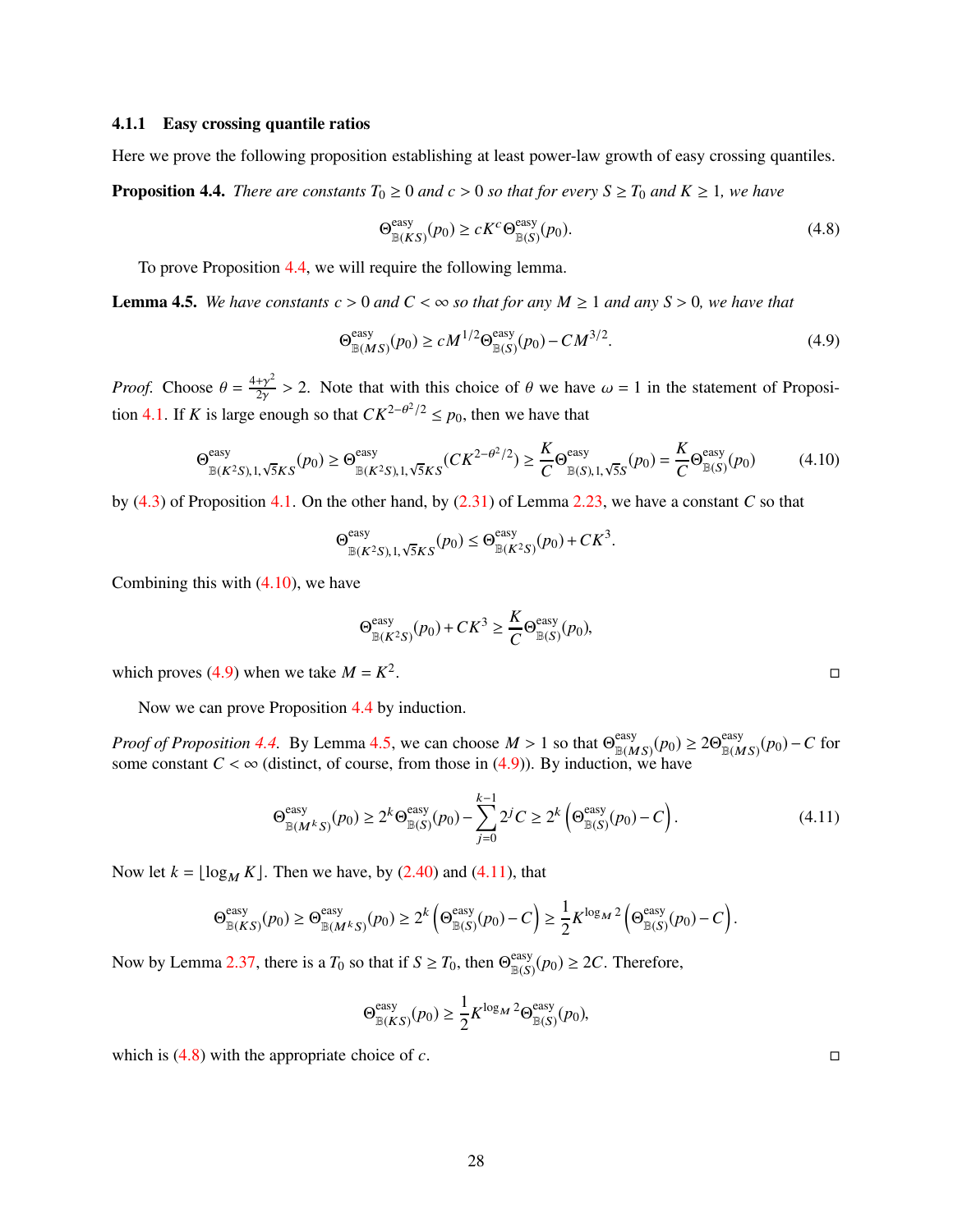#### 4.1.2 Hard crossing quantile ratios

Here we show that the hard-crossing quantiles can grow at most like a power of the scale. We will in fact use only  $(4.13)$  of the following proposition in the sequel, but we include  $(4.12)$  as well for completeness.

<span id="page-28-3"></span>**Proposition 4.6.** *For every p*  $\in$  (0,1) *there is a*  $K_1 < \infty$  *and a constant C* <  $\infty$  *so that if*  $K \geq K_1$ *, then we have*

<span id="page-28-2"></span>
$$
\Theta_{\mathbb{B}(KS)}^{\text{hard}}(p) \le K^C \Theta_{\mathbb{B}(S)}^{\text{hard}}(p_1) \tag{4.12}
$$

*and*

<span id="page-28-1"></span>
$$
\Theta_{\mathbb{B}(KS)}^{\text{easy}}(p) \le K^C \Theta_{\mathbb{B}(S)}^{\text{hard}}(p_1). \tag{4.13}
$$

*Proof.* This follows from [\(4.5\)](#page-26-2) of Proposition [4.2,](#page-26-0) taking  $K = K^{\eta-1}$ . В последните поставите на производите на селото на селото на селото на селото на селото на селото на селото<br>В селото на селото на селото на селото на селото на селото на селото на селото на селото на селото на селото н

#### <span id="page-28-0"></span>4.2 Tail and moment estimates

In this section, we use the results of the percolation arguments (Propositions [4.1](#page-25-3) and [4.2\)](#page-26-0) to prove moment and tail estimates on crossing probabilities. Recall the definition of  $\chi_U$  and  $\overline{\chi}_U$  from Definition [4.3.](#page-26-3)

#### 4.2.1 Moment estimates for easy crossings

<span id="page-28-7"></span>**Proposition 4.7.** *For any A,Q* > 0 *there exists a constant*  $C = C(A, Q) < \infty$  *so that if a*  $\in (0, 1)$ *,*  $\mathbb{R}$  *is a rectangle with*  $AR(\mathbb{R}) \in [1/3, 3]$ *, and*  $S = diam_{\mathbb{E}}(\mathbb{R})$ *, then we have* 

<span id="page-28-6"></span>
$$
\mathbf{E}[d_{\mathbb{R}}(\min; a)^{-A}] \le C(1 + a^{-C}) \overline{\chi}_{Q^{-1}S}^{A} \Theta_{\mathbb{B}(S)}^{\text{easy}}(p_0)^{-A}.
$$
 (4.14)

*Proof.* We first recall the simple formula

$$
\mathbf{E}[d_{\mathbb{R}}(\min;a)^{-A}] = \int_0^\infty \mathbf{P}[d_{\mathbb{R}}(\min;a) \leq u^{-1/A}] du.
$$

We have by  $(4.2)$  of Proposition [4.1](#page-25-3) that, if we define

<span id="page-28-5"></span>
$$
\omega(\theta) = \frac{2\gamma\theta}{4 + \gamma^2} \tag{4.15}
$$

as in  $(4.1)$ , then

<span id="page-28-4"></span>
$$
\mathbf{P}\left(d_{\mathbb{R}}(\min; a) \le \Theta_{\mathbb{B}(K^{-1-\omega(\theta)}S), 1, K^{-\omega(\theta)}S}^{\text{easy}}(p_0)\right) \le C(K^{2-\theta^2/2} + e^{-aK/C}).\tag{4.16}
$$

But on the other hand, we have, as long as  $K^{1+\omega(\theta)} \ge K_1$  from Proposition [4.6,](#page-28-3)

$$
\begin{aligned} \Theta^{\text{easy}}_{\mathbb{B}(K^{-1-\omega(\theta)}S),1,K^{-\omega(\theta)}\sqrt{5}S}(p_0) = \Theta^{\text{easy}}_{\mathbb{B}(K^{-1-\omega(\theta)}S)}(p_0) &\geq \chi_{K^{-1-\omega(\theta)}S}^{-1} \Theta^{\text{hard}}_{\mathbb{B}(K^{-1-\omega(\theta)}S)}(p_1) \\ &\geq CK^{-C(1+\omega(\theta))} \chi_{K^{-1-\omega(\theta)}S}^{-1} \Theta^{\text{easy}}_{\mathbb{B}(S)}(p_1), \end{aligned}
$$

where the equality is by [\(2.24\)](#page-12-3), the first inequality is by the definition of  $\chi_{K^{-1-\omega(\theta)}S}$ , and the second inequality is by  $(4.13)$  of Proposition [4.6.](#page-28-3) Applying this to  $(4.16)$  yields

$$
\mathbf{P}\left(d_{\mathbb{R}}(\min;a) \leq K^{-C(1+\omega(\theta))}\chi_{K^{-1-\omega(\theta)}S}^{-1}\Theta_{\mathbb{B}(S)}^{\text{hard}}(p_1)\right) \leq C(K^{2-\theta^2/2} + e^{-aK/C}).
$$

This implies that

$$
\mathbf{P}\left(\left(\frac{d_{\mathbb{R}}(\min; a)\chi_{K^{-1-\omega(\theta)}S}}{\Theta_{\mathbb{B}(S)}^{\text{easy}}(p_1)}\right)^{-A} \geq K^{AC(1+\omega(\theta))}\right) \leq C(K^{2-\theta^2/2} + e^{-aK/C}).
$$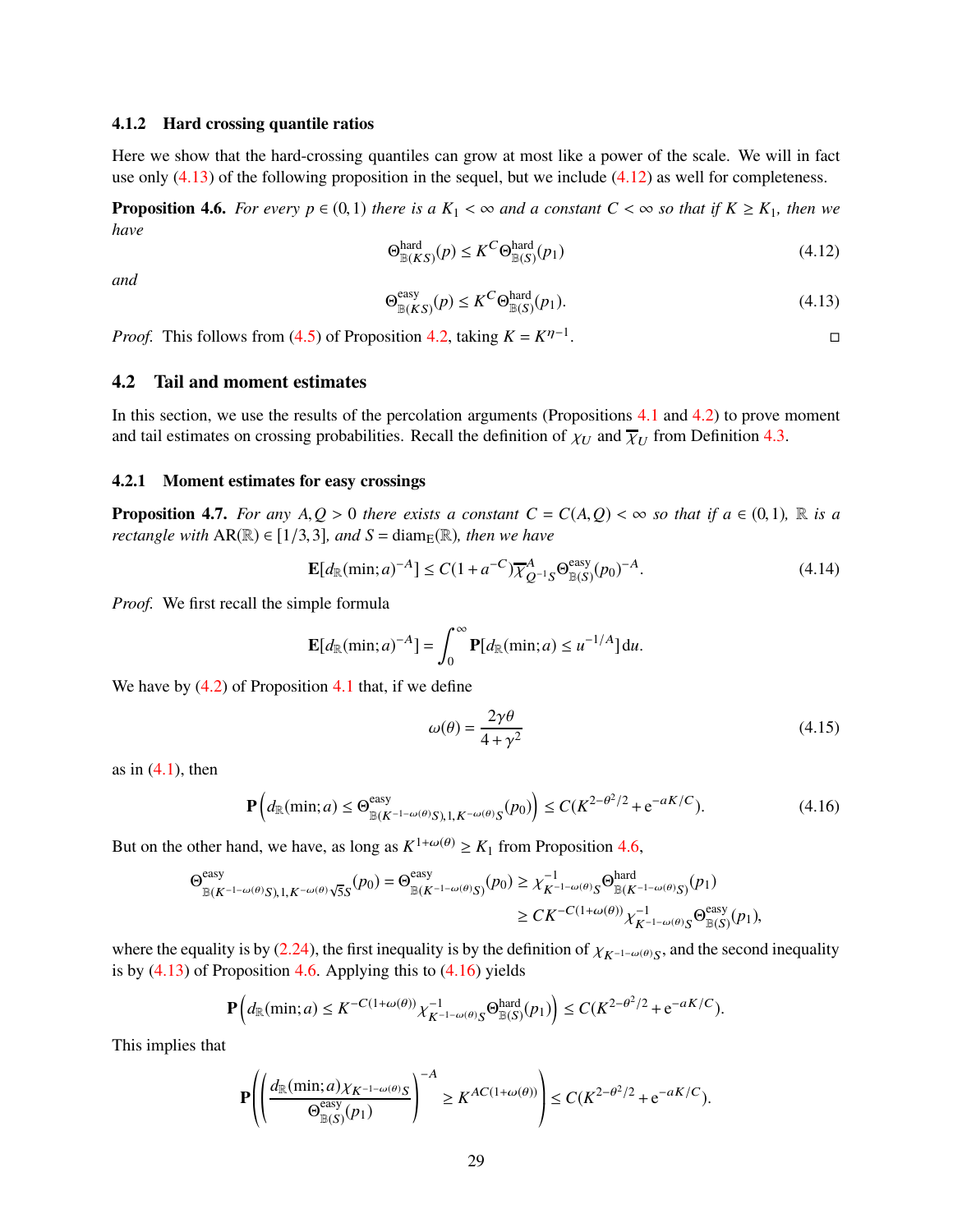



<span id="page-29-0"></span>(a) Creating an annular crossing from hard crossings of rectangles.

<span id="page-29-3"></span>(b) Assembling annuli into a crossing.

Figure 4.1

Putting  $u = K^{AC(1+\omega(\theta))}$  yields, for each  $Q < \infty$ , a  $u_0 < \infty$  so that if  $u \ge u_0$  then

$$
\mathbf{P}\left(\left(\frac{d_{\mathbb{R}}(\min; a)\overline{\chi}_{Q^{-1}S}}{\Theta_{\mathbb{B}(S)}^{\text{easy}}(p_1)}\right)^{-A} \geq u\right) \leq C\left(u^{\frac{2-\theta^2/2}{AC(1+\omega(\theta))}} + \exp\left\{-\frac{a}{C}u^{\frac{1}{AC(1+\omega(\theta))}}\right\}\right),
$$

and thus

$$
\mathbf{E}\left[\left(\frac{d_{\mathbb{R}}(\min; a)}{\Theta_{\mathbb{B}(S)}^{\text{easy}}(p_1)}\right)^{-A}\right] \leq C\overline{\chi}_{Q^{-1}S}^{A}\left(u_0 + \int_{u_0}^{\infty} 1 \vee u^{\frac{2-\theta^2/2}{AC(1+\omega(\theta))}} \, \mathrm{d}u + \int_0^{\infty} \exp\left\{-\frac{a}{C}u^{\frac{1}{AC(1+\omega(\theta))}}\right\} \, \mathrm{d}u\right).
$$

Now  $\theta$  can be chosen large enough so that  $\frac{2-\theta^2/2}{AC(1+\omega(\theta))} < 1$  (recalling the definition [\(4.15\)](#page-28-5) of  $\omega(\theta)$ ) and hence the first integral of the last expression is finite. On the other hand, by a change of variables integral is a constant times  $a^{-\hat{AC}(1+\omega(\theta))}$ . This implies [\(4.14\)](#page-28-6). □

#### 4.2.2 Tail and moment estimates for hard crossings

In this section we establish estimates for the tails of hard-crossing distances and for moments of crossings of annuli. We state our bound for hard crossings in terms of a tail bound rather than in terms of moments because in the proof of Proposition [6.4](#page-54-0) below, we will need an explicit superpolynomial concentration bound for hard-crossing distances.

<span id="page-29-1"></span>**Proposition 4.8.** *There is a constant*  $C < \infty$  *so that for any S,*  $\delta$ *, R,*  $\theta > 0$  *we have* 

$$
\mathbf{P}\left(d_{\mathbb{B}(S),\delta,R}(\text{hard}) \ge (1+\theta)\Theta_{\mathbb{B}(S),\delta,R}^{\text{hard}}(p_1)\right) \le C e^{-(\log(1+\theta))^{8/7}/C}.
$$

*Proof.* This follows from [\(4.4\)](#page-26-4) of Proposition [4.2,](#page-26-0) taking  $K = (\log(1 + \theta))^{8/7}$ , and Proposition [2.36.](#page-18-6)

<span id="page-29-4"></span>**Corollary 4.9.** *For any B*  $\geq$  0 *we have a constant C* <  $\infty$  *so that the following holds. Let*  $\delta$ ,  $R$  > 0. Suppose *that* <sup>B</sup> *is an S*×*S square,* <sup>R</sup> *is a rectangle so that either* <sup>3</sup>B\<sup>B</sup> <sup>⊂</sup> <sup>R</sup> *or* (3B\B)∩∂<sup>R</sup> *has exactly two connected components, and*  $A = (3B \setminus B) \cap R$ *. Then we have, recalling the definition [\(2.20\)](#page-11-2) of d*. *(around), that* 

<span id="page-29-2"></span>
$$
\mathbf{E}[d_{(3\mathbb{B})^*,\mathbb{A},\delta,R}(\text{around})^B] \le C\Theta_{\mathbb{B}(S),\delta,R}^{\text{hard}}(p_1)^B. \tag{4.17}
$$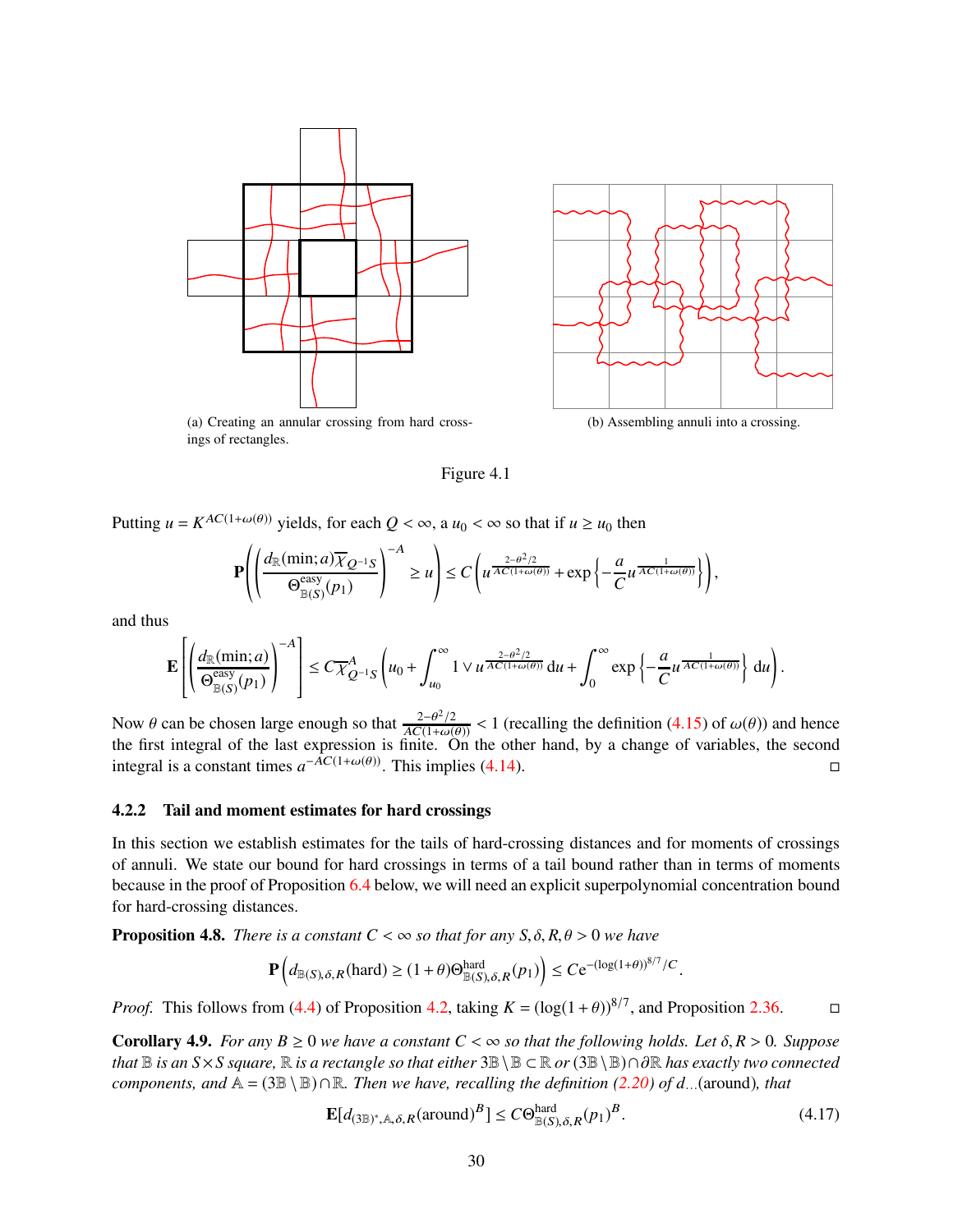*Proof.* The construction illustrated in Figure [4.1a](#page-29-0) shows how to build an annular circuit out of hard crossings of twelve rectangles. Thus, union-bounding Proposition [4.8](#page-29-1) over these twelve rectangles, and using [\(2.42\)](#page-18-3) (of Proposition [2.38\)](#page-18-0) and Corollary [2.8](#page-7-6) to control the effect of the coarse field on these rectangles, we have

$$
\mathbf{P}\Big(d_{(3\mathbb{B})^*,\mathbb{A},\delta,R}(\text{around})\geq \theta\Theta_{\mathbb{B}(S),\delta,R}^{\text{hard}}(p_1)\Big)\leq C\mathrm{e}^{-(\log(\theta+1))^{8/7}/C}.
$$

Then we have

$$
\mathbf{E}\left[\left(\frac{d_{(\mathfrak{IB})^*,\mathbb{A},\delta,R}(\text{around})}{\Theta_{\mathbb{B}(S),\delta,R}^{\text{hard}}(p_1)}\right)^B\right] = \int_0^\infty \mathbf{P}\left(\frac{d_{(\mathfrak{IB})^*,\mathbb{A},\delta,R}(\text{around})}{\Theta_{\mathbb{B}(S),\delta,R}^{\text{hard}}(p_1)} \geq \theta^{1/B}\right) d\theta \leq C \int_0^\infty e^{-(\log(1+\theta))^{8/7}/(CB^{8/7})} d\theta < C,
$$

where as usual, the constant *C* has been allowed to change from step to step. This proves  $(4.17)$ .

#### <span id="page-30-0"></span>4.3 Proof of Proposition [4.1](#page-25-3)

In this section, we prove Proposition [4.1.](#page-25-3) We do this using a percolation argument, relying on the fact that a path between two macroscopically separated points must make many easy crossings of smaller boxes. The geometry used in the arguments of this subsection is essentially identical to that of [\[8,](#page-62-12) Section 4].

*Proof of Proposition* [4.1.](#page-25-3) We claim that there are constants  $c > 0$  and  $C < \infty$ , independent of *a*, so that, for every  $K \ge C$ , there is a collection  $C_K$  of  $K^{-1}S \times 2K^{-1}S$  and  $2K^{-1}S \times K^{-1}S$  subboxes of R and a set  $\mathcal{C}_{a,K}$  of subsets of  $C_K$  so that the following properties hold.

- <span id="page-30-2"></span>1.  $|C_K| \leq C K^2$ .
- <span id="page-30-4"></span>2. All elements  $\mathcal{D} \subset \mathcal{C}_{a,K}$  have the same cardinality  $N \in [cKa, CKa]$ .
- 3.  $|\mathscr{C}_{a,K}| \leq C^N$ . (As we describe below, this is a consequence of the fact that each element of  $\mathscr{C}_{a,K}$  is a walk of length *N* on a bounded-degree graph.)
- <span id="page-30-3"></span><span id="page-30-1"></span>4. For each  $\mathbb{C}_1, \mathbb{C}_2 \in \mathcal{D} \in \mathcal{C}_{a,K}$ , we have  $dist_E(\mathbb{C}_1^*, \mathbb{C}_2^*) > 0$ .
- 5. Whenever  $x, y \in \mathbb{R}$  and  $|x y| \ge a \operatorname{diam}_E(\mathbb{R})$ , if  $\pi$  is any path between  $x$  and  $y$  then we have a  $\mathcal{D}(\pi) \in$  $\mathcal{C}_{a,K}$  so that  $\pi$  includes an easy crossing of  $\mathbb{C}$  for each  $\mathbb{C} \in \mathcal{D}(\pi)$ .

These collections can be constructed as follows. First, construct at most  $CK^2$  annuli which are all congruent to  $\mathbb{B}(3K^{-1}S, 3K^{-1}S) \setminus \mathbb{B}(K^{-1}S, K^{-1}S)$ , such that the regions enclosed by the inner boundaries of the annuli cover all of R. Cover each annulus with eight boxes, each having dimensions  $K^{-1}S \times 2K^{-1}S$  or  $2K^{-1}S \times$  $K^{-1}S$ . Let  $C_K$  be the set of all of these boxes, translated by a minimal amount so that each lies completely inside R. Now any path that starts in the region enclosed by the inner boundary of an annulus, and then travels outside of the annulus, must make an easy crossing of one of the eight boxes associated to that annulus. (Figure [4.2.](#page-31-0)) Therefore, if a path travels a distance  $a \text{ diam}_{E}(\mathbb{R})$ , it must cross at least  $c a K$  of the boxes in  $C_K$ . From these boxes we can extract a subset of boxes  $\{C_i\}$  such that  $\{C_i^*\}$  (recall that  $\mathbb{C}_i^* = \mathbb{C}_i^{(2 \text{diam}_{E} \mathbb{C}_i)})$  is a pairwise-disjoint family by a greedy algorithm. There still must be at least *caK* elements in this subset, perhaps with a smaller constant *c*, and thus we can truncate all of these subsets so they all have the same size  $N \ge cKa$ . Call the subset associated to the path  $\mathcal{D}(\pi)$  and let  $\mathcal{C}_{a,K} = \{ \mathcal{D}(\pi) \mid$  $x, y \in \mathbb{R}, |x - y| \ge a \operatorname{diam}_E(\mathbb{R})$ , and  $\pi$  is a path between *x* and *y*}. Now the cardinality of  $\mathcal{C}_{a,K}$  can be at most  $C^N$ , since successive elements of  $\mathcal{D}(\pi)$  can only be a bounded distance from each other, and so  $\mathcal{D}(\pi)$  is a walk on a bounded-degree graph of size *N*.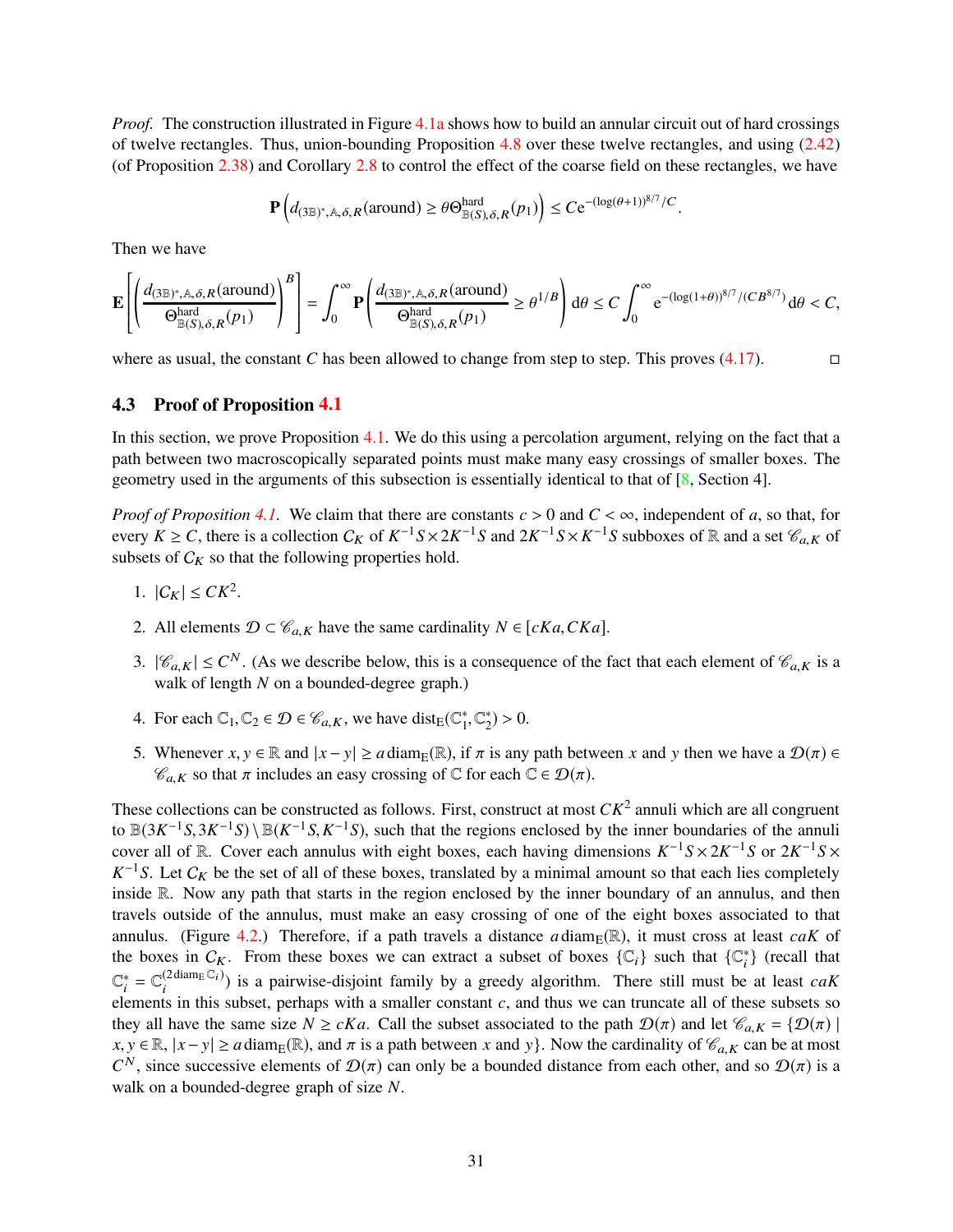

<span id="page-31-0"></span>Figure 4.2: A path from the inside boundary to the outside boundary of an annulus must make an easy crossing of one of the eight rectangles that cover the boundary of the annulus.

Now let  $x, y \in \mathbb{R}$  be such that  $|x - y| \ge a \operatorname{diam}_E(\mathbb{R})$  and let  $\pi$  be a  $(\mu_{\mathbb{R}^*}, \mathbb{R}, \delta, R)$ -geodesic (in the sense of Definition [2.22\)](#page-13-6) between *x* and *y*. Therefore, there is a  $\mathcal{D} \in \mathcal{C}_{a,K}$  so that  $\pi$  includes an easy-crossing of every  $\mathbb{C} \in \mathcal{D}$ . Let

<span id="page-31-3"></span>
$$
F = \min_{\mathbb{C} \in C_K} \min_{x \in \mathbb{C}^\circ} h_{\mathbb{R}^* : \mathbb{C}^*}(x).
$$

If  $R \leq K^{-1}S$ , then we have

<span id="page-31-1"></span>
$$
d_{\mathbb{R},\delta,R}(x,y) \ge \sum_{\mathbb{C}\in\mathcal{D}} d_{\mathbb{R}^*,\mathbb{C},\delta,R}(\text{easy}) \ge \sum_{\mathbb{C}\in\mathcal{D}} d_{\mathbb{C},e^{\gamma F},R\wedge(\sqrt{5}K^{-1}S)}(\text{easy}),\tag{4.18}
$$

where the first inequality is by Proposition [2.29](#page-15-0) (in which the hypothesis that the  $\mathbb{C}_i$ s are separated by at least *R* is satisfied by the condition on *R* and property [4](#page-30-1) above), and the second inequality is by Proposition [2.38.](#page-18-0) On the other hand, if we do not assume that  $R \leq K^{-1}S$ , then we still have that

<span id="page-31-2"></span>
$$
d_{\mathbb{R},\delta,R}(x,y) \ge \max_{\mathbb{C}\in\mathcal{D}} d_{\mathbb{R}^*,\mathbb{C},\delta,R}(\text{easy}) \ge \max_{\mathbb{C}\in\mathcal{D}} d_{\mathbb{R}^*,\mathbb{C},\delta,R\wedge(\sqrt{5}K^{-1}S)}(\text{easy}) \ge \max_{\mathbb{C}\in\mathcal{D}} d_{\mathbb{C},e^{\gamma F}\delta,R\wedge(\sqrt{5}K^{-1}S)}(\text{easy}),\tag{4.19}
$$

where the first inequality is by Proposition [2.28,](#page-15-1) the second is by  $(2.24)$ , and the third is by Proposition [2.38.](#page-18-0)

Recall *N* from property [2](#page-30-2) above and let  $u > 0$  (to be fixed in [\(4.22\)](#page-32-1) below). Under the assumption that  $R \le K^{-1}S$ , [\(4.18\)](#page-31-1) implies that on the event that  $d_{\mathbb{R},\delta,R}(\max;a) \le Nu/2$ , the set  $\mathcal{D}(\pi)$  (defined in property [5](#page-30-3) above) can contain no more than  $N/2$  boxes  $\mathbb C$  such that  $d_{\mathbb Q, e^{\gamma F} \delta, R \wedge (\sqrt{5}K^{-1}S)}(\text{easy}) \leq u$ . Therefore, we have

$$
\mathbf{P}\left[d_{\mathbb{R},\delta,R}(\min;a) \le Nu/2\right]
$$
\n
$$
\le \mathbf{P}\left[\text{there exists a } \mathcal{D} \in \mathcal{C}_{a,K} \text{ such that } #\left\{\mathbb{C} \in \mathcal{D} : d_{\mathbb{C},e^{\gamma F}\delta,R\wedge(\sqrt{5}K^{-1}S)}(\text{easy}) \le u\right\} \ge N/2\right]
$$
\n
$$
\le \mathbf{P}\left[\text{there exists a } \mathcal{D} \in \mathcal{C}_{a,K} \text{ such that } #\left\{\mathbb{C} \in \mathcal{D} : d_{\mathbb{C},K^{\gamma\theta}\delta,R\wedge(\sqrt{5}K^{-1}S)}(\text{easy}) \le u\right\} \ge N/2\right]
$$
\n
$$
+ \mathbf{P}\left[F \le -\theta \log K\right]
$$
\n
$$
=: \Xi_1 + \Xi_2,
$$
\n(4.20)

where the second inequality is by a union bound and  $\Xi_1$  and  $\Xi_2$  are the first and second terms of the secondto-last expression, respectively. On the other hand, if we do not assume that  $R \leq K^{-1}S$ , then we still have, by [\(4.19\)](#page-31-2), that

<span id="page-31-4"></span>
$$
\mathbf{P}\left[d_{\mathbb{R},\delta,R}(\min;a) \le u\right] \le \mathbf{P}\left[\text{there exists a } \mathcal{D} \in \mathcal{C}_{a,K} \text{ such that } \max_{\mathbb{C} \in \mathcal{D}} d_{\mathbb{C},e^{\gamma F} \delta,R \wedge (\sqrt{5}K^{-1}S)}(\text{easy}) \le u\right]
$$
\n
$$
\le \mathbf{P}\left[\text{there exists a } \mathcal{D} \in \mathcal{C}_{a,K} \text{ such that } \max_{\mathbb{C} \in \mathcal{D}} d_{\mathbb{C},K^{\gamma \theta} \delta,R \wedge (\sqrt{5}K^{-1}S)}(\text{easy}) \le u\right] + \mathbf{P}\left[F \le -\theta \log K\right] \le \Xi_1 + \Xi_2,\tag{4.21}
$$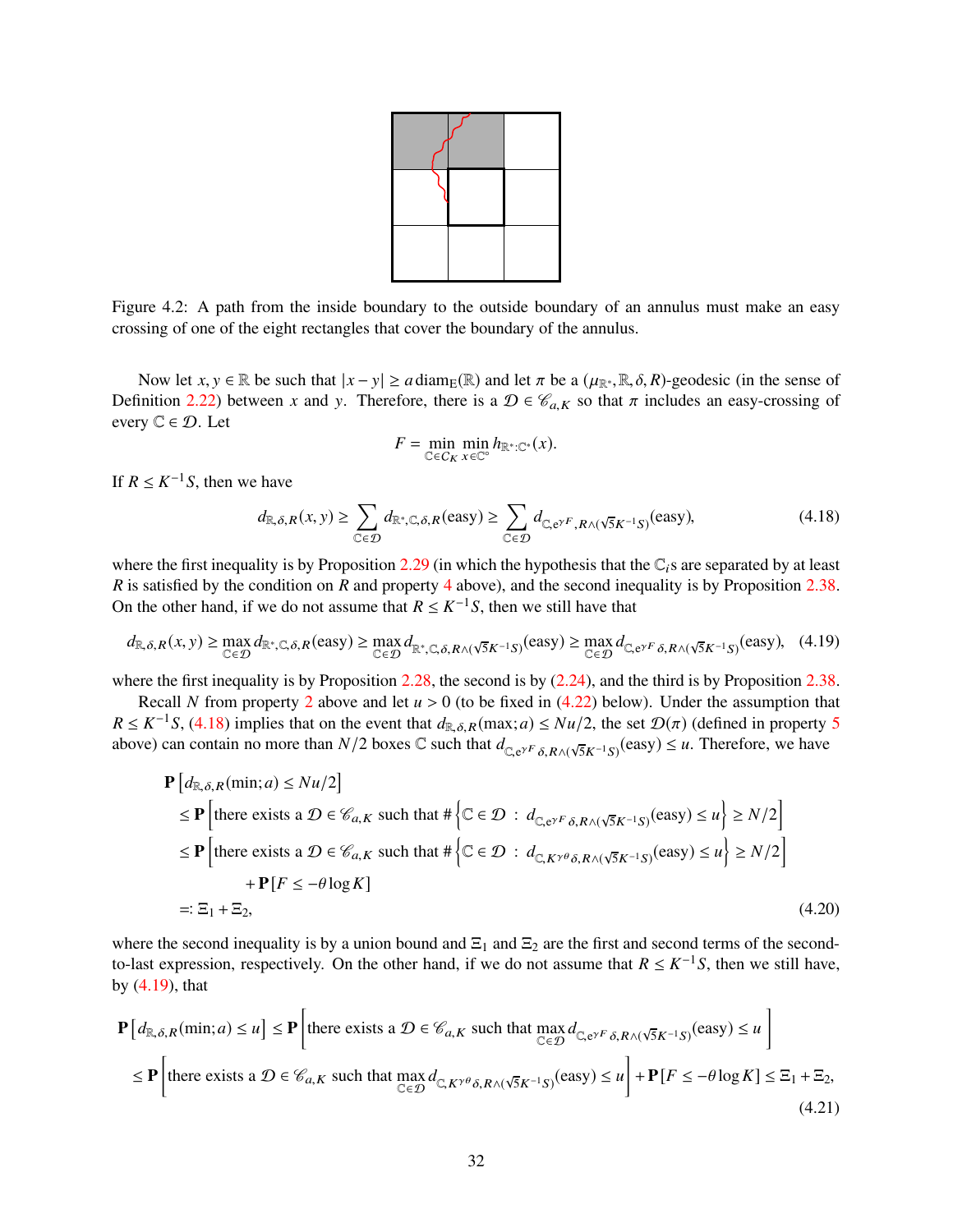where the last inequality is because, if  $\max_{\mathbb{C}\in\mathcal{D}} d_{\mathbb{C},K^{\gamma\theta}\delta,R\wedge(\sqrt{5}K^{-1}S)}(\text{easy}) \leq u$ , then in particular

$$
\#\Big\{\mathbb{C}\in\mathcal{D}\ :\ d_{\mathbb{C},K^{\gamma\theta}\delta,R\wedge(\sqrt{5}K^{-1}S)}(\text{easy})\leq u\Big\}=|\mathcal{D}|=N\geq N/2.
$$

Now define, for some  $p_0 \in (0,1)$  to be chosen later,

<span id="page-32-1"></span>
$$
u = \Theta_{\mathbb{B}(K^{-1}S), K^{\gamma\theta}\delta, R\wedge(\sqrt{5}K^{-1}S)}^{\text{easy}}(p_0) = \Theta_{\mathbb{B}(K^{-\omega-1}S), \delta, K^{-\omega}(R\wedge(\sqrt{5}K^{-1}S))}^{\text{easy}}(p_0) = \Theta_{\mathbb{B}(K^{-\omega-1}S), \delta, K^{-\omega}R}^{\text{easy}}(p_0),\tag{4.22}
$$

where the second equality is by Proposition [2.35](#page-17-0) and the second is by [\(2.24\)](#page-12-3). (Recall that  $\omega$  was defined in  $(4.1)$ .) By Lemma [A.2](#page-59-2) and a union bound along with property [3](#page-30-4) above, we have

$$
\Xi_1 \leq |\mathcal{C}_{a,K}| p_0^{N/2} \leq C^K (C p_0)^{N/2} \leq C^N p_0^{N/2}.
$$

On the other hand, we have

$$
\Xi_2 \leq C K^{2-\theta^2/2}
$$

by [\(2.6\)](#page-7-3) of Proposition [2.7.](#page-7-4) Plugging the last two bounds into [\(4.20\)](#page-31-3) and [\(4.21\)](#page-31-4), and noting [\(4.22\)](#page-32-1), we obtain

$$
\mathbf{P}\left[d_{\mathbb{R},\delta,R}(\min;a) \leq \frac{N}{2} \Theta_{\mathbb{B}(K^{-\omega-1}S),\delta,K^{-\omega}R}^{\text{easy}}(p_0)\right], \mathbf{P}\left[d_{\mathbb{R},\delta,R}(\min;a) \leq \Theta_{\mathbb{B}(K^{-\omega-1}S),\delta,K^{-\omega}R}^{\text{easy}}(p_0)\right] \leq C^N p_0^{N/2} + C K^{2-\theta^2/2}.
$$

Then we obtain [\(4.2\)](#page-25-4) and [\(4.3\)](#page-25-5) by taking  $p_0$  so small that  $C\sqrt{p_0}$  < 1 and recalling property [2](#page-30-2) above.  $\Box$ 

#### <span id="page-32-0"></span>4.4 Proof of Proposition [4.2](#page-26-0)

Although the statement of Proposition [4.2](#page-26-0) is similar in spirit to [\[8,](#page-62-12) Proposition 6.1], here we need a better bound and thus use a more sophisticated percolation argument.

*Proof of Proposition* [4.2.](#page-26-0) We assume that  $AR(\mathbb{R}) \in \{1/3,3\}$  and that *K* is an integer, the general case follows from Proposition [2.36](#page-18-6) and a simple coarse-field bound. Choose an appropriate  $L \in \{K/3, K\}$  and divide R into a  $K \times L$  grid of  $S \times S$  subboxes, indexing them according to their position in the grid  $G_{K,L} = \{1, ..., K\} \times$  $\{1, \ldots, L\}$  as  $(\mathbb{C}_{k,\ell})_{(k,\ell)\in\mathcal{G}}$ , with the following layout:

$$
\begin{array}{cccc}\n\mathbb{C}_{1,L} & \cdots & \mathbb{C}_{K,L} \\
\vdots & \cdots & \vdots \\
\mathbb{C}_{1,1} & \cdots & \mathbb{C}_{K,1}\n\end{array}
$$

For each  $(k, \ell) \in \mathcal{G}_{K,L}$ , define  $\mathbb{A}_{k,\ell} = (3\mathbb{C}_{k,\ell} \setminus \mathbb{C}_{k,\ell}) \cap \mathbb{R}$ , so  $\mathbb{A}_{k,\ell}$  is an intersection of a square annulus with  $\mathbb{R}$ . Define Q to be the set of paths  $\omega = (\omega_1, \dots, \omega_{J(\omega)})$  so that  $\omega_j \in \mathcal{G}_{K,L}$  for each j and  $\omega_1^{(1)} = 1$ ,  $\omega_{J(\omega)}^{(1)}$  $J(\omega) = K$  (here the superscript (1) means to take the *x*-coordinate) and  $|\omega_j - \omega_{j-1}|_{\infty} \le 1$ , where  $|\cdot|_{\infty}$  denotes the  $\ell^{\infty}$  norm. This is to say that the paths  $\omega$  must cross from left to right in the grid  $G_{K,L}$  and must move as a chess king: one square at a time, either left, right, up, down, or diagonally. Then circuits around  $A_{\omega_j}$ ,  $j = 1, ..., J(\omega)$ can be joined together as illustrated in Figure [4.1b](#page-29-3) to form a left–right crossing of  $\mathbb{R}$ , so we have

$$
d_{\mathbb{R},\delta,R}(L,R) \le \min_{\omega \in Q} \sum_{j=1}^{J(\omega)} d_{\mathbb{R}^*,\mathbb{A}_{\omega_j},\delta,R}(\text{around}).
$$

(Recall the notation  $d_{\cdots}$  (around) defined in  $(2.20)$ – $(2.21)$ .) Define

$$
\mathcal{B}_{k,\ell} = \{ \mathbb{B} \in \widetilde{\mathcal{B}}_{k,\ell} \, : \, \mathbb{B} \subset \mathbb{R} \},
$$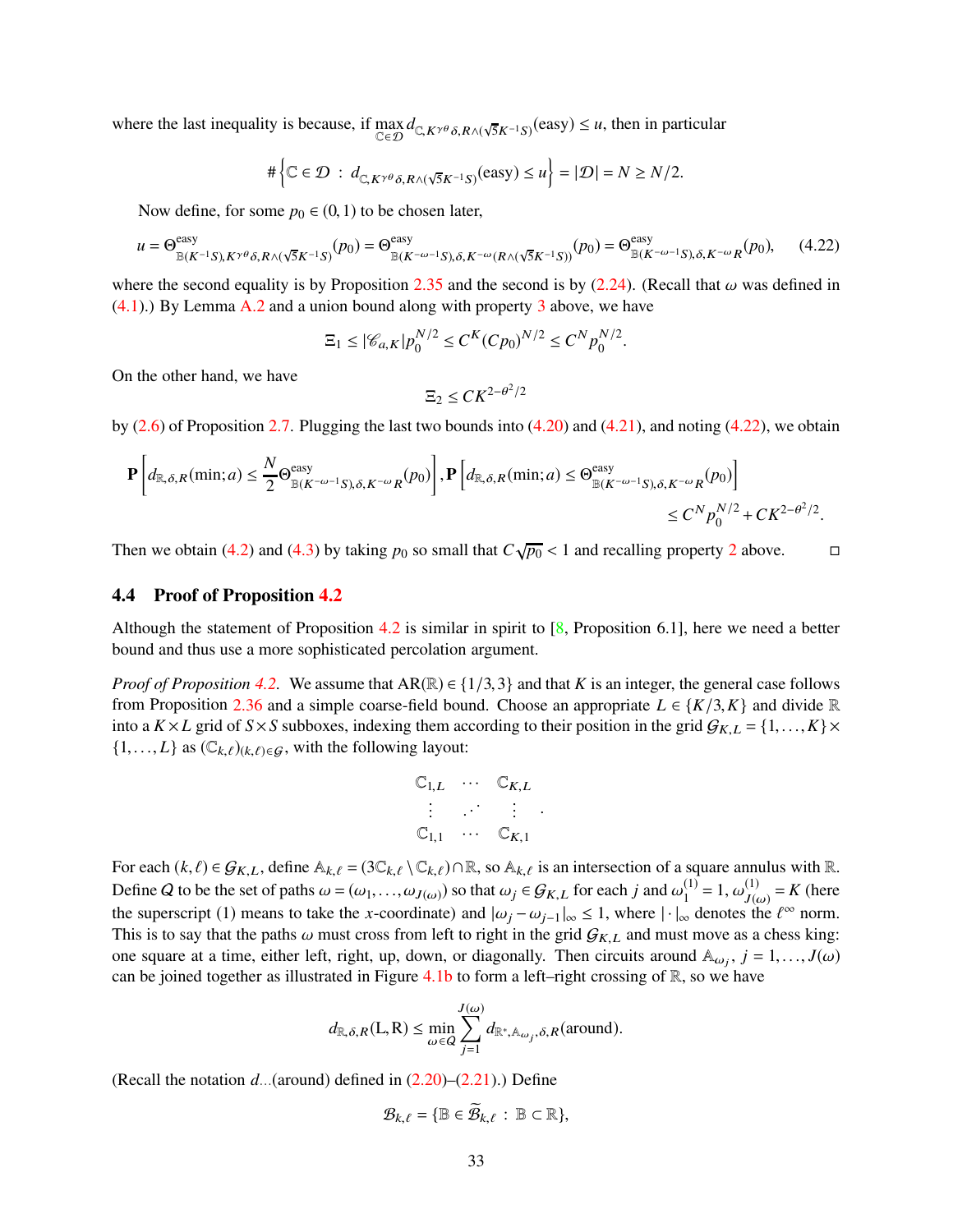where  $\widetilde{\mathcal{B}}_{k,\ell}$  comprises the eight unions of pairs of adjacent  $\mathbb{C}_{k',\ell'}$  contained in  $\mathbb{A}_{k,\ell}$ , as well as the four unions of pairs  $(\mathbb{C}_{k',\ell'}, \mathbb{C}_{k'',\ell''})$  such that  $\mathbb{C}_{k',\ell'}, \mathbb{C}_{k'',\ell''}$  are translates of  $\mathbb{C}_{k,\ell}$  by one and two squares, respectively, either up, down, left, or right. That is,  $B_{k,\ell}$  comprises twelve rectangles, and hard crossings of these rectangles can be joined together to create a circuit around  $A_{k,\ell}$  as shown in Figure [4.1a.](#page-29-0) This means that

<span id="page-33-0"></span>
$$
d_{\mathbb{R}^*,\mathbb{A}_{k,\ell},\delta,R}(\text{around}) \le \sum_{\mathbb{B}\in\mathcal{B}_{k,\ell}} d_{\mathbb{R}^*,\mathbb{B},\delta,R}(\text{hard}).\tag{4.23}
$$

Define

$$
F = \max_{(k,\ell) \in \mathcal{G}_{K,L}} \max_{\mathbb{B} \in \mathcal{B}_{k,\ell}} \max_{x \in \mathbb{B}^{\circ}} h_{\mathbb{R}^* : \mathbb{B}^*}(x).
$$

By Corollary [2.8,](#page-7-6) we have, for any  $\nu > 1$ , that

<span id="page-33-1"></span>
$$
\mathbf{P}[e^{\gamma F - \gamma \theta_0 \log K} \ge \nu] \le C e^{-\frac{(\log \nu)^2}{2\gamma^2 \log K}}.
$$
\n(4.24)

(Recall that  $\theta_0$  was fixed in [\(2.12\)](#page-9-5).) Combining [\(4.23\)](#page-33-0) and [\(4.24\)](#page-33-1), we have

<span id="page-33-5"></span>
$$
d_{\mathbb{R},\delta,R}(\mathcal{L},\mathcal{R}) \le \min_{\omega \in \mathcal{Q}} \sum_{j=1}^{J(\omega)} \sum_{\mathbb{B} \in \mathcal{B}_{k,\ell}} d_{\mathbb{R}^*,\mathbb{B},\delta,R}(\text{hard}) \le C e^{(\gamma F - \gamma \theta_0 \log K)^+} \min_{\omega \in \mathcal{Q}} \sum_{j=1}^{J(\omega)} \sum_{\mathbb{B} \in \mathcal{B}_{k,\ell}} d_{\mathbb{B},K^{-\gamma \theta_0} \delta,R}(\text{hard}). \quad (4.25)
$$

Now we note that we can partition G into finitely many subsets  $G_1, \ldots, G_M$ , with M an absolute constant not depending on *K*, so that

$$
\left\{\sum_{\mathbb{B}\in\mathcal{B}_{k,\ell}}d_{\mathbb{B},K^{-\gamma\theta_0}\delta,R}(\text{hard}) : (k,\ell)\in\mathcal{G}_m\right\}
$$

is a collection of independent random variables for each  $1 \le m \le M$ . Noting that  $|\mathcal{B}_{k,\ell}| \le 12$  for all  $k,\ell$ , we have by a union bound

$$
\mathbf{P}\left(\sum_{\mathbb{B}\in\mathcal{B}_{k,\ell}}d_{\mathbb{B},K^{-\gamma\theta_0}\delta,R}(\text{hard})\geq w\right)\leq 12\mathbf{P}\left(d_{\mathbb{B}(S),K^{-\gamma\theta_0}\delta,R}(\text{hard})\geq w/12\right)
$$

$$
=12\mathbf{P}\left(d_{\mathbb{B}(K^{\eta}S),\delta,K^{\eta}R}(\text{hard})\geq w/12\right),\tag{4.26}
$$

where the equality is by [\(2.12\)](#page-9-5) and Proposition [2.35.](#page-17-0) Let  $\mathcal{R}_L$  be the set of paths in G which start at the top of G and have length *L*, where only nearest-neighbor (horizontal and vertical, not diagonal) edges are allowed. We note that

<span id="page-33-4"></span><span id="page-33-3"></span><span id="page-33-2"></span>
$$
|\mathcal{R}_L| \le L4^L \le 5^L. \tag{4.27}
$$

If there is no  $\omega \in Q$  so that  $\sum_{\mathbb{B} \in \mathcal{B}_{k,\ell}}$  $d_{\mathbb{B},K^{-\gamma\theta_0}\delta,R}$ (hard)  $\leq w$  for all  $(k,\ell) \in \omega$ , then by planar duality there must be a  $\xi \in \mathcal{R}_L$  so that  $\sum_{\mathbb{B} \in \mathcal{B}_{k,\ell}}$  $d_{\mathbb{B}, K^{-\gamma\theta_0}\delta, R}$ (hard) ≥ *w* for all  $(k, \ell) \in \xi$ . Therefore,

$$
\mathbf{P}\left(\min_{\omega \in Q} \sum_{j=1}^{J(\omega)} \sum_{\mathbb{B} \in \mathcal{B}_{k,\ell}} d_{\mathbb{B}, K^{-\gamma \theta_0} \delta, R}(\text{hard}) \ge KL w \right) \le \mathbf{P}\left(\bigcup_{\xi \in \mathcal{R}_L} \bigcap_{(k,\ell) \in \xi} \left\{ \sum_{\mathbb{B} \in \mathcal{B}_{k,\ell}} d_{\mathbb{B}, K^{-\gamma \theta_0} \delta, R}(\text{hard}) \ge w \right\} \right)
$$
\n
$$
\le |\mathcal{R}_L| \max_{\xi \in \mathcal{R}_L} \mathbf{P}\left(\bigcap_{(k,\ell) \in \xi} \left\{ \sum_{\mathbb{B} \in \mathcal{B}_{k,\ell}} d_{\mathbb{B}, K^{-\gamma \theta_0} \delta, R}(\text{hard}) \ge w \right\} \right). \tag{4.28}
$$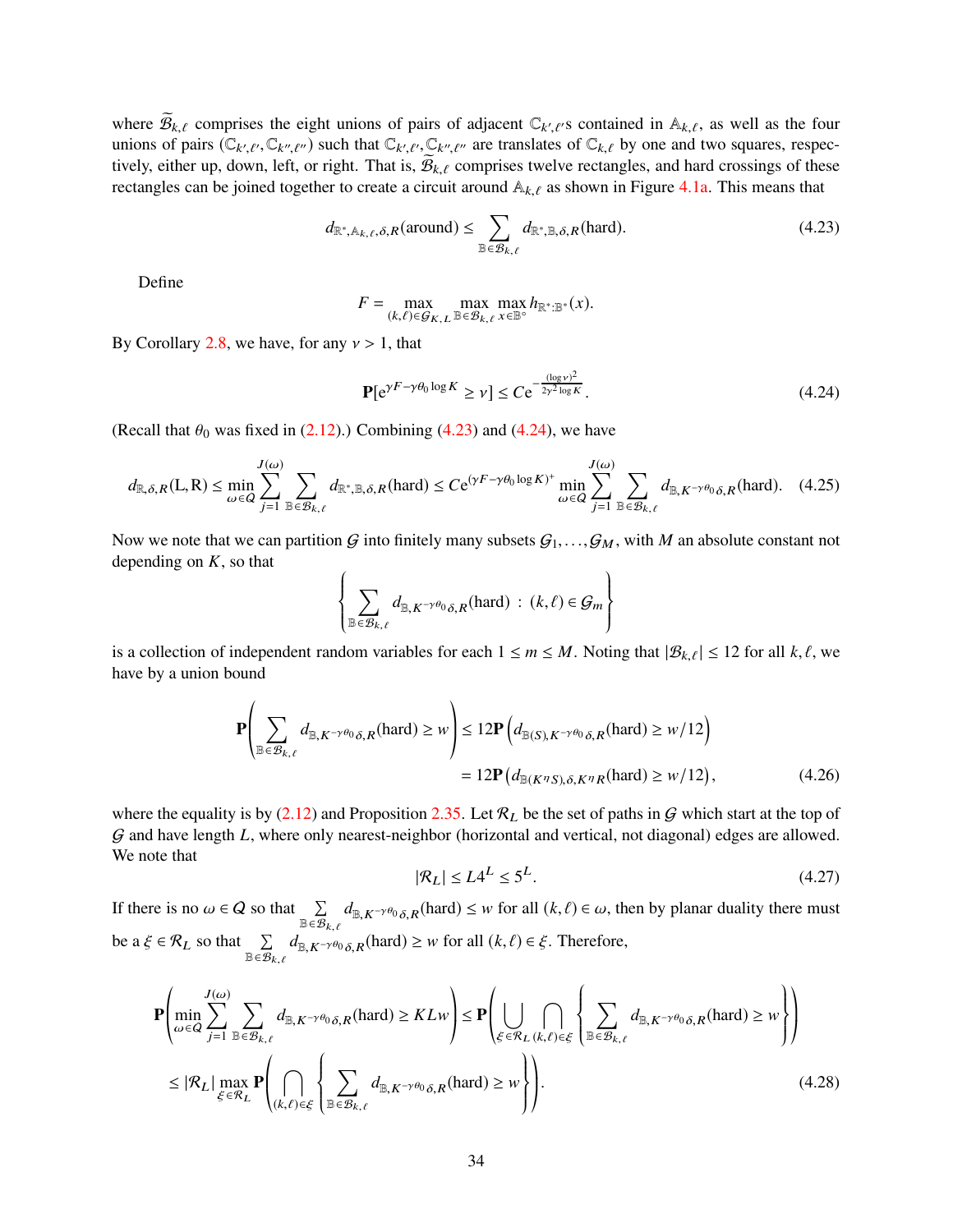Now for any  $\xi \in \mathcal{R}_L$ , we have

$$
\mathbf{P}\left(\bigcap_{(k,\ell)\in\mathcal{E}}\left\{\sum_{\mathbb{B}\in\mathcal{B}_{k,\ell}}d_{\mathbb{B},K^{-\gamma\theta_0}\delta,R}(\text{hard})\geq w\right\}\right)\leq \min_{m=1}^{M}\mathbf{P}\left(\bigcap_{(k,\ell)\in\mathcal{E}\cap\mathcal{G}_m}\left\{\sum_{\mathbb{B}\in\mathcal{B}_{k,\ell}}d_{\mathbb{B},K^{-\gamma\theta_0}\delta,R}(\text{hard})\geq w\right\}\right)
$$
\n
$$
\leq \min_{m=1}^{M}\prod_{(k,\ell)\in\mathcal{G}_m}\mathbf{P}\left(\sum_{\mathbb{B}\in\mathcal{B}_{k,\ell}}d_{\mathbb{B},K^{-\gamma\theta_0}\delta,R}(\text{hard})\geq w\right)\leq \min_{m=1}^{M}\left[12\mathbf{P}(d_{\mathbb{B}(K^{T}S),\delta,K^{T}R}(\text{hard})\geq w/12)\right]^{\left|\mathcal{E}\cap\mathcal{G}_m\right|}
$$
\n
$$
\leq \left[12\mathbf{P}(d_{\mathbb{B}(K^{T}S),\delta,K^{T}R}(\text{hard})\geq w/12)\right]^{L/M},
$$

where in the third inequality we used [\(4.26\)](#page-33-2). The right-hand side does not depend on  $\xi$ , so we have by [\(4.27\)](#page-33-3) and [\(4.28\)](#page-33-4) that

$$
\mathbf{P}\left(\min_{\omega \in Q} \sum_{j=1}^{J(\omega)} \sum_{\mathbb{B} \in \mathcal{B}_{k,\ell}} d_{\mathbb{B}, K^{-\gamma \theta_0} \delta, R}(\text{hard}) \ge 12KLw\right) \le \left[5[12\mathbf{P}(d_{\mathbb{B}(K^{\eta}S), \delta, K^{\eta}R}(\text{hard}) \ge w/12]^{1/M}\right]^L
$$

Now we take  $w = 12\Theta_{\mathbb{B}(KS), \delta, KR}^{\text{hard}}(1-p)$ , with  $p < 1/(12 \cdot 10^M)$ , so

$$
\mathbf{P}\left(\min_{\omega\in Q}\sum_{j=1}^{J(\omega)}\sum_{\mathbb{B}\in\mathcal{B}_{k,\ell}}d_{\mathbb{B},K^{-\gamma\theta_0}\delta,R}(\text{hard})\geq 12KL\Theta_{\mathbb{B}(K^{\eta}S),\delta,K^{\eta}R}^{hard}(1-p)\right)\leq \left[5\cdot(12p)^{1/M}\right]^L\leq 2^{-L}.
$$

Recalling [\(4.25\)](#page-33-5), [\(4.24\)](#page-33-1), and the definition of  $L \in \{K/3, 3K\}$ , we obtain, for all  $\nu > 1$ ,

$$
\mathbf{P}\left(d_{\mathbb{R},\delta,R}(L,R)\geq 36\nu K^2\Theta_{\mathbb{B}(K^{\eta}S),\delta,K^{\eta}R}^{hard}(1-p)\right)\leq C(2^{-K/3}+e^{-\frac{(\log\nu)^2}{2\gamma^2\log K}}).
$$

Now taking  $v = e^{K^{3/4}}$  yields [\(4.4\)](#page-26-4), while taking  $v = Ce^{(\log K)^{3/4}}$  for an appropriate constant *C* and taking *K* sufficiently large (depending on the choice of  $p$ ) yields [\(4.5\)](#page-26-2).

# <span id="page-34-1"></span>5 Fluctuations of the crossing distance: Efron–Stein inequality and multiscale analysis

In this section, we prove the following theorem, bounding the variance of the hard crossing distance at a given scale by an absolute constant. Recall Definition [4.3](#page-26-3) of  $\chi_U$ .

<span id="page-34-0"></span>**Theorem 5.1.** *There is a constant*  $C < \infty$  *so that* 

<span id="page-34-5"></span>
$$
\sup_{U \in (0,\infty)} \chi_U \le C \tag{5.1}
$$

.

*and*

<span id="page-34-2"></span>
$$
Var(\log d_{\mathbb{B}(U)}(\text{hard})) \le C \tag{5.2}
$$

*for all*  $U \geq 0$ *.* 

Before we prove Theorem [5.1,](#page-34-0) we point out some corollaries.

<span id="page-34-4"></span>**Corollary 5.2.** *There is an increasing function*  $\Theta^* : \mathbf{R}_{>0} \to \mathbf{R}_{>0}$  *so that for any*  $0 < p < 1$  *there is a constant*  $C = C(p)$  *so that, for all*  $U \in (0, \infty)$ *,* 

<span id="page-34-3"></span>
$$
\Theta_{\mathbb{B}(U)}^{\text{easy}}(p), \Theta_{\mathbb{B}(U)}^{\text{hard}}(p) \in [C^{-1}\Theta^*(U), C\Theta^*(U)].
$$
\n(5.3)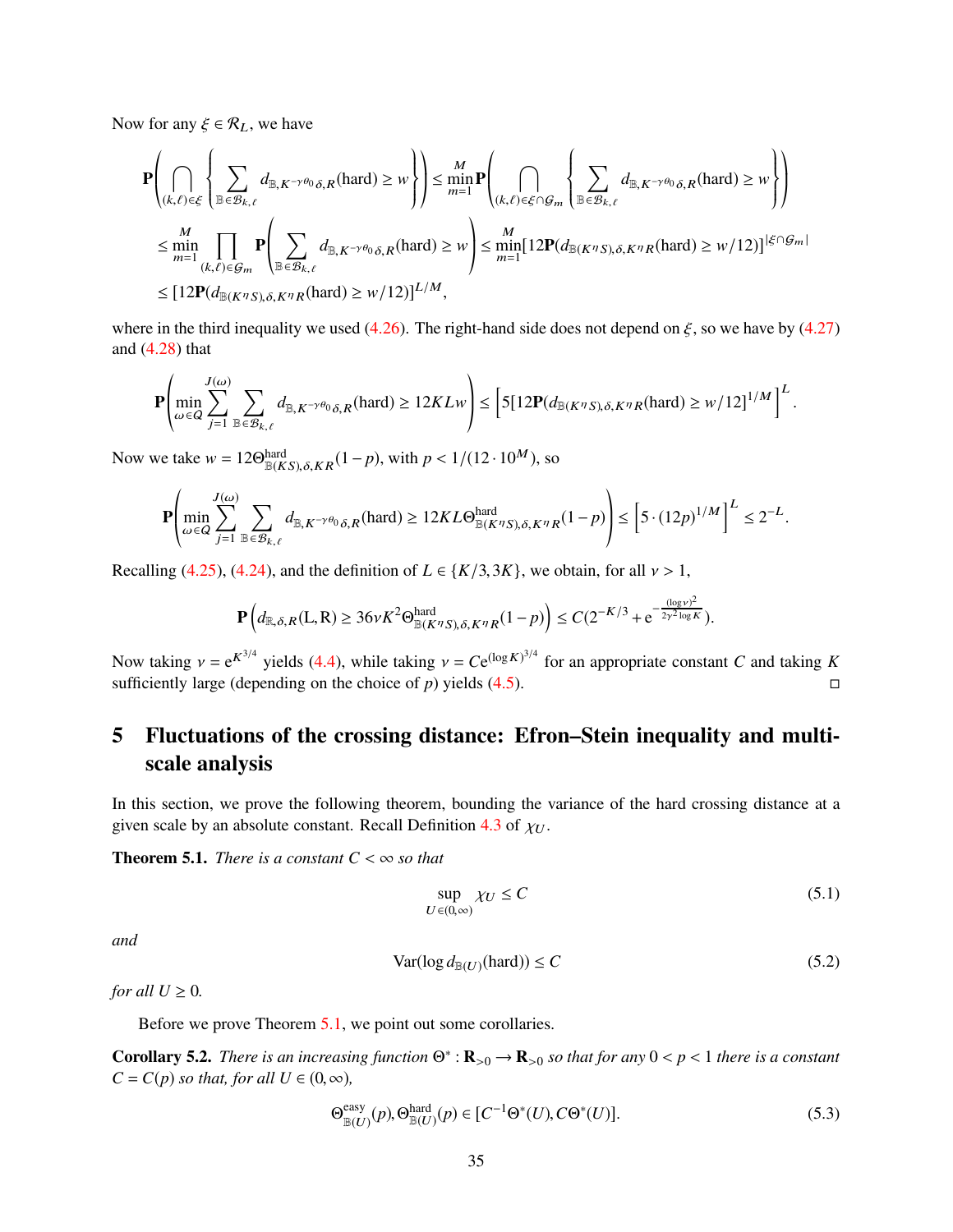*Proof.* Take  $\Theta^*(U) = \Theta_{\mathbb{B}(U)}^{\text{hard}}(1/2)$ . The fact that  $\Theta^*$  is increasing then follows from Proposition [2.36.](#page-18-6) The fact that, for any  $p \in (0,1)$ , there is a constant  $C = C(p)$  so that, for all  $U > 0$ , we have  $\Theta_{\mathbb{B}(U)}^{\text{hard}}(p) \in$  $[C^{-1}\Theta^*(U), C\Theta^*(U)]$  is a consequence of Lemma [A.1](#page-59-0) in light of [\(5.2\)](#page-34-2). Therefore, by Theorem [3.4](#page-23-0) we have, for all  $q \in (0,1)$  and  $U \in (0,\infty)$ , that

$$
\Theta_{\mathbb{B}(U)}^{\text{easy}}(q) \ge \frac{1}{C_{\text{RSW}}}\Theta_{\mathbb{B}(U)}^{\text{hard}}(q/C_{\text{RSW}}) \ge \frac{1}{C(q/C_{\text{RSW}})\cdot C_{\text{RSW}}}\Theta^*(U).
$$

On the other hand, we also have from [\(4.13\)](#page-28-1) of Proposition [4.6,](#page-28-3) Proposition [2.36,](#page-18-6) and Lemma [A.1](#page-59-0) in light of [\(5.2\)](#page-34-2) that for every  $p \in (0,1)$  there are constants  $c > 0$ ,  $C < \infty$  and  $K \in [1,\infty)$  so that, for all  $U \in (0,\infty)$ ,

$$
\Theta^{\text{easy}}_{\mathbb{B}(U)}(p) \leq K^C \Theta^{\text{hard}}_{\mathbb{B}(K^{-1}U)}(p_1) \leq K^C \Theta^{\text{hard}}_{\mathbb{B}(U)}(p_1) \leq C K^C \Theta^*(U).
$$

Thus we have  $(5.3)$ .

As noted in the introduction, the proof of our main result works without precise knowledge of the growth rate of the quantiles, hence without precise knowledge of  $\Theta^*(U)$ . However, we do know that the growth of Θ ∗ (*U*) is bounded above and below by power laws.

<span id="page-35-0"></span>**Corollary 5.3.** *We have a constant*  $C < \infty$  *so that, for all*  $U \ge 1$ *, we have* 

$$
\Theta^*(U) \in [C^{-1}U^{C^{-1}}, CU^C].
$$

*Proof.* This follows from Corollary [5.2,](#page-34-4) relating  $\Theta^*(U)$  to the easy and hard crossing quantiles, and Propositions [4.4](#page-27-0) and [4.6,](#page-28-3) which give power-law upper and lower bounds on those quantiles.

We will see that Corollary [5.3](#page-35-0) implies Theorem [1.3,](#page-1-1) as  $\Theta^*(U)$  will be the normalizing constant for the metric. (See Corollary [6.2](#page-53-1) below.)

Our proof of Theorem [5.1](#page-34-0) will be by induction on the scale *S*. Throughout the argument in this section, we will fix a scale *S* and let  $\mathbb{R} = \mathbb{B}(KS, LS)$ , where  $K/L \in [1/3, 3]$ . The scale *S* will be our inductive parameter and *K* will represent the increment of scales that we use in our induction. Ultimately, *K* will be chosen to be very large but fixed.

The inductive procedure relies on the Efron–Stein inequality. In Subsection [5.1,](#page-36-0) we describe a procedure for breaking up an underlying white noise for the Gaussian free field into independent chunks, each of which can be resampled independently. One of the chunks corresponds to a smooth "coarse" part of the GFF, while the rest of the chunks correspond to the "fine field" on a small part of the domain. We apply the Efron– Stein inequality and describe the induction procedure in Subsection [5.3.](#page-38-0) The induction procedure works by assuming that [\(5.1\)](#page-34-5) holds at scale *S*, and then proving that it still holds at scale *K S*, for the same constant *C*. The analysis required to show that *C* and *K* can be chosen so that the induction closes is rather delicate.

To make the induction work, we need to bound the result of the Efron–Stein inequality, which means we need to estimate how much the crossing distance of the box changes when each piece of the white noise is resampled. When we resample the coarse field, this comes from Gaussian concentration as described in Subsection [5.3.1.](#page-42-0) When we resample the fine field, this involves breaking up the geodesic into a piece which is close to the resampled box and a part that is far away from the resampled box; this construction is described in Subsection [5.2.](#page-36-1) To estimate the increase in the number of LQG balls needed to cover the "far away" part of the geodesic, we don't need to obtain a new geodesic for the resampled field, since the far away part of the GFF will change by a smooth function. (See Subsection [5.3.2.](#page-43-0)) On the other hand, to estimate the increase in the number of LQG balls needed to cover the "close" part of the geodesic, we replace the geodesic by an encircling annular crossing optimized for the resampled field. (See Subsection [5.3.3.](#page-46-0)) Throughout the arguments, the RSW result Theorem [3.4](#page-23-0) and the percolation-based bounds of Section [4](#page-25-0) will play essential roles in providing the bounds that we need to close the induction.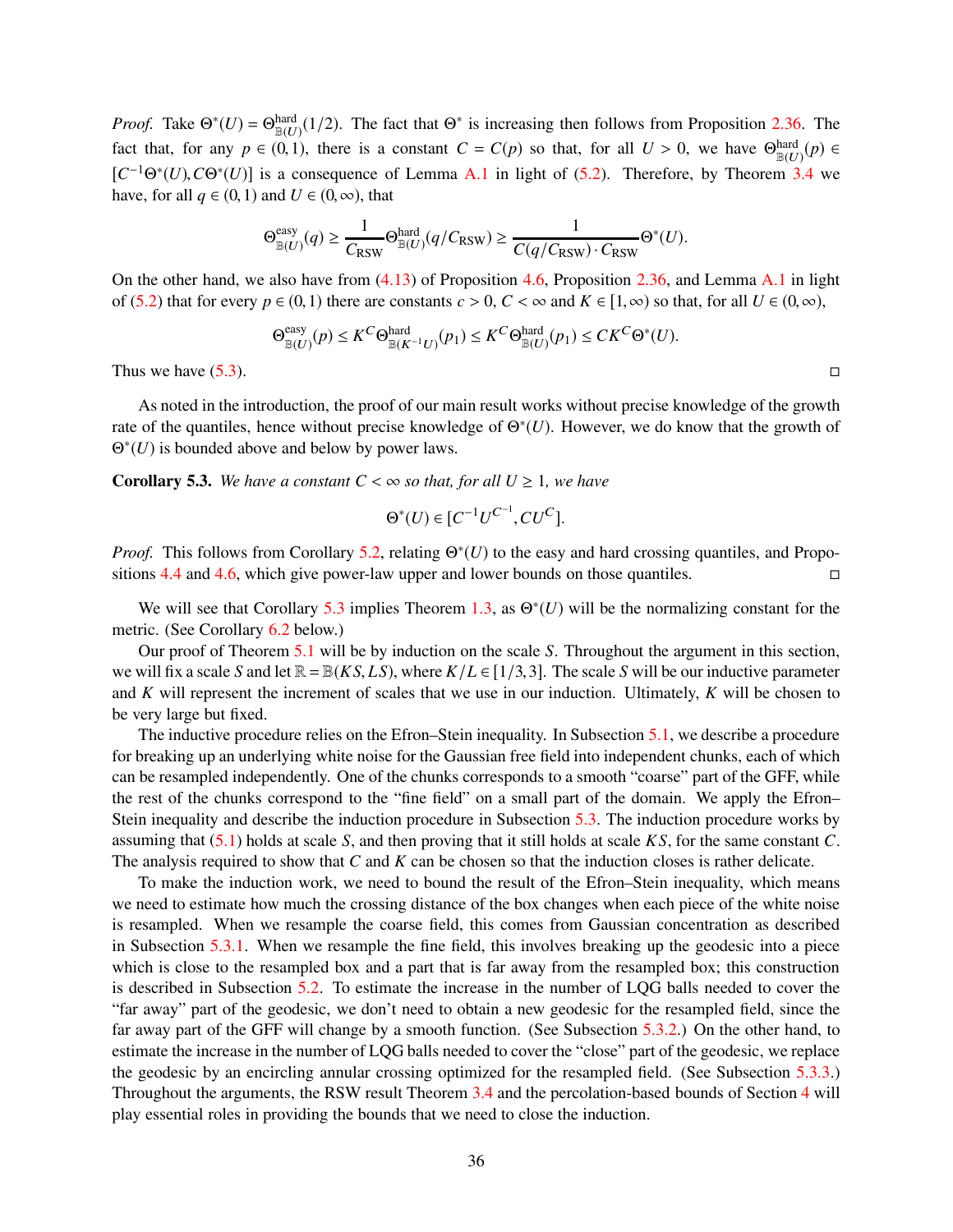#### <span id="page-36-0"></span>5.1 Resampling the field

Let  $(\mathbb{C}_k)_{k \in Q_*}$   $(Q_*$  being an index set) be a grid partition of  $\mathbb{R}^*$  into disjoint identical squares of size at most *S* and at least *S*/10 so that  $(\mathbb{C}_i)_{i \in Q_0}$  is a partition of  $\mathbb{R}^\circ$  for some subset  $Q_0 \subset Q_*$ . We note that there is a constant *C* so that  $|Q_*| \leq C K^2$ .

We note that there is a space-time white noise *W* on  $\mathbb{R}^* \times (0, \infty)$  so that we can write

<span id="page-36-2"></span>
$$
h_{\mathbb{R}^*}(x) = \sqrt{\pi} \int_0^{\infty} \int_{\mathbb{R}^*} p_{t/2}^{\mathbb{R}^*}(x, y) W(\mathrm{d}y \, \mathrm{d}t),\tag{5.4}
$$

where  $p_t^{\mathbb{R}^*}$  is the transition kernel at time *t* for a standard Brownian motion killed on the boundary of  $\mathbb{R}^*$ . (This can be verified by checking that this yields the covariance function  $(2.1)$ .) Note that the symbol  $h_{\mathbb{R}^*}(x)$  is an abuse of notation since the Gaussian free field does not take pointwise values: [\(5.4\)](#page-36-2) should be interpreted in the sense of distributions. Now let  $\widetilde{W}$  denote a space-time white noise on  $(0, \infty) \times \mathbb{R}^*$  which is independent of *W*. Define (again in the sense of distributions)

$$
h_{\mathbb{R}^*}^{(i)}(x) = \sqrt{\pi} \int_0^{S^2} \int_{\mathbb{C}_i} p_{t/2}^{\mathbb{R}^*}(x, y) \widetilde{W}(\mathrm{d}y \, \mathrm{d}t) + \sqrt{\pi} \iint_{(\mathbf{R}_{>0} \times \mathbb{R}^*) \setminus ((0, S^2) \times \mathbb{C}_i)} p_{t/2}^{\mathbb{R}^*}(x, y) W(\mathrm{d}y \, \mathrm{d}t)
$$

for each  $i \in Q_*$ , and

$$
\tilde{h}_{\mathbb{R}^*}(x) = \sqrt{\pi} \int_{S^2}^{\infty} \int_{\mathbb{R}^*} p_{t/2}^{\mathbb{R}^*}(x, y) \widetilde{W}(\mathrm{d}y \, \mathrm{d}t) + \sqrt{\pi} \int_0^{S^2} \int_{\mathbb{R}^*} p_{t/2}^{\mathbb{R}^*}(x, y) W(\mathrm{d}y \, \mathrm{d}t).
$$

Of course,  $h_{\mathbb{R}^*}^{(i)}$ , for each  $i \in Q_*$ , and  $\tilde{h}_{\mathbb{R}^*}$  are all Gaussian free fields, identical in law to  $h_{\mathbb{R}^*}$ . As in Subsection [2.2,](#page-5-2) for all  $\mathbb{B} \subset \mathbb{R}^*$ , define  $h_{\mathbb{R}^*:\mathbb{B}}^{(i)}$  (resp.  $\tilde{h}_{\mathbb{R}^*:\mathbb{B}}$ ) to be the harmonic interpolation of  $h_{\mathbb{R}^*}^{(i)}$  (resp.  $\tilde{h}_{\mathbb{R}^*}$ ) onto  $\mathbb{B}$ , and simply  $h_{\mathbb{R}^*}^{(i)}$  (resp.  $\tilde{h}_{\mathbb{R}^*}$ ) outside of  $\mathbb{B}$ . Also define  $h_{\mathbb{B}}^{(i)} = h_{\mathbb{R}^*}^{(i)} - h_{\mathbb{R}^* \cdot \mathbb{B}}^{(i)}$  and  $\tilde{h}_{\mathbb{B}} = \tilde{h}_{\mathbb{R}^*} - \tilde{h}_{\mathbb{R}^* \cdot \mathbb{B}}$  on  $\math$ 

For all  $\mathbb{B} \subset \mathbb{R}^*$ , let  $\mu_{\mathbb{B}}^{(i)}$  (resp.  $\tilde{\mu}_{\mathbb{B}}$ ) denote the Liouville quantum gravity measure on  $\mathbb{B}$  using the GFF  $h_{\mathbb{B}}^{(i)}$ (resp.  $\tilde{h}_{\mathbb{B}}$ ) and let  $d_{\mathbb{B},...}^{(i)}$  (resp.  $\tilde{d}_{\mathbb{B},...}$ ) denote the corresponding Liouville graph distance. Thus  $d_{\mathbb{B},...}^{(i)}$  and  $\tilde{d}_{\mathbb{B},...}$ are identical in law to  $d_{\mathbb{B},...}$ . The only difference is that they are defined using different realizations of the underlying white noise field.

#### <span id="page-36-1"></span>5.2 Splitting the geodesic

To control the variance of the LFPP crossing distance, we will use the Efron–Stein inequality to control the effect of resampling each piece of the white noise on the crossing distance. The idea is that, resampling the white noise on a small box only has a significant effect on the weight of the part of the geodesic close to that box. Put simply, by breaking up the white noise and also breaking up the geodesic, we can control the influence of each part of the white noise on each part of the geodesic. In the last subsection, we described how we break up the white noise. In this one, we describe how we break up the geodesic.

Suppose that  $\pi$  is an  $(\mathbb{R}^*, \mathbb{R}, 1, S)$ -geodesic of  $\mathbb{R}$  and let  $B_1, \ldots, B_N$  be the corresponding sequence of geodesic balls, so N is the LQG distance between the two endpoints of  $\pi$ . Fix a parameterization of  $\pi$ , which we will also call  $\pi : [0,1] \to \mathbb{R}$ . Define

$$
\mathcal{T} = \pi^{-1} \left( \bigcup_{n=1}^{N-1} (B_n \cap B_{n+1}) \right).
$$

Let  $\tau_0 = 0$ , and inductively define  $\tau_m = 1 \wedge \min\{\tau \geq \tau_{m-1} : \tau \in \mathcal{T} \text{ and } \text{diam}_{E}(\pi([\tau_{m-1}, \tau])) \geq S\}$ . Let *M* be the first *m* so that  $\tau_m = 1$ . For each  $m = 1, ..., M$ , let  $x_m = \pi(\tau_m)$  and let  $\pi_m = \pi([\tau_{m-1}, \tau_m])$ . Thus  $\pi$  is the union of  $\pi_1, \ldots, \pi_M$ . By the definition of  $\mathcal T$  and the fact that the  $B_i$ s have radius at most *S*, we have

<span id="page-36-3"></span>
$$
diam_{E}(\pi_{m}) \leq 2S. \tag{5.5}
$$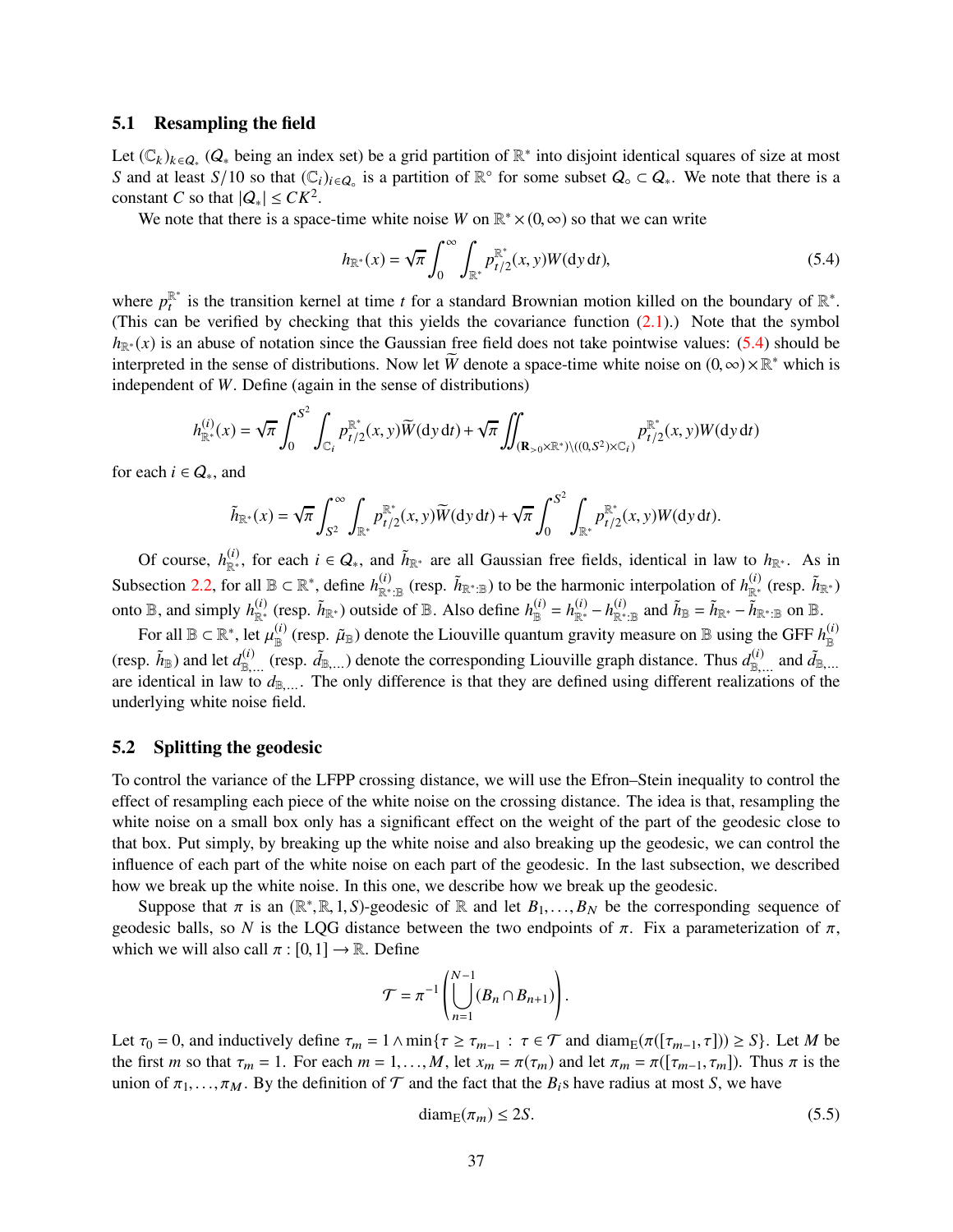Also, by the definition of  $\mathcal T$  and the triangle inequality, we have

<span id="page-37-4"></span>
$$
\sum_{m=1}^{M} d_{\mathbb{R},1,S}(x_{m-1},x_m) = d_{\mathbb{R},1,S}(L,R). \tag{5.6}
$$

We will need a way to identify which parts of our path are "close" to a given box  $\mathbb{C}_i$ . For  $i \in Q_*$ , define

$$
\mathcal{N}(i) = \{j \in \mathcal{Q}_\circ \,:\, \text{dist}_{\text{E}}(\mathbb{C}_i, \mathbb{C}_j) < 4S\} \tag{5.7}
$$

to be the set of indices of "nearby" boxes to  $\mathbb{C}_i$ , and define

$$
\mathbb{D}_i = \bigcup_{j \in \mathcal{N}(i)} \mathbb{C}_j
$$

as the union of these boxes. (Thus,  $\mathbb{D}_i$  is a larger box surrounding  $\mathbb{C}_i$ .) Also define

<span id="page-37-1"></span>
$$
\mathcal{D}(i) = Q_{\circ} \setminus \mathcal{N}(i) = \{j \in Q_{\circ} : \text{dist}_{E}(\mathbb{C}_{i}, \mathbb{C}_{j}) \ge 4S\}.
$$
\n(5.8)

For  $i \in Q_*$ , we then define

$$
\mathcal{M}(i) = \{1 \leq m \leq M : \pi_m \cap \mathbb{D}_i \neq \emptyset\},\
$$

the set of segments  $\pi_m$  that "get close to"  $\mathbb{C}_i$ . Define

<span id="page-37-2"></span>
$$
\pi_i^- = \pi \setminus \bigcup_{m \in \mathcal{M}(i)} \pi_m,\tag{5.9}
$$

the part of  $\pi$  comprised of segments which do not get too close to  $\mathbb{C}_i$ . We note for later use that there is a constant  $C < \infty$  so that

<span id="page-37-3"></span>
$$
\# \{ j \in \mathcal{Q}_\circ \, : \, \pi_m \cap \mathbb{C}_j \neq \emptyset \} \le C \tag{5.10}
$$

and that

<span id="page-37-6"></span>
$$
\# \{ i \in \mathcal{Q}_* \, : \, m \in \mathcal{M}(i) \} \leq C. \tag{5.11}
$$

Now define

$$
\mathbb{E}_i = \bigcup_{\substack{j \in Q_\circ \\ \operatorname{dist}_\mathbb{E}(\mathbb{C}_i,\mathbb{C}_j) < 8S}} \mathbb{C}_j,
$$

which is an even larger box around  $D_i$ ; that is, we have  $C_i \subset D_i \subset E_i$ . Then whenever  $m \in \mathcal{M}(i)$ , we have  $\pi_m \subset \mathbb{E}_i$  by [\(5.5\)](#page-36-3). That is,  $\mathbb{E}_i$  completely contains all segments of the geodesic which get close (in our sense) to  $\mathbb{C}_i$ . By Proposition [2.28,](#page-15-1) we therefore have

<span id="page-37-5"></span>
$$
d_{\mathbb{R},1,S}(x_{m-1},x_m) = d_{\mathbb{R}^*,\mathbb{E}_i,1,S}(x_{m-1},x_m). \tag{5.12}
$$

Another consequence of the fact  $\pi_m \subset \mathbb{E}_i$  is that  $\pi_m$  can be "replaced" in the path  $\pi$  by a loop around an annulus surrounding  $\mathbb{E}_i$ . That is, if we define

$$
\mathbb{A}_i = (3\mathbb{E}_i \setminus \mathbb{E}_i) \cap \mathbb{R},\tag{5.13}
$$

then we have

<span id="page-37-0"></span>
$$
d_{\mathbb{R},1,S}^{(i)}(\mathbf{L},\mathbf{R}) \le d_{\mathbb{R},1,S}^{(i)}(\pi_i^-) + d_{\mathbb{R}^*,\mathbb{A}_i,1,S}^{(i)}(\text{around}).\tag{5.14}
$$

The motivation for using  $(5.14)$  will be that, when we resample the white noise in box  $\mathbb{C}_i$ , we will not have pointwise control on the change in the Gaussian free field close to  $\mathbb{C}_i$ . Therefore, there is no reason to believe that the paths  $\pi_m$ ,  $m \in \mathcal{M}(i)$ , will still be close to geodesics after the resampling. Instead, we will to replace the  $\pi_m$ s by a geodesic circuit around an annulus, which will be optimized with respect to the resampled field.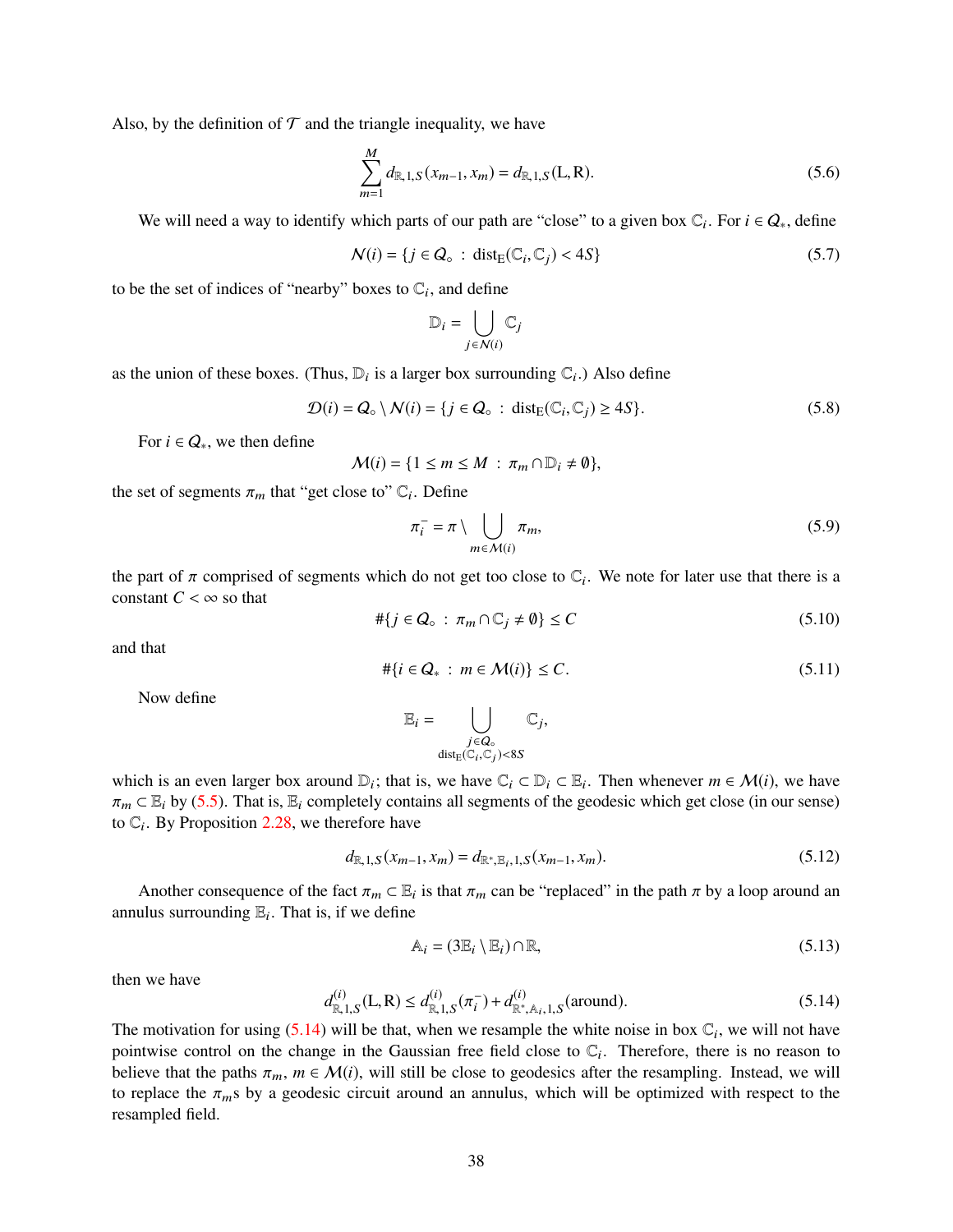#### <span id="page-38-0"></span>5.3 The Efron–Stein argument and induction procedure

We now describe how to apply the Efron–Stein inequality to obtain a bound on the variance. Because our procedure is inductive, we will need to consider separately an error term coming from the event that the coarse field on a given box is larger than  $\theta_0 \log K$ , where  $\theta_0$  is as in [\(2.12\)](#page-9-5): if this does not hold, then the small boxes may not in fact look smaller than  $\mathbb R$  when the coarse field is taken into account. We define the following events, recalling the definition [\(5.8\)](#page-37-1) of  $\mathcal{D}(i)$  for each  $i \in Q_*$ :

$$
\mathcal{A}_{1;i} = \left\{ \max_{x \in (3\mathbb{E}_i)^{\circ}} \max \{ h_{\mathbb{R}^*(3\mathbb{E}_i)^*}^{(i)}(x), h_{\mathbb{R}^*(3\mathbb{E}_i)^*}(x) \} \le \theta_0 \log K \right\};\tag{5.15}
$$

$$
\mathcal{A}_{2;i} = \left\{ \max_{j \in \mathcal{D}(i)} \max_{x \in (3\mathbb{E}_j)^{\circ}} \max \{ h_{\mathbb{R}^* : (3\mathbb{E}_j)^*}^{(i)}(x), h_{\mathbb{R}^* : (3\mathbb{E}_j)^*}(x) \} \le \theta_0 \log K + S^{-1} \operatorname{dist}_{E}(\mathbb{C}_i, \mathbb{C}_j^{\circ}) \right\};\tag{5.16}
$$

$$
\mathcal{A}_i = \mathcal{A}_{1;i} \cap \mathcal{A}_{2;i}.\tag{5.17}
$$

<span id="page-38-8"></span>**Lemma 5.4.** *We have a constant C so that*  $P(\mathcal{A}_{i}^{c}) \leq CK^{-\theta_{0}^{2}/2}$ *.* 

*Proof.* We note that there is a constant *C* so that

<span id="page-38-7"></span><span id="page-38-6"></span><span id="page-38-5"></span><span id="page-38-1"></span>
$$
\mathbf{P}(\mathcal{A}_{1;i}^c) \leq CK^{-\theta_0^2/2} \tag{5.18}
$$

by  $(2.5)$ . Also, we have

$$
\mathbf{P}\left(\max_{x\in\mathbb{E}_j^{\circ}} \max\{h_{\mathbb{R}^*:\mathbb{E}_i^*}(x), h_{\mathbb{R}^*:\mathbb{E}_i^*}(x)\}\leq \theta_0 \log K + S^{-1} \operatorname{dist}_{E}(\mathbb{C}_i, \mathbb{C}_j^{\circ})\right)
$$
\n
$$
\leq 2\mathbf{P}\left(\max_{x\in\mathbb{E}_j^{\circ}} h_{\mathbb{R}^*:\mathbb{E}_i^*}(x)\leq \left(\theta_0 + \frac{\operatorname{dist}_{E}(\mathbb{C}_i, \mathbb{C}_j^{\circ})}{S \log K}\right) \log K\right)
$$
\n
$$
\leq C \exp\left\{-\frac{1}{2}\left(\theta_0 + \frac{\operatorname{dist}(\mathbb{C}_i, \mathbb{C}_j^{\circ})}{S \log K}\right)^2 \log K\right\} \leq CK^{-\theta_0^2/2} \exp\left\{-\frac{(\theta_0 + 2)\operatorname{dist}(\mathbb{C}_i, \mathbb{C}_j^{\circ})}{2S}\right\},
$$

where the second inequality is by  $(2.5)$ . Therefore, by a union bound, we obtain

<span id="page-38-2"></span>
$$
\mathbf{P}(\mathcal{A}_{2;i}) \leq CK^{-\theta_0^2/2} \sum_{j \in \mathcal{D}(i)} \exp\left\{-\frac{(\theta_0 + 2)\operatorname{dist}(\mathbb{C}_i, \mathbb{C}_j^{\circ})}{2S}\right\} \leq CK^{-\theta_0^2/2}.
$$
 (5.19)

Taking a union bound over  $(5.18)$  and  $(5.19)$ , we obtain the conclusion of the lemma.

<span id="page-38-3"></span>

Now we are ready to state the result of our application of the Efron–Stein inequality.

#### <span id="page-38-4"></span>Lemma 5.5. *We have*

$$
\text{Var}(\log d_{\mathbb{R}}(L,R))
$$

$$
\leq \mathbf{E} \left[ \left( \log \frac{\tilde{d}_{\mathbb{R},1,S}(L,R)}{\tilde{d}_{\mathbb{R},1,S}(L,R)} \right)^{2} \right] + 2 \sum_{i \in Q_{*}} \mathbf{E} \left[ \mathbf{1}_{\mathcal{A}_{i}} \left( \left( \frac{d_{\mathbb{R},1,S}^{(i)}(\pi_{i}^{-})}{d_{\mathbb{R},1,S}(\pi)} - 1 \right)^{+} \right)^{2} \right] + 2 \text{Var} \left( \log \frac{d_{\mathbb{R},1,S}(L,R)}{\tilde{d}_{\mathbb{R}}(L,R)} \right) \right] + 2 \left( \mathbf{E} \left[ \max_{i \in Q_{*}} d_{\mathbb{S}_{i}}^{(i)} \right] \cdot \hat{A}_{i,K} - \gamma \theta_{0,S} (\text{around})^{3} \right] \mathbf{E} [d_{\mathbb{R},1,S}(L,R) - 3] \mathbf{E} \left[ \left( \sum_{i \in Q_{*}} \frac{\mathbf{1}_{\mathcal{A}_{i}} d_{\mathbb{R}^{*},\mathbb{A}_{i},1,S}^{(i)}(\text{around})}{d_{\mathbb{R},1,S}(L,R)} \right)^{3} \right] \right]^{1/3} + \sum_{i \in Q_{*}} \mathbf{E} \left[ \left( \log \frac{d_{\mathbb{R},1,S}^{(i)}(L,R)}{\tilde{d}_{\mathbb{R},1,S}(L,R)} \right)^{+} \right)^{2} \mathbf{1}_{\mathcal{A}_{i}^{c}} \right].
$$
\n(5.20)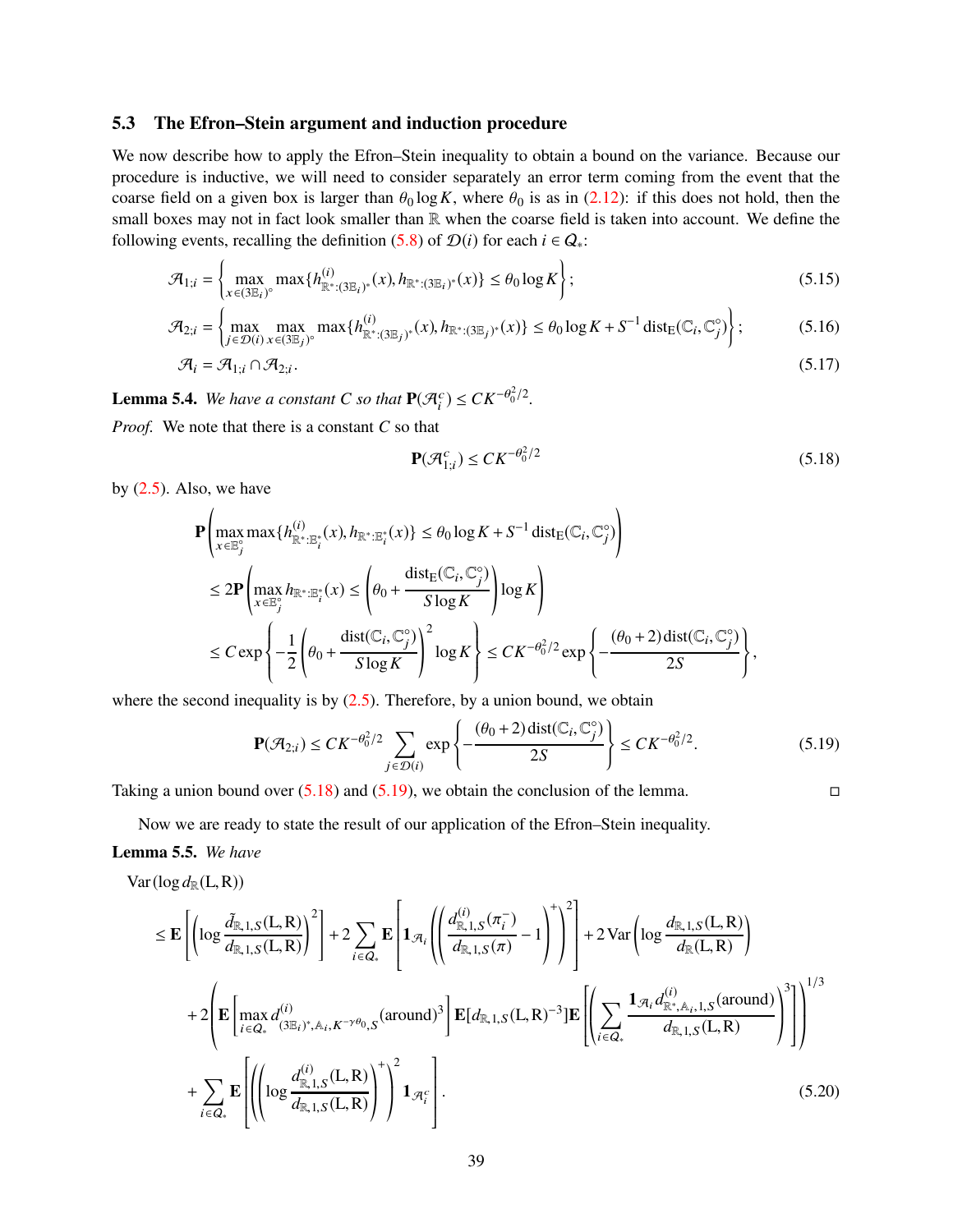*Remark* 5.6*.* Before deriving [\(5.20\)](#page-38-3), we give a brief description of its terms. By symmetry, we only need to consider the potential *increase* in the distance after resampling the field. To this end, we consider a geodesic path with respect to the original field, and for each type of resampling use it to construct a slightly perturbed path that has a not-too-much-larger LQG graph length with respect to the resampled field. The first term in [\(5.20\)](#page-38-3) represents the effect of resampling the white noise at times far in the future, which corresponds to resampling a smooth "coarse field." This has a "Lipschitz" effect on the weight of the path, so we can bound it using Gaussian concentration inequalities. The second term represents the effect of resampling the white noise at times close to 0 on the path far away from the resampled region. Here again, the resampling should be smooth, but since we are only considering the effect on part of the path, we need to use a more customized argument. The fourth term represents the effect of resampling the white noise on the path close to the resampled region. In this case, the LQG in the relevant region should change substantially, so we replace the path in this region by an optimal circuit of an annulus surrounding the region. The third term accounts for the error incurred in passing from  $d_{R,1,S}(L,R)$  to  $d_{R}(L,R)$ , which is to say the error incurred by requiring the geodesic balls to have radius at most *S*. This error should be negligible if the scale is large enough; we deal with small scales by the *a priori* bound [\(4.7\)](#page-26-5), which was proved in [\[12\]](#page-62-10). Finally, the last term is an error term incurred from the possibility that the coarse field could be extraordinarily large, which happens with low probability and thus is bounded in Subsection [5.3.6.](#page-51-0)

*Proof of Lemma [5.5.](#page-38-4)* By the Cauchy–Schwarz inequality, we have

<span id="page-39-4"></span>
$$
\text{Var}(\log d_{\mathbb{R}}(\mathbf{L}, \mathbf{R})) \le 2 \text{Var}\left(\log d_{\mathbb{R}, 1, S}(\mathbf{L}, \mathbf{R})\right) + 2 \text{Var}\left(\log \frac{d_{\mathbb{R}, 1, S}(\mathbf{L}, \mathbf{R})}{d_{\mathbb{R}}(\mathbf{L}, \mathbf{R})}\right). \tag{5.21}
$$

By the Efron–Stein inequality and the decomposition of the white noise described in Subsection [5.1,](#page-36-0) we have  $2^{\circ}$ 

<span id="page-39-0"></span>
$$
\text{Var}(\log d_{\mathbb{R}}(L,R)) \le \frac{1}{2} \mathbf{E} \left[ \left( \log \frac{\tilde{d}_{\mathbb{R},1,S}(L,R)}{d_{\mathbb{R},1,S}(L,R)} \right)^2 \right] + \frac{1}{2} \sum_{i \in Q_*} \mathbf{E} \left[ \left( \log \frac{d_{\mathbb{R},1,S}^{(i)}(L,R)}{d_{\mathbb{R},1,S}(L,R)} \right)^2 \right].
$$
 (5.22)

We note that the first term of  $(5.22)$  corresponds to the resampling of the coarse field, while the second corresponds to the resampling of the fine field. For the present, we satisfy ourselves with further developing the fine field term. Using the exchangeability of the resampled and unresampled white noises, we obtain

<span id="page-39-1"></span>
$$
\mathbf{E}\left[\left(\log \frac{d_{\mathbb{R},1,S}^{(i)}(L,R)}{d_{\mathbb{R},1,S}(L,R)}\right)^{2}\right] = 2\mathbf{E}\left[\left(\left(\log \frac{d_{\mathbb{R},1,S}^{(i)}(L,R)}{d_{\mathbb{R},1,S}(L,R)}\right)^{+}\right)^{2}\right].
$$
\n(5.23)

Now we split the right-hand side of  $(5.23)$  as

<span id="page-39-3"></span>
$$
\mathbf{E}\left[\left(\left(\log\frac{d_{\mathbb{R},1,S}^{(i)}(L,R)}{d_{\mathbb{R},1,S}(L,R)}\right)^{+}\right)^{2}\right]=\mathbf{E}\left[\left(\left(\log\frac{d_{\mathbb{R},1,S}^{(i)}(L,R)}{d_{\mathbb{R},1,S}(L,R)}\right)^{+}\right)^{2}\left(\mathbf{1}_{\mathcal{A}_{i}}+\mathbf{1}_{\mathcal{A}_{i}^{c}}\right)\right].
$$
\n(5.24)

Recalling the elementary inequality  $(\log \frac{X}{Y})^+ \le (X - Y)^+ / Y$  for  $X, Y > 0$ , we have

<span id="page-39-2"></span>
$$
\left( \left( \log \frac{d_{\mathbb{R},1,S}^{(i)}(L,R)}{d_{\mathbb{R},1,S}(L,R)} \right)^{+} \right)^{2} \leq \left( \frac{\left( d_{\mathbb{R},1,S}^{(i)}(L,R) - d_{\mathbb{R},1,S}(L,R) \right)^{+}}{d_{\mathbb{R},1,S}(L,R)} \right)^{2}.
$$
\n(5.25)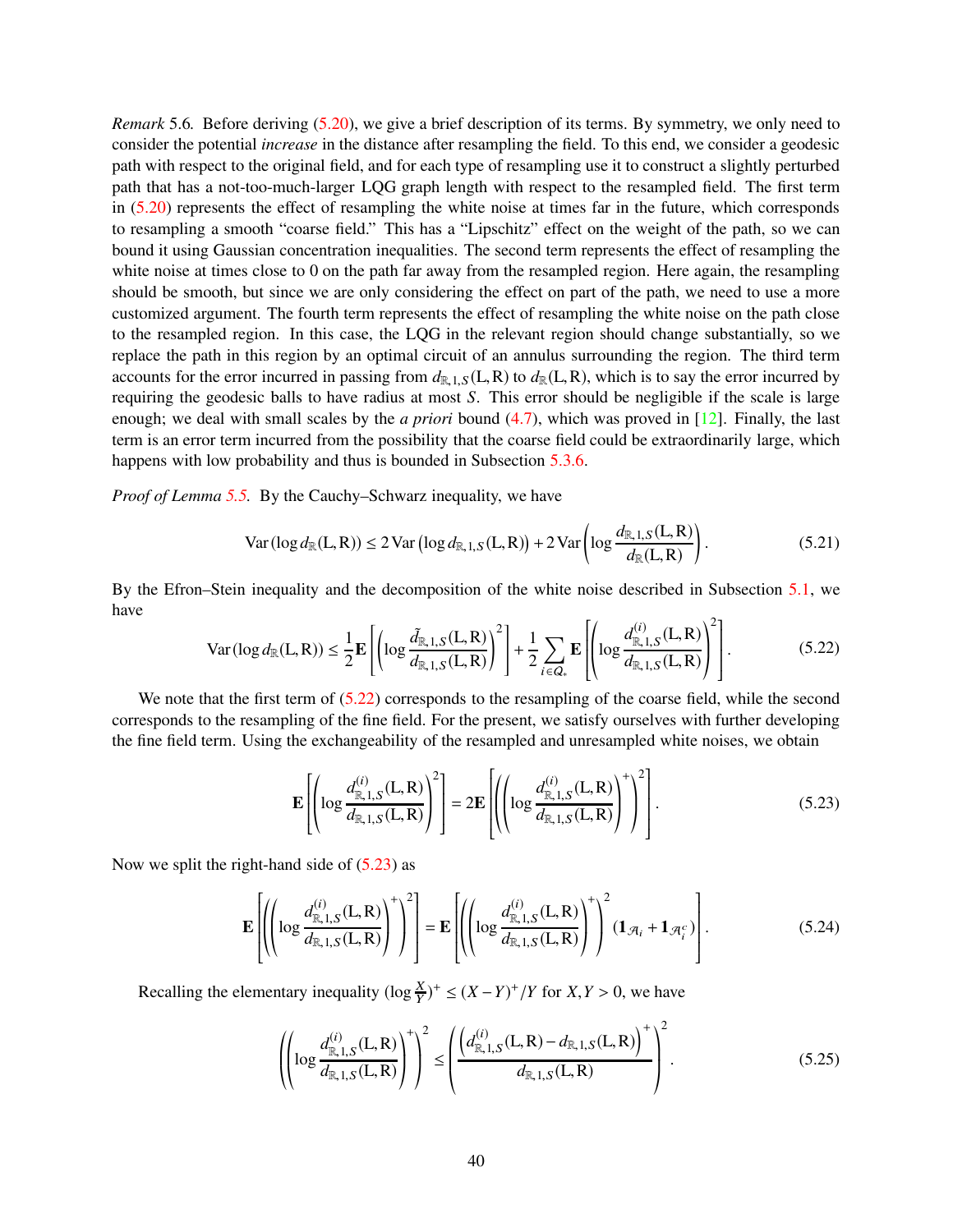Now we have by [\(5.14\)](#page-37-0) that

<span id="page-40-0"></span>
$$
\left(d_{\mathbb{R},1,S}^{(i)}(L,R) - d_{\mathbb{R},1,S}(L,R)\right)^{+} \leq \left(d_{\mathbb{R},1,S}^{(i)}(\pi_{i}^{-}) + d_{\mathbb{R}^{*},A_{i},1,S}^{(i)}(\text{around}) - d_{\mathbb{R},1,S}(\pi)\right)^{+} \leq \left(d_{\mathbb{R},1,S}^{(i)}(\pi_{i}^{-}) - d_{\mathbb{R},1,S}(\pi)\right)^{+} + d_{\mathbb{R}^{*},A_{i},1,S}^{(i)}(\text{around}).
$$
\n(5.26)

Substituting [\(5.26\)](#page-40-0) into [\(5.25\)](#page-39-2), and using the fact that  $\pi$  is an ( $\mathbb{R}^*, \mathbb{R}, 1, S$ )-geodesic, gives us

<span id="page-40-1"></span>
$$
\left( \left( \log \frac{d_{\mathbb{R},1,S}^{(i)}(L,R)}{d_{\mathbb{R},1,S}(L,R)} \right)^{+} \right)^{2} \leq \left( \frac{\left( d_{\mathbb{R},1,S}^{(i)}(\pi_{i}^{-}) - d_{\mathbb{R},1,S}(\pi) \right)^{+} + d_{\mathbb{R}^{*},\mathbb{A}_{i},1,S}^{(i)}(\text{around})}{d_{\mathbb{R},1,S}(L,R)} \right)^{2} \leq 2 \left( \left( \frac{d_{\mathbb{R},1,S}^{(i)}(\pi_{i}^{-})}{d_{\mathbb{R},1,S}(\pi)} - 1 \right)^{+} \right)^{2} + 2 \left( \frac{d_{\mathbb{R}^{*},\mathbb{A}_{i},1,S}^{(i)}(\text{around})}{d_{\mathbb{R},1,S}(L,R)} \right)^{2}.
$$
\n(5.27)

Summing the  $\mathbf{1}_{\mathcal{A}_i}$  part of [\(5.24\)](#page-39-3), and then applying [\(5.27\)](#page-40-1), we get

$$
\sum_{i \in Q_*} \mathbf{E} \left[ \mathbf{1}_{\mathcal{A}_i} \left( \left( \log \frac{d_{\mathbb{R},1,S}^{(i)}(\mathbf{L}, \mathbf{R})}{d_{\mathbb{R},1,S}(\mathbf{L}, \mathbf{R})} \right)^{+} \right)^2 \right] \leq 2 \sum_{i \in Q_*} \mathbf{E} \left[ \mathbf{1}_{\mathcal{A}_i} \left( \left( \frac{d_{\mathbb{R},1,S}^{(i)}(\pi_i^-)}{d_{\mathbb{R},1,S}(\pi)} - 1 \right)^{+} \right)^2 \right] + 2 \sum_{i \in Q_*} \mathbf{E} \left[ \mathbf{1}_{\mathcal{A}_i} \left( \frac{d_{\mathbb{R}^*,\mathbb{A}_i,1,S}^{(i)}(\text{around})}{d_{\mathbb{R},1,S}(\mathbf{L}, \mathbf{R})} \right)^2 \right].
$$
 (5.28)

We bound the second term of  $(5.28)$  by

$$
\sum_{i \in Q_{*}} \mathbf{E} \left[ \mathbf{1}_{\mathcal{A}_{i}} \left( \frac{d_{\mathbb{R}^{*}, \mathbb{A}_{i}, 1, S}^{(i)}(\text{around})}{d_{\mathbb{R}, 1, S}(L, R)} \right)^{2} \right] \leq \mathbf{E} \left[ \left( \frac{\max_{i \in Q_{*}} \mathbf{1}_{\mathcal{A}_{i}} d_{\mathbb{R}^{*}, \mathbb{A}_{i}, 1, S}^{(i)}(\text{around})}{d_{\mathbb{R}, 1, S}(L, R)} \right) \left( \frac{\sum_{i \in Q_{*}} \mathbf{1}_{\mathcal{A}_{i}} d_{\mathbb{R}^{*}, \mathbb{A}_{i}, 1, S}^{(i)}(\text{around})}{d_{\mathbb{R}, 1, S}(L, R)} \right) \right]
$$
\n
$$
\leq \left( \mathbf{E} \left[ \max_{i \in Q_{*}} d_{\mathbb{R}^{*}, \mathbb{A}_{i}, 1, S}^{(i)}(\text{around})^{3} \mathbf{1}_{\mathcal{A}_{i}} \right] \mathbf{E} [d_{\mathbb{R}, 1, S}(L, R)^{-3} ] \mathbf{E} \left[ \left( \sum_{i \in Q_{*}} \frac{\mathbf{1}_{\mathcal{A}_{i}} d_{\mathbb{R}^{*}, \mathbb{A}_{i}, 1, S}^{(i)}(\text{around})}{d_{\mathbb{R}, 1, S}(L, R)} \right)^{3} \right] \right]^{1/3}.
$$
\n(5.29)

We note that by  $(2.41)$  and  $(5.15)$ , we have

$$
d_{\mathbb{R}^*,\mathbb{A}_i,1,S}^{(i)}(\text{around})\mathbf{1}_{\mathcal{A}_i} \leq d_{(\mathbf{3}\mathbb{E}_i)^*,\mathbb{A}_i,K^{-\gamma\theta_{0},S}}^{(i)}(\text{around});
$$

applying this in  $(5.29)$  and substituting into  $(5.28)$ , we bound the first term of the sum of  $(5.24)$  by

$$
\sum_{i \in Q_{*}} \mathbf{E} \left[ \mathbf{1}_{\mathcal{A}_{i}} \left( \left( \log \frac{d_{\mathbb{R},1,S}^{(i)}(L,R)}{d_{\mathbb{R},1,S}(L,R)} \right)^{+} \right)^{2} \right] \leq 2 \sum_{i \in Q_{*}} \mathbf{E} \left[ \mathbf{1}_{\mathcal{A}_{i}} \left( \left( \frac{d_{\mathbb{R},1,S}^{(i)}(\pi_{i}^{-})}{d_{\mathbb{R},1,S}(\pi_{i})} - 1 \right)^{+} \right)^{2} \right] + \newline + 2 \left( \mathbf{E} \left[ \max_{i \in Q_{*}} d_{(3\mathbb{E}_{i})^{*},\mathbb{A}_{i},K^{-\gamma\theta_{0},S}}^{(i)}(\text{around})^{3} \right] \mathbf{E} [d_{\mathbb{R},1,S}(L,R)^{-3}] \mathbf{E} \left[ \left( \sum_{i \in Q_{*}} \frac{\mathbf{1}_{\mathcal{A}_{i}} d_{\mathbb{R}^{*},\mathbb{A}_{i},1,S}^{(i)}(\text{around})}{d_{\mathbb{R},1,S}(L,R)} \right)^{3} \right] \right)^{1/3}.
$$
 (5.30)

Then  $(5.20)$  follows from  $(5.21)$ ,  $(5.22)$ ,  $(5.23)$ ,  $(5.24)$  and  $(5.29)$ .

<span id="page-40-3"></span><span id="page-40-2"></span>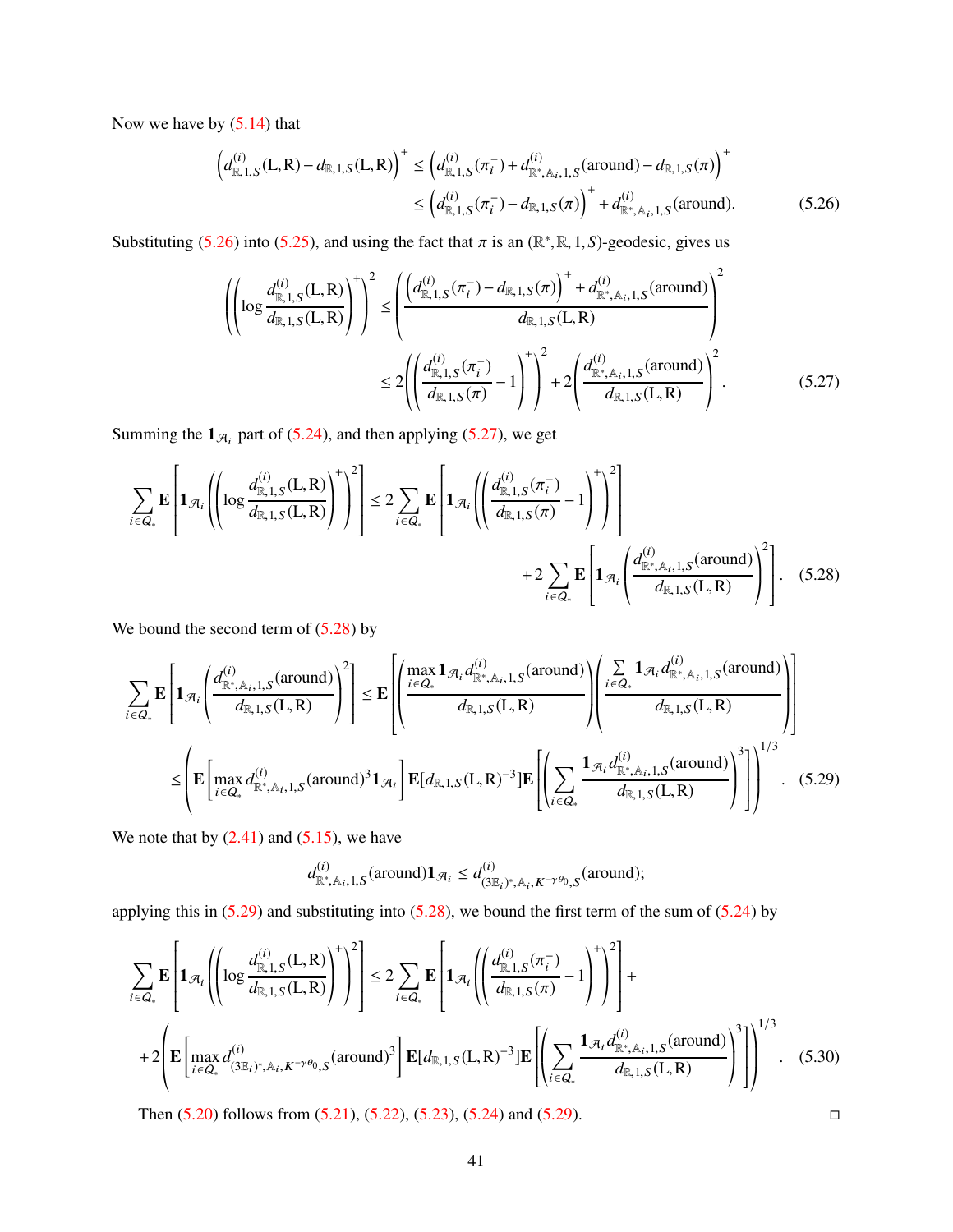Most of the remainder of this section will be devoted to bounding the terms of [\(5.20\)](#page-38-3). Before we get to that, though, we state the overall bound we obtain, and how we use it to prove Theorem [5.1.](#page-34-0)

<span id="page-41-0"></span>**Lemma 5.7.** We have constants  $0 < c, C < \infty$  and  $K_0 \ge 1$  so that, if  $K \ge K_0$  and  $S \ge K^{-\eta}T_0$  (where  $\eta$  is *defined in [\(2.12\)](#page-9-5) and T*<sup>0</sup> *is defined as in Proposition [4.4\)](#page-27-0),*

<span id="page-41-11"></span>
$$
\text{Var}(\log d_{\mathbb{R}}(L, R)) \le C \log K + C K^{-c/2} \overline{\chi}^3_{K S/100} + C K^C S^{-c}.
$$
\n(5.31)

We will prove Lemma [5.7](#page-41-0) in Subsection [5.3.7.](#page-52-0) First we show how to use Lemma 5.7 to carry out the inductive argument to prove Theorem [5.1.](#page-34-0)

*Proof of Theorem* [5.1.](#page-34-0) We have constants  $0 < z$ ,  $Z < \infty$  such that the following holds. First, by Lemma [5.7,](#page-41-0) we have that whenever  $K \ge Z$  and  $S \ge K^{-\eta}T_0$ ,

<span id="page-41-9"></span>
$$
\text{Var}(\log d_{\mathbb{R}}(\mathbf{L}, \mathbf{R})) \le Z \left( \log K + K^{-z/2} \overline{\chi}_{KS/100}^3 + K^Z S^{-z} \right). \tag{5.32}
$$

Moreover, by [\(4.7\)](#page-26-5), for every  $S_0 > 0$ , we have

<span id="page-41-6"></span>
$$
\overline{\chi}_{S_0} \le Z e^{(\log S_0)^{0.95}}.
$$
\n(5.33)

Finally, by  $(4.6)$ , for all  $U > 0$  we have

<span id="page-41-10"></span>
$$
\chi_U \le Z \exp\left\{ Z \sqrt{\text{Var}\left(\log d_{\mathbb{B}(U)}(\text{hard})\right)} \right\}.
$$
 (5.34)

At this point we treat the values of *z* and *Z* as fixed, and do not let them change throughout the proof as we have been doing for constants labeled  $c$  and  $C$ . We want to choose  $K$  and  $S_0$  so that

<span id="page-41-4"></span><span id="page-41-3"></span><span id="page-41-2"></span><span id="page-41-1"></span>
$$
K \ge Z,\tag{5.35}
$$

$$
K^{\eta} S_0 \ge T_0,\tag{5.36}
$$

$$
K^Z S_0^{-z} \le \log K,\tag{5.37}
$$

$$
ZK^{-z}e^{3(\log S_0)^{0.95}\sqrt{3Z\log K}} \le \log K. \tag{5.38}
$$

We can do this as follows. First, we fix

<span id="page-41-5"></span>
$$
S_0 = K^{Z/z+1},\tag{5.39}
$$

which guarantees that [\(5.37\)](#page-41-1) holds as long as *K* is sufficiently large. Then  $K^{\eta-1}S_0 = K^{Z/z+\eta}$ , so as long as *K* is sufficiently large,  $(5.36)$  will hold. Finally, for  $(5.38)$  to hold, we need

$$
e^{(3(Z/z+z)^{0.95}(\log K)^{0.95})\sqrt{3Z\log K}-z\log K} \le \log K,
$$

which can be achieved by taking *K* sufficiently large. Finally, [\(5.35\)](#page-41-4) of course holds for sufficiently large *K*. Therefore, we can achieve [\(5.35\)](#page-41-4)–[\(5.38\)](#page-41-3) by fixing *K* sufficiently large and then imposing [\(5.39\)](#page-41-5). Henceforth we assume that  $K$  and  $S_0$  have been chosen in this way.

We note that  $(5.33)$  and  $(5.38)$  imply that if we put

<span id="page-41-7"></span>
$$
\chi \coloneqq \overline{\chi}_{S_0} \vee Z e^{Z \sqrt{3Z \log K}},\tag{5.40}
$$

then

<span id="page-41-8"></span>
$$
K^{-z}\chi \le \log K. \tag{5.41}
$$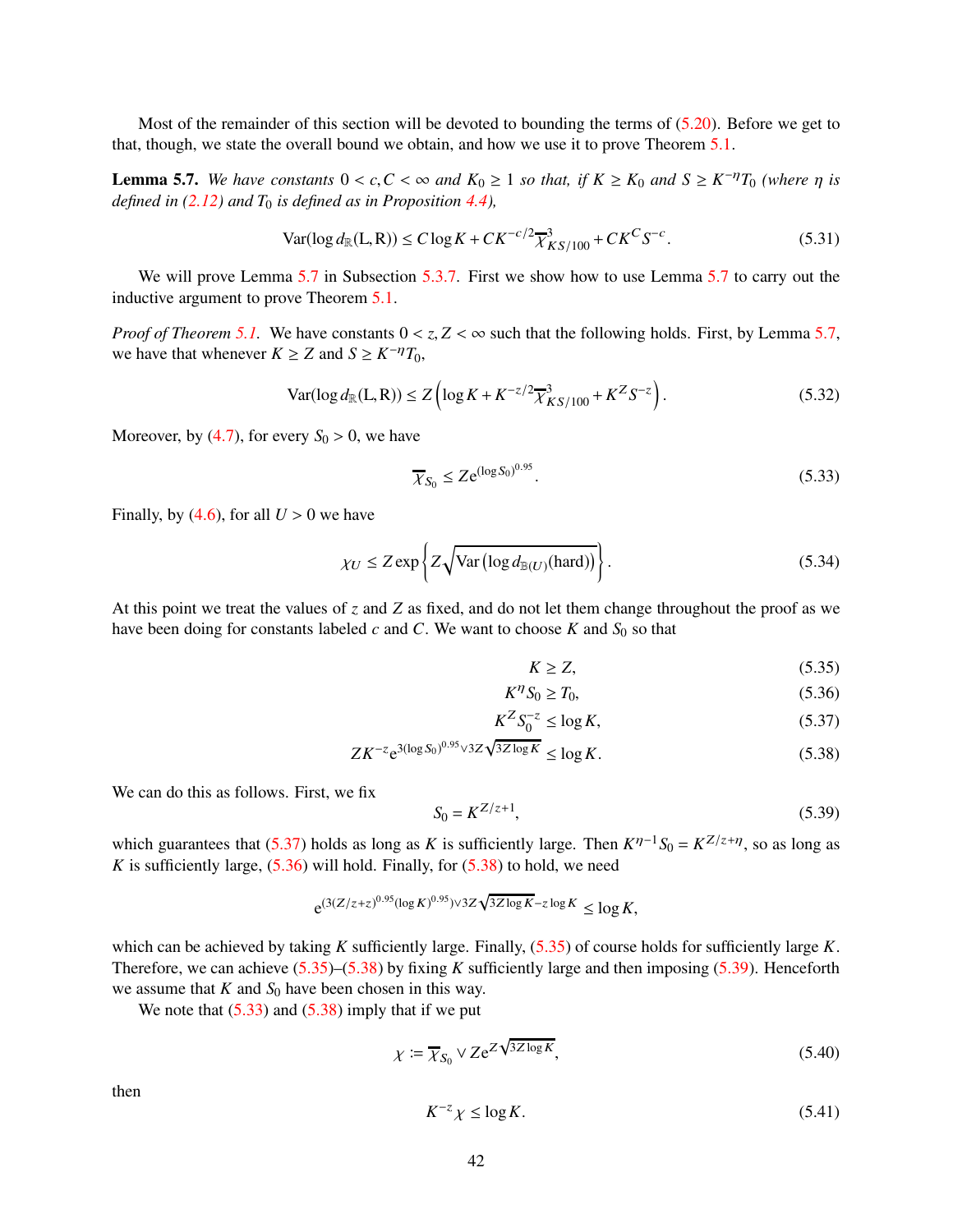Now note that  $[0, S_0] \subset S_\chi$  by [\(5.40\)](#page-41-7) and the definition of  $S_\chi$  in Definition [4.3.](#page-26-3) Suppose that *S* is such that  $KS \geq S_0$  and  $[0, KS/100] \subset S_\chi$ . By [\(5.36\)](#page-41-2), we have that

$$
K^{\eta} S = K^{\eta - 1} K S \ge K^{\eta - 1} S_0 \ge T_0,
$$

so by plugging in  $(5.37)$  and  $(5.41)$  into  $(5.32)$ , we obtain

$$
\text{Var}(\log d_{\mathbb{R}}(\mathbf{L}, \mathbf{R})) \le Z \left( \log K + K^{-z} \chi^3 + K^Z S^{-z} \right) \le Z \left( \log K + K^{-z} \chi^3 + K^Z S^{-z} \right) \le 3Z \log K.
$$

Therefore, by [\(5.34\)](#page-41-10), we have

$$
\chi_{KS} \le Z e^{Z\sqrt{3Z\log K}} \le \chi,
$$

so *KS*  $\in S_\chi$  as well. By induction, this implies that  $S_\chi = [0, \infty)$ . From this, [\(5.32\)](#page-41-9) implies that the variance Var(log  $d_\mathbb{P}(L, R)$ ) is bounded uniformly in *S*, hence the result.  $Var(\log d_R(L, R))$  is bounded uniformly in *S*, hence the result.

Thus it remains to prove Lemma [5.7](#page-41-0) by bounding the terms of [\(5.20\)](#page-38-3). That will be our goal in the following subsections.

#### <span id="page-42-0"></span>5.3.1 The coarse field effect

First we address the effect of the coarse field (the first term of  $(5.20)$ ) using Gaussian concentration.

<span id="page-42-4"></span>Lemma 5.8. *We have a constant C so that*

<span id="page-42-2"></span>
$$
\mathbf{E}\left[\left(\log\frac{\tilde{d}_{\mathbb{R},1,S}(L,R)}{d_{\mathbb{R},1,S}(L,R)}\right)^2\right] \le C\log K.
$$
\n(5.42)

*Proof.* Let  $\mathcal{F}_{S^2}$  denote the  $\sigma$ -algebra generated by the white noise on  $\mathbb{R}^* \times [0, S^2]$ . We note that

<span id="page-42-3"></span>
$$
\frac{1}{2} \mathbf{E} \left[ \left( \log \frac{\tilde{d}_{\mathbb{R},1,S}(L,R)}{d_{\mathbb{R},1,S}(L,R)} \right)^2 \right] = \mathbf{E} \operatorname{Var}(\log d_{\mathbb{R},1,S}(L,R) \mid \mathcal{F}_{S^2}). \tag{5.43}
$$

Let

$$
h_{\text{coarse}}(x) = \sqrt{\pi} \int_{S^2}^{\infty} \int_{\mathbb{R}^*} p_{t/2}^{\mathbb{R}^*}(x, y) W(\mathrm{d}y \, \mathrm{d}t).
$$

Now we claim that there is a constant  $C < \infty$  so that, for all  $x \in \mathbb{R}^{\circ}$ , we have

<span id="page-42-1"></span>
$$
\sup_{x \in \mathbb{R}^\circ} \text{Var}(h_{\text{coarse}}(x)) \le C \log K. \tag{5.44}
$$

This is because we can write

$$
h_{\text{coarse}}(x) = \int_{\mathbb{R}^*} p_{S^2/2}^{\mathbb{R}^*}(x, y) h_{\mathbb{R}^*}(y) \, dy;
$$

from this is it is clear that the pointwise variance of *h*<sub>coarse</sub> is finite, and [\(5.44\)](#page-42-1) comes from rescaling so that  $S = 1$  and then using  $(2.3)$ .

Since  $\log d_{R,1,S}$  is measurable with respect to the  $\sigma$ -algebra generated by  $h_{\text{fine}}$  and  $h_{\text{coarse}}$ , there is a deterministic functional  $\mathscr{D}$  so that

$$
\log d_{\mathbb{R},1,S}(L,R) = \widetilde{\mathcal{D}}(W|_{\mathbb{R}^*\times[0,S^2]},h_{\text{coarse}})
$$

with probability 1. Let  $\mathscr{D}$  be an  $\mathcal{F}_{S^2}$ -measurable random functional on  $L^{\infty}(\mathbb{R}^{\circ})$  given by

$$
\mathscr{D}(h) = \widetilde{\mathscr{D}}(W|_{\mathbb{R}^*\times[0,S^2]},h).
$$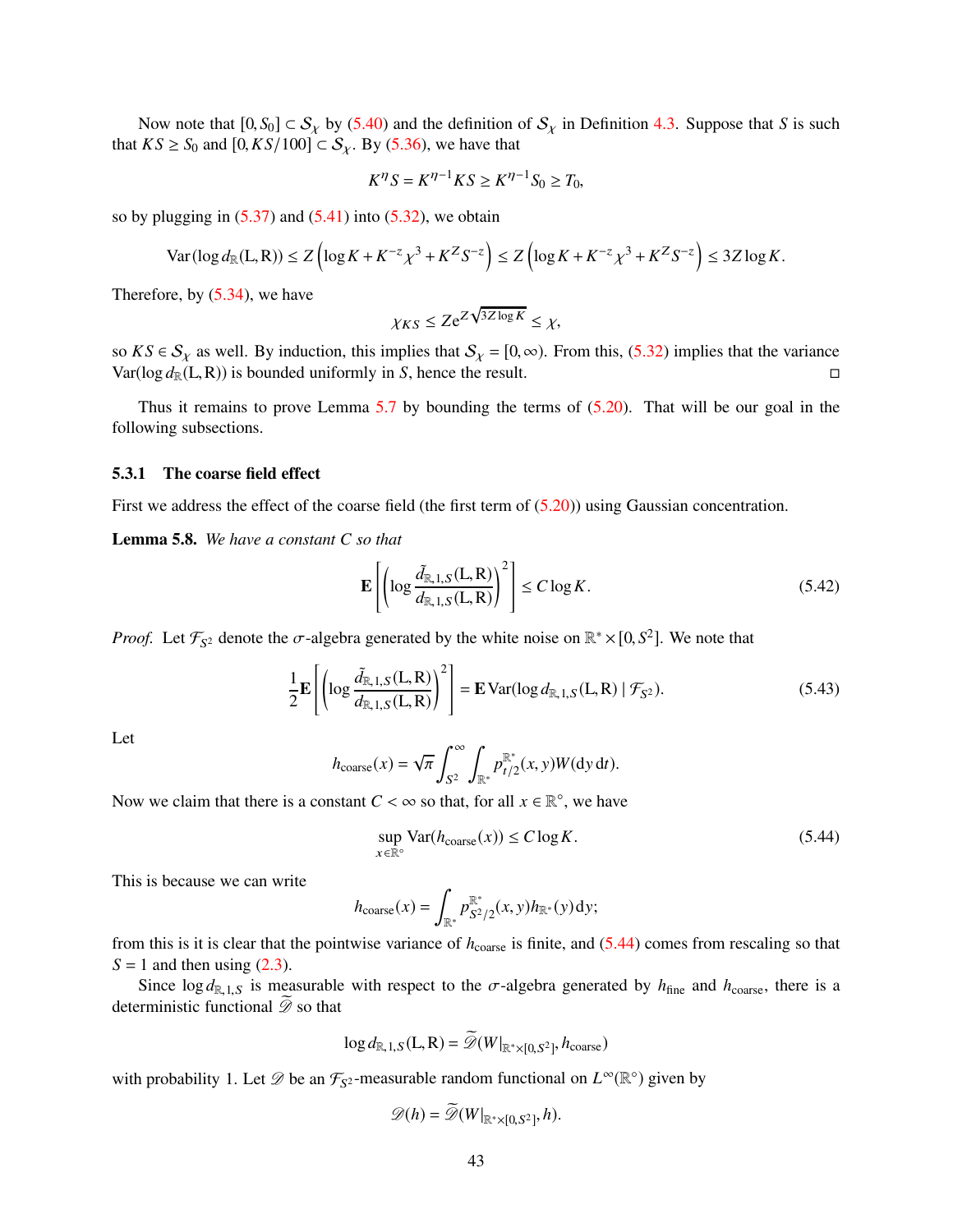We note that, with probability 1,  $\mathscr{D}$  is a  $\gamma$ -Lipschitz functional on  $L^{\infty}(\mathbb{R}^{\circ})$ . This is to say that we have, for all  $\Delta$  ∈  $L^{\infty}(\mathbb{R}^{\circ})$ , that

$$
|\mathscr{D}(h_{\text{coarse}}+\Delta)-\mathscr{D}(h_{\text{coarse}})|\leq \gamma \|\Delta\|_{L^\infty(\mathbb{R}^\circ)}
$$

by [\(2.25\)](#page-12-7) and [\(2.29\)](#page-12-1).

Let Q be the median value of  $\mathcal{D}(h_{\text{coarse}})$ , conditional on  $\mathcal{F}_{S^2}$ , so Q is an  $\mathcal{F}_{S^2}$ -measurable random variable so that

$$
\mathbf{P}(\mathscr{D}(h_{\text{coarse}}) \le Q \mid \mathcal{F}_{S^2}), \mathbf{P}(\mathscr{D}(h_{\text{coarse}}) \ge Q \mid \mathcal{F}_{S^2}) \ge \frac{1}{2}
$$

almost surely. Let  $X = \{h \in L^{\infty}(\mathbb{R}^{\circ}) : \mathscr{D}(h_{\text{coarse}}) \leq Q\}$ , so  $\mathbf{P}(\mathscr{D}(h_{\text{coarse}}) \in \mathcal{X} \mid \mathcal{F}_{S^2}) \geq \frac{1}{2}$  almost surely. We can then apply (an infinite-dimensional version of) the Gaussian concentration inequality given in [\[12,](#page-62-10) Lemma 2.1], along with [\(5.44\)](#page-42-1), to observe that

$$
\mathbf{P}\left(\log d_{\mathbb{R},1,S}(L,R) \geq Q + \lambda \mid \mathcal{F}_{S^2}\right) \leq \mathbf{P}\left(\min_{h \in \mathcal{X}} \|h_{\text{coarse}} - h\|_{L^{\infty}(\mathbb{R}^{\circ})} \geq \gamma^{-1} \lambda \middle| \mathcal{F}_{S^2}\right) \leq C \exp\left\{-\frac{(\lambda - C\sqrt{\log K})^2}{C\log K}\right\}
$$

almost surely. A similar argument implies that

$$
\mathbf{P}\left(\log d_{\mathbb{R},1,S}(L,R) \leq X - \lambda \mid \mathcal{F}_{S^2}\right) \leq C \exp\left\{-\frac{(\lambda - C\sqrt{\log K})^2}{C\log K}\right\}
$$

almost surely. This implies that  $Var(log d_{R,1,S}(L,R) | \mathcal{F}_{S^2}) \leq C log K$  almost surely, which means that

**E** Var 
$$
(\log d_{\mathbb{R},1,S}(L,R) | \mathcal{F}_{S^2}) \leq C \log K
$$
,

 $\Box$  implying [\(5.42\)](#page-42-2) by [\(5.43\)](#page-42-3).

## <span id="page-43-0"></span>5.3.2 The far fine field effect

Now we turn to the second term of  $(5.20)$ . First we deal with the part of the path which is "far away" from the white noise being resampled. In this case we don't need to change the path when we resample to get our bound. Rather, we simply bound the increase in the weight of the path by the maximum of the increase in the LQG measure. The bound we obtain in Lemma [5.10](#page-44-0) is in terms of the maximum annular circuit distance and the total crossing distance. These terms will also appear in the close fine field bound in the next section, so we wait to bound them together in Subsection [5.3.4.](#page-50-0)

<span id="page-43-4"></span>**Lemma 5.9.** For every  $\lambda > 0$ , there is a  $C < \infty$  so that, for all  $i \in Q_*$  and  $j \in \mathcal{D}(i)$ , we have

<span id="page-43-1"></span>
$$
\mathbf{E} \exp\left\{\lambda \|\|h\|_{\mathbb{R}^*} - h_{\mathbb{R}^*}^{(i)}\|_{L^\infty(\mathbb{C}_j^{\circ})}\right\} \le C. \tag{5.45}
$$

*Moreover, if we define*

<span id="page-43-3"></span>
$$
G^* = \max_{\substack{i \in Q_* \\ j \in \mathcal{D}(i)}} \left( ||h_{\mathbb{R}^*} - h_{\mathbb{R}^*}^{(i)}||_{L^{\infty}(\mathbb{C}_j^{\circ})} \exp \left\{ \frac{\text{dist}_{E}(\mathbb{C}_i, \mathbb{C}_j^{\circ})^2}{CS^2} \right\} \right)
$$
(5.46)

*(where*  $D(i)$  *is defined as in* [\(5.8\)](#page-37-1)*)* then we have

<span id="page-43-2"></span>
$$
\mathbf{E} \exp\{\lambda G^*\} \le C e^{C \sqrt{\log K}}.\tag{5.47}
$$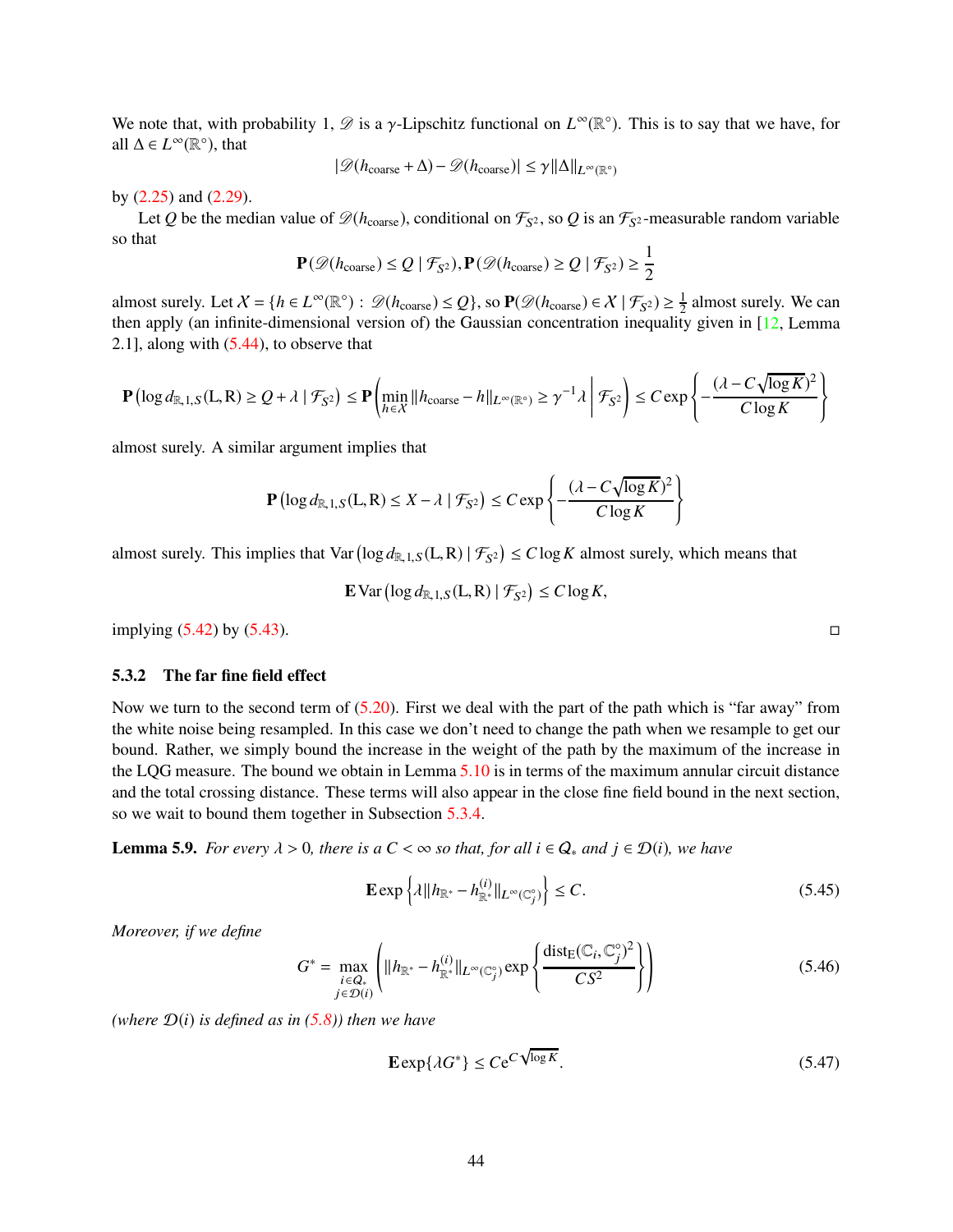*Proof.* Let  $j \in \mathcal{D}(i)$ . Define  $D = \text{dist}_{E}(\mathbb{C}_i, \mathbb{C}_j^{\circ})$  and note that  $D > 0$  by [\(5.8\)](#page-37-1). We have, a constant *C*, independent of *i*, *j*, *D*, so that for  $x \in \mathbb{C}^{\circ}_j$ ,

$$
\operatorname{Var}\left(h_{\mathbb{R}^*}^{(i)}(x) - h_{\mathbb{R}^*}(x)\right) = 2\pi \int_0^{S^2} \int_{\mathbb{C}_i} |p_{t/2}^{\mathbb{R}^*}(x, y)|^2 dy dt \le C \int_0^{S^2} \int_{\mathbb{C}^2} t^{-2} \exp\left\{-\frac{|x - y|^2}{Ct}\right\} dy dt
$$
  
\n
$$
\le C \int_{\mathbb{C}_i} \int_0^{S^2 |x - y|^{-2}} |x - y|^{-2} t^{-2} e^{-1/(Ct)} dt dy \le CD^{-2} S^2 \int_0^{S^2 D^{-2}} t^{-2} e^{-1/(Ct)} dt \le Ce^{-(D/S)^2/C}.
$$
 (5.48)

Also, for  $x, z \in \mathbb{C}_j^{\circ}$ , using Lemma [A.3,](#page-60-0) we see that

<span id="page-44-2"></span>
$$
\operatorname{Var}\left(\left(h_{\mathbb{R}^*}^{(i)}(x) - h_{\mathbb{R}^*}(x)\right) - \left(h_{\mathbb{R}^*}^{(i)}(z) - h_{\mathbb{R}^*}(z)\right)\right) = 2\pi \int_0^{S^2} \int_{C_i} |p_{t/2}^{\mathbb{R}^*}(x, y) - p_{t/2}^{\mathbb{R}^*}(z, y)|^2 \, \mathrm{d}y \, \mathrm{d}t
$$
  
\n
$$
\leq 2\pi \int_0^{S^2} \int_{C_i} |x - z|^2 \|\nabla p_{t/2}^{\mathbb{R}^*}(\cdot, y)\|_{L^{\infty}(C_j^{\circ})}^2 \, \mathrm{d}y \, \mathrm{d}t \leq C|x - z|^2 S^2 \int_0^{S^2} \frac{D^2}{t^4} \exp\left\{-\frac{2D^2}{t}\right\} \, \mathrm{d}t
$$
  
\n
$$
= C|x - z|^2 S^2 \int_0^{S^2} \frac{D^2}{t^4 D^8} \exp\left\{-\frac{2D^2}{t D^2}\right\} \, \mathrm{d}(D^2 t) = C|x - z|^2 \frac{S^2}{D^4} \int_0^{S^2 D^{-2}} e^{-2/t} \, \mathrm{d}t
$$
  
\n
$$
= C\left|\frac{x - z}{S}\right|^2 \frac{S^4}{D^4} e^{-(D/S)^2/C}.
$$
 (5.49)

Fernique's inequality ( $[18]$ ; see e.g. [\[1,](#page-62-15) Theorem 4.1]) in light of [\(5.49\)](#page-44-1) then implies that

<span id="page-44-1"></span>
$$
\mathbf{E} \sup_{x \in \mathbb{C}_j^{\circ}} \left( h_{\mathbb{R}^*}^{(i)}(x) - h_R(x) \right) \leq C e^{-(D/S)^2/C} = C \exp \left\{ - \frac{\text{dist}_{E}(\mathbb{C}_i, \mathbb{C}_j^{\circ})^2}{CS^2} \right\}.
$$

Thus, by the Borell–TIS inequality (see e.g. [\[24,](#page-63-17) Theorem 7.1], [\[7,](#page-62-16) Theorem 6.1], or [\[1,](#page-62-15) Theorem 2.1]) and [\(5.48\)](#page-44-2), we have, for all  $u \ge 0$ , that

$$
\mathbf{P}\left(\sup_{x \in \mathbb{C}_j^c} \left( h_{\mathbb{R}^*}^{(i)}(x) - h_R(x) \right) \exp\left\{ \frac{\text{dist}_E(\mathbb{C}_i, \mathbb{C}_j^c)^2}{CS^2} \right\} \ge C + u \right) \le e^{-u^2}.
$$

Applying the same argument to  $-\left(h_{\mathbb{R}^*}^{(i)}(x) - h_R(x)\right)$  and taking a union bound yields

<span id="page-44-3"></span>
$$
\mathbf{P}\left(\|h_{\mathbb{R}^*}^{(i)} - h_R\|_{L^{\infty}(\mathbb{C}_j^{\circ})} \exp\left\{\frac{\text{dist}_E(\mathbb{C}_i, \mathbb{C}_j^{\circ})^2}{CS^2}\right\} \ge C + u\right) \le e^{-u^2}.
$$
\n(5.50)

Dropping the  $\exp \left\{ \frac{\text{dist}_{E}(\mathbb{C}_{i}, \mathbb{C}_{j}^{\circ})^{2}}{CS^{2}} \right\}$  $CS^2$  $\overline{1}$ in [\(5.50\)](#page-44-3) yields [\(5.45\)](#page-43-1). On the other hand, taking a union bound over all *i* ∈  $Q_*, j \in \mathcal{D}(i)$ , and noting that the such of all such *i*, *j* has size of order  $K^4$ , we obtain [\(5.47\)](#page-43-2).

<span id="page-44-0"></span>Lemma 5.10. *There is a constant C so that*

<span id="page-44-4"></span>
$$
\mathbf{E} \sum_{i \in Q_*} \left( \left( \frac{d_{\mathbb{R},1,S}^{(i)}(\pi_i^-)}{d_{\mathbb{R},1,S}(\pi)} - 1 \right)^+ \right)^2 \mathbf{1}_{\mathcal{A}_i} \leq C e^{C \sqrt{\log K}} \left( \mathbf{E} \max_{j \in Q_\circ} d_{(3\mathbb{E}_i)^*,\mathbb{A}_j,K^{-\gamma\theta_0},S}(\text{around})^3 \right)^{1/3} \left( \mathbf{E} d_{\mathbb{R},1,S}(\pi)^{-3} \right)^{1/3}.
$$
\n(5.51)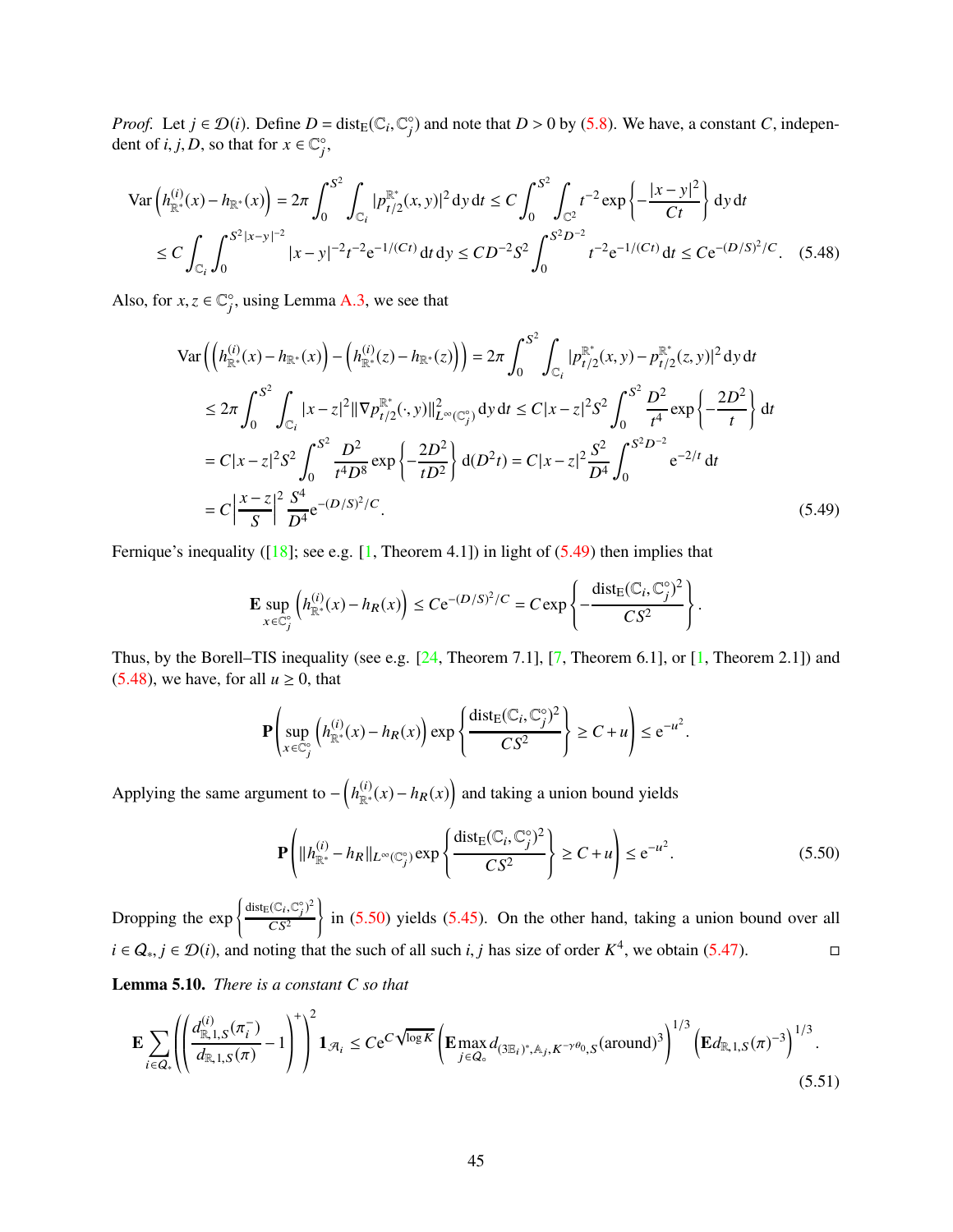*Proof.* Note that by [\(5.9\)](#page-37-2), [\(2.30\)](#page-12-9), and [\(2.42\)](#page-18-3) of Proposition [2.38,](#page-18-0) we have

$$
d_{\mathbb{R},1,S}^{(i)}(\pi_i^-) \mathbf{1}_{\mathcal{A}_i} \leq \sum_{j \in \mathcal{D}(i)} d_{\mathbb{R},1,S}^{(i)}(\pi_i^- \cap \mathbb{C}_j) \mathbf{1}_{\mathcal{A}_{2;i}} \leq \mathbf{1}_{\mathcal{A}_{2;i}} \sum_{j \in \mathcal{D}(i)} \exp \left\{ \gamma \| h_{\mathbb{R}^*}^{(i)} - h_{\mathbb{R}^*} \|_{L^\infty(\mathbb{C}_j^{\circ})} \right\} d_{\mathbb{R},1,S}(\pi \cap \mathbb{C}_j).
$$

Thus we obtain

$$
\sum_{i \in Q_{*}} \left( \left( \frac{d_{\mathbb{R},1,S}^{(i)}(\pi_{i}^{-})}{d_{\mathbb{R},1,S}(\pi)} - 1 \right)^{+} \right)^{2} \mathbf{1}_{\mathcal{A}_{i}}
$$
\n
$$
\leq d_{\mathbb{R},1,S}(\pi)^{-2} \sum_{i \in Q_{*}} \left( \sum_{j \in \mathcal{D}(i)} \left( \exp \left\{ \gamma || h_{\mathbb{R}^{*}} - h_{\mathbb{R}^{*}}^{(i)} ||_{L^{\infty}(\mathbb{C}_{j}^{*})} \right\} - 1 \right) d_{\mathbb{R},1,S}(\pi \cap \mathbb{C}_{j}) \right)^{2} \mathbf{1}_{\mathcal{A}_{i}}
$$
\n
$$
= d_{\mathbb{R},1,S}(\pi)^{-2} \sum_{j_{1},j_{2} \in Q_{*}} \left[ d_{\mathbb{R},1,S}(\pi \cap \mathbb{C}_{j_{1}}) d_{\mathbb{R},1,S}(\pi \cap \mathbb{C}_{j_{2}}) \sum_{\substack{i \in Q_{*} \\ \mathcal{D}(i) \ni_{j_{1},j_{2}}} \mathbf{1}_{\mathcal{A}_{i}} \prod_{j \in \{j_{1},j_{2}\}} \left( \exp \left\{ \gamma || h_{\mathbb{R}^{*}} - h_{\mathbb{R}^{*}}^{(i)} ||_{L^{\infty}(\mathbb{C}_{j}^{*})} \right\} - 1 \right) \right]
$$
\n
$$
\leq d_{\mathbb{R},1,S}(\pi)^{-2} \left( \sum_{j \in Q_{*}} d_{\mathbb{R},1,S}(\pi \cap \mathbb{C}_{j}) \right).
$$
\n
$$
\cdot \max_{j_{2} \in \mathcal{A}_{*}} \left[ \sum_{j_{1} \in Q_{*}} \left( d_{\mathbb{R},1,S}(\pi \cap \mathbb{C}_{j_{1}}) \sum_{\substack{i \in Q_{*} \\ \mathcal{D}(i) \ni_{j_{1},j_{2}}} \mathbf{1}_{\mathcal{A}_{i}} \prod_{j \in \{j_{1},j_{2}\}} \left( \exp \left\{ \gamma || h_{\mathbb{R}^{*}} - h_{\mathbb{R}^{*}}^{(i)} ||_{L^{\infty}(\mathbb{C}_{j}^{*})} \right\} - 1 \right) \
$$

where the equality comes from expanding out the square and switching the order of summation, and the inequality is the  $\ell^1$ - $\ell^{\infty}$  Hölder inequality. Now we have that

<span id="page-45-2"></span><span id="page-45-1"></span>
$$
\sum_{j\in Q_{\circ}}d_{\mathbb{R},1,S}(\pi\cap\mathbb{C}_j)\leq \sum_{j\in Q_{\circ}}\sum_{\substack{1\leq m\leq M\\ \pi_m\cap\mathbb{C}_j\neq\emptyset}}d_{\mathbb{R},1,S}(\pi_m)\leq \sum_{1\leq m\leq M}*(j\in Q_{\circ}:\pi_m\cap\mathbb{C}_j\neq\emptyset)\cdot d_{\mathbb{R},1,S}(\pi_m)\leq Cd_{\mathbb{R},1,S}(\pi),
$$
\n(5.53)

in which the last inequality is by  $(5.10)$  and  $(5.6)$ . Also, we have

<span id="page-45-0"></span>
$$
\mathbf{1}_{\mathcal{A}_i} d_{\mathbb{R},1,S}(\pi \cap \mathbb{C}_{j_1}) \le \mathbf{1}_{\mathcal{A}_i} d_{\mathbb{R}^*,\mathbb{A}_{j_1},1,S}(\text{around}) \le \exp\left\{\gamma \frac{\text{dist}(\mathbb{C}_i,\mathbb{C}_{j_1}^{\circ})}{S}\right\} d_{\left(\mathbb{3} \mathbb{E}_i\right)^*,\mathbb{A}_{j_1},K^{-\gamma\theta_0},S}(\text{around}).\tag{5.54}
$$

Here, the first inequality is because the part of  $\pi$  intersecting  $\mathbb{C}_i$  could be replaced by a circuit around the annulus  $\mathbb{A}_j$  to produce a new crossing, so  $\pi \cap \mathbb{C}_j$  must have a smaller LGD length than the annular circuit around  $A_j$  by the optimality of  $\pi$ . (A similar, but not quite identical, argument was used to derive [\(5.14\)](#page-37-0).) The second inequality in  $(5.54)$  is by applying  $(2.29)$  and  $(2.41)$  using the coarse field bound  $(5.16)$ .

<span id="page-45-3"></span>Plugging  $(5.53)$  and  $(5.54)$  into the right-hand side of  $(5.52)$ , we obtain

$$
\sum_{i \in Q_*} \left( \left( \frac{d_{\mathbb{R},1,S}^{(i)}(\pi_i^-)}{d_{\mathbb{R},1,S}(\pi)} - 1 \right)^+ \right)^2 \mathbf{1}_{\mathcal{A}_i} \le \left( \frac{\max_{j \in Q_\circ} d_{(\mathfrak{I} \mathbb{E}_i)^*, \mathbb{A}_{j_1}, K^{-\gamma\theta_0}, S}(\text{around})}{d_{\mathbb{R},1,S}(\pi)} \right) \cdot \max_{\substack{j_2 \in Q_\circ \\ j_1 \in Q_* \\ \mathcal{D}(i) \ni j_1, j_2}} \exp \left\{ \gamma \frac{\text{dist}(\mathbb{C}_i, \mathbb{C}_{j_1}^\circ)}{S} \right\} \prod_{j \in \{j_1, j_2\}} \left( \exp \left\{ \gamma \| h_{\mathbb{R}^*} - h_{\mathbb{R}^*}^{(i)} \|_{L^\infty(\mathbb{C}_j^\circ)} \right\} - 1 \right). \tag{5.55}
$$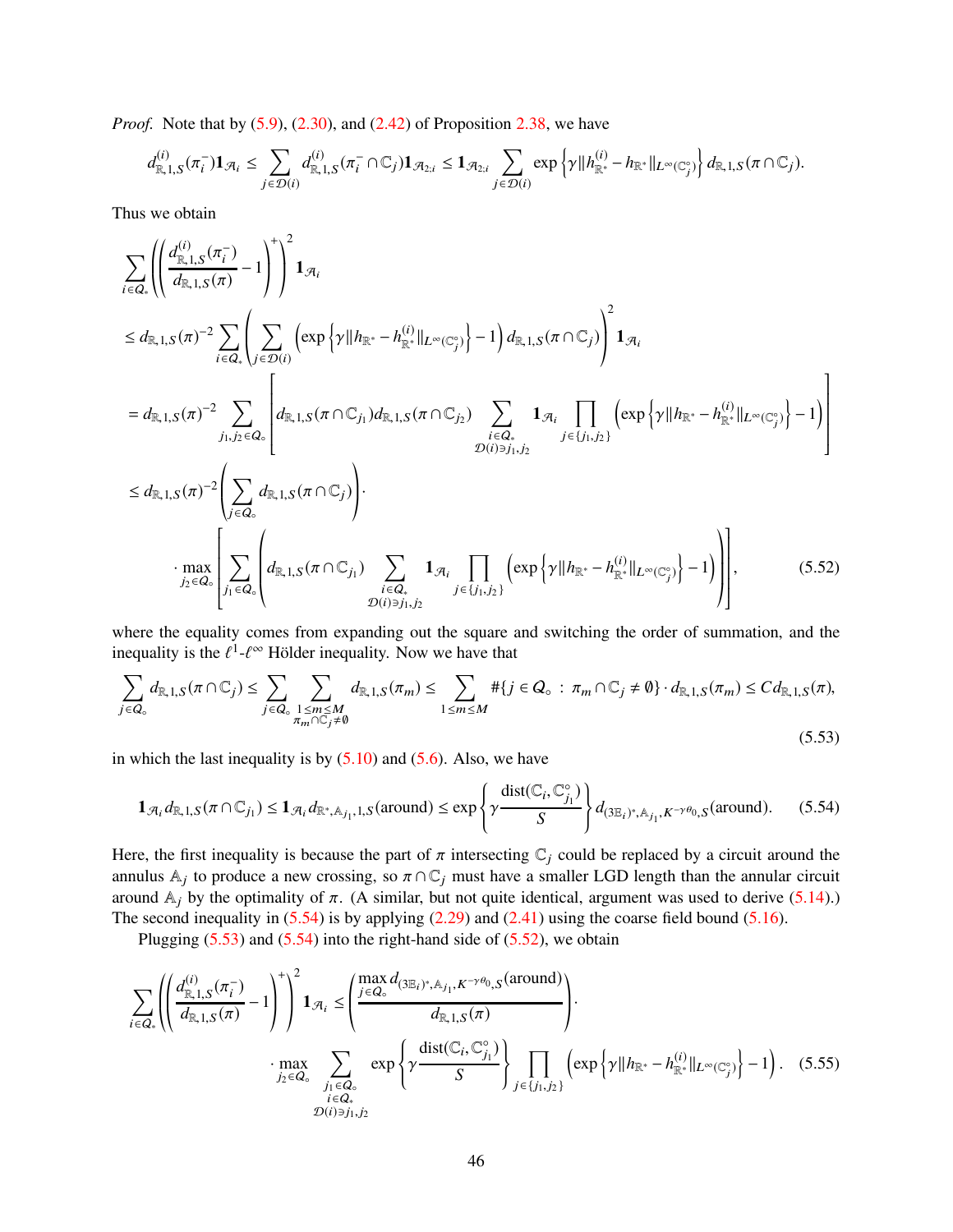We can bound the sum on the right-hand side by

$$
\sum_{\substack{j_1 \in Q_\circ \\ \mathcal{D}(i) \ni j_1, j_2}} \exp \left\{ \gamma \frac{\text{dist}(\mathbb{C}_i, \mathbb{C}^\circ_{j_1})}{S} \right\} \prod_{j \in \{j_1, j_2\}} \left( \exp \left\{ \gamma \| h_{\mathbb{R}^*} - h_{\mathbb{R}^*}^{(i)} \|_{L^\infty(\mathbb{C}^\circ_j)} \right\} - 1 \right)
$$
\n
$$
\leq \sum_{\substack{j_1 \in Q_\circ \\ i \in Q_\circ \\ \mathcal{D}(i) \ni j_1, j_2}} \exp \left\{ \gamma \frac{\text{dist}(\mathbb{C}_i, \mathbb{C}^\circ_{j_1})}{S} \right\} \prod_{j \in \{j_1, j_2\}} \left( \exp \left\{ \gamma G^* \exp \left\{ -\frac{\text{dist}_{E}(\mathbb{C}_i, \mathbb{C}^\circ_j)^2}{CS^2} \right\} \right\} - 1 \right) \leq e^{C\gamma G^*}, \tag{5.56}
$$

where  $G^*$  is as in  $(5.46)$  and the last inequality is a simple estimate on the sum. Plugging  $(5.56)$  into  $(5.55)$ , we and applying Hölder's inequality and Lemma [5.9,](#page-43-4) we obtain  $(5.51)$ .

#### <span id="page-46-0"></span>5.3.3 The close fine field effect

Now we deal with the part of the path that is close to the part of the white noise being resampled: the last term of [\(5.20\)](#page-38-3). Here, when we resample, we replace the part of the path that is close to the resampled box by a circuit around an annulus surrounding the box. The "fine field" has been totally changed in the resampling, so there is nothing to be gained by keeping track of it. However, the "coarse field" should only be changed by a small, smooth difference, and we want to keep track of this so that the sum of all the changes will be bounded by the total weight of the original path. Thus we define the notation (recalling that  $\theta_0$  was fixed in [\(2.12\)](#page-9-5))

<span id="page-46-1"></span>
$$
F_i^{\uparrow} = \max_{x \in \mathbb{E}_i^{\circ}} h_{\mathbb{R}^* : \mathbb{E}_i^*}^{(i)}(x), \quad F_i^{\downarrow} = \min_{x \in \mathbb{E}_i^{\circ}} h_{\mathbb{R}^* : \mathbb{E}_i^*}(x),\tag{5.57}
$$

The difference between  $F_i^{\perp}$  and  $F_i^{\perp}$  represents the "change in the coarse field," and it will be of order 1, as we show in the next two lemmas.

<span id="page-46-3"></span>**Lemma 5.11.** *For every*  $\lambda > 0$ *, we have a constant*  $C < \infty$ *, depending on*  $\lambda$ *, so that* 

<span id="page-46-2"></span>
$$
\mathbf{E} \exp \left\{ \lambda \sup_{x \in \mathbb{B}_i^{\circ}} |h_{\mathbb{R}^* : \mathbb{B}_i^*}^{(i)}(x) - h_{\mathbb{R}^* : \mathbb{B}_i^*}(x)| \right\} \le C. \tag{5.58}
$$

*Proof.* Inequality [\(5.45\)](#page-43-1) of Lemma [5.9](#page-43-4) implies that for any  $\lambda > 0$  there is a  $C < \infty$ , depending only on  $\lambda$ , so that

$$
\mathbf{E}\exp\left\{\lambda\sup_{x\in\mathbb{E}_t^* \backslash \mathbb{E}_t^{\circ}}|h^{(i)}_{\mathbb{R}^*}(x)-h_{\mathbb{R}^*}(x)|\right\}\leq C.
$$

By the maximum principle for harmonic functions, we have that

$$
\sup_{x \in \mathbb{B}_{i}^{\circ}} |h_{\mathbb{R}^{*}:\mathbb{E}_{i}^{*}}^{(i)}(x) - h_{\mathbb{R}^{*}:\mathbb{E}_{i}^{*}}(x)| \leq \sup_{x \in \mathbb{E}_{i}^{*}:\mathbb{E}_{i}^{\circ}} |h_{\mathbb{R}^{*}}^{(i)}(x) - h_{\mathbb{R}^{*}}(x)|,
$$

by which we obtain  $(5.58)$ .

<span id="page-46-6"></span>**Lemma 5.12.** *For any B* > 0 *and A* <  $\infty$  *we have a C* > 0 *so that* 

<span id="page-46-4"></span>
$$
\mathbf{E}e^{\gamma B(F_i^{\uparrow} - F_i^{\downarrow})} \le CK^{1/A}.\tag{5.59}
$$

<span id="page-46-5"></span>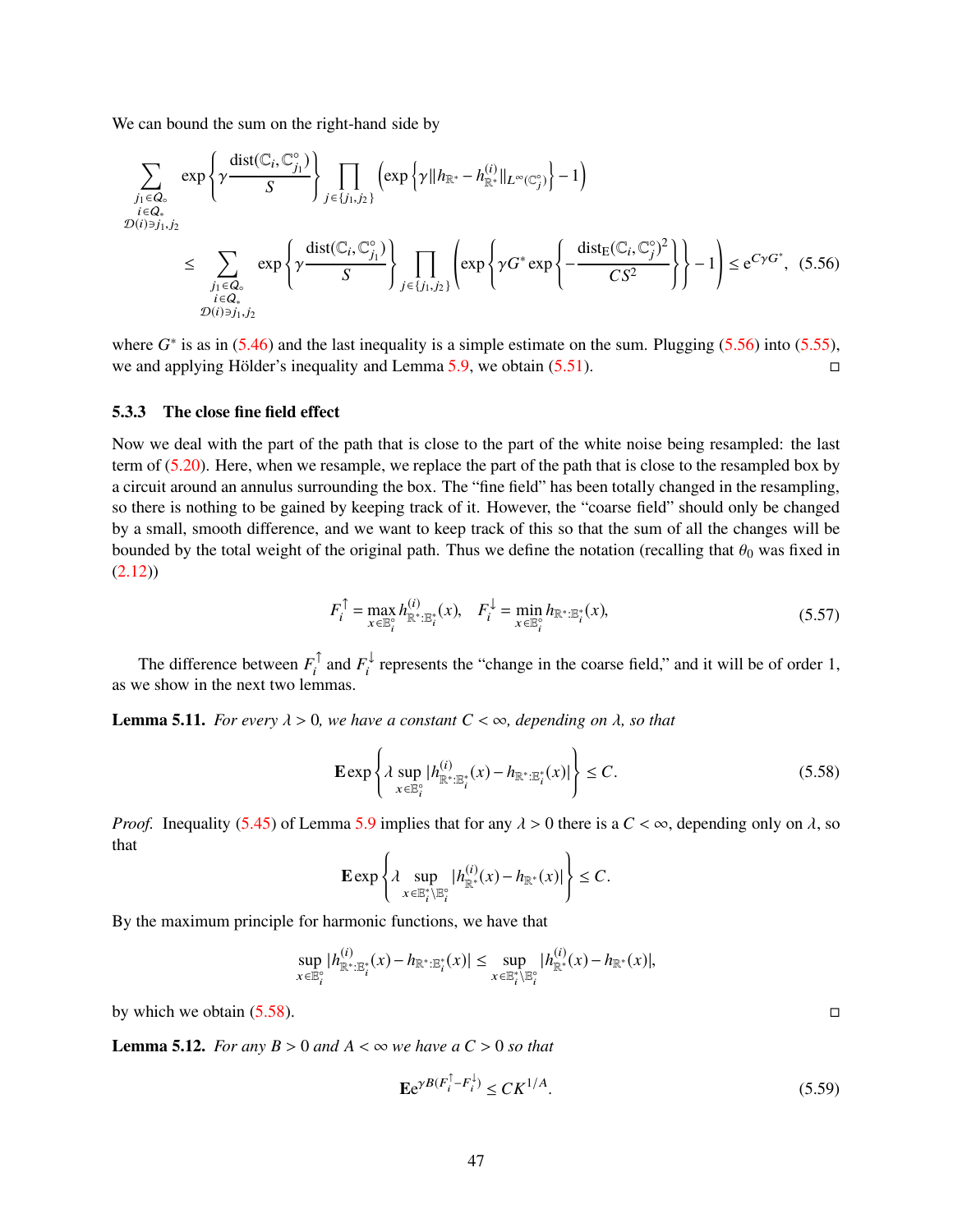*Proof.* We have that

$$
F_i^{\uparrow} - F_i^{\downarrow} = \max_{x \in \mathbb{E}_i^{\circ}} h_{\mathbb{R}^* : \mathbb{B}_i^*}^{(i)}(x) - \min_{x \in \mathbb{E}_i^{\circ}} h_{\mathbb{R}^* : \mathbb{B}_i^*}(x) = \max_{x, y \in \mathbb{B}_i^{\circ}} (h_{\mathbb{R}^* : \mathbb{B}_i^*}^{(i)}(x) - h_{\mathbb{R}^* : \mathbb{B}_i^*}(y))
$$
  
\n
$$
\leq \max_{x, y \in \mathbb{B}_i^{\circ}} |h_{\mathbb{R}^* : \mathbb{B}_i^*}(x) - h_{\mathbb{R}^* : \mathbb{B}_i^*}(y)| + \max_{x \in \mathbb{B}_i^{\circ}} |h_{\mathbb{R}^* : \mathbb{B}_i^*}(x) - h_{\mathbb{R}^* : \mathbb{B}_i^*}(x)|.
$$
\n(5.60)

To bound the first term of [\(5.60\)](#page-47-0), we note that by Lemma [2.9,](#page-8-2) we have for any  $\lambda > 0$  that there is a *C* depending on  $\lambda$  so that

<span id="page-47-0"></span>
$$
\mathbf{E}\exp\left\{\lambda \max_{x,y\in\mathbb{E}_i^{\circ}}|h_{\mathbb{R}^*:\mathbb{E}_i^*}(x)-h_{\mathbb{R}^*:\mathbb{E}_i^*}(y)|\right\}\leq C.
$$

Therefore, by Jensen's inequality, we have for any  $A > 0$  that

$$
\mathbf{E} \exp \left\{ \lambda \max_{i \in Q_*} \max_{x, y \in \mathbb{E}_i^*} |h_{\mathbb{R}^* : \mathbb{E}_i^*}(x) - h_{\mathbb{R}^* : \mathbb{E}_i^*}(y)| \right\} \leq \left( \mathbf{E} \exp \left\{ A \lambda \max_{i \in Q_*} \max_{x, y \in \mathbb{E}_i^*} |h_{\mathbb{R}^* : \mathbb{E}_i^*}(x) - h_{\mathbb{R}^* : \mathbb{E}_i^*}(y)| \right\} \right)^{1/A}
$$
  

$$
\leq \left( \sum_{i \in Q_*} \mathbf{E} \exp \left\{ A \lambda \max_{x, y \in \mathbb{E}_i^*} |h_{\mathbb{R}^* : \mathbb{E}_i^*}(x) - h_{\mathbb{R}^* : \mathbb{E}_i^*}(y)| \right\} \right)^{1/A} \leq C|Q_*|^{1/A} \leq CK^{2/A}, \tag{5.61}
$$

for some *C* depending on *A* and  $\lambda$ . Considering the second term of [\(5.60\)](#page-47-0), we note that, by Lemma [5.11,](#page-46-3) we have

<span id="page-47-2"></span><span id="page-47-1"></span>
$$
\mathbf{E} \exp\left\{\lambda \max_{x \in \mathbb{E}_i^{\circ}} |h_{\mathbb{R}^* : \mathbb{E}_i^*}^{(i)}(x) - h_{\mathbb{R}^* : \mathbb{E}_i^*}(x)|\right\} \le C\tag{5.62}
$$

for some *C* depending on  $\lambda$ . Bounding the exponential moments of the first and second terms of [\(5.60\)](#page-47-0) using  $(5.61)$  and  $(5.62)$  respectively, and then using Young's inequality, yields  $(5.59)$ .

Now we define

$$
H_{i} = \frac{d^{(i)}}{d_{\mathbb{E}_{i}, e^{-\gamma F_{i}^{\dagger}}, S}}(\text{around})
$$
  
\n
$$
H = \max_{i \in Q_{\circ}} H_{i}, \qquad H = \max_{i \in Q_{\circ}} H_{i},
$$

representing the cost of replacing a geodesic across a box with respect the original fine field with a circuit around the box with respect to the resampled fine field. The choices of  $\delta$  (as  $e^{-\gamma F_i^{\dagger}}$  and  $e^{-\gamma F_i^{\dagger}}$ ) in the definition of *H<sub>i</sub>* represent the worst-case contributions of the coarse field, which we bounded in the previous lemma. We now bound the sum of all of the "replacement" annuli, divided by the total crossing length, in terms of *H*.

<span id="page-47-4"></span>**Lemma 5.13.** *There is a constant*  $C < \infty$  *so that* 

<span id="page-47-3"></span>
$$
\frac{\sum\limits_{i \in Q_*} d_{\mathbb{R}^*, \mathbb{A}_i, 1, S}^{(i)}(\text{around})}{\mathcal{M}(i) \neq \emptyset} \leq CH.
$$
\n(5.63)

*Proof.* By [\(2.41\)](#page-18-2) and [\(2.42\)](#page-18-3) of Proposition [2.38,](#page-18-0) we have

$$
d_{\mathbb{R}^*, \mathbb{R}_i, 1, S}^{(i)}(\text{around}) \le d^{(i)}_{(3\mathbb{E}_i)^*, \mathbb{A}_i, e^{-\gamma F_i^{\uparrow}}, S}(\text{around}),
$$
  

$$
d_{\mathbb{R}^*, \mathbb{E}_i, 1, S}(x_{m-1}, x_m) \ge d_{\mathbb{E}_i, e^{-\gamma F_i^{\downarrow}}, S}(x_{m-1}, x_m),
$$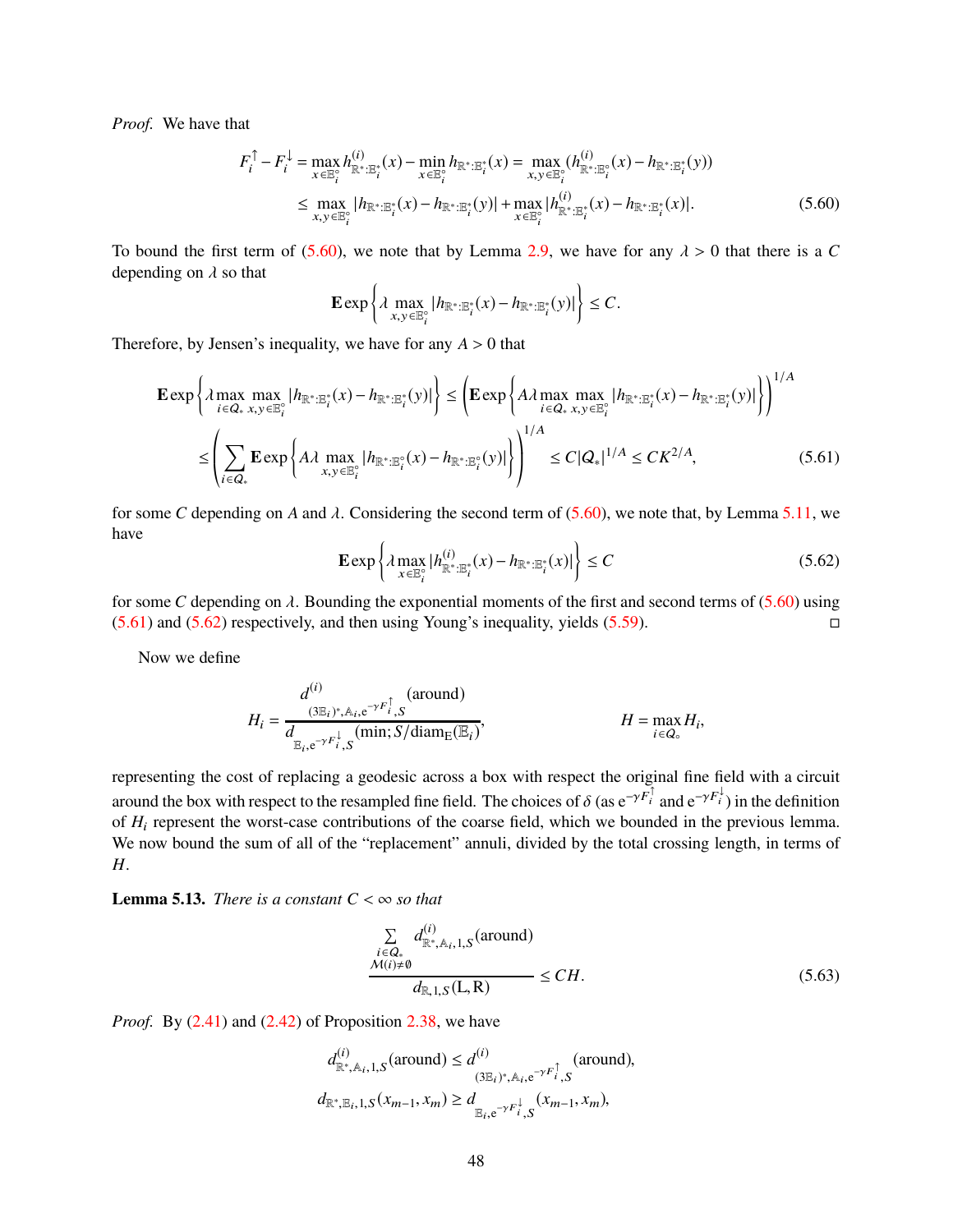where we recall that  $x_{m-1}$ ,  $x_m$  are the endpoints of  $\pi_m$  as defined in Subsection [5.2.](#page-36-1) Thus we have

<span id="page-48-0"></span>
$$
d_{\mathbb{R}^*,\mathbb{A}_i,1,S}^{(i)}(\text{around}) \le d^{(i)}_{(3\mathbb{E}_i)^*,\mathbb{A}_i,e^{-\gamma F_i^{\uparrow}},S}(\text{around}) \le H_i d_{\mathbb{E}_i,e^{-\gamma F_i^{\downarrow}},S}(x_{m-1},x_m)
$$
  
\$\le H\_i d\_{\mathbb{R}^\*,\mathbb{E}\_i,1,S}(x\_{m-1},x\_m)\$, \tag{5.64}

where the last inequality is by  $(2.41)$  of Proposition [2.38.](#page-18-0) Also, we have a constant *C* so that

<span id="page-48-1"></span>
$$
\sum_{\substack{i \in Q_+ \\ m \in \mathcal{M}(i)}} d_{\mathbb{R}^*, \mathbb{E}_i, 1, S}(x_{m-1}, x_m) = \sum_{\substack{i \in Q_+ \\ m \in \mathcal{M}(i)}} d_{\mathbb{R}, 1, S}(x_{m-1}, x_m) \le C \sum_{m=1}^M d_{\mathbb{R}, 1, S}(x_{m-1}, x_m) = C d_{\mathbb{R}, 1, S}(L, R), \quad (5.65)
$$

where the first equality is by  $(5.12)$ , the inequality is by  $(5.11)$ , and the second equality is by  $(5.6)$ . Therefore, for each  $i \in Q$ , if we set  $m(i) = \min M(i)$  (or just an arbitrary element of  $M(i)$  picked in some other way), then we have

$$
\sum_{\substack{i\in Q_*\\ \mathcal{M}(i)\neq\emptyset}}\frac{d^{(i)}_{\mathbb{R}^*,\mathbb{A}_i,1,S}(\text{around})}{d_{\mathbb{R},1,S}(\mathbb{L},\mathbb{R})}\leq H\sum_{i\in Q_*}\frac{d_{\mathbb{R}^*,\mathbb{E}_i,1,S}(x_{m(i)-1},x_{m(i)})}{d_{\mathbb{R},1,S}(\mathbb{L},\mathbb{R})}\leq H\frac{\sum\limits_{i\in Q_*}\sum\limits_{m\in \mathcal{M}(i)}d_{\mathbb{R}^*,\mathbb{E}_i,1,S}(x_{m-1},x_m)}{d_{\mathbb{R},1,S}(\mathbb{L},\mathbb{R})}\leq CH,
$$

where the first inequality is by  $(5.64)$  and the third is by  $(5.65)$ . This proves  $(5.63)$ .

<span id="page-48-6"></span>**Lemma 5.14.** *For any*  $B < \infty$  *and*  $A < \infty$  *we have a*  $C < \infty$  *so that* 

<span id="page-48-5"></span>
$$
\mathbf{E}\left[\left(\sum_{\substack{i\in Q_*\\ \mathcal{M}(i)\neq \emptyset}}\frac{\mathbf{1}_{\mathcal{A}_i}d_{\mathbb{R}^*,\mathbb{A}_i,1,S}^{(i)}(\text{around})}{d_{\mathbb{R},1,S}(L,R)}\right)^B\right] \leq CK^2\overline{\chi}_{K^{\eta}S}^B.
$$
(5.66)

*Proof.* First we fix  $i \in Q_*$ . We have, by Hölder's inequality,

$$
\left(\mathbf{E}(H_{i}^{B}\mathbf{1}_{\mathcal{A}_{i}})\right)^{3} = \left(\mathbf{E}\left[\left(\frac{d^{(i)}}{\sum_{\substack{(3\mathbb{E}_{i})^{*},\mathbb{A}_{i},e^{-\gamma F_{i}^{\dagger}},S}}\left(\min;S/\text{diam}_{E}(\mathbb{E}_{i})\right)}\mathbf{1}_{\mathcal{A}_{i}}\right)^{B}\right]\right)^{3} \leq \mathbf{E}\left[\left(\frac{d^{(i)}}{\sum_{\substack{(3\mathbb{E}_{i})^{*},\mathbb{A}_{i},e^{-\gamma F_{i}^{\dagger}},S}}\left(\min;S/\text{diam}_{E}(\mathbb{E}_{i})\right)}\mathbf{1}_{\mathcal{A}_{i}}\right)^{B}\right] \cdot \mathbf{E}\left[\left(\frac{d^{(i)}}{\sum_{\substack{(3\mathbb{E}_{i})^{*},\mathbb{A}_{i},e^{-\gamma F_{i}^{\dagger}}}^{A}}\left(\mathbf{P}_{i}\right)}\right)^{3B}\right] \cdot \mathbf{E}\left[\left(\frac{d^{(i)}}{\sum_{\substack{(3\mathbb{E}_{i})^{*},\mathbb{A}_{i} \in \mathcal{A}^{F_{i}^{\dagger}}}^{B}}\left(\mathbf{P}_{i}\right)}\right)^{3B}\right] \cdot \mathbf{E}\left[\left(\frac{d^{(i)}}{\sum_{\substack{(3\mathbb{E}_{i})\in \mathcal{A}^{F_{i}^{\dagger}}\left(\mathbf{P}_{i}\right)}^{B}}\right)^{3B}\mathbf{1}_{\mathcal{A}_{i}}\right]\mathbf{E}\left[\left(\frac{\mathbf{Q}^{hard}}{\mathbf{Q}^{easy}}\right)^{B(S)_{i}e^{-\gamma F_{i}^{\dagger}}} \cdot \mathbf{P}_{i}^{\dagger}\left(\mathbf{P}_{0}\right)}\mathbf{1}_{\mathcal{A}_{i}}\right)^{3B}\right].
$$
\n(5.67)

We bound each of the factors in turn. First we compute

<span id="page-48-4"></span>
$$
\mathbf{E}\left[\left(\frac{d^{(i)}}{(\mathbf{3}\mathbb{E}_{i})^{*},A_{i},e^{-\gamma F_{i}^{\uparrow}},S}(\text{around})}{\mathbf{G}^{\text{hard}}_{\mathbb{B}(S),e^{-\gamma F_{i}^{\uparrow}}}(p_{1})}\right)^{3B}\right] = \mathbf{E}\left[\mathbf{E}\left[\left(\frac{d^{(i)}}{(\mathbf{3}\mathbb{E}_{i})^{*},A_{i},e^{-\gamma F_{i}^{\uparrow}},S}(\text{around})}{\mathbf{G}^{\text{hard}}_{\mathbb{B}(S),e^{-\gamma F_{i}^{\uparrow}}}(p_{1})}\right)^{3B}\middle|\mathbf{F}_{i}^{\uparrow}\right]\right] \leq \mathbf{E}C \leq C \quad (5.68)
$$

by Corollary [4.9](#page-29-4) and [\(2.32\)](#page-13-3) of Lemma [2.23.](#page-13-1) For the second two terms, we first note that, on the event  ${F_i^{\downarrow} \leq \theta_0 \log K} \supset {F_i^{\perp} \leq \theta_0 \log K} \supset \mathcal{A}_i$ , we have

<span id="page-48-3"></span><span id="page-48-2"></span>
$$
\frac{2\gamma F_i^{\downarrow}}{4+\gamma^2} \le \frac{2\gamma F_i^{\uparrow}}{4+\gamma^2} \le \frac{2\gamma \theta_0 \log K}{4+\gamma^2} \le \eta \log K,\tag{5.69}
$$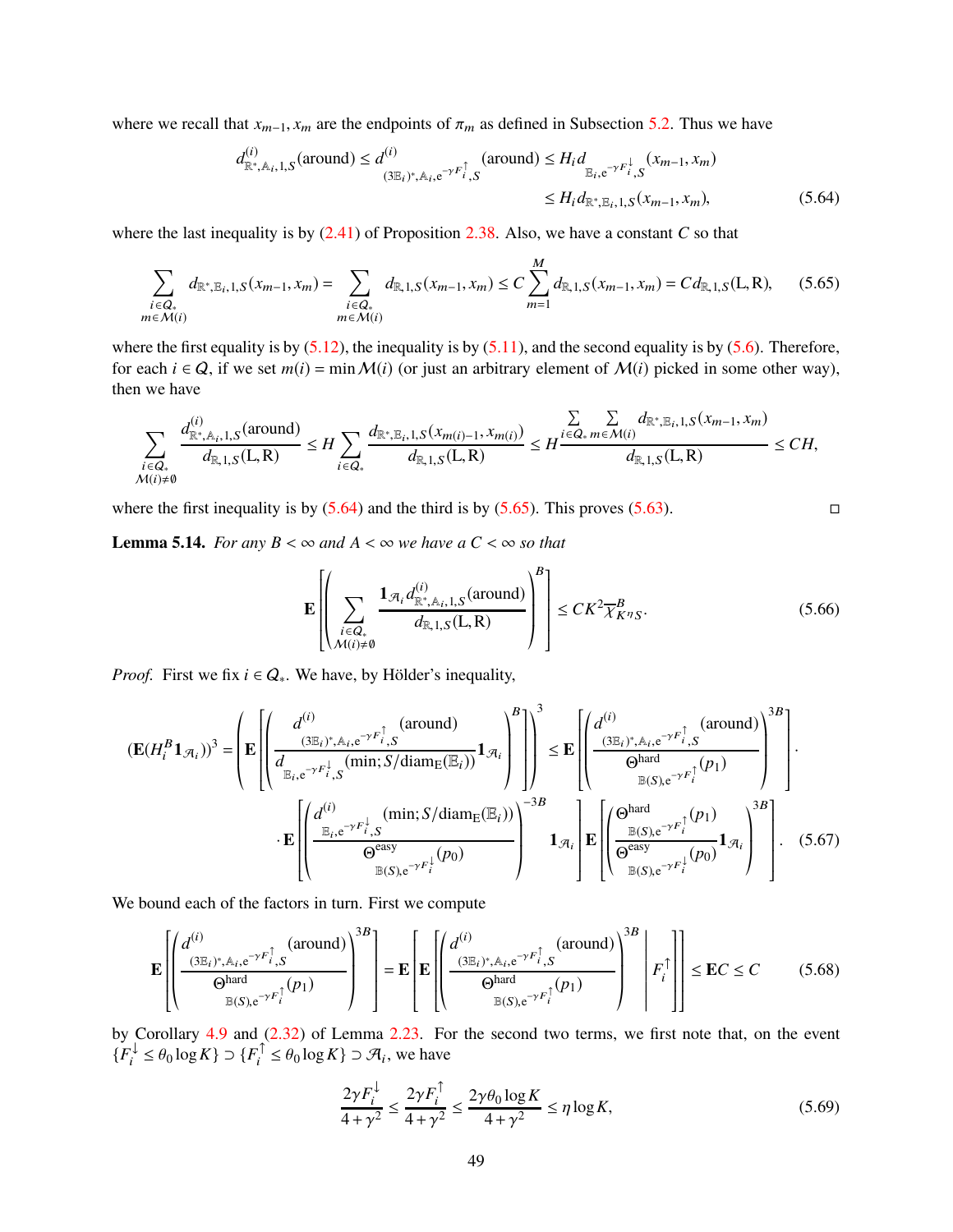where the first inequality is by the definitions [\(5.57\)](#page-46-5) of  $F_i^{\downarrow}$  and  $F_i^{\uparrow}$ , the second inequality is by the definition [\(5.17\)](#page-38-7) of the event  $\mathcal{A}_i$ , and the third inequality is by the definition [\(2.12\)](#page-9-5) of  $\eta$ . Thus we have

$$
\mathbf{E}\left[\left(\frac{d_{\mathbb{E}_{i},e^{-\gamma F_{i,S}^{\downarrow}}(\min; S/\text{diam}_{E}(\mathbb{E}_{i}))}}{\Theta_{\mathbb{E}(S),e^{-\gamma F_{i}^{\downarrow}}(\rho_{0})}}\right)^{-3B}\mathbf{1}_{\mathcal{A}_{i}}\right]
$$
\n
$$
\leq \mathbf{E}\left[\mathbf{E}\left[\left(\frac{d_{\mathbb{E}_{i},e^{-\gamma F_{i,S}^{\downarrow}}(\min; S/\text{diam}_{E}(\mathbb{E}_{i}))}}{\Theta_{\mathbb{E}(S),e^{-\gamma F_{i}^{\downarrow}}(\rho_{0})}}\right)^{-3B}\mathbf{1}_{\{F_{i}^{\downarrow}\leq \theta_{0}\log K\}}\right|F_{i}^{\downarrow}\right]
$$
\n
$$
=\mathbf{E}\left[\mathbf{E}\left[\left(\frac{d_{\frac{2\gamma F_{i}^{\downarrow}}{\Theta_{i}^{\prime}2+\mathbb{E}_{i,S}(\mathbb{E}_{i,S_{i}^{\prime}}\mathbb{E}_{i}^{2}/2+\mathbb{E}_{i,S}^{\prime}}(\min; S/\text{diam}_{E}(\mathbb{E}_{i})))}{\Theta_{\frac{2\gamma F_{i}^{\downarrow}}{\Theta_{i}^{\prime}2+\mathbb{E}_{i,S}(\mathbb{E}_{i,S_{i}^{\prime}})}}(\rho_{0})}\right)^{-3B}\right|F_{i}^{\downarrow}\left[\mathbf{1}_{\{F_{i}^{\downarrow}\leq \theta_{0}\log K\}}\right]
$$
\n
$$
\leq C\mathbf{E}\left[\overline{\chi}_{\frac{3B}{\Theta_{i}^{\prime}2+\mathbb{E}_{i,S}^{\downarrow}}\mathbf{1}_{\{F_{i}^{\downarrow}\leq \theta_{0}\log K\}}}\right]\leq C\mathbf{E}\overline{\chi}_{K\eta_{S}}^{3B} = C\overline{\chi}_{K\eta_{S}}^{3B}, \tag{5.70}
$$

where the second equality is by Proposition [2.35,](#page-17-0) the first inequality is by Proposition [4.7,](#page-28-7) and the second inequality is by [\(5.69\)](#page-48-2).

For the third term in [\(5.67\)](#page-48-3), put  $K^* = \exp\left\{\frac{2\gamma F_i^{\dagger}}{4+\gamma^2}\right\}$  $\overline{1}$ . On the event  $\mathcal{A}_i$ , by [\(5.69\)](#page-48-2) we have  $K^* \leq K^{\eta}$ . Then we can write, using [\(2.28\)](#page-12-0) twice, recalling Definition [4.3,](#page-26-3) and applying [\(2.29\)](#page-12-1), that

$$
\mathbf{1}_{\mathcal{A}_i} \Theta_{\mathbb{B}(S), e^{-\gamma F_i^{\uparrow}}}(p_1) = \mathbf{1}_{\mathcal{A}_i} \Theta_{\mathbb{B}(K^*S)}^{\text{hard}}(p_1) \leq \mathbf{1}_{\mathcal{A}_i} \overline{\chi}_{K^{\eta}S} \Theta_{\mathbb{B}(K^*S)}^{\text{easy}}(p_0) = \mathbf{1}_{\mathcal{A}_i} \overline{\chi}_{K^{\eta}S} \Theta_{\mathbb{B}(S), e^{-\gamma F_i^{\uparrow}}}(p_0)
$$
  

$$
\leq \mathbf{1}_{\mathcal{A}_i} \overline{\chi}_{K^{\eta}S} e^{\gamma (F_i^{\uparrow} - F_i^{\downarrow})} \Theta_{\mathbb{B}(S), e^{-\gamma F_i^{\downarrow}}}(p_0).
$$

Therefore, we have

<span id="page-49-1"></span>
$$
\mathbf{E}\left[\left(\frac{\Theta^{\text{hard}}}{\Theta^{\text{easy}}}\mathbf{1}_{\mathcal{F}_i}\left(p_1\right)\right)^{3B}\right] \leq C\overline{\chi}^{3B}_{K\eta_S}\mathbf{E}e^{3B\gamma(F_i^{\uparrow} - F_i^{\downarrow})} \leq CK\overline{\chi}^{3B}_{K\eta_S},\tag{5.71}
$$

where the last inequality is by Lemma  $5.12$ . Plugging  $(5.68)$ ,  $(5.70)$ , and  $(5.71)$  into  $(5.67)$  yields

<span id="page-49-2"></span><span id="page-49-0"></span>
$$
\mathbf{E}(H_i^B \mathbf{1}_{\mathcal{R}_i}) \le C K \overline{\chi}_{K^{\eta} S}^B. \tag{5.72}
$$

Then we can write

$$
\mathbf{E}\left[\left(\sum_{\substack{i\in Q_*\\M(i)\neq\emptyset}}\frac{d^{(i)}_{\mathbb{R}^*,\mathbb{A}_i,1,S}(\text{around})}{d_{\mathbb{R},1,S}(\mathbf{L},\mathbf{R})}\mathbf{1}_{\mathcal{A}_i}\right)^B\right] \leq C\mathbf{E}(H^B\mathbf{1}_{\mathcal{A}_i}) \leq C\sum_{i\in Q_*}\mathbf{E}(H^B_i\mathbf{1}_{\mathcal{A}_i}) \leq CK^2\overline{\chi}^B_{K^{\eta}S},
$$

where the first inequality is by Lemma [5.13](#page-47-4) and the Cauchy–Schwarz inequality and the second inequality uses [\(5.72\)](#page-49-2) and the fact that  $|Q_*|$  ≤  $CK^2$ . But the last display is [\(5.66\)](#page-48-5).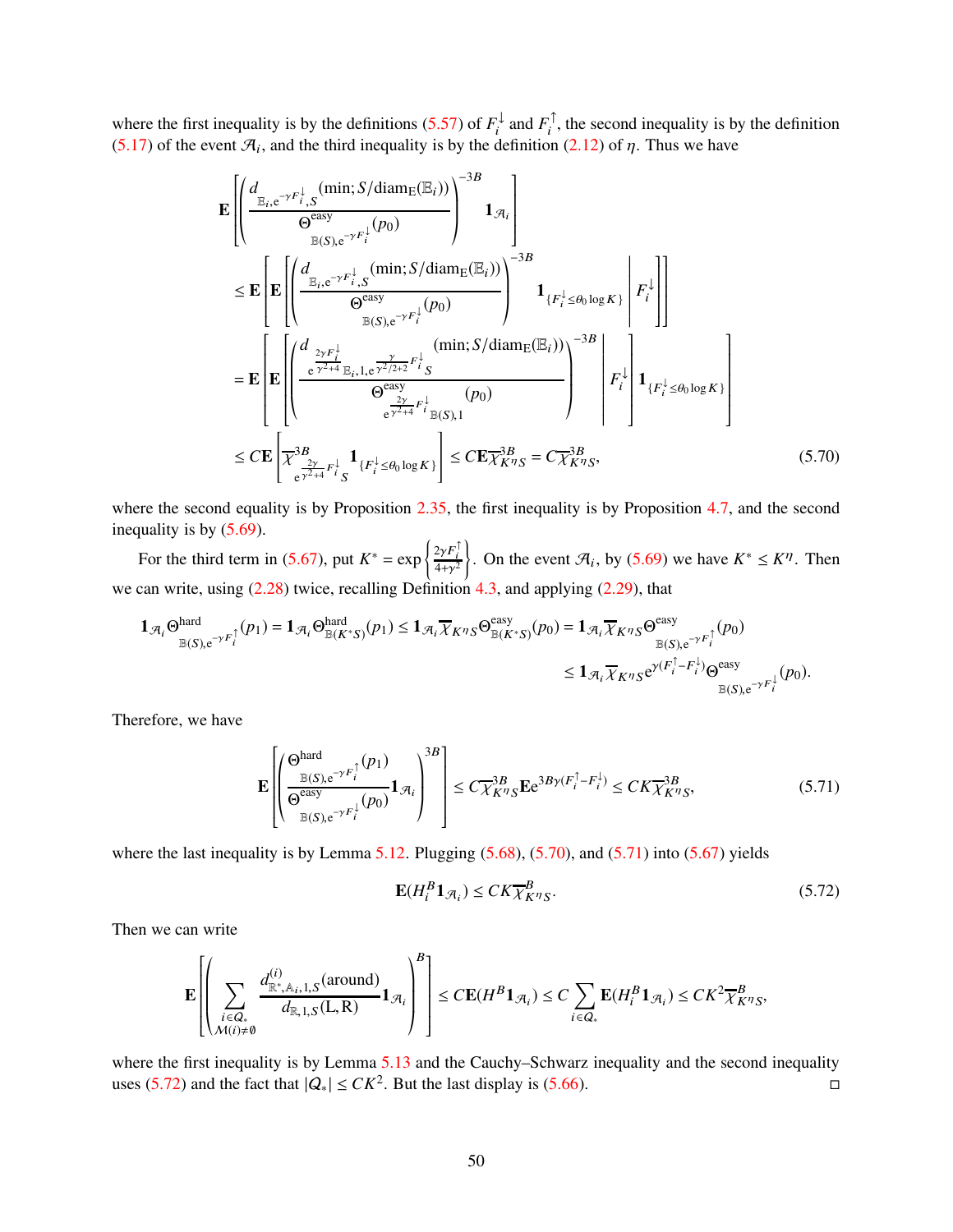#### <span id="page-50-0"></span>5.3.4 The maximum small box crossing weight

We now show that the maximum annular circuit distance is much smaller (for large *K*) than the crossing quantile of the large rectangle R. This will be used for bounding the middle factor of  $(5.51)$  as well as the first factor in the last term of [\(5.20\)](#page-38-3). Here we crucially use that  $\gamma < 2$ , as this means that even after considering the coarse field, subboxes "look" smaller than the large box.

<span id="page-50-4"></span>**Lemma 5.15.** *Define notation as in the statement of Lemma [5.13.](#page-47-4) Suppose that*  $T_0 \leq K^{\eta}S$ , where  $T_0$  *is as in Proposition* [4.4.](#page-27-0) *For any*  $B \ge 0$  *there is a c* > 0 *so that* 

$$
\mathbf{E}\left[\left(\max_{i\in Q_*} d_{(3\mathbb{E}_i)^*,\mathbb{A}_i,K^{-\gamma\theta_0}}^{(i)}(\text{around})\right)^B\right],\mathbf{E}\left[\left(\max_{i\in Q_*} d_{(3\mathbb{E}_i)^*,\mathbb{A}_i,K^{-\gamma\theta_0}}(\text{around})\right)^B\right] \le C\overline{\chi}_{K^{\eta}S}^B K^{-c} \Theta_{\mathbb{B}(KS)}^{\text{easy}}(p_0)^B,
$$
\n(5.73)

*Proof.* We have

<span id="page-50-1"></span>
$$
\mathbf{E}\left[\left(\max_{i\in\mathcal{Q}_*}d_{(3\mathbb{E}_i)^*,\mathbb{A}_i,K^{-\gamma\theta_0}}^{(i)}(\text{around})\right)^B\right] \le \sum_{i\in\mathcal{Q}_*}\mathbf{E}d_{(3\mathbb{E}_i)^*,\mathbb{A}_i,K^{-\gamma\theta_0}}^{(i)}(\text{around})^B \le C|\mathcal{Q}_*|^{\frac{1}{2}}\Theta_{\mathbb{B}(K^{\eta}S)}^{hard}(p_1)^B,\tag{5.74}
$$

where the second inequality is by [\(2.28\)](#page-12-0) and Corollary [4.9,](#page-29-4) and in the last expression the constant *C* depends on *B*. (Recall that  $p_1$  is fixed as in Proposition [4.2.](#page-26-0)) On the other hand, we have that

<span id="page-50-2"></span>
$$
\Theta^{\text{hard}}_{\mathbb{B}(K^{\eta}S)}(p_1) \leq \overline{\chi}_{K^{\eta}S} \Theta^{\text{easy}}_{\mathbb{B}(K^{\eta}S)}(p_0) \leq C \overline{\chi}_{K^{\eta}S} K^{-c(1-\eta)} \Theta^{\text{easy}}_{\mathbb{B}(KS)}(p_0),
$$

where the first inequality is by Definition  $4.3$  and the second is by  $(4.8)$ . Here we use the assumption that  $K^{\eta}S \geq T_0$ . Plugging the last inequality into [\(5.74\)](#page-50-1) yields

$$
\mathbf{E}\left[\left(\max_{i\in Q_*} d_{(3\mathbb{E}_i)^*,\mathbb{A}_i,K^{-\gamma\theta_0}}^{(i)}(\text{around})\right)^B\right] \le C\overline{\chi}_{K^{\eta}S}^B|Q_*|^{1/2}K^{-Bc(1-\eta)}\Theta_{\mathbb{B}(KS)}^{\text{easy}}(p_0)^B
$$
  

$$
\le C\overline{\chi}_{K^{\eta}S}^B K^{1-Bc(1-\eta)}\Theta_{\mathbb{B}(KS)}^{\text{easy}}(p_0)^B.
$$

Choosing *B* large enough so that  $-c' := 1 - Bc(1 - \eta) < 0$ , this becomes

$$
\mathbf{E}\left[\left(\max_{i\in Q_*}d_{(3\mathbb{E}_i)^*,\mathbb{A}_i,K^{-\gamma\theta_0}}^{(i)}(\text{around})\right)^B\right] \leq C\overline{\chi}_{K^{\eta}S}^B K^{-c'} \Theta_{\mathbb{B}(KS)}^{\text{easy}}(p_0)^B,
$$

which is half of  $(5.73)$ . The other half follows in the same way, noting that  $(5.74)$  uses nothing about the correlations between the  $d_{\text{cm}}^{(i)}$ (*i*)  $\Box$ (3E<sub>*i*</sub>)<sup>\*</sup>, A<sub>*i*</sub>, K<sup>-γθ</sup>0</sub> (around)s for varying *i*.  $□$ 

#### 5.3.5 The effect of requiring small balls

Our Efron–Stein argument required restricting the balls used to cover the path to be of size at most *S*. This was important for our percolation argument, because otherwise a single ball could be used to cover the path in potentially very many of the  $\mathbb{C}_i$ s. However, the effect of this requirement should be negligible, because at large scales, we do not expect large balls to be used: recall from  $(2.14)$  that the LQG measure has all negative moments. The next lemma quantifies this intuition.

<span id="page-50-3"></span>**Lemma 5.16.** *Suppose KS*  $\geq T_0$  *(defined as in Proposition [4.4\)](#page-27-0). There are constants C* <  $\infty$  *and c* > 0 *so that*

$$
\mathbf{E}\left(\log\frac{d_{\mathbb{R},1,S}(L,R)}{d_{\mathbb{R}}(L,R)}\right)^2 \leq CK^C S^{-c}.
$$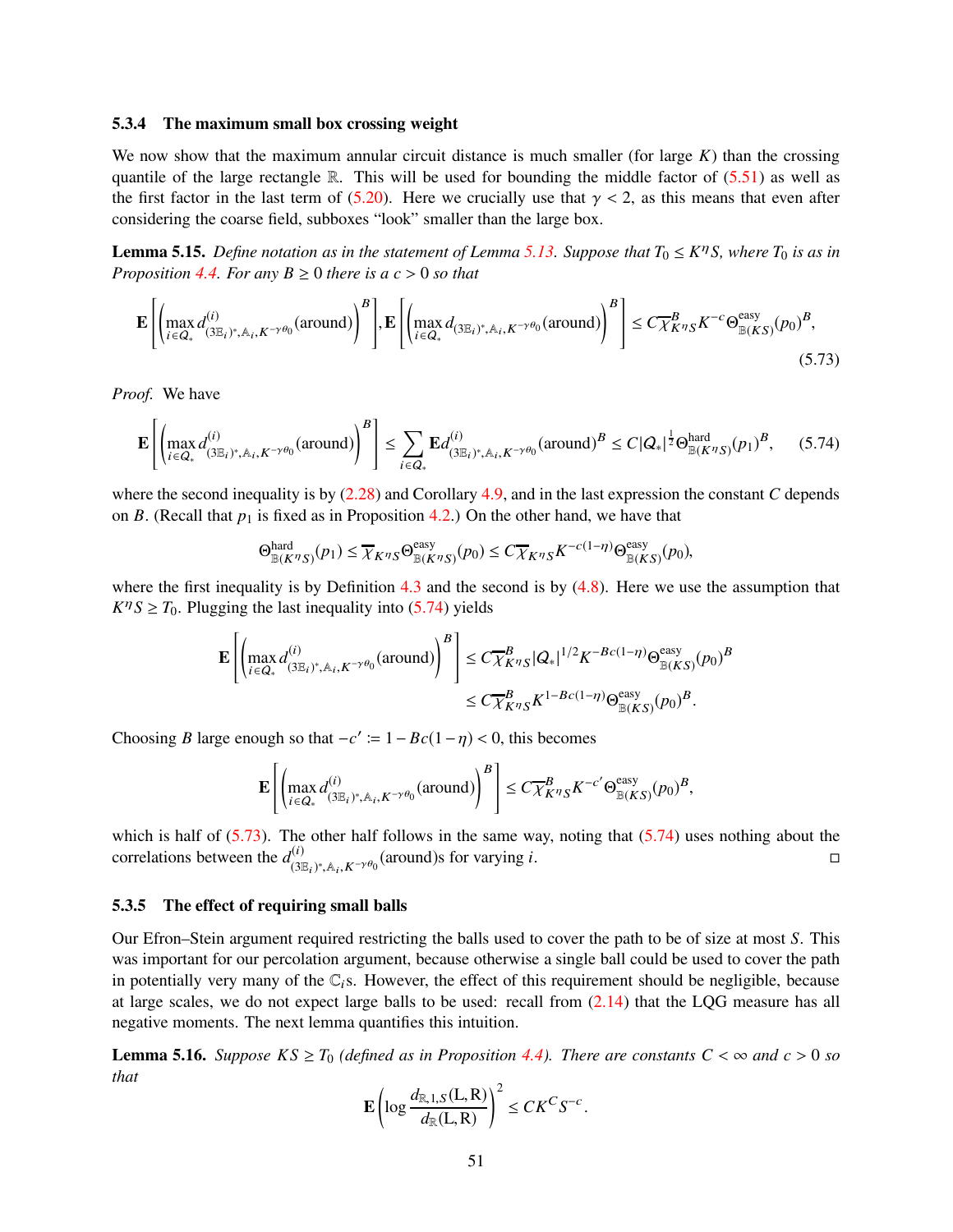*Proof.* By [\(2.31\)](#page-13-2), we have

$$
\log \frac{d_{\mathbb{R},1,S}(L,R)}{d_{\mathbb{R}}(L,R)} \le \log \left(1 + \frac{K^3}{d_{\mathbb{R}}(L,R)}\right) \le \frac{K^3}{d_{\mathbb{R}}(L,R)}
$$

almost surely. Therefore, we have, as long as  $KS \geq T_0$ , that

$$
\mathbf{E}\left[\left(\log\frac{d_{\mathbb{R},1,S}(L,R)}{d_{\mathbb{R}}(L,R)}\right)^2\right] \leq K^6 \mathbf{E}d_{\mathbb{R}}(L,R)^{-2} \leq CK^6 \overline{\chi}_{KS}\left(\frac{KS}{T_0}\right)^{-c} \Theta_{\mathbb{B}(T_0)}^{\text{easy}}(p)^{-2} \leq CK^C S^{-c}.
$$

with the second inequality by Proposition [4.7,](#page-28-7) the third by Proposition [4.4,](#page-27-0) and the last by  $(4.7)$ .

#### <span id="page-51-0"></span>5.3.6 The large coarse field error term

Here we bound the term of  $(5.20)$  corresponding to the event that the coarse field is extraordinarily large.

<span id="page-51-6"></span>**Lemma 5.17.** *There are constants*  $C < \infty$  *and*  $c > 0$  *so that* 

$$
\sum_{i \in Q_*} \mathbf{E} \left[ \left( \left( \log \frac{d_{\mathbb{R},1,S}^{(i)}(L,R)}{d_{\mathbb{R},1,S}(L,R)} \right)^+ \right)^2 \mathbf{1}_{\mathcal{A}_i^c} \right] \leq C K^{-c} \overline{\chi}_S^3.
$$

*Proof.* Whenever  $\alpha, \beta \in (1, \infty)$  and  $1/\alpha + 1/\beta = 1$ , we have

<span id="page-51-3"></span>
$$
\mathbf{E}\left[\left(\left(\log\frac{d_{\mathbb{R},1,S}^{(i)}(L,R)}{d_{\mathbb{R},1,S}(L,R)}\right)^{+}\right)^{2}\mathbf{1}_{\mathcal{A}_{i}^{c}}\right] \leq 4\left[\mathbf{P}(\mathcal{A}_{i}^{c})\right]^{1/\alpha}\left[\mathbf{E}\left(\left(\log\frac{d_{\mathbb{R},1,S}^{(i)}(L,R)}{d_{\mathbb{R},1,S}(L,R)}\right)^{+}\right)^{2\beta}\right]^{1/\beta} \tag{5.75}
$$

by Hölder's inequality. By Lemma [5.4,](#page-38-8)  $P(\mathcal{A}_{i}^{c}) \leq K^{-\theta_0^2/2}$ , so

<span id="page-51-4"></span>
$$
\sum_{i \in Q_*} [\mathbf{P}(\mathcal{A}_i^c)]^{1/\alpha} \le K^{2 - \frac{\theta_0^2}{2\alpha}},\tag{5.76}
$$

and the exponent  $-2c := 2 - \frac{\theta_0^2}{2\alpha}$  is negative so long as  $\alpha$  is chosen sufficiently close to 1. Also, we have constants  $A, C > 0$  so that by Proposition [4.8](#page-29-1) and Proposition [4.6,](#page-28-3)

<span id="page-51-5"></span><span id="page-51-1"></span>
$$
\mathbf{E}d_{\mathbb{R},1,S}^{(i)}(\mathbf{L},\mathbf{R}) \le CK^A \Theta_{\mathbb{B}(S)}^{\text{hard}}(p_1)
$$
\n(5.77)

and by Proposition [4.7](#page-28-7) and Proposition [4.4,](#page-27-0)

<span id="page-51-2"></span>
$$
\mathbf{E}\left[\left(d_{\mathbb{R},1,S}(L,R)\right)^{-1}\right] \le C\overline{\chi}_{S}K^{A}\Theta_{\mathbb{B}(S)}^{\text{easy}}(p_{0})^{-1}.
$$
\n(5.78)

For any  $b > 0$ , we have a constant  $C = C(b)$  so that  $(\log x)^{+} \le Cx^{b}$  for all  $x > 0$ . Using this fact, the Cauchy– Schwarz and Jensen inequalities, and [\(5.77\)](#page-51-1) and [\(5.78\)](#page-51-2), we obtain in particular that as long as  $4b\beta \le 1$ , for each  $i \in Q_*$ ,

$$
\left[\mathbf{E}\left(\left(\log\frac{d_{\mathbb{R},1,S}^{(i)}(L,R)}{d_{\mathbb{R},1,S}(L,R)}\right)^{+\epsilon}\right)^{2\beta}\right]^{1/\beta}\leq C\left[\left(K^{A}\Theta_{\mathbb{B}(S)}^{\text{hard}}(p_{1})\right)\left(\overline{\chi}_{S}K^{A}\Theta_{\mathbb{B}(S)}^{\text{easy}}(p_{0})^{-1}\right)\right]^{4b}.\tag{5.79}
$$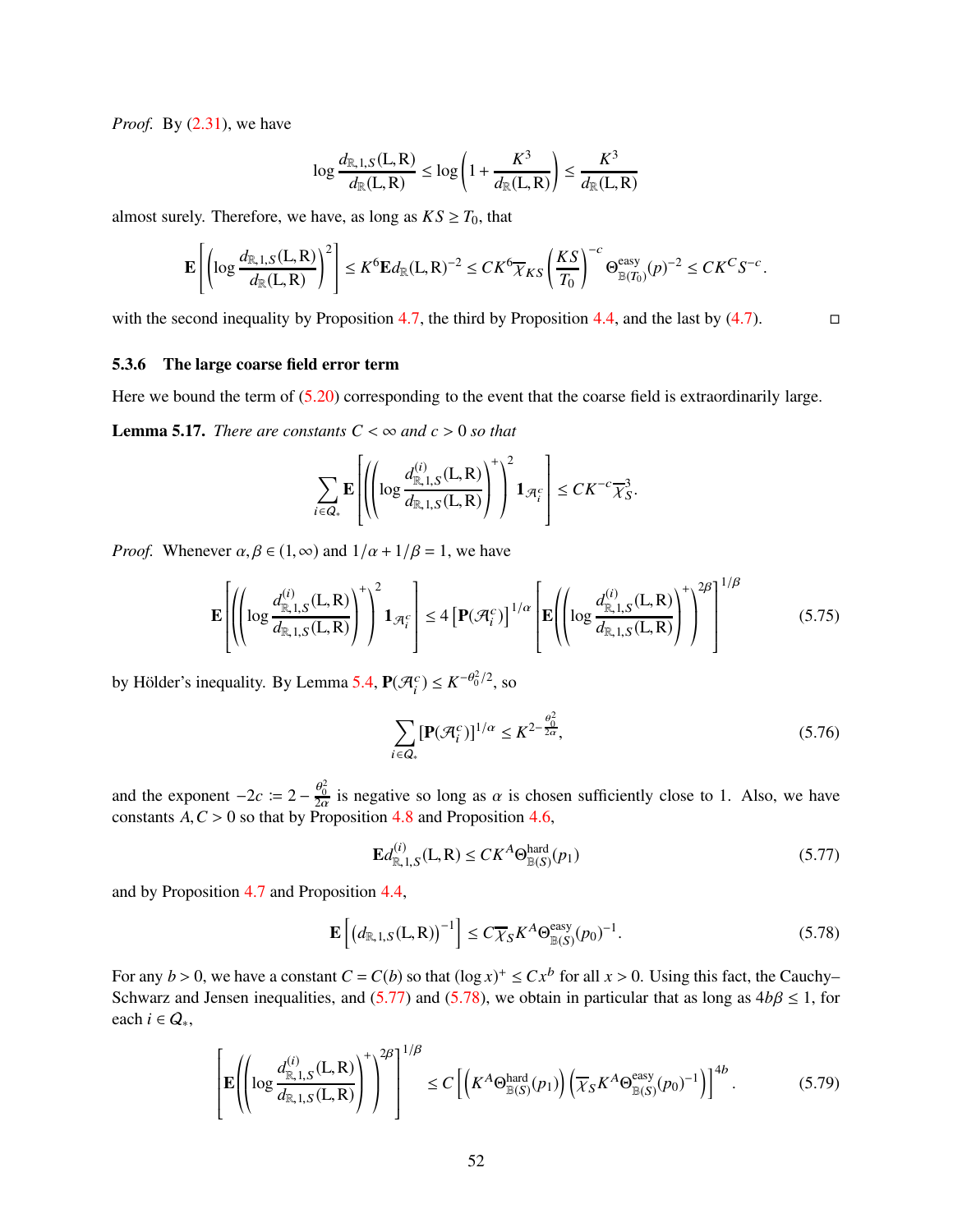Taking *b* so small that  $4\beta b \le 1$ ,  $8Ab < c$  and  $b \le 1/4$ , we obtain from [\(5.75\)](#page-51-3), [\(5.76\)](#page-51-4) and [\(5.79\)](#page-51-5) that

$$
\sum_{i \in Q_*} \mathbf{E} \left[ \left( \left( \log \frac{d_{\mathbb{R},1,S}^{(i)}(\mathbf{L},\mathbf{R})}{d_{\mathbb{R},1,S}(\mathbf{L},\mathbf{R})} \right)^+ \right)^2 \mathbf{1}_{\mathcal{A}_i^c} \right] \leq \left( \sum_{i \in Q_*} \mathbf{P}(\mathcal{A}_i^c)^{1/\alpha} \right) \left( \max_{i \in Q_*} \mathbf{E} \left( \left( \left( \log \frac{d_{\mathbb{R},1,S}^{(i)}(\mathbf{L},\mathbf{R})}{d_{\mathbb{R},1,S}(\mathbf{L},\mathbf{R})} \right)^+ \right)^{2\beta} \right) \right)^{1/\beta} \leq CK^{-c} \frac{1}{K} \frac{\Theta_{\mathbb{R}(S)}^{hard}(p_1)}{\Theta_{\mathbb{R}(S)}^{easy}(p_0)} \leq CK^{-c} \frac{1}{K} \frac{1}{S} + 1 \leq CK^{-c} \frac{1}{K} \frac{1}{S},
$$

where in the penultimate inequality we recall Definition [4.3.](#page-26-3)  $\Box$ 

#### <span id="page-52-0"></span>5.3.7 Putting it all together: the proof of Lemma [5.7](#page-41-0)

We are finally ready to prove Lemma [5.7,](#page-41-0) which will imply Theorem [5.1](#page-34-0) as indicated at the end of Subsection [5.3](#page-38-0) (on page [42\)](#page-41-11).

*Proof of Lemma [5.7.](#page-41-0)* We have, using Lemma [5.8,](#page-42-4) Lemma [5.10,](#page-44-0) and Lemma [5.16](#page-50-3) to bound the first three terms of [\(5.20\)](#page-38-3), and Lemma [5.17](#page-51-6) to bound the last term, that there are constants  $C < \infty$  and  $c > 0$  so that as long as  $KS \geq T_0$ , we have

$$
\operatorname{Var}(\log d_{\mathbb{R}}(L, R))
$$
\n
$$
\leq C \log K + C e^{C \sqrt{\log K}} \left( \mathbf{E} \max_{j \in Q_{\circ}} d_{(3\mathbb{E}_{i})^{*}, \mathbb{A}_{j}, K^{-\gamma \theta_{0}}, S}(\text{around})^{3} \right)^{1/3} \left( \mathbf{E} d_{\mathbb{R}, 1, S}(\pi)^{-3} \right)^{1/3} + C K^{C S^{-c}}
$$
\n
$$
+ 2 \left( \mathbf{E} \left[ \max_{i \in Q_{*}} d_{(3\mathbb{E}_{i})^{*}, \mathbb{A}_{i}, K^{-\gamma \theta_{0}}, S}(\text{around})^{3} \right] \mathbf{E} [d_{\mathbb{R}, 1, S}(L, R)^{-3}] \mathbf{E} \left[ \left( \sum_{i \in Q_{*}} \frac{\mathbf{1}_{\mathcal{A}_{i}} d_{\mathbb{R}^{*}, \mathbb{A}_{i}, 1, S}(\text{around})}{d_{\mathbb{R}, 1, S}(L, R)} \right)^{3} \right] \right)^{1/3}
$$
\n
$$
+ C K^{-c} \overline{\chi}_{S}^{3}.
$$
\n(5.80)

Now for any  $B \ge 3$  there is a constant *C* so that

<span id="page-52-1"></span>
$$
\left(\mathbf{E}\left[\left(\sum_{i\in Q_*} \frac{\mathbf{1}_{\mathcal{R}_i} d_{\mathbb{R}^*,\mathbb{A}_i,1,S}^{(i)}(\text{around})}{d_{\mathbb{R},1,S}(L,R)}\right)^3\right]\right)^{1/3} \leq CK^{2/B} \overline{\chi}_{K^{\eta}S}
$$
(5.81)

by Jensen's inequality and Lemma [5.14.](#page-48-6) Also, by Lemma [5.15,](#page-50-4) there is a  $c > 0$  so that, as long as  $K^{\eta}S \ge T_0$ ,

<span id="page-52-2"></span>
$$
\left(\mathbf{E}\left[\left(\max_{i\in Q_*}d_{(3\mathbb{E}_i)^*,\mathbb{A}_i,K^{-\gamma\theta_0}}^{(i)}(\text{around})\right)^3\right]\right)^{\frac{1}{3}},\left(\mathbf{E}\left[\left(\max_{i\in Q_*}d_{(3\mathbb{E}_i)^*,\mathbb{A}_i,K^{-\gamma\theta_0}}(\text{around})\right)^3\right]\right)^{\frac{1}{3}}\leq C\overline{\chi}_{K^{\eta}S}K^{-c}\Theta_{\mathbb{B}(KS)}^{\text{easy}}(p_0). \tag{5.82}
$$

Finally, we have

<span id="page-52-3"></span>
$$
\left(\mathbf{E}[d_{\mathbb{R},1,S}(L,R)^{-3}]\right)^{\frac{1}{3}} = \left(\mathbf{E}[d_{\mathbb{R},1,S}(\pi)^{-3}]\right)^{\frac{1}{3}} \le C\overline{\chi}_{KS/100}\Theta_{\mathbb{B}(KS)}^{\text{easy}}(p_0)^{-1}
$$
(5.83)

by Proposition [4.7](#page-28-7) (applied with  $Q = 100$ ).

Plugging  $(5.81)$ ,  $(5.82)$ , and  $(5.83)$  into the last term of  $(5.80)$ , and  $(5.82)$  and  $(5.83)$  into the second term of  $(5.80)$ , we obtain

$$
\operatorname{Var}(\log d_{\mathbb{R}}(L, R)) \le C \log K + C e^{C\sqrt{\log K}} \overline{\chi}_{K^{\eta} S} K^{-c} \overline{\chi}_{K S/100} + C K^{C} S^{-c} + C K^{2/B - c} \overline{\chi}_{K S/100} \overline{\chi}_{K^{\eta} S}^2 + C K^{-c} \overline{\chi}_{S}^3
$$
  
 
$$
\le C \log K + C K^{-c/2} \overline{\chi}_{K S/100}^3 + C K^{C} S^{-c},
$$

<span id="page-52-4"></span>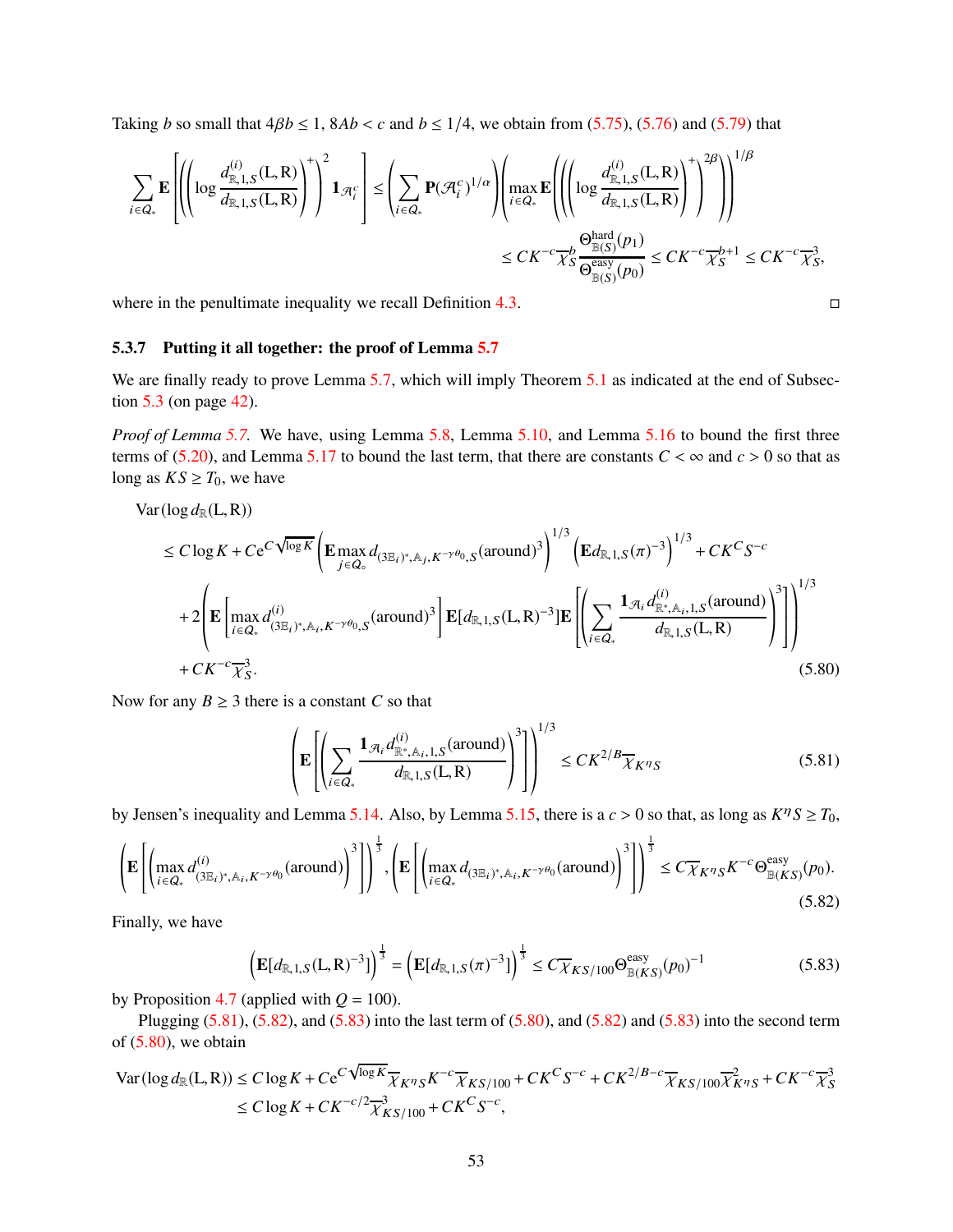with the second equality valid so long as *B* is chosen so large that  $2/B \le c/4$  and *K* is large enough that *K* ≥ 100,  $K^{\eta-1}$  ≥ 1/100 and  $e^{C\sqrt{\log K}}$  ≤  $K^{c/4}$ .<br>1980 - Johann Stein, Amerikaansk politiker († 1905)<br>1980 - Johann Stein, Amerikaansk politiker († 1906)

## <span id="page-53-0"></span>6 Subsequential scaling limits

The variance bound proved in the previous section will allow us to show that the renormalized metric is "almost" Hölder continuous. (The "almost" is because the metric takes discrete values—this point is not important.) We recall the definition of  $\Theta^*(S)$  in Corollary [5.2.](#page-34-4)

<span id="page-53-2"></span>**Theorem 6.1.** *There is a constant c* > 0 *and a function*  $f : \mathbf{R}_{>0} \to \mathbf{R}_{>0}$  *so that*  $\lim_{S \to \infty} f(S) = 0$  *and the following holds. For every*  $\varepsilon > 0$ *, there is a constant*  $C = C(\varepsilon) < \infty$  *so that for every*  $S \ge 0$ *, with probability at least*  $1 - \varepsilon$ *, we have that for every x, y*  $\in \mathbb{B}(S)$ *,* 

$$
\frac{d_{\mathbb{B}(S)}(x,y)}{\Theta^*(S)} \leq C(\varepsilon) \left( \left| \frac{x-y}{S} \right|^c \vee f(S) \right).
$$

<span id="page-53-1"></span>Corollary 6.2. *The family*

$$
\left\{\frac{d_{\mathbb{B}(1),\delta}(\cdot,\cdot)}{\Theta^*(\delta^{-\frac{2}{\gamma^2+4}})}\right\}_{\delta>0}
$$

*is tight in the uniform topology on*  $[0, 1]^2$ *.* 

*Proof.* This follows immediately from Theorem [6.1,](#page-53-2) Proposition [2.35,](#page-17-0) and Lemma [A.4](#page-61-0) (the last being a slight generalization of the Arzelà–Ascoli theorem).

We note that Corollary [6.2](#page-53-1) immediately implies almost all of Theorem [1.1](#page-0-0) by Proposition [2.25](#page-13-0) and Prokhorov's theorem, except that the limiting objects may be pseudometrics rather than metrics. In this section we prove Theorem [6.1,](#page-53-2) and then in the next section we will prove that the limiting objects are in fact metrics. We will need a preliminary lemma, which allows us to deal with the "base case" of our diameter chaining argument by showing that it is unlikely that very small boxes will have large diameter.

<span id="page-53-6"></span>**Lemma 6.3.** *There is a*  $C < \infty$  *and a*  $v_0 > 1$  *so that if*  $v \in (1, v_0)$  *then there is an*  $\alpha > 0$  *so that the following holds.* Fix  $S, K > 0$  and let  $\mathbb{R} = \mathbb{B}(S)$ . Divide  $\mathbb{R}^{\circ}$  into J-many  $K^{-1}S \times K^{-1}S$  boxes labeled  $\mathbb{C}_1, \ldots, \mathbb{C}_J$ , with  $J \leq CK^2$ . Then for all  $u > 0$ ,

<span id="page-53-5"></span>
$$
\mathbf{P}\left(\max_{1 \le j \le J} \mu_{\mathbb{R}^*}(\mathbb{C}_j) \ge u\right) \le C u^{-\nu} S^{(2+\gamma^2/2)\nu} K^{-\alpha}.\tag{6.1}
$$

*Proof.* Define  $\tilde{v}_0$  to be the  $v_0$  from Proposition [2.11.](#page-9-6) Fix  $v \in (1, \tilde{v}_0)$ . For  $1 \le j \le J$ , define

$$
F_j = \max_{x \in \mathbb{C}_j^{\circ}} h_{\mathbb{R}^* : \mathbb{C}_j^*}(x).
$$

Then we note that  $F_j$  and  $\mu_{\mathbb{C}_j^*}(\mathbb{C}_j)$  are independent. Also, by [\(2.29\)](#page-12-1), we have

<span id="page-53-3"></span>
$$
\mu_{\mathbb{R}^*}(\mathbb{C}_j) \le e^{\gamma F_j} \mu_{\mathbb{C}_j^*}(\mathbb{C}_j). \tag{6.2}
$$

We recall from  $(2.29)$  and  $2.9$  that  $F_j$  has expectation of order 1 and tails like those of a Gaussian with variance log*K*. Therefore, we have

<span id="page-53-4"></span>
$$
\mathbf{E}e^{\gamma\nu F_j} \le C K^{\frac{1}{2}\gamma^2 \nu^2}.
$$
\n
$$
(6.3)
$$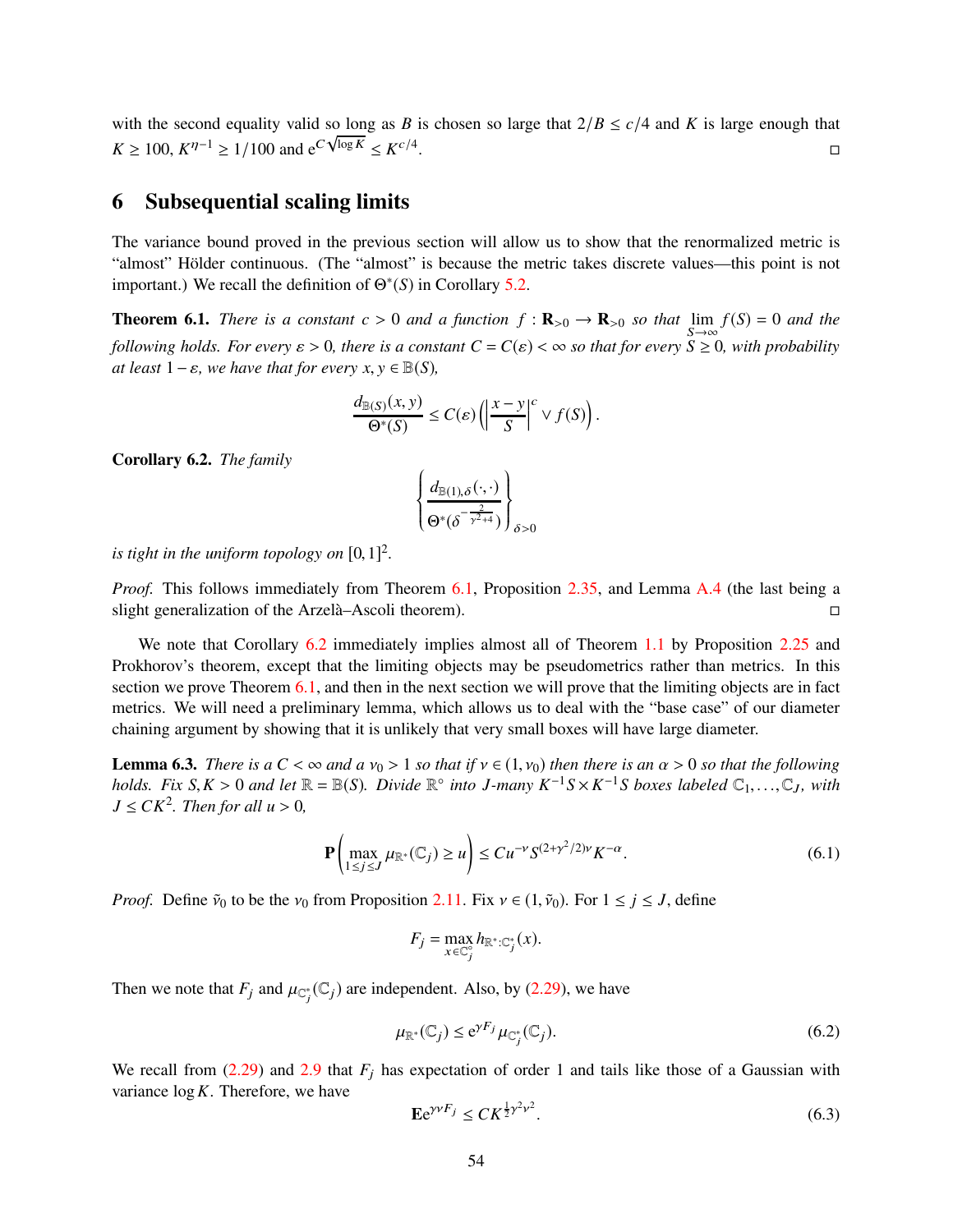On the other hand, we have that  $\mu_{\mathbb{C}_j^*}(\mathbb{C}_j) \stackrel{\text{law}}{=} (S/K)^{2+\gamma^2/2} \mu_{\mathbb{B}^*}(\mathbb{B})$ , where  $\mathbb{B} = [0,1]^2$ , so

<span id="page-54-1"></span>
$$
\mathbf{E}\mu_{\mathbb{C}_j^*}(\mathbb{C}_j)^{\nu} = (S/K)^{(2+\gamma^2/2)\nu} \mathbf{E}\left[\mu_{\mathbb{B}^*}(\mathbb{B})^{\nu}\right].\tag{6.4}
$$

Therefore, by  $(6.2)$  and the independence of the two factors on its right-hand side, along with  $(6.3)$  and  $(6.4)$ , we have

$$
\mathbf{E}\left[\mu_{\mathbb{R}^*}(\mathbb{C}_j)^{\gamma}\right] \leq C S^{(2+\gamma^2/2)\gamma} K^{\frac{1}{2}\gamma^2\nu^2 - (2+\gamma^2/2)\gamma} \mathbf{E}\left[\mu_{\mathbb{B}^*}(\mathbb{B})^{\gamma}\right] \leq C S^{(2+\gamma^2/2)\gamma} K^{\frac{1}{2}\gamma^2\nu^2 - (2+\gamma^2/2)\gamma}
$$

in which we note that  $E\mu_{\mathbb{B}^*}(\mathbb{B})^{\nu}$  is bounded above by a fixed absolute constant according to [\(2.13\)](#page-9-7). Then we have

$$
\mathbf{E}\left[\max_{1\leq j\leq J}\mu_{\mathbb{R}^*}(\mathbb{C}_j)^{\gamma}\right]\leq J\mathbf{E}\left[\mu_{\mathbb{R}^*}(\mathbb{C}_j)^{\gamma}\right]\leq CS^{(2+\gamma^2/2)\gamma}K^{\frac{1}{2}\gamma^2\nu^2-(2+\gamma^2/2)\nu+2}.
$$

If we define  $f(v) = \frac{1}{2}$  $\frac{1}{2}\gamma^2\nu^2 - (2 + \frac{1}{2})$  $(\frac{1}{2}\gamma^2)\nu + 2$ , then  $f(1) = 0$  and  $f'(1) = \frac{1}{2}$  $\frac{1}{2}\gamma^2 - 2 < 0$ , since  $\gamma < 2$ . This implies that there is a  $v_0 > 1$  such that so that  $f(v) < 0$  for  $v \in (1, v_0)$ , which means that if we further take  $v_0 < \tilde{v}_0$ , then for each  $v \in (1, v_0)$  we have an  $\alpha > 0$  so that

$$
\mathbf{E}\left[\max_{1\leq j\leq J}[\mu_{\mathbb{R}^*}(\mathbb{C}_j)]^{\nu}\right]\leq C S^{(2+\gamma^2/2)\nu}K^{-\alpha}.
$$

Inequality  $(6.1)$  then comes from Markov's inequality.

<span id="page-54-0"></span>**Proposition 6.4.** *There is a constant c* > 0 *so that for every*  $\varepsilon$  > 0, *there is a constant*  $C = C(\varepsilon) < \infty$  *so that for every*  $S > 0$  *the following holds. Let*  $\mathbb{R} = \mathbb{B}(S)$ *. For integers*  $t \in \mathbb{Z}_{\geq 0}$  *and*  $0 \leq i, j \leq 2^t - 1$ *, define* 

$$
\mathbb{B}_{t;i,j} = \begin{cases} (i2^{-t}S, j2^{-t+1}S) + [0, 2^{-t}S] \times [0, 2^{-t+1}S] & \text{if } t \text{ is even;}\\ (i2^{-t+1}S, j2^{-t}S) + [0, 2^{-t+1}S] \times [0, 2^{-t}S] & \text{if } t \text{ is odd.} \end{cases}
$$

*Then*

<span id="page-54-2"></span>
$$
\mathbf{P}\left(\bigcup_{t_0=0}^{\lfloor c\log_2 S \rfloor} \left\{\max_{i,j=0}^{2^{t_0}-1} \sup_{x,y \in \mathbb{B}_{t_0;ij}} \frac{d_{\mathbb{R}}(x,y)}{\Theta^*(S)} \ge C(\varepsilon) 2^{-ct_0} \right\}\right) < \varepsilon.
$$
 (6.5)

*Proof.* Because the proof is somewhat technical and involves many parameters, we divide it into steps. The first step is to use a chaining argument to express the maximum in  $(6.5)$  in terms of a sum of hard crossing distances of smaller boxes at many scales. Then we define a budget for the hard crossing distance at each scale, and show that this budget is, with high probability, not exceeded at any scale.

*Step 1: the chaining argument.* By a chaining argument illustrated in Figure [6.1,](#page-55-0) we have, for any *t*,*t*<sup>∗</sup> ∈ **Z**≥0, that

$$
\max_{i,j=0}^{2^t-1} \sup_{x,y \in \mathbb{B}_{t;i,j}} d_{\mathbb{R}}(x,y) \le 2 \max_{i,j=0}^{2^{t*}-1} \sup_{x,y \in \mathbb{B}_{t_i;i,j}} d_{\mathbb{R}^*, \mathbb{B}_{t_i;i,j}}(x,y) + 2 \sum_{s=t}^{t_*} \max_{i,j=0}^{2^s-1} d_{\mathbb{R}^*, \mathbb{B}_{s;i,j}}(\text{hard})
$$
\n
$$
\le C \max_{i,j=0}^{2^{t*}-1} \mu_{\mathbb{R}^*}(\mathbb{B}_{t_i;i,j}) + 2 \sum_{s=t}^{t_*} \max_{i,j=0}^{2^s-1} d_{\mathbb{R}^*, \mathbb{B}_{s;i,j}}(\text{hard}). \tag{6.6}
$$

(See  $[8,$  Proposition 6.7] for a similar construction described in more detail.) The second inequality in [\(6.6\)](#page-54-3) is by the fact that all points in  $\mathbb{B}_{t_*;i,j}$  can be connected by some fixed number of balls inside  $\mathbb{B}_{t_*;i,j}^{\circ}$  with centers in  $\mathbb{B}_{t_*; i,j}$ .

<span id="page-54-3"></span>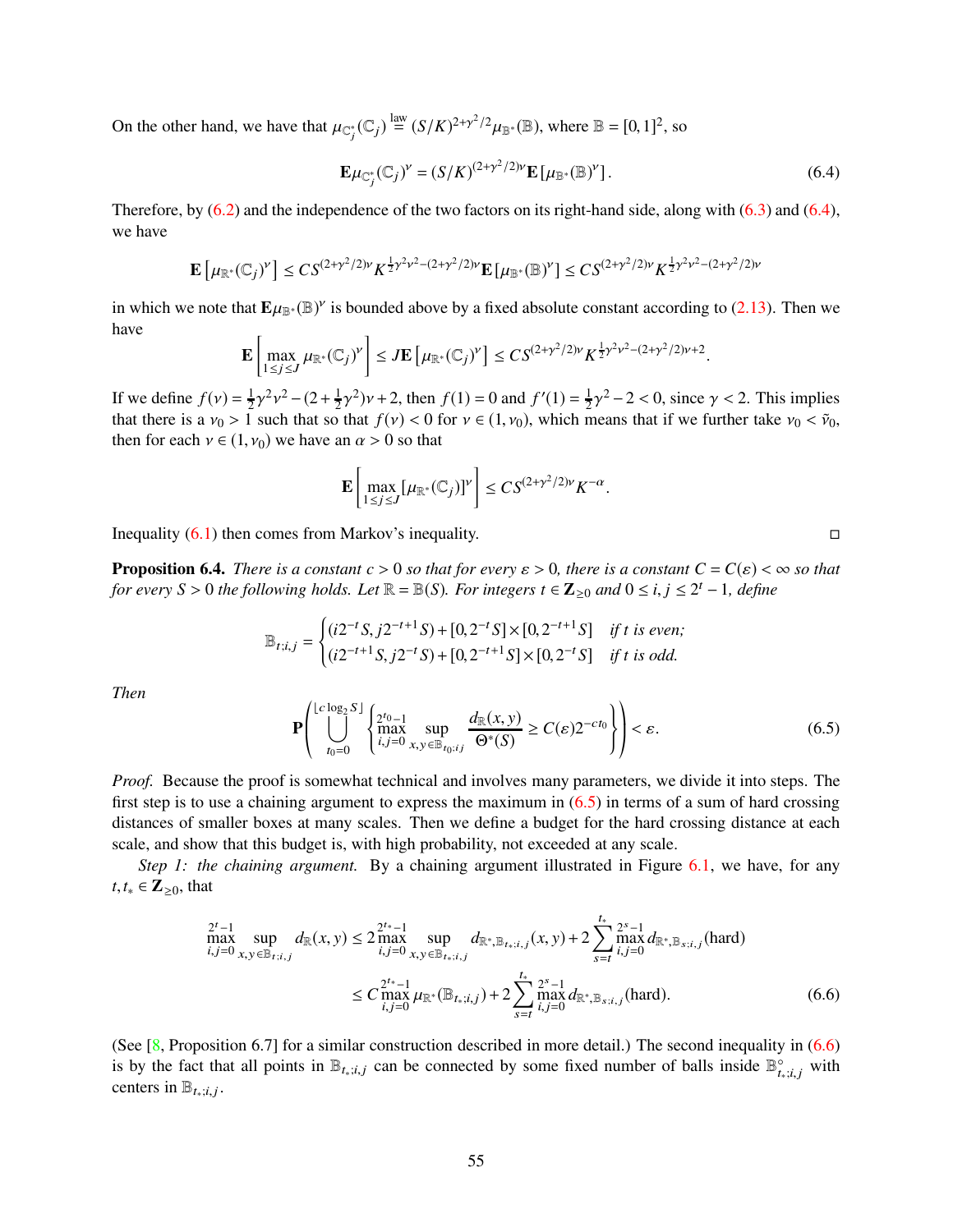<span id="page-55-0"></span>

Figure 6.1: Connecting any two points with two hard crossings at each scale, plus two point-to-point paths within  $\mathbb{B}_{t_i; i_i}$ , Any two points  $x, y \in \mathbb{R}$  can be connected by a combination of a hard crossing in each of the  $\mathbb{B}_{t,i,j}$ s containing either *x* or y, a connection from *x* to a point on the hard crossing of the  $\mathbb{B}_{t_*;i,j}$  containing *x*, and a connection from y to a point on the hard crossing of the  $\mathbb{B}_{t_*;i,j}$  containing y. This is because the hard crossing at each scale is guaranteed to intersect the hard crossings at the next smaller scale, and so all of the crossings can be joined into a crossing joining the two points.

We need to understand the coarse field on each of the  $\mathbb{B}_{t;i,j}$ s. To this end, we define

$$
F_{t;i,j} = \max_{x \in \mathbb{B}_{t;i,j}} h_{\mathbb{R}^* : \mathbb{B}_{t;i,j}^*}(x), \qquad F_t = \max_{i,j=0}^{2^t-1} F_{t;i,j}.
$$

Also define  $\mathcal{S}_s = \mathbb{B}(2^{-(1-\eta)s})$ . By [\(2.41\)](#page-18-2) of Proposition [2.38,](#page-18-0) [\(2.28\)](#page-12-0), and Proposition [2.35,](#page-17-0) we have

<span id="page-55-1"></span> $d_{\mathbb{R}^*,\mathbb{B}_{s;i,j}}(\text{hard}) \leq d_{\mathbb{B}_{s;i,j},e^{-\gamma F_s}}(\text{hard}) \leq e^{(\gamma F_s - \gamma \theta_0 s \log 2)^+} d_{\mathbb{B}_{s;i,j},2^{-\gamma \theta_0 s}}(\text{hard}) \stackrel{\text{law}}{=} e^{(\gamma F_s - \gamma \theta_0 s \log 2)^+} d_{\mathbb{S}_s}(\text{hard}).$  (6.7)

By [\(6.6\)](#page-54-3), [\(6.7\)](#page-55-1), and a union bound, we have, for any choices of *B* and  $q_t$  ( $0 \le t \le t_*$ ),

$$
\mathbf{P}\left(\bigcup_{t_0=0}^{t_*}\left\{\begin{matrix} 2^{t_0}-1\\ \max\limits_{i,j=0}^{t_*-1} \sup\limits_{x,y\in\mathbb{B}_{t_0:i,j}} d_{\mathbb{R}}(x,y) \ge 2q_{t_*} + 2\sum_{t=t_0}^{t_*-1} 2^{Bt^{2/3}} q_t \right\} \right) \\ \le \sum_{t=1}^{t_*-1} \mathbf{P}\left[e^{\gamma F_t - \gamma \theta_0 t \log 2} \ge 2^{Bt^{2/3}}\right] + \sum_{t=0}^{t_*-1} 4^t \mathbf{P}(d_{\mathbb{S}_t}(\text{hard}) \ge q_t) + \mathbf{P}\left(\max_{i,j=0}^{2^{t_*}-1} \mu_{\mathbb{R}^*}(\mathbb{B}_{t_*;i,j}) \ge q_{t_*}\right). \end{matrix} \tag{6.8}
$$

Here, the *q*ts represent a "distance budget" that is available at each scale, so that the distance at each scale stays within the budget except on events whose probabilities we hope will be summable.

*Step 2: defining the distance budget.* To use  $(6.8)$ , we have to define the budgets  $q_t$ , and then estimate the terms on the right-hand side. First, we define

<span id="page-55-5"></span>
$$
t_1 = \lfloor (1 - \eta)^{-1} \log_2(S/T_0) \rfloor,
$$
\n(6.9)

so

<span id="page-55-3"></span><span id="page-55-2"></span>
$$
2^{-(1-\eta)t_1}S \ge T_0,\tag{6.10}
$$

where  $T_0$  is defined as in Proposition [4.4.](#page-27-0) Then, for  $0 \le t < t_*$ , put

$$
q_t = (1 + 2^{A(t \wedge t_1) + D}) \Theta^*(2^{-(1-\eta)t} S),
$$

with constants *A* and *D* to be chosen later. By Proposition [4.8](#page-29-1) and Corollary [5.2,](#page-34-4) we have

<span id="page-55-4"></span>
$$
\mathbf{P}(d_{\mathbb{S}_t}(\text{hard}) \ge q_t) \le C e^{-A^{8/7}(t \wedge t_1)^{8/7}/C - D^{8/7}/C}.
$$
\n(6.11)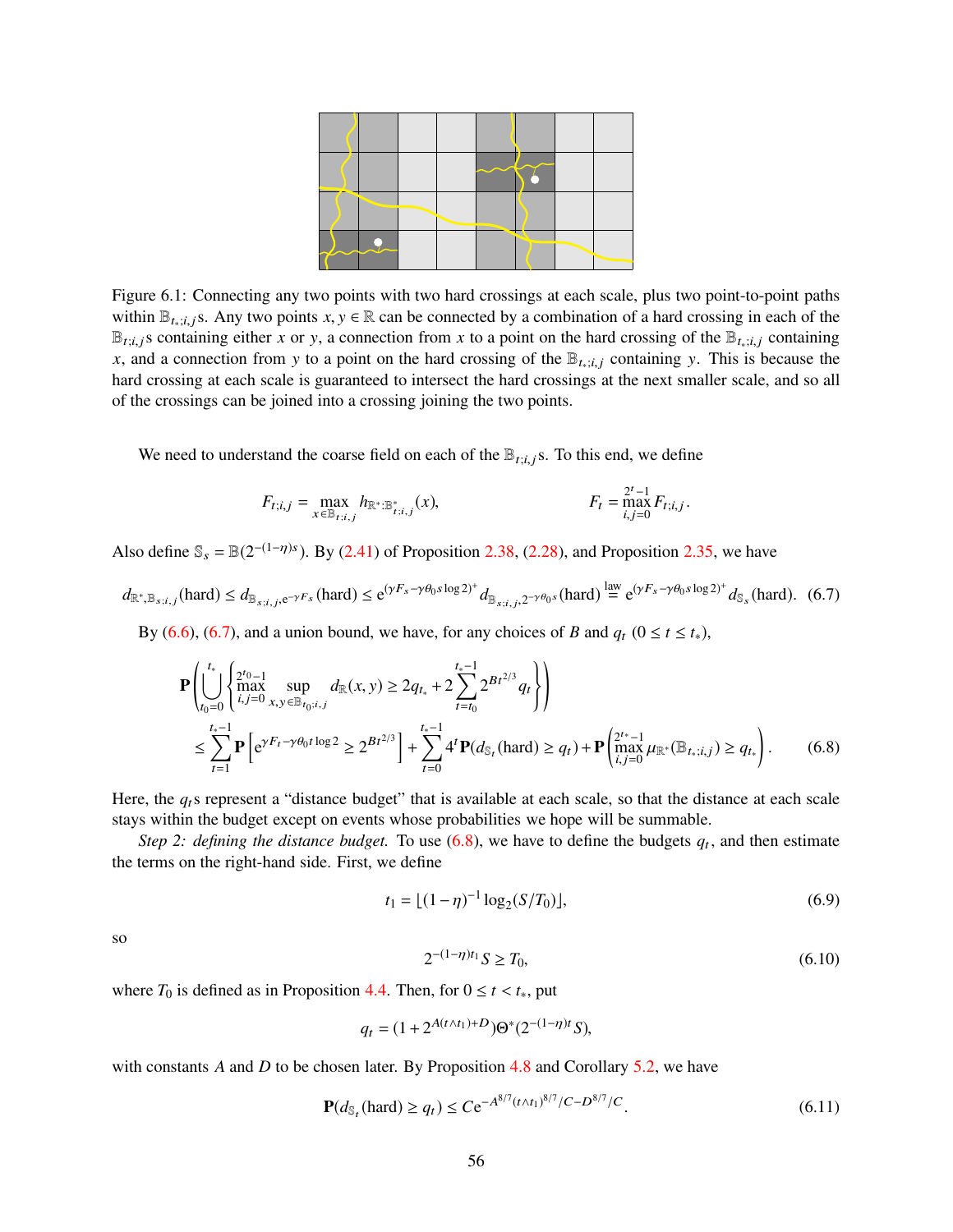On the other hand, by Corollary [5.2,](#page-34-4) Proposition [2.36,](#page-18-6) and Proposition [4.4](#page-27-0) (recalling [\(6.10\)](#page-55-3)) that there are constants  $c > 0$  and  $C_1 < \infty$  so that

$$
\Theta^*(2^{-(1-\eta)t}S) \le \Theta^*(2^{-(1-\eta)(t \wedge t_1)}S) \le C_1 2^{-c(1-\eta)(t \wedge t_1)} \Theta^*(S).
$$

Therefore, we have

<span id="page-56-1"></span>
$$
q_t \le C_1 2^{(A - c(1 - \eta))(t \wedge t_1) + D} \Theta^*(S) \tag{6.12}
$$

for all  $0 \le t < t_*$ .

Also, by [\(2.9\)](#page-7-5) of Corollary [2.8,](#page-7-6) we have

<span id="page-56-0"></span>
$$
\mathbf{P}\left[e^{\gamma F_t - \gamma \theta_0 t \log 2} \ge 2^{Bt^{2/3}}\right] \le C \exp\left\{-\frac{B^2 t^{1/3}}{2\gamma^2 (\log 2)^3}\right\}.
$$
\n(6.13)

Substituting [\(6.11\)](#page-55-4), [\(6.13\)](#page-56-0), [\(6.12\)](#page-56-1), and [\(6.1\)](#page-53-5) from Lemma [6.3](#page-53-6) into [\(6.8\)](#page-55-2) yields, for any  $v \in (1, v_0)$  (defining  $v_0$  and also  $\alpha$  as in Lemma [6.3\)](#page-53-6), a constant *C* so that

$$
\mathbf{P}\left(\bigcup_{t_0=0}^{t_*-1} \begin{cases} 2^{t_0-1} & \text{sup} \\ \prod_{i,j=0}^{2t_0-1} \min_{x,y \in \mathbb{B}_{t_0;i,j}} d_{\mathbb{R}}(x,y) \ge q_{t_*} + C_1 \Theta^*(S) 2^D \sum_{t=t_0}^{t_*-1} 2^{Bt^{2/3} + (A-c(1-\eta))(t \wedge t_1)} \right) \end{cases}\right) \n\le C \sum_{t=0}^{t_*-1} e^{-\frac{B^2t^{1/3}}{2\gamma^2(\log 2)^3}} + Ce^{-D^{8/7} \sum_{t=0}^{t_*-1} e^{t \log 4 - A^{8/7} (t \wedge t_1)^{8/7}/C} + C q_{t_*}^{-\gamma} S^{(2+\gamma^2/2)\gamma} 2^{-t_* \alpha}.
$$
\n(6.14)

*Step 3: analyzing the right-hand side of [\(6.14\)](#page-56-2).* Now we fix  $A = c(1 - \eta)/2$  and analyze the right-hand side of  $(6.14)$ . To bound the third term, we take

<span id="page-56-3"></span><span id="page-56-2"></span>
$$
t_* = \left[\frac{\nu}{\alpha}(2 + \gamma^2/2)\log_2 S\right],\tag{6.15}
$$

so  $S^{(2+\gamma^2/2)\nu}2^{-t_*\alpha} \leq 1$ . We note that the first term of [\(6.14\)](#page-56-2) can be bounded above by

<span id="page-56-4"></span>
$$
C\sum_{t=0}^{\infty} e^{-\frac{B^2t^{1/3}}{2\gamma^2(\log 2)^3}},
$$

which goes to 0 as  $B \to \infty$ . The second term of [\(6.14\)](#page-56-2) can be bounded by writing

$$
\sum_{t=0}^{t_*-1} e^{t \log 4 - A^{8/7} (t \wedge t_1)^{8/7} / C} \le \sum_{t=0}^{\infty} e^{t \log 4 - A^{8/7} t^{8/7} / C} + e^{-A^{8/7} t_1^{8/7} / C} \sum_{t=t_1}^{t_*-1} 4^t
$$
  
\n
$$
\le C \left( 1 + \exp \left\{ -A^{8/7} \left( (1 - \eta)^{-1} \log_2 \frac{S}{T_0} - 1 \right)^{8/7} / C + \left( \frac{\nu}{\alpha} (2 + \gamma^2 / 2) \log_2 S \right) \log 4 \right\} \right), \tag{6.16}
$$

using the values [\(6.9\)](#page-55-5) and [\(6.15\)](#page-56-3) of  $t_1$  and  $t_*$  fixed above. The right-hand side of [\(6.16\)](#page-56-4) is also bounded as  $S \rightarrow \infty$ . Therefore, we have

$$
\lim_{\substack{B \to \infty \\ q_{t_*} \to \infty}} \mathbf{P} \left( \bigcup_{t_0=0}^{t_*-1} \begin{Bmatrix} 2^{t_0-1} & \text{supp} \\ \text{max} & \text{supp} \\ i,j=0 \ x,y \in \mathbb{B}_{t_0:i,j}} \end{Bmatrix} d_{\mathbb{R}}(x,y) \ge q_{t_*} + \theta \Theta^*(S) \sum_{t=t_0}^{t_*-1} 2^{Bt^{2/3} - \frac{1}{2}c(1-\eta)(t \wedge t_1)} \right) = 0,
$$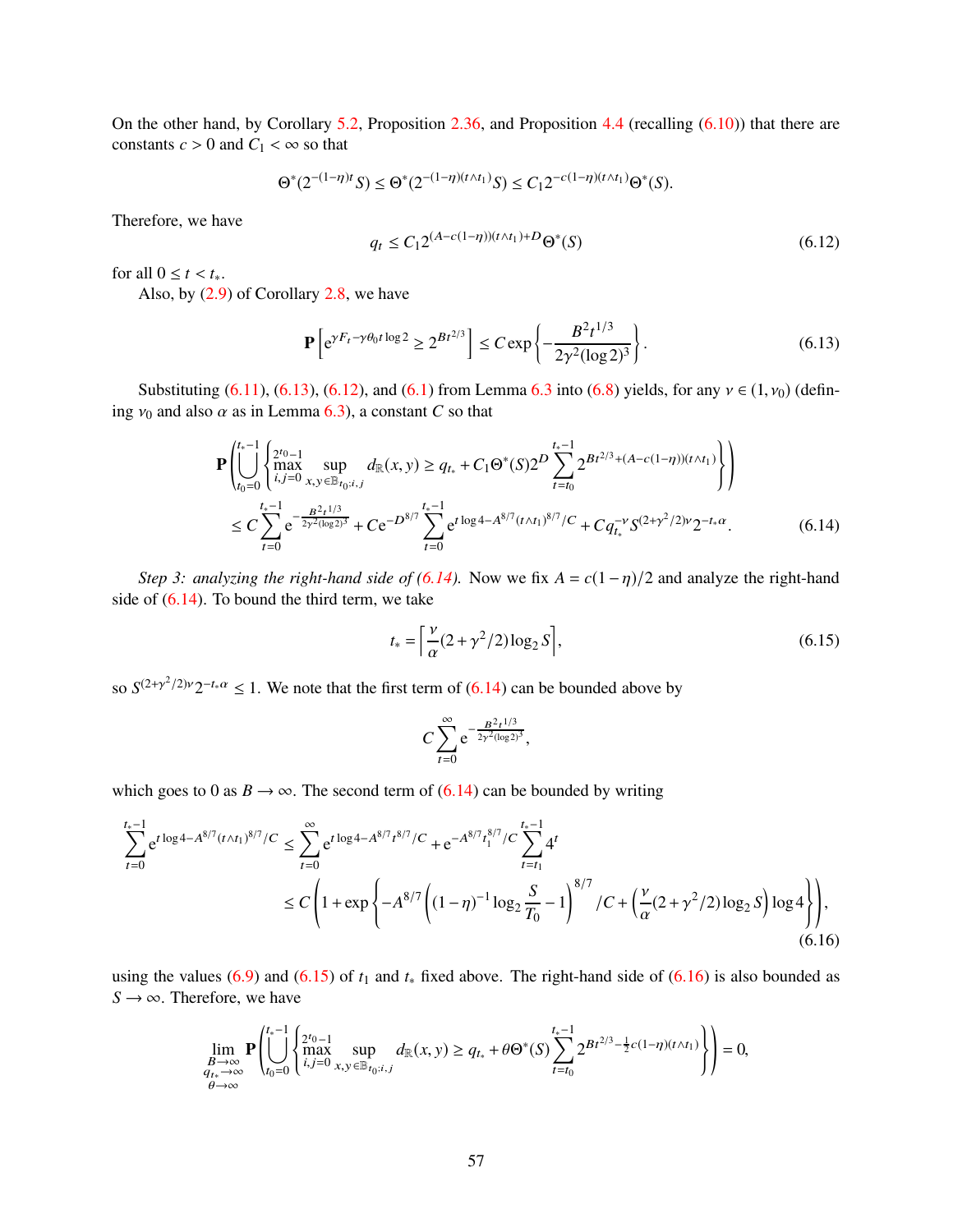uniformly in *S*. In particular, we can take  $\theta = q_{t*} = B$ , and use Lemma [2.37](#page-18-5) to fold these parameters into the sum, so the limit is simplified to

<span id="page-57-0"></span>
$$
\lim_{B \to \infty} \mathbf{P} \left( \bigcup_{t_0=0}^{t_*-1} \left\{ \max_{i,j=0}^{2t_0-1} \sup_{x,y \in \mathbb{B}_{t_0; i,j}} d_{\mathbb{R}}(x,y) \ge \Theta^*(S) \sum_{t=t_0}^{t_*-1} 2^{Bt^{2/3} - \frac{1}{2}c(1-\eta)(t \wedge t_1)} \right\} \right) = 0. \tag{6.17}
$$

*Step 4: analyzing the sum on the left-hand side of [\(6.17\)](#page-57-0).* The limit [\(6.17\)](#page-57-0) yields a bound on the crossing distances, but we need to analyze the sum on the left-hand side to understand exactly what kind of bound. We have, for a constant  $C(B)$  depending on *B* but independent of *S* and  $t_0$ , and a constant *c* independent of *B*, *S*,*t*0, that

$$
\sum_{t=t_0}^{t_*-1} 2^{Bt^{2/3} - \frac{1}{2}c(1-\eta)(t \wedge t_1)} \le C(B)e^{-c_1t_0} + C2^{-\frac{1}{2}c(1-\eta)t_1 + (B+1)t_*^{2/3}}
$$
  
 
$$
\le C(B)e^{-c_1t_0} + C2^{-\frac{1}{2}c(1-\eta)((1-\eta)^{-1}\log_2(S/T_0) - 1) + (B+1)(\frac{\nu}{\alpha}(2+\gamma^2/2)\log_2 S + 1)^{2/3}}, \qquad (6.18)
$$

where the second inequality is by plugging in the definitions  $(6.9)$  and  $(6.15)$ . Now we note that we can take  $C(B)$  so that

$$
2^{-\frac{1}{2}c(1-\eta)((1-\eta)^{-1}\log_2(S/T_0)-1)+(B+1)(\frac{\nu}{\alpha}(2+\gamma^2/2)\log_2S+1)^{2/3}} \leq C(B)S^{-c_2},
$$

where  $c_2 > 0$  is a constant which does not depend on *B*. Also, as long as  $t_0 \leq \frac{c_2}{c_1}$  $\frac{c_2}{c_1} \log S$ , we have  $S^{-c_2} \le e^{-c_1 t_0}$ , so in this case by  $(6.18)$  we have

<span id="page-57-1"></span>
$$
\sum_{t=t_0}^{t_*-1} 2^{Bt^{2/3} - \frac{1}{2}c(1-\eta)(t \wedge t_1)} \leq C(B) e^{-c_1 t_0}.
$$

Plugging this into  $(6.17)$ , we have

$$
\lim_{B \to \infty} \mathbf{P} \left( \bigcup_{t_0 = 0}^{\lfloor \frac{C_2}{t_1} \log S \rfloor \wedge (t_* - 1)} \left\{ \max_{i,j=0}^{2^{t_0} - 1} \sup_{x,y \in \mathbb{B}_{t_0; i,j}} d_{\mathbb{R}}(x,y) \ge \Theta^*(S) C(B) e^{-c_1 t_0} \right\} \right) = 0,
$$

which is equivalent to  $(6.5)$ .

Finally, we are ready to prove Theorem [6.1.](#page-53-2)

*Proof of Theorem* [6.1.](#page-53-2) By Proposition [6.4,](#page-54-0) for each  $\varepsilon > 0$  we have a constant  $C = C(\varepsilon)$  so that, with probability  $1 - \varepsilon$ , for each  $0 \le t_0 \le c \log_2 S$ ,

$$
\sup_{\substack{x,y\in\mathbb{B}(S)\\|x-y|\le 2^{-t_0}S}}\frac{d_{\mathbb{B}(S)}(x,y)}{\Theta^*(S)}\le 2C(\varepsilon)2^{-ct_0}.
$$

Therefore,

$$
\sup_{x,y \in \mathbb{B}(S)} \frac{d_{\mathbb{R}}(x,y)/\Theta^*(S)}{|\frac{x-y}{S}| \vee S^{-c}} \le 2C(\varepsilon)
$$

with probability  $1 - \varepsilon$ , so the theorem is proved.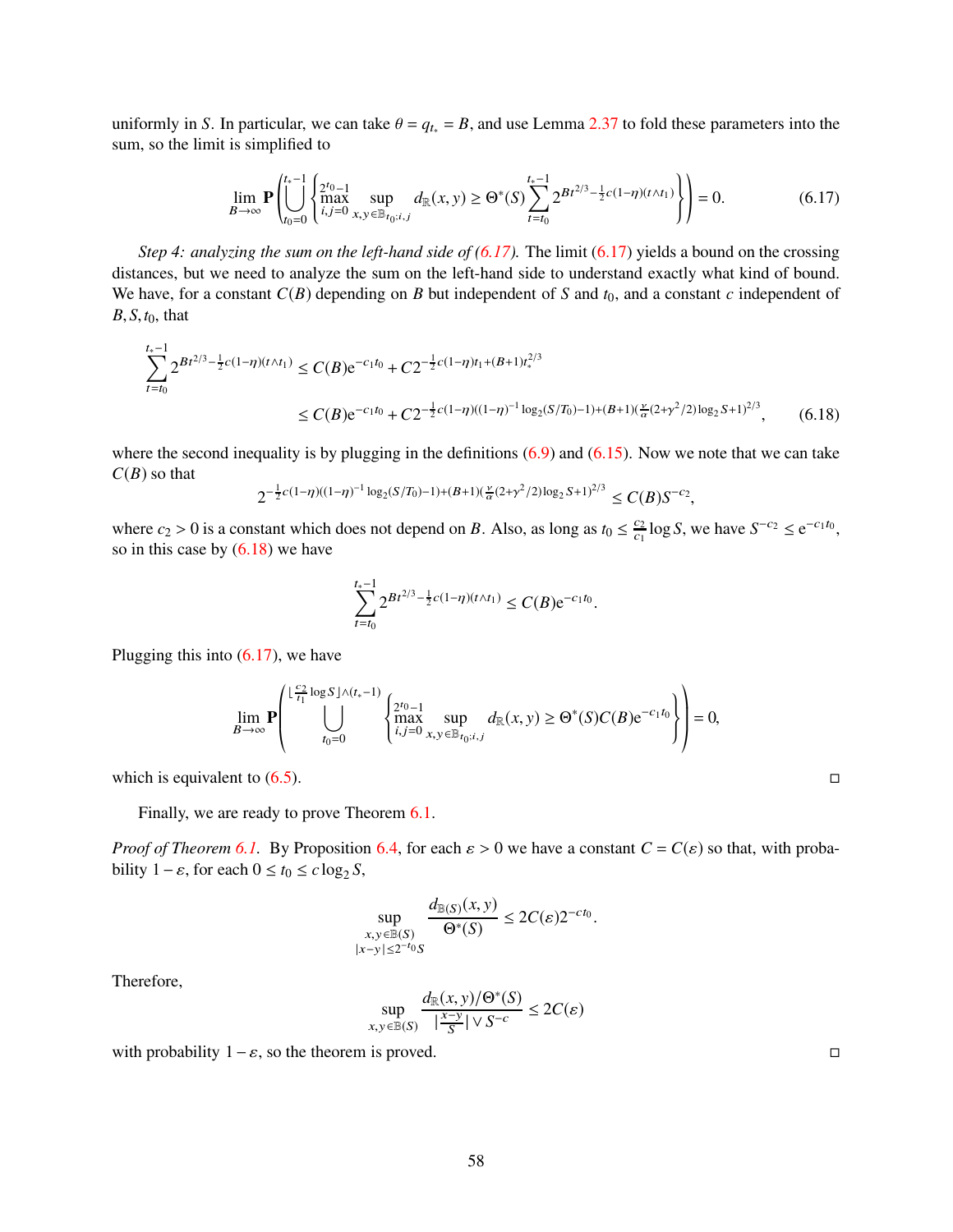# <span id="page-58-0"></span>7 Bi-Hölder continuity of the limiting metrics

Up to now, we have established the existence of a subsequential limiting function for our sequence of approximating metrics. It is of course clear that any limiting function must satisfy positivity, symmetry, and the triangle inequality, qualifying it for the title of "pseudo-metric." However, it is not *a priori* clear that a limiting pseudometric must be a true metric—that is, that it is positive definite. That is what we will prove in this section. In fact, we will prove the stronger statement that the Euclidean metric must be Hölder continuous with respect to any limiting LGD metric. The following proposition gives a uniform upper bound on the moments of the Hölder coefficient, from which the Hölder continuity of the Euclidean metric with respect to any subsequential limit of the LGD metric follows by Fatou's lemma.

**Proposition 7.1.** *For every B*  $\in$  (1, $\infty$ )*, we have an*  $\alpha_0 > 0$  *so that for any*  $\alpha \in (0, \alpha_0)$ *, there is a constant*  $C < \infty$  *so that for any*  $\delta > 0$ *, if we define*  $\mathbb{B} = \mathbb{B}(1)$ *, then* 

<span id="page-58-3"></span>
$$
\mathbf{E}\left[\left(\max_{x,y\in\mathbb{B}}\frac{|x-y|}{\left(d_{\mathbb{B},\delta}(x,y)/\Theta^*(\delta^{-\frac{2}{\gamma^2+4}})\right)^{\alpha}}\right)^{\beta}\right] \leq C.
$$
\n(7.1)

<span id="page-58-1"></span>*Proof.* Note that

$$
\max_{x,y \in \mathbb{B}} \frac{|x-y|}{\left[d_{\mathbb{B},\delta}(x,y)/\Theta^*(\delta^{-\frac{2}{\gamma^2+4}})\right]^\alpha} = \max_{n \in \mathbb{N}} \max_{\substack{x,y \in \mathbb{B} \\ |x-y| \ge 2^{-n} \\ n \in \mathbb{N}}} \frac{|x-y|}{\left[d_{\mathbb{B},\delta}(x,y)/\Theta^*(\delta^{-\frac{2}{\gamma^2+4}})\right]^\alpha}
$$
\n
$$
\le 2 \max_{n \in \mathbb{N}} \left(2^{-n} \left[ \frac{d_{\mathbb{B},\delta}(\min;2^{-n})}{\Theta^*(\delta^{-\frac{2}{\gamma^2+4}})} \right]^{-\alpha} \right).
$$
\n(7.2)

By Proposition [4.7](#page-28-7) and Theorem [5.1,](#page-34-0) we have for every  $A < \infty$  a constant  $C < \infty$  so that, for each  $a \in (0,1)$ , we have

$$
\mathbf{E}[d_{\mathbb{B}}(\min; a)^{-A}] \le C(1 + a^{-C})[\Theta^*(\delta^{-\frac{2}{\gamma^2 + 4}})]^{-A}.
$$

This implies that

<span id="page-58-2"></span>
$$
\mathbf{E}\left[\max_{n\in\mathbf{N}}\left(\frac{d_{\mathbb{B}}(\min;2^{-n})/\Theta^*(\delta^{-\frac{2}{\gamma^2+4}})}{2^{-n/\alpha}}\right)^{-A}\right] \leq \sum_{n=0}^{\infty}\mathbf{E}\left[\left(\frac{d_{\mathbb{B}}(\min;2^{-n})/\Theta^*(\delta^{-\frac{2}{\gamma^2+4}})}{2^{-n/\alpha}}\right)^{-A}\right] \leq C\sum_{n=0}^{\infty}\frac{(1+2^{Cn})}{2^{An/\alpha}},\tag{7.3}
$$

where the constant *C* still depends on *A*. As long as  $\alpha$  is chosen small enough so that  $A/\alpha \ge C$ , the last sum is finite. In particular, choose  $\alpha$  so small that  $A/\alpha \geq B$ . Then we have

$$
\mathbf{E}\left[\max_{n\in\mathbb{N}}\left(\frac{d_{\mathbb{B}}(\min;2^{-n})/\Theta^*(\delta^{-\frac{2}{\gamma^2+4}})}{\left(d_{\mathbb{B},\delta}(x,y)/\Theta^*(\delta^{-\frac{2}{\gamma^2+4}})\right)^{\alpha}}\right)^{A/\alpha}\right] \leq \mathbf{E}\left[\left(2\max_{n\in\mathbb{N}}2^{-n}\left[\frac{d_{\mathbb{B},\delta}(\min;2^{-n})}{\Theta^*(\delta^{-\frac{2}{\gamma^2+4}})}\right]^{-\alpha}\right)^{A/\alpha}\right]
$$

$$
=2^{A/\alpha}\mathbf{E}\left[\max_{n\in\mathbb{N}}\left(\frac{d_{\mathbb{B},\delta}(\min;2^{-n})/\Theta^*(\delta^{-\frac{2}{\gamma^2+4}})}{2^{-n/\alpha}}\right)^{-A}\right] \leq C,
$$

where the first inequality is by [\(7.2\)](#page-58-1) and the second is by [\(7.3\)](#page-58-2). Then [\(7.1\)](#page-58-3) follows by Jensen's inequality.  $\Box$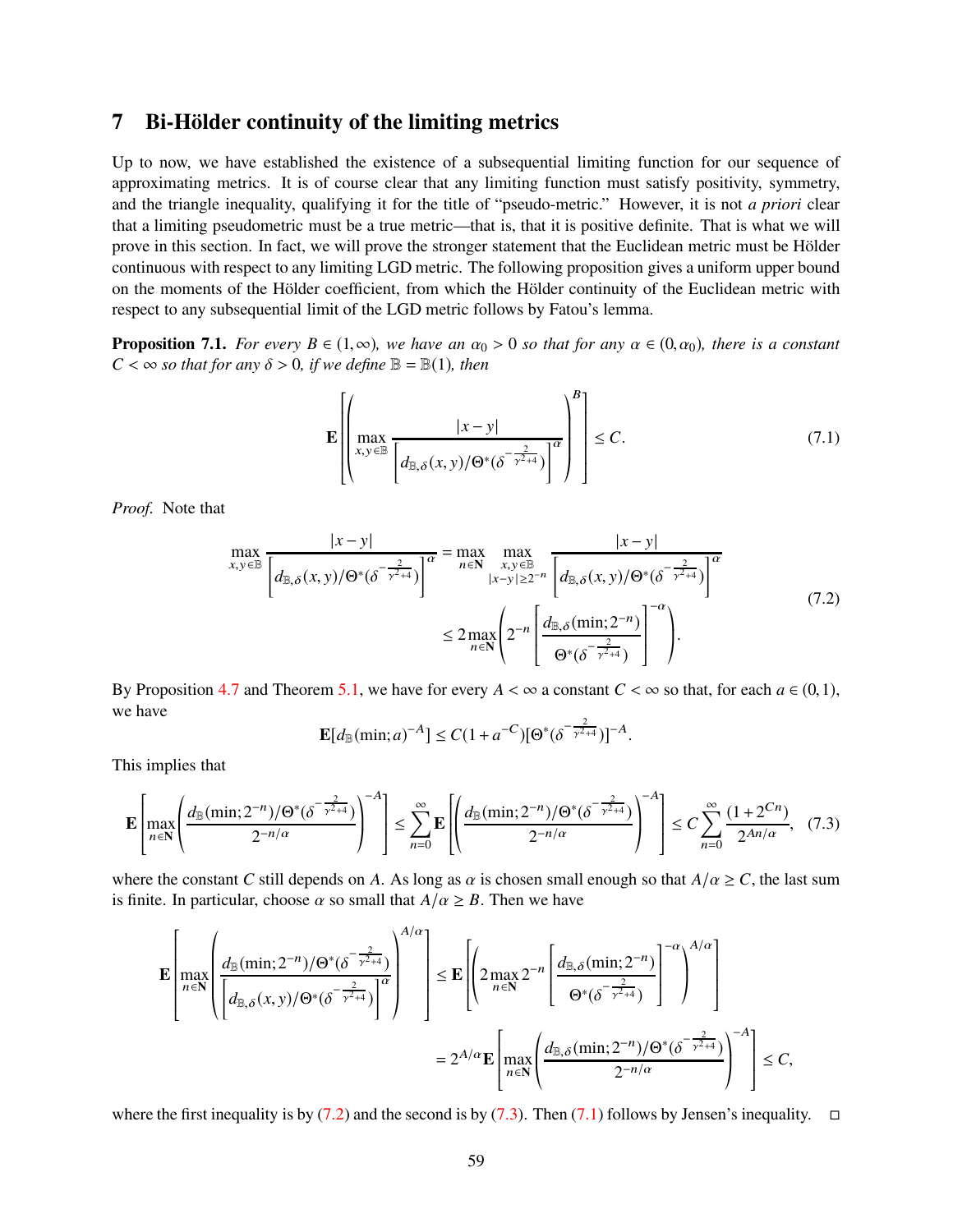# <span id="page-59-1"></span>A Technical lemmas

<span id="page-59-0"></span>**Lemma A.1.** *Let X be a positive random variable and let*  $\Theta_X$  *be its quantile function. For any p, q*  $\in$  (0, 1)*, we have*

$$
\Theta_X(q) \le \exp\left\{ \sqrt{\text{Var}(\log X)} \left( (1-q)^{-1/2} + p^{-1/2}) \right) \right\} \Theta_X(p).
$$

*Proof.* Define  $\mu = \mathbf{E} \log X$ . We have, for  $a \ge e^{\mu}$ ,

$$
1 - F_X(a) = \mathbf{P}(X \ge a) = \mathbf{P}(\log X \ge \log a) = \mathbf{P}(\log X - \mu \ge \log a - \mu) \le \frac{\text{Var}(\log X)}{(\log a - \mu)^2}.
$$

This means that  $\Theta_X \left(1 - \frac{\text{Var}(\log X)}{(\log a - \mu)^2}\right)$  $(\log a-\mu)^2$  $\left( \int \frac{\text{Var}(\log X)}{1-p} \right)$  $\frac{r(\log X)}{1-p} + \mu$  $\overline{1}$ , then  $a \ge \exp{\mathbb{E}\log X}$  and 1 −  $Var(log X)$  $\frac{\text{Var}(\log X)}{(\log a - \mu)^2} = p$ , so  $\overline{)}$ 

$$
\Theta_X(p) \le \exp\left\{ \sqrt{\frac{\text{Var}(\log X)}{1 - p}} + \mu \right\}.
$$

Similarly, we have, if  $a \leq \exp{\mathbb{E} \log X}$ ,

$$
F_X(a) = \mathbf{P}(X \le a) = \mathbf{P}(\log X \le \log a) \le \mathbf{P}(\log X - \mu \le \log a - \mu) \le \frac{\text{Var}(\log X)}{(\log a - \mu)^2}.
$$

Therefore,  $a \leq \Theta_X \left( \frac{\text{Var}(\log X)}{(\log a - \mu)^2} \right)$  $(\log a-\mu)^2$  $\bigg)$ . Now if  $a = \exp \bigg\{-\bigg\}$  $\sqrt{\frac{\text{Var}(\log X)}{p}} + \mu$  $\left\{\right\}$ , then  $a \leq \exp{\mathbf{E} \log X}$  and  $\frac{\text{Var}(\log X)}{(\log a - \mu)^2} = p$ , so  $\Theta_X(p) \geq \exp\left\{-\frac{1}{2}\right\}$  $\sqrt{\text{Var}(\log X)}$  $\frac{\log A}{p} + \mu$  $\overline{ }$ .

Therefore, for any  $p, q \in (0, 1)$ , we have

$$
\Theta_X(q) \le \exp\left\{\sqrt{\frac{\text{Var}(\log X)}{1-q}} + \mu\right\} \le \exp\left\{\sqrt{\text{Var}(\log X)}\left((1-q)^{-1/2} + p^{-1/2})\right)\right\} \exp\left\{-\sqrt{\frac{\text{Var}(\log X)}{p}} + \mu\right\}
$$
  

$$
\le \exp\left\{\sqrt{\text{Var}(\log X)}\left((1-q)^{-1/2} + p^{-1/2})\right)\right\} \Theta_X(p).
$$

<span id="page-59-2"></span>**Lemma A.2.** *Suppose that*  $p < \frac{1}{2}$  $\frac{1}{2}$  *and*  $X_1, \ldots, X_N$  *are iid* Bernoulli(*p*) *random variables. Let*  $S_N = \sum_{i=1}^N X_i$ . *Then*

$$
\mathbf{P}[S_N/N \ge 1/2] \le (8p)^{N/2}.
$$

*Proof.* We have

$$
\mathbf{P}[S_N/N \ge 1/2] = \mathbf{P}\left[e^{\lambda S_N} \ge e^{\lambda N/2}\right] \le \frac{\left(\mathbf{E}e^{\lambda X_i}\right)^N}{e^{\lambda N/2}} = \left(\frac{pe^{\lambda} + 1 - p}{e^{\lambda/2}}\right)^N.
$$

Putting  $\lambda = \log \frac{1-p}{p}$ , we obtain

$$
\mathbf{P}[S_N/N \ge 1/2] \le \left(2(1-p)\left(\frac{1-p}{p}\right)^{-\frac{1}{2}}\right)^N \le (8p)^{N/2}.
$$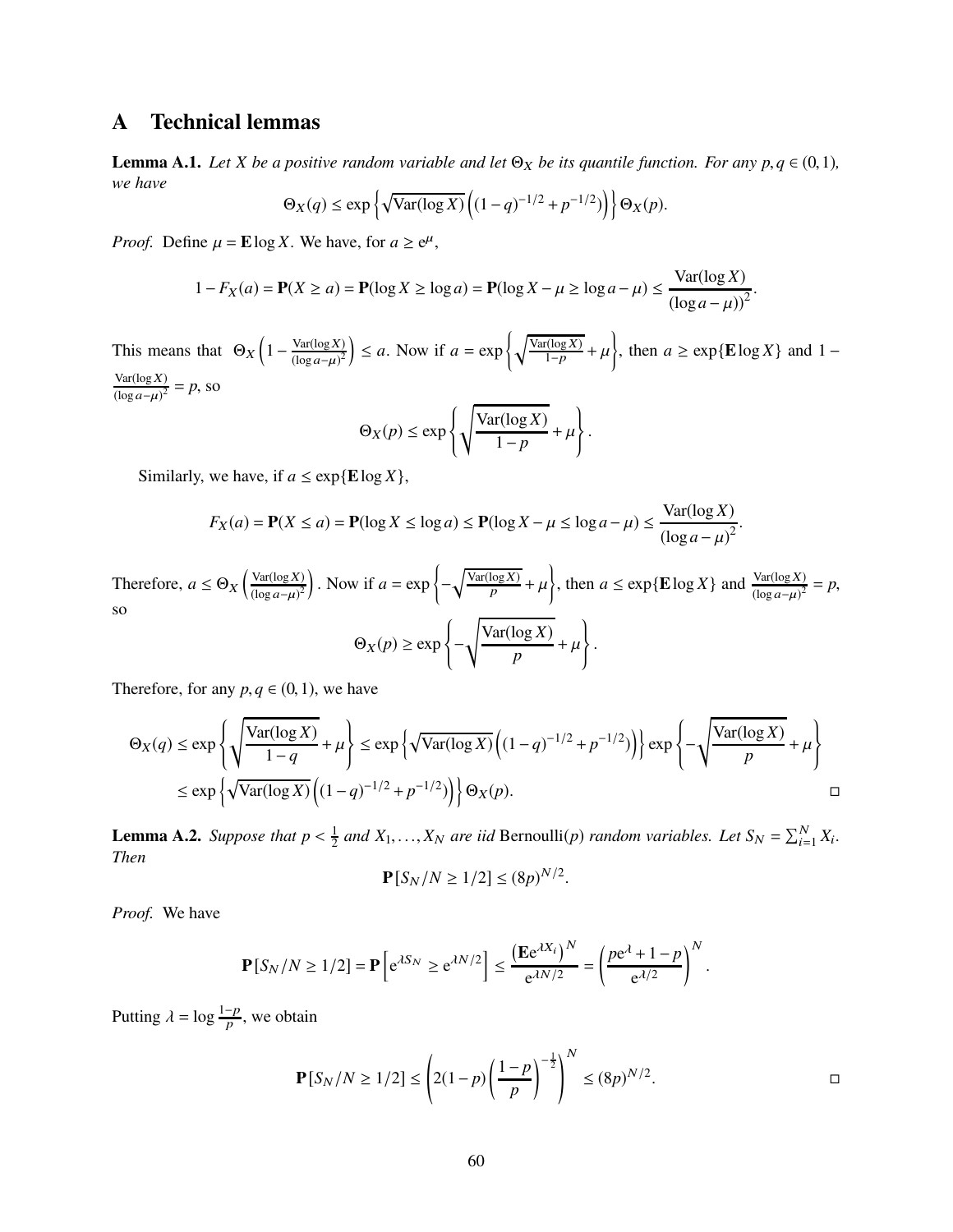<span id="page-60-0"></span>**Lemma A.3.** *Suppose that*  $\mathbb B$  *is a rectangle and*  $dist_E(x, \partial \mathbb B) \ge c \operatorname{diam}_E(\mathbb B)$  *for some constant c. Then there is a constant c, depending on C, so that*

$$
|\nabla_y p_t^{\mathbb{B}}(x, y)| \le C \frac{|x - y|}{t^2} e^{-\frac{|x - y|^2}{2t}}.
$$

*Proof.* This proof essentially appeared before in [\[34,](#page-63-0) Appendix 1] and was refined in [\[12\]](#page-62-10), but as we need a somewhat different statement, we present the proof in full. We have

$$
p_t^{\mathbb{B}}(x, y) = \frac{e^{-\frac{|x - y|^2}{2t}}}{2\pi t} q_t^{\mathbb{B}}(x, y),
$$

where

$$
q_t^{\mathbb{B}}(x, y) = \mathbf{P}\left(B_s - \frac{s}{t}B_t + x + \frac{s}{t}(y - x) \in \mathbb{B} \text{ for all } s \le t\right).
$$

Therefore, we have

<span id="page-60-1"></span>
$$
\nabla_y p_t^{\mathbb{B}}(x, y) = -(x - y) \frac{e^{-\frac{|x - y|^2}{2t}}}{4\pi t^2} q_t^{\mathbb{B}}(x, y) + \frac{e^{-\frac{|x - y|^2}{2t}}}{2\pi t} \nabla_y q_t^{\mathbb{B}}(x, y). \tag{A.1}
$$

Fix  $y_1, y_2 \in \mathbb{R}$ . Let  $z^{(1)}$  be the *x*-coordinate of the right edge of  $\mathbb{B}$ . Let  $E_i$  be the event

$$
\left\{\max_{s\leq t} (B_s - \frac{s}{t}B_t + x + \frac{s}{t}(y_i - x))^{(1)} > z^{(1)}\right\},\right.
$$

where the superscript (1) means to consider the *x*-coordinate. We note that

$$
\left| (B_s - \frac{s}{t}B_t + x + \frac{s}{t}(y_1 - x))^{(1)} - (B_s - \frac{s}{t}B_t + x + \frac{s}{t}(y_2 - x))^{(1)} \right| \le |y_1 - y_2|.
$$

Therefore, if  $E_1$  occurs but  $E_2$  does not, then we must have that

$$
\max_{s\leq t}(B_s-\frac{s}{t}B_t+x+\frac{s}{t}(y_1-x))^{(1)}\in [z^{(1)},z^{(1)}+|y_1-y_2|].
$$

We have that

$$
\mathbf{P}\left(\max_{s\leq t} (B_s - \frac{s}{t}B_t + x + \frac{s}{t}(y_1 - x))^{(1)} \in [z^{(1)}, z^{(1)} + (y_1 - y_2)^{(1)}]\right)
$$
  
= 
$$
\mathbf{P}\left(\max_{s\leq t} (B_s - \frac{s}{t}B_t + x + \frac{s}{t}(y_1 - x))^{(1)} \geq z^{(1)}\right)
$$
  
- 
$$
\mathbf{P}\left(\max_{s\leq t} (B_s - \frac{s}{t}B_t + x + \frac{s}{t}(y_1 - x))^{(1)} \geq z^{(1)} + (y_1 - y_2)^{(1)}\right).
$$

By the reflection principle, we have that

$$
\mathbf{P}\left(\max_{s\leq t}(B_s - \frac{s}{t}B_t + x + \frac{s}{t}(y_1 - x))^{(1)} \geq z^{(1)}\right) = \frac{1}{2}e^{-\frac{(z^{(1)}+y_1^{(1)}-x)^2+(y_1^{(1)}-x)^2}{2t}}
$$

$$
\mathbf{P}\left(\max_{s\leq t}(B_s - \frac{s}{t}B_t + x + \frac{s}{t}(y_1 - x))^{(1)} \geq z^{(1)} + (y_1 - y_2)^{(1)}\right) = \frac{1}{2}e^{-\frac{(z^{(1)}+2y_1^{(1)}-y^{(2)}-x)^2+(y_1^{(1)}-x)^2}{2t}},
$$

so

$$
\mathbf{P}(E_1 \setminus E_2) \leq \frac{1}{2} \left( e^{-\frac{(z^{(1)} + y_1^{(1)} - x)^2 + (y_1^{(1)} - x)^2}{2t}} - e^{-\frac{(z^{(1)} + 2y_1^{(1)} - y^{(2)} - x)^2 + (y_1^{(1)} - x)^2}{2t}} \right).
$$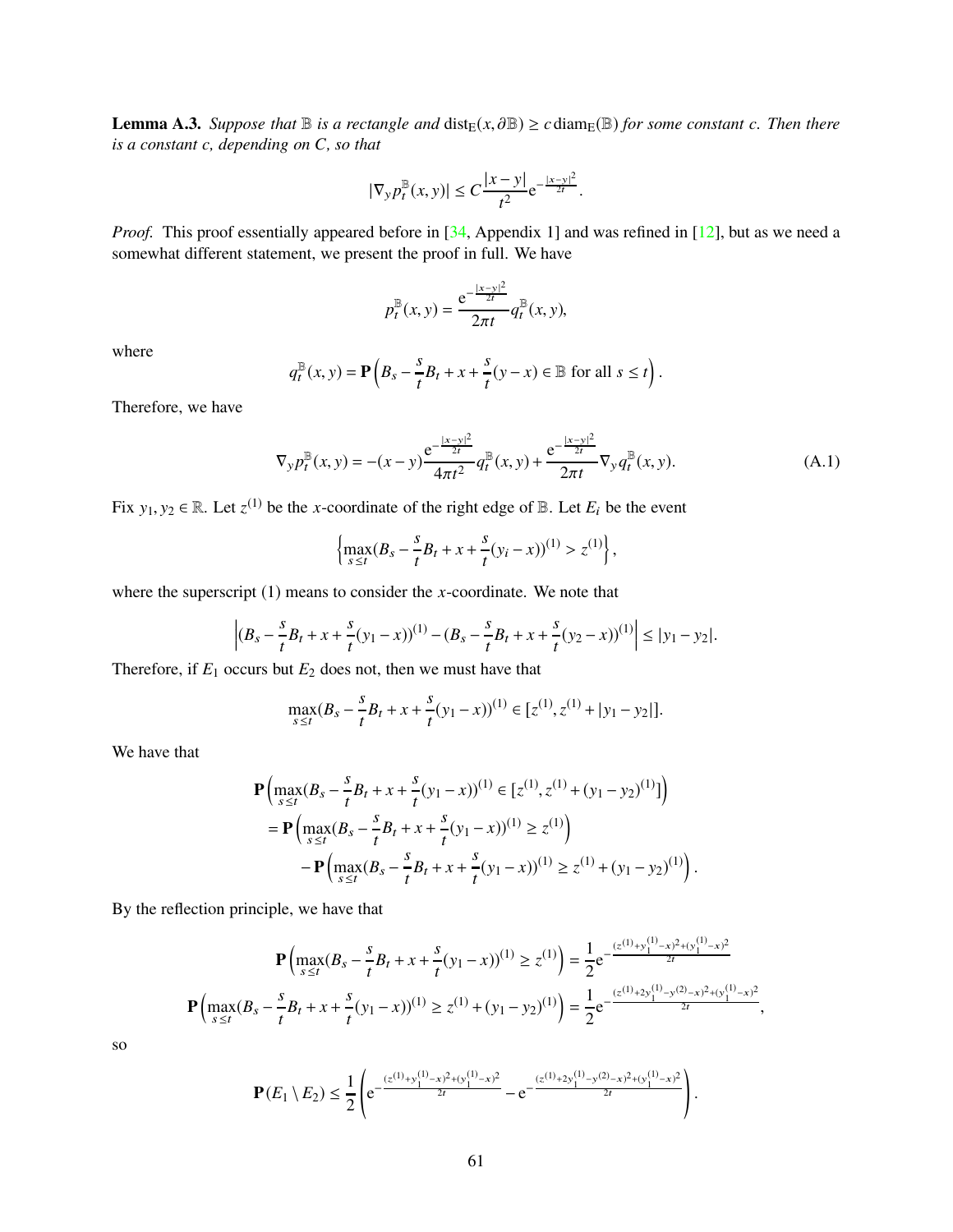Now we have

$$
\lim_{y_2^{(1)} \to y_1^{(1)}} \frac{1}{2(y_2^{(1)} - y_1^{(1)})} \left( e^{-\frac{(z^{(1)} + y_1^{(1)} - x)^2 + (y_1^{(1)} - x)^2}{2t}} - e^{-\frac{(z^{(1)} + 2y_1^{(1)} - y^{(2)} - x)^2 + (y_1^{(1)} - x)^2}{2t}} \right)
$$
\n
$$
= \frac{\left(z^{(1)} + y_1^{(1)} - x\right)}{2t} e^{-\frac{(z^{(1)} + y_1^{(1)} - x)^2 + (y_1^{(1)} - x)^2}{2t}}.
$$

This implies that  $|\nabla_y q_t^{\mathbb{B}}|$  $\mathbb{E}[f(x, y_1)| \leq C \frac{\text{diam}_{E}(\mathbb{R})}{2t} \exp \left\{-\frac{\text{diam}_{E}(\mathbb{R})^2}{Ct}\right\}$ , and plugging into  $(A.1)$  we obtain

$$
\left|\nabla_y p_t^{\mathbb{B}}(x,y)\right| \le \frac{|x-y|}{4\pi t^2} e^{-\frac{|x-y|^2}{2t}} + C\frac{e^{-\frac{|x-y|^2}{2t}}}{4\pi t^2} \operatorname{diam}_E(\mathbb{R}) \exp\left\{-\frac{\operatorname{diam}_E(\mathbb{R})^2}{Ct}\right\} \le C\frac{|x-y|}{t^2} e^{-\frac{|x-y|^2}{2t}}. \qquad \Box
$$

<span id="page-61-0"></span>**Lemma A.4.** Let  $\mathbb{X}$  be a rectangular subset of  $\mathbb{R}^d$  and suppose that we have a family of functions  $\{f_n : \mathbb{X} \to \mathbb{R}^d\}$ **R**} *so that, for some constant C, we have*

<span id="page-61-4"></span>
$$
|f_n(x)| \le C \tag{A.2}
$$

!

*and*

<span id="page-61-1"></span>
$$
|f_n(x) - f_n(y)| \le C(|x - y|^\alpha \vee \beta_n)
$$
\n(A.3)

*for some*  $\alpha > 0$  *and some sequence*  $\beta_n \to 0$ . Then the family  $\{f_n : \mathbb{X} \to \mathbb{R}\}$  is precompact in the uniform *topology.*

*Proof.* Extend  $f_n$  to an open subset  $X'$  of  $\mathbb{R}^d$  containing X by reflecting it across the boundaries; note that this can be done in such a way that  $(A.3)$  still holds, perhaps with a larger constant *C*. Let  $\rho : \mathbf{R}^d \to \mathbf{R}$  be a smooth positive function such that  $\text{supp}\,\rho \subset B(0,1)$  and define  $\rho_{\varepsilon}(x) = \varepsilon^{-d}\rho(\varepsilon^{-1}x)$ . Let \* denote convolution. We have that

<span id="page-61-5"></span>
$$
|\rho_{\varepsilon} * f_n(x) - f_n(x)| = \left| \int \rho_{\varepsilon}(y) f_n(x - y) dy - f_n(x) \right| \le \int \rho_{\varepsilon}(y) |f_n(x - y) - f_n(x)| dy
$$
  
\n
$$
\le C \int \rho_{\varepsilon}(y) (|y|^\alpha \vee \beta_n) dx \le C(\varepsilon^\alpha \vee \beta_n).
$$
\n(A.4)

Moreover, if  $|x - z|^{\alpha} \ge \beta_n$ , then we have

$$
|\rho_{\varepsilon} * f_n(x) - \rho_{\varepsilon} * f_n(z)| = \left| \int [f_n(x - y) - f_n(z - y)] \rho_{\varepsilon}(y) dy \right| \le C|x - z|^{\alpha}, \tag{A.5}
$$

while if  $|x - z|^{\alpha} \leq \beta_n$ , then we have, if  $\varepsilon = \beta_n$ , that

<span id="page-61-3"></span>
$$
|\rho_{\varepsilon} * f_n(x) - \rho_{\varepsilon} * f_n(z)| = \int f_n(y)[\rho_{\varepsilon}(x - y) - \rho_{\varepsilon}(z - y)] dy = \int [f_n(y) - f_n(x)] \cdot [\rho_{\varepsilon}(x - y) - \rho_{\varepsilon}(z - y)] dy
$$
  

$$
\le C\beta_n \int |\rho_{\varepsilon}(x - y) - \rho_{\varepsilon}(z - y)| dy \le C ||\rho||_{C^1}\beta_n \varepsilon^{-1} |x - z| = C|x - z|.
$$
 (A.6)

Together, [\(A.5\)](#page-61-2) and [\(A.6\)](#page-61-3) imply the family  $\{\rho_{\beta_n} * f_n\}$  is equicontinuous; since the family is evidently bounded by [\(A.2\)](#page-61-4), the Arzelà–Ascoli theorem implies that there is a continuous function *f* and a subsequence  $(n_k)$  so that

<span id="page-61-6"></span><span id="page-61-2"></span>
$$
\lim_{k \to \infty} \rho_{\beta_{n_k}} * f_{n_k} = f \tag{A.7}
$$

uniformly. On the other hand,  $(A.4)$  implies that

<span id="page-61-7"></span>
$$
\lim_{k \to \infty} |\rho_{\beta_n} * f_n - f_n| = 0 \tag{A.8}
$$

uniformly. Combining  $(A.7)$  and  $(A.8)$  implies that lim  $k \rightarrow \infty$  $f_n = f$ , which completes the proof.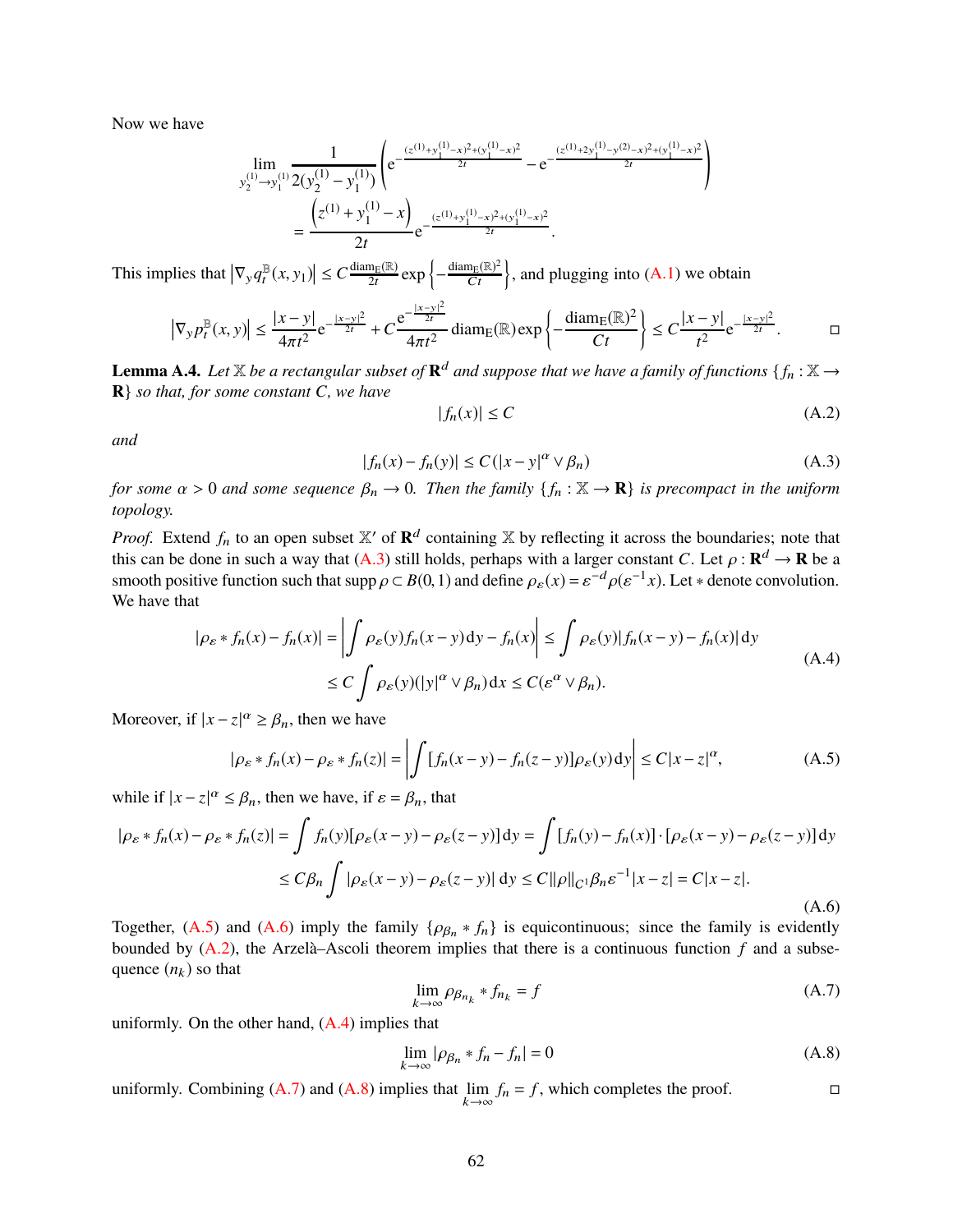## <span id="page-62-15"></span>References

- [1] R. J. Adler. *An introduction to continuity, extrema, and related topics for general Gaussian processes*, volume 12 of *Institute of Mathematical Statistics Lecture Notes—Monograph Series*. Institute of Mathematical Statistics, Hayward, CA, 1990.
- <span id="page-62-14"></span><span id="page-62-11"></span>[2] R. Allez, R. Rhodes, and V. Vargas. Lognormal ⋆-scale invariant random measures. *Probab. Theory Related Fields*, 155(3-4):751–788, 2013.
- <span id="page-62-3"></span>[3] O. Angel. Growth and percolation on the uniform infinite planar triangulation. *Geom. Funct. Anal.*, 13(5):935–974, 2003.
- <span id="page-62-0"></span>[4] J. Aru, E. Powell, and A. Sepúlveda. Critical Liouville measure as a limit of subcritical measures. *Electron. Commun. Probab.*, 24:Paper No. 18, 16, 2019.
- [5] N. Berestycki. Introduction to the Gaussian free field and Liouville quantum gravity. Lecture notes available on the webpage of the author, July 2016. URL [http://www.statslab.cam.ac.uk/~beresty/Articles/oxford4.pdf.](http://www.statslab.cam.ac.uk/~beresty/Articles/oxford4.pdf)
- <span id="page-62-16"></span><span id="page-62-2"></span>[6] N. Berestycki. An elementary approach to Gaussian multiplicative chaos. *Electron. Commun. Probab.*, 22:Paper No. 27, 12, 2017.
- <span id="page-62-12"></span>[7] M. Biskup. Extrema of the two-dimensional discrete Gaussian free field, arXiv: [1712.09972v4.](http://arxiv.org/abs/1712.09972v4)
- [8] J. Ding and A. Dunlap. Liouville first-passage percolation: subsequential scaling limits at high temperature. *Ann. Probab.*, 47(2):690–742, 2019.
- <span id="page-62-7"></span><span id="page-62-6"></span>[9] J. Ding and S. Goswami. Upper bounds on Liouville first passage percolation and Watabiki's prediction. *Comm. Pure Appl. Math.*, to appear, arXiv: [1610.09998v4.](http://arxiv.org/abs/1610.09998v4)
- <span id="page-62-9"></span>[10] J. Ding and E. Gwynne. The fractal dimension of Liouville quantum gravity: universality, monotonicity, and bounds. *Comm. Math. Phys.*, to appear, arXiv: [1807.01072v3.](http://arxiv.org/abs/1807.01072v3)
- <span id="page-62-10"></span>[11] J. Ding, O. Zeitouni, and F. Zhang. On the Liouville heat kernel for *k*-coarse MBRW. *Electron. J. Probab.*, 23:Paper No. 62, 20, 2018. URL [https://doi.org/10.1214/18-EJP189.](https://doi.org/10.1214/18-EJP189)
- [12] J. Ding, O. Zeitouni, and F. Zhang. Heat kernel for Liouville Brownian motion and Liouville graph distance. *Comm. Math. Phys.*, to appear, arXiv: [1807.00422v1.](http://arxiv.org/abs/1807.00422v1)
- <span id="page-62-8"></span>[13] J. Ding and F. Zhang. Non-universality for first passage percolation on the exponential of log-correlated Gaussian fields. *Probab. Theory Related Fields*, 171(3-4):1157–1188, 2018.
- <span id="page-62-5"></span>[14] J. Ding and F. Zhang. Liouville first passage percolation: geodesic length exponent is strictly larger than 1 at high temperatures. *Probab. Theory Related Fields*, 174(1-2):335–367, 2019.
- <span id="page-62-13"></span>[15] J. Dubédat and H. Falconet. Liouville metric of star-scale invariant fields: tails and Weyl scaling. *Probab. Theory Related Fields*, to appear, arXiv: [1809.02607v1.](http://arxiv.org/abs/1809.02607v1)
- <span id="page-62-4"></span><span id="page-62-1"></span>[16] B. Duplantier, J. Miller, and S. Sheffield. Liouville quantum gravity as a mating of trees, arXiv: [1409.7055v3.](http://arxiv.org/abs/1409.7055v3)
- [17] B. Duplantier and S. Sheffield. Liouville quantum gravity and KPZ. *Invent. Math.*, 185(2):333–393, 2011.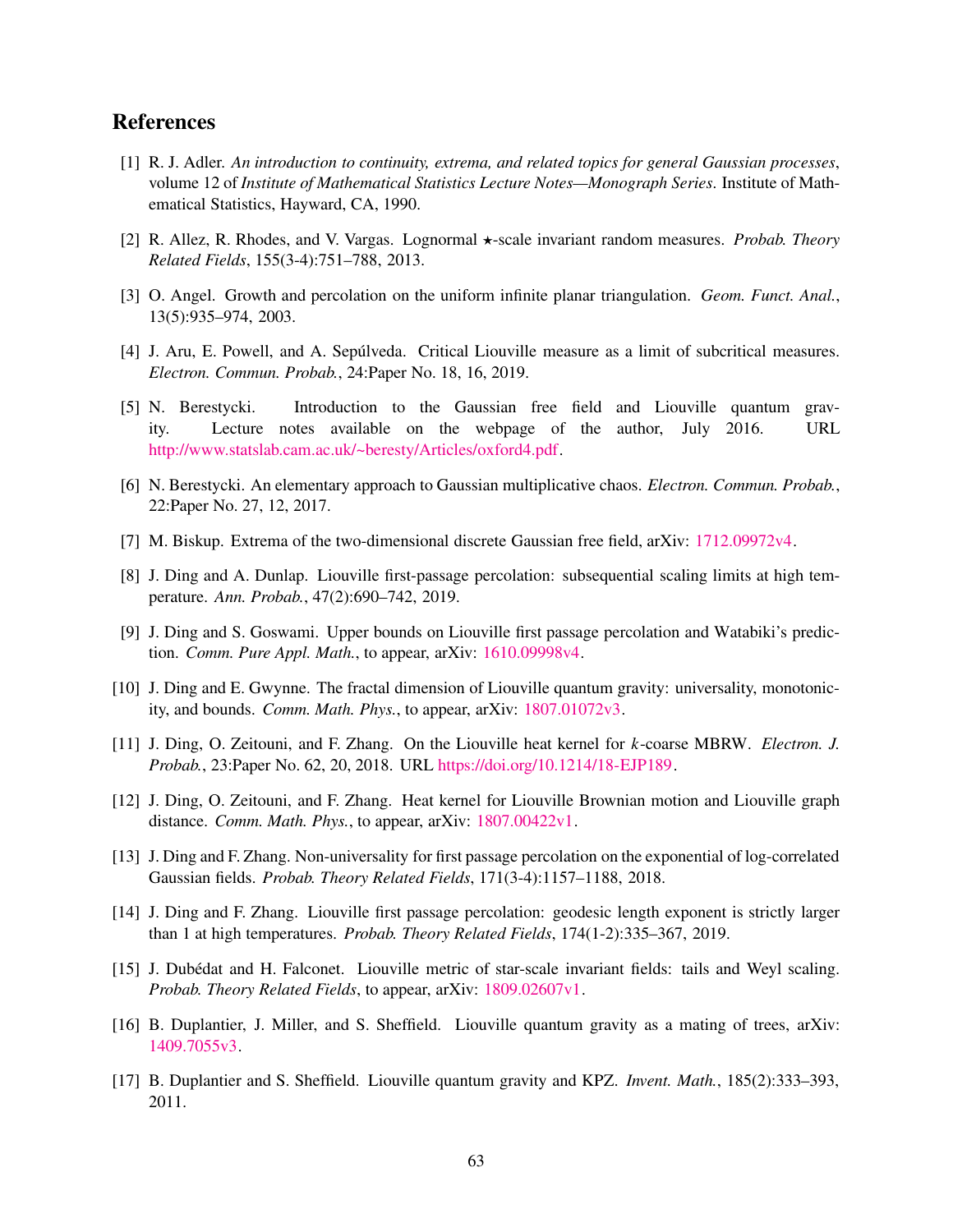- <span id="page-63-16"></span>[18] X. Fernique. Regularité des trajectoires des fonctions aléatoires gaussiennes. In *École d'Été de Probabilités de Saint-Flour, IV-1974*, volume 480 of *Lecture Notes in Math.*, page 1–96. Springer-Verlag Berlin Heidelberg, 1975.
- <span id="page-63-12"></span><span id="page-63-11"></span>[19] E. Gwynne, N. Holden, and X. Sun. A mating-of-trees approach for graph distances in random planar maps, arXiv: [1711.00723v2.](http://arxiv.org/abs/1711.00723v2)
- <span id="page-63-1"></span>[20] E. Gwynne, N. Holden, and X. Sun. A distance exponent for Liouville quantum gravity. *Probab. Theory Related Fields*, 173(3-4):931–997, 2019.
- <span id="page-63-8"></span>[21] J.-P. Kahane. Sur le chaos multiplicatif. *Ann. Sci. Math. Québec*, 9(2):105–150, 1985.
- <span id="page-63-9"></span>[22] J.-F. Le Gall. Geodesics in large planar maps and in the Brownian map. *Acta Math.*, 205(2):287–360, 2010.
- <span id="page-63-17"></span>[23] J.-F. Le Gall. Uniqueness and universality of the Brownian map. *Ann. Probab.*, 41(4):2880–2960, 2013.
- <span id="page-63-14"></span>[24] M. Ledoux. *The concentration of measure phenomenon*, volume 89 of *Math. Surveys Monogr.* American Mathematical Society, Providence, RI, 2001.
- <span id="page-63-13"></span>[25] T. Madaule. Maximum of a log-correlated Gaussian field. *Ann. Inst. Henri Poincaré Probab. Stat.*, 51(4):1369–1431, 2015.
- <span id="page-63-10"></span>[26] P. Maillard, R. Rhodes, V. Vargas, and O. Zeitouni. Liouville heat kernel: regularity and bounds. *Ann. Inst. Henri Poincaré Probab. Stat.*, 52(3):1281–1320, 2016.
- <span id="page-63-6"></span>[27] G. Miermont. The Brownian map is the scaling limit of uniform random plane quadrangulations. *Acta Math.*, 210(2):319–401, 2013.
- <span id="page-63-7"></span>[28] J. Miller and S. Sheffield. Liouville quantum gravity and the Brownian map II: geodesics and continuity of the embedding, arXiv: [1605.03563v2.](http://arxiv.org/abs/1605.03563v2)
- <span id="page-63-4"></span>[29] J. Miller and S. Sheffield. Liouville quantum gravity and the Brownian map III: the conformal structure is determined, arXiv: [1608.05391v2.](http://arxiv.org/abs/1608.05391v2)
- <span id="page-63-5"></span>[30] J. Miller and S. Sheffield. Quantum Loewner evolution. *Duke Math. J.*, 165(17):3241–3378, 2016.
- [31] J. Miller and S. Sheffield. Liouville quantum gravity and the Brownian map I: The QLE(8/3,0) metric. *Invent. Math.*, to appear, arXiv: [1507.00719v3.](http://arxiv.org/abs/1507.00719v3)
- <span id="page-63-18"></span>[32] G. M. Molchan. Scaling exponents and multifractal dimensions for independent random cascades. *Comm. Math. Phys.*, 179(3):681–702, 1996.
- <span id="page-63-2"></span>[33] R. Rhodes and V. Vargas. KPZ formula for log-infinitely divisible multifractal random measures. *ESAIM. Probability and Statistics*, 15:358–371, 2011.
- <span id="page-63-0"></span>[34] R. Rhodes and V. Vargas. Gaussian multiplicative chaos and applications: a review. *Probab. Surv.*, 11:315–392, 2014.
- <span id="page-63-3"></span>[35] R. Rhodes and V. Vargas. The tail expansion of Gaussian multiplicative chaos and the Liouville reflection coefficient. *Ann. Probab.*, to appear, arXiv: [1710.02096v3.](http://arxiv.org/abs/1710.02096v3)
- <span id="page-63-15"></span>[36] L. Russo. A note on percolation. *Z. Wahrscheinlichkeitstheorie und Verw. Gebiete*, 43(1):39–48, 1978.